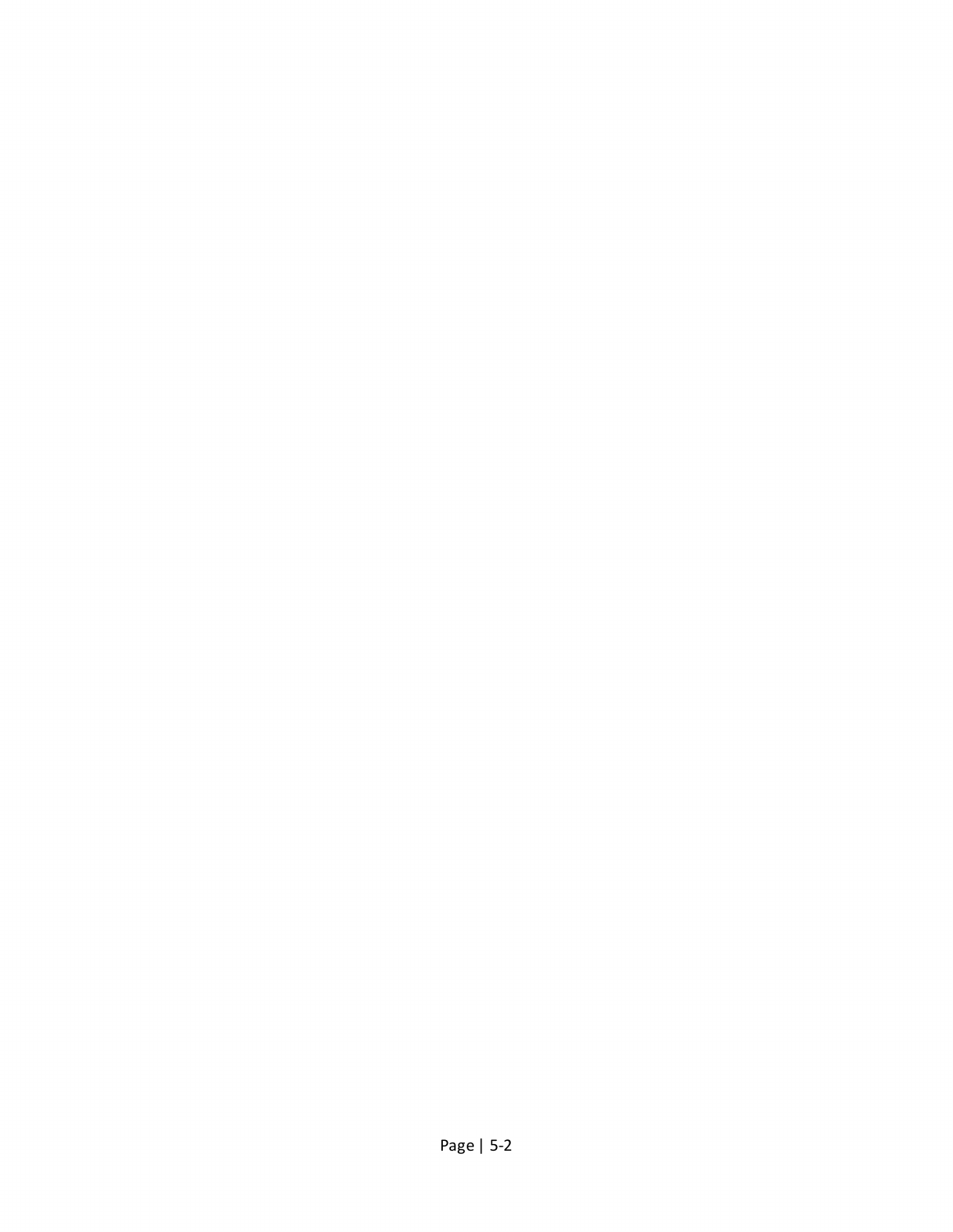# **MONTCLAIR PROPERTY OWNERS ASSOCIATION**

# **RESOLUTION**

# **ARTICLE 5, COMMUNITY GUIDELINES**

WHEREAS, Article 6, Section 6.2 of the Montclair Property Owners Association *Amended Deed of Dedication Agreement and Declaration of Covenants and Restrictions states,* "The Board of Directors shall have the power to adopt, amend and repeal Rules, Regulations and Policies…" and

WHEREAS, Article 4, Section 4.1 of the Montclair Property Owners Association Bylaws establishes that the "business and affairs of the Association shall be managed by the Board of Directors", and

WHEREAS, It is the desire of the Board of Directors to provide a clear and concise compilation of the policies and procedures for architectural guidelines and home business.

NOW THEREFORE BE IT RESOLVED, that the Montclair Property Owners Association Board of Directors approve Article 5 of the Community Guidelines as attached hereto:

#### **September 21, 2005 #05-245**

| Amended: |             |                                                                                   |
|----------|-------------|-----------------------------------------------------------------------------------|
| 07/20/07 | $#07-114$   | 5.4.38 Signs                                                                      |
| 12/12/07 | #07-196     | 5.9.1 Enforcement Procedures                                                      |
| 04/09/08 | #08-049     | 5.4.22 Mailboxes and Supports (Appendix B)                                        |
|          | #08-053     | 5.4.12 Fences for Single Family Homes                                             |
| 05/14/08 | #08-069     | 5.4.8 Docks, Piers, and Wharves                                                   |
| 10/08/08 | $#08-183$   | 5.4.7 (1) Decorative Objects (for Water's Edge Townhome Association)              |
| 01/14/09 | #09-004     | 5.4.2 Fences for Single Family Homes                                              |
| 10/14/09 | $#09-215$   | 5.4.17 Garage Sales/Yard Sales                                                    |
| 03/10/10 | $#10-034$   | 5.4.14 (m) Fences for Townhomes and Cluster Homes (for Southlake Landing          |
|          |             | Townhomes); 5.4.14 (n) Fences for Townhomes and Cluster Homes (for Southlake Cove |
|          |             | and Knolls Townhomes)                                                             |
|          | $#10-035$   | 5.4.7 (g) Decorative Objects                                                      |
|          | $#10-046$   | 5.4.8 (g)(1) Docks, Piers, and Wharves                                            |
| 05/12/10 | $#10-071$   | 5.4.16 Flagpoles                                                                  |
| 03/09/11 | $#11 - 035$ | 5.4.32 (g) Recreation and Play Equipment (Trampolines)                            |
| 05/11/11 | $#11 - 071$ | 5.4.7 (1) Decorative Objects (For Southlake Cove)                                 |
|          | $#11 - 075$ | 5.4.48 (b) Windows                                                                |
| 07/13/11 | $#11 - 103$ | 5.4.38 (g) Sheds for Single Family Homes                                          |
| 04/11/12 | $#12-061$   | 5.8.1 General                                                                     |
| 07/11/12 | $#12-103$   | 5.4.47 Walkways and Paths (to include Stairs and Steps)                           |
| 12/12/12 | $#12-219$   | 5.2.2 (d) Review and On-site Inspection                                           |
|          | $#12-220$   | 5.4.11 Driveways; 5.4.21 Hot Tubs and Spas; 5.4.45 Tree Removal                   |
|          | $#12 - 225$ | 5.6.3 Review Process for Home Business/Occupation                                 |
| 01/09/13 | #13-009     | 5.4.14 (j) Fences for Townhomes and Cluster Homes (for Nob Hill Forest Townhomes) |
| 02/13/13 | $#13-026$   | 5.4.13 (d) Fences for Single Family Homes; 5.4.14 (b) Fences for Townhomes and    |
|          |             | <b>Cluster Homes</b>                                                              |
|          | $#13-027$   | 5.6.2 (c) Application for a Home Business/Occupation                              |
|          | $#13 - 028$ | 5.2.1 (a) Application by Homeowners                                               |
|          | $#13 - 030$ | 5.4.7 (m) Decorative Objects (for Water's Edge Townhome Association); 5.4.15      |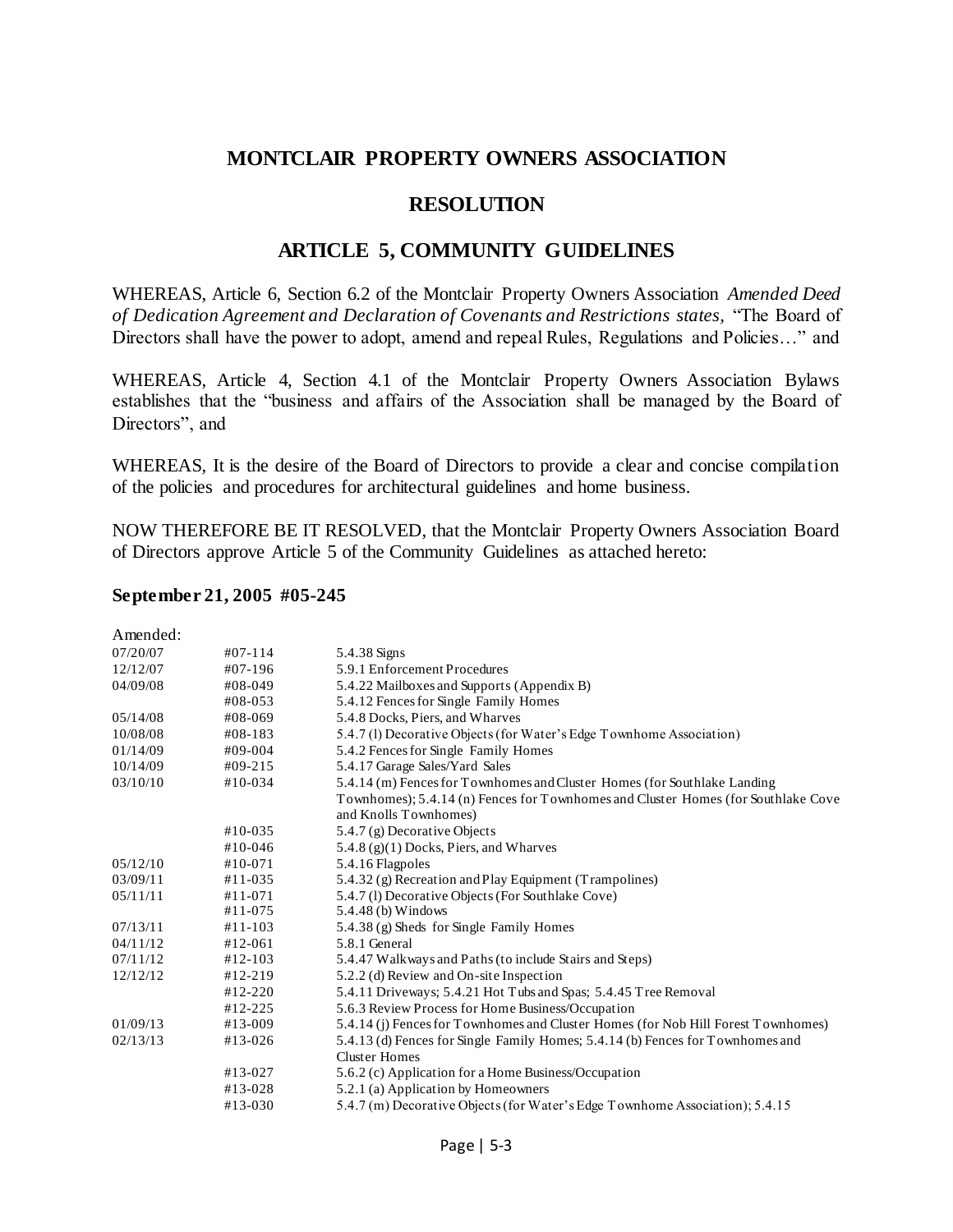|             |                      | Firewood (for Water's Edge Townhome Association); 5.4.23 Landscaping (for Water's                 |
|-------------|----------------------|---------------------------------------------------------------------------------------------------|
|             |                      | Edge Townhome Association); 5.4.44 Trash Storage Containers (for Water's Edge                     |
|             |                      | Townhome Association)                                                                             |
| 03/13/13    | #13-056              | 5.4.8 (j) Docks, Piers, and Wharves (The Island Homes Association);                               |
|             | #13-062              | 5.9.1 Enforcement Procedures; 5.9.2 Notification Procedures for Hearings; 5.9.3 Due               |
|             |                      | Process Rights; 5.9.4 Procedural Rules at the Hearing; 5.9.5 Enforcement Procedures for           |
|             |                      | Repeat Violations or for Violations that Pose a Threat of Personal Injury or Imminent             |
| 06/12/13    | #13-131              | Property Damage<br>5.4.38 Sheds for Single Family Homes; 5.4.39 Sheds for Townhomes/Cluster Homes |
| 08/14/13    | #13-177              | 5.4.18 Gardens (to include Vegetable Gardens)                                                     |
| 09/11/13    | #13-195              | 5.4.8 (d) Docks, Piers, and Wharves                                                               |
| 12/11/13    | #13-276              | 5.2.1 Applications by Homeowners                                                                  |
| 02/12/14    | #14-026              | 5.4.6 (b) Decks; 5.4.10 (a) Doors, Entry/Storm; 5.4.11 (a) Driveways; 5.4.21 (f) Hot              |
| <b>Tubs</b> |                      |                                                                                                   |
|             |                      | and Spas; 5.4.26 (a) Major Alterations; 5.4.31 (e) Propane Tanks; 5.4.33 (d) Retaining            |
|             |                      | Walls; 5.4.38 (1) Sheds for Single Family Homes; 5.4.43 (e) Swimming Pools                        |
|             | #14-028              | 5.6.1 (d) Home Businesses/Occupations                                                             |
|             | #14-034              | 5.4.34 (d) Roofing                                                                                |
| 04/09/14    | #14-066              | 5.4.25 Mailboxes and Supports                                                                     |
|             | #14-068              | 5.5.1 (d) Definitions                                                                             |
|             | #14-069              | 5.9.1 (c), (e), $\&$ (g) Enforcement Procedures; 5.9.2 (a-c) Assessment of Charges to             |
|             |                      | Enforce Rules; 5.9.3 (a)(4) Notification Procedures for Hearing; 5.9.4 Due Process                |
|             |                      | Rights; 5.9.5 Procedural Rules at the Hearing; 5.9.6 (a)(1-3) & (b)(1-2) Enforcement              |
|             |                      | Procedures for Repeat Violations or for Violations that Pose a Threat of Personal Injury          |
|             |                      | or Imminent Property Damage                                                                       |
| 05/14/14    | #14-086              | 5.4.13 (a) Fences for Single Family Homes; 5.4.32 Recreation and Play Equipment                   |
|             | #14-092              | 5.4.23 (h) Landscaping (for Water's Edge Townhome Association)                                    |
| 06/11/14    | #14-107              | 5.4.32 Recreation and Play Equipment                                                              |
|             | #14-109<br>$#14-110$ | 5.4.34 (c) Roofing (for the Heritage Series Homes)<br>5.5.1 Definitions; 5.5.2 Restrictions       |
|             | $#14-121$            | 5.4.10 (f) Doors, Entry/Storm (for Nob Hill Forest Townhomes); 5.4.27 (i) Painting (for           |
|             |                      | Nob Hill Forest Townhomes); 5.4.40 (e) Siding (for Nob Hill Forest Townhomes)                     |
|             | #14-123              | 5.4.3 (e) Canopies                                                                                |
|             | #14-124              | 5.4.5 Compost Piles                                                                               |
|             | #14-125              | 5.4.13 (g) Fences for Single Family Homes                                                         |
|             | #14-128              | 5.4.38 (k)(3) Sheds for Single Family Homes                                                       |
|             | #14-131              | 5.4.47 Walkways and Paths (to include Stairs and Steps                                            |
| 08/13/14    | #14-159              | 5.4.10 Doors, Entry/Storm; 5.4.20 Gutters and Downspouts; 5.4.31 Propane Tanks                    |
|             | #14-172              | 5.4.12 Electronic and Propane Insect Traps                                                        |
| 09/10/14    | #14-195              | 5.4.8 (d) Docks, Piers, and Wharves                                                               |
| 10/08/14    | #14-221              | 5.1.4 Role of the Covenants Director; 5.2.1 (i) Application by Homeowners; 5.8.1                  |
|             |                      | General                                                                                           |
|             | #14-228              | 5.4.23 (b) Landscaping                                                                            |
|             | #14-229              | 5.4.13 (a) Fences for Single Family Homes                                                         |
| 01/14/15    | #15-009              | 5.4.37 Security Cameras<br>5.4.15 Firewood                                                        |
| 02/11/15    | #15-017<br>#15-038   | 5.1.4 Role of the Covenants Director; 5.2.1 Application by Homeowners                             |
|             | #15-040              | 5.4.14 Fences for Townhomes and Cluster Homes                                                     |
| 03/11/15    | #15-088              | 5.4.8 Docks, Piers, and Wharves                                                                   |
| 12/03/18    | #15-104              | 5.4.38 Sheds for Single Family Homes; 5.4.39 Sheds for Townhomes/Cluster Homes                    |
| 08/12/15    | #15-197              | 5.4.40 Siding                                                                                     |
| 09/09/15    | $#15 - 223$          | 5.4.10 Doors, Entry/Storm                                                                         |
|             | $#15 - 224$          | 5.4.48 Windows                                                                                    |
| 10/14/15    | #15-243              | 5.9.1 Enforcement Procedures                                                                      |
| 01/13/16    | #16-016              | 5.4.45 Tree Removal                                                                               |
| 03/09/16    | #16-046              | 5.4.40 Siding; 5.4.48 Windows                                                                     |
| 04/13/16    |                      | 5.4.26 Major Alterations; 5.4.45 Tree Removal                                                     |
| 06/08/16    | #16-086              | 5.4.10 Doors, Entry/Storm and Garage                                                              |
| 07/13/16    |                      | 5.4.6 Decks                                                                                       |
| 12/03/18    | #16-108              | 5.4.27 (i) Painting                                                                               |
| 10/01/18    | #16-130              | 5.4.34 Roofing                                                                                    |
| 12/14/16    | $#16-201$            | 5.5.2 Vehicle Parking Regulations                                                                 |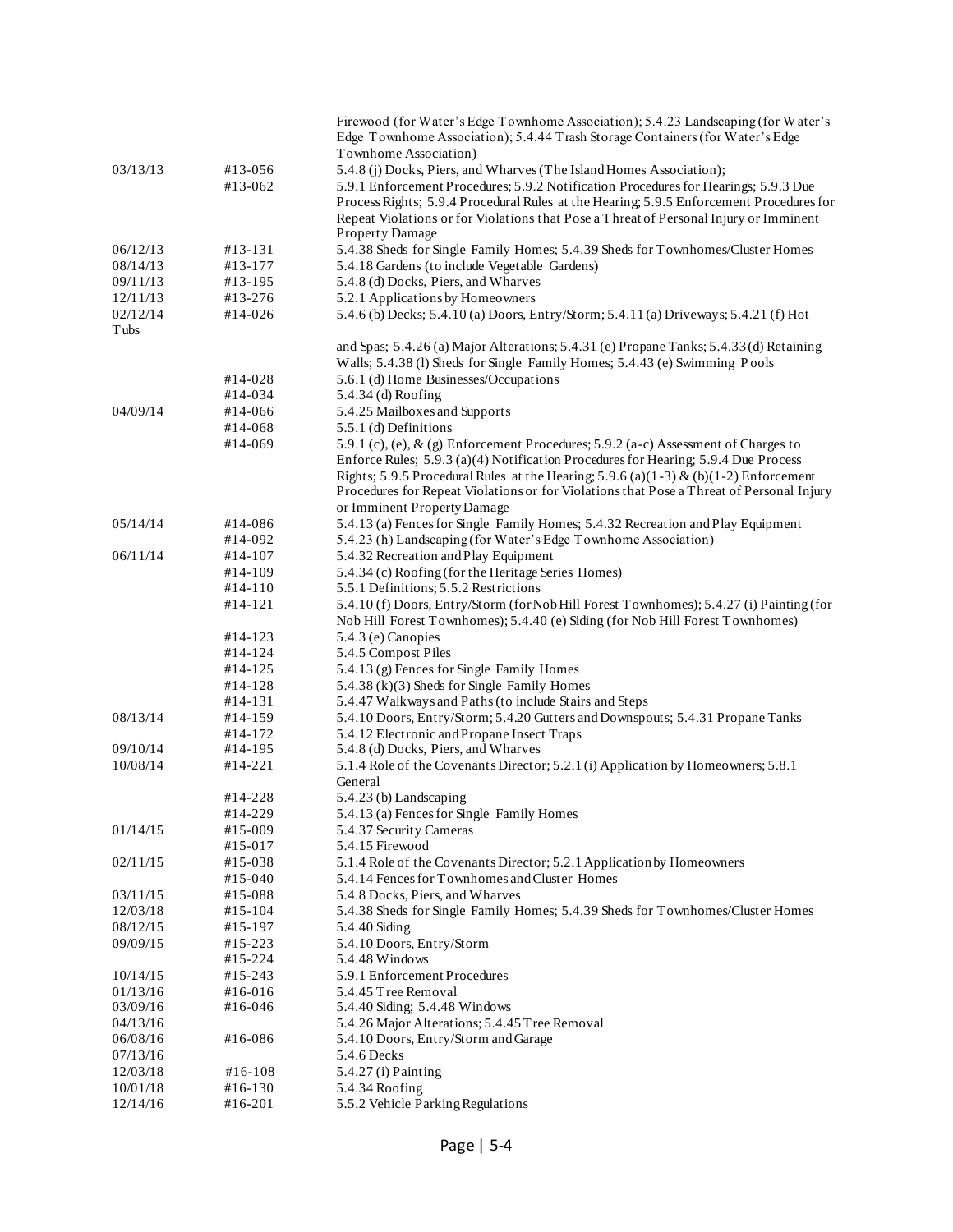| 03/08/17 | $#17-033$ | 5.4.10 Doors, Entry/Storm and Garage                                                                                   |
|----------|-----------|------------------------------------------------------------------------------------------------------------------------|
| 05/10/17 | #17-047   | 5.4.8 Piers, Docks, and Wharves                                                                                        |
|          | $#17-050$ | 5.4.36 Seawalls, Bulkheads, Rip-Rap, and Culverts                                                                      |
| 06/14/17 | #17-094   | 5.4.7 Decorative Objects                                                                                               |
|          | #17-095   | 5.4.23 Landscaping Requirements & Restrictions                                                                         |
| 08/09/17 | $#17-126$ | 5.1 General; 5.1.1 Objective; 5.1.4 Role of the Covenants Director                                                     |
|          |           | 5.2.1 Application by Homeowners (a & i); 5.3.2 Appeals to Sub-Association PIR                                          |
|          |           | Denials; 5.4 General; 5.6.2 Application for a Home Business/Occupation; 5.8.1                                          |
|          |           | General                                                                                                                |
| 9/13/17  | $#17-141$ | 5.4.39 Sheds and Outdoor Storage Containers for Single Family Homes; 5.4.40 Sheds                                      |
|          |           | and Outdoor Storage Containers for Townhomes and Cluster Homes; 5.4.16 Fire Pits,                                      |
|          | $#17-147$ | Grills & Cookers (addition)<br>5.4.2 Awnings; 5.4.3 Canopies; 5.4.6 Decks; 5.4.7 Decorative Objects; 5.4.14 Fences for |
|          |           | Townhomes and Cluster Homes; 5.4.15 Fire Pits, Grills & Cookers; 5.4.24 Landscaping;                                   |
|          |           | 5.4.25 Lighting; 5.4.28 Painting; 5.4.29 Patios; 5.4.33 Recreation and Play Equipment;                                 |
|          |           | 5.4.35 Roofing; 5.4.41 Shutters; 5.4.42 Siding; 5.4.46 Trash Storage Containers;                                       |
|          |           | 5.4.47 Tree Removal; 5.4.48 Trellises, Arbors, and Pergolas; 5.4.50 Windows                                            |
|          | $#17-149$ | 5.4.2 Awnings; 5.4.3 Canopies; 5.4.6 Decks; 5.4.7 Decorative Objects; 5.4.14 Fences for                                |
|          |           | Townhomes and Cluster Homes; 5.4.15 Fire Pits, Grills, & Cookers; 5.4.24                                               |
|          |           | Landscaping;                                                                                                           |
|          |           | 5.4.25 Lighting; 5.4.28 Painting; 5.4.29 Patios; 5.4.33 Recreation and Play Equipment;                                 |
|          |           | 5.4.35 Roofing; 5.4.41 Shutters; 5.4.42 Siding; 5.4.46 Trash Storage Containers;                                       |
|          |           | 5.4.47 Tree Removal; 5.4.48 Trellises, Arbors, and Pergolas; 5.4.50 Windows                                            |
| 11/8/17  | #17-178   | 5.4. General                                                                                                           |
| 12/13/17 | $#17-195$ | 5.4.14 Fences for Townhomes and Cluster Home; 5.4.15 Fire Pits; Grills & Cookers,                                      |
|          |           | 5.4.24 Landscaping; 5.4.25 Lighting; 5.4.28 Painting; 5.4.29 Patios; 5.4.33 Recreation                                 |
|          |           | and Play Equipment; 5.4.35 Roofing; 5.4.41 Shutters; 5.4.42 Siding; 5.4.46 Trash<br>Storage                            |
|          |           | Containers; 5.4.47 Tree Removal; 5.4.48 Trellises; Arbors and Pergolas; 5.4.50                                         |
|          |           | Windows; 5.4.2 Awnings; 5.4.3 Canopies; 5.4.6 Decks; 5.4.7 Decorative Objects; 5.4.9                                   |
|          |           | Dog Houses and Dog Runs; 5.4.19 Gardens (to include Vegetable Gardens); 5.4.20                                         |
|          |           | Gazebos; 5.4.21 Gutters and Downspouts; 5.4.30 Permanent Grills; 5.4.31 Privacy                                        |
|          |           | Screening; 5.4.49 Walkways and Paths (to include Stairs and Steps); 5.6.6 Home                                         |
|          |           | <b>Businesses</b>                                                                                                      |
| 1/10/18  | #18-007   | 5.4.50 (a) Windows and 5.4.35 Roofing                                                                                  |
| 3/14/18  | #18-034   | 5.4.36 Satellite Dishes & Antennas                                                                                     |
|          | #18-054   | 5.4.33 (a) Recreation and Play Equipment                                                                               |
| 4/11/18  | #18-059   | 5.1.4 Role of the Covenants Director; 5.4.8 Docks, Piers, and Wharves                                                  |
| 5/9/18   | #18-076   | 5.4.35 Roofing                                                                                                         |
| 6/13/18  | #18-089   | 5.4.33 Recreation and Play Equipment                                                                                   |
| 8/8/18   | #18-123   | 5.4.28 Painting; 5.4.35 Roofing; 5.4.42 Siding                                                                         |
|          | #18-124   | 5.4.13 Fences for Single Family Homes                                                                                  |
|          | #18-125   | 5.4.15 Fire Pits, Grills, Cookers, & Propane Heaters                                                                   |
|          | #18-126   | 5.4.21 Gutters and Downspouts                                                                                          |
| 10/10/18 | #18-176   | 5.4.28 Painting; 5.4.39 Sheds & Outdoor Storage Containers for Single Family                                           |
|          |           | Homes                                                                                                                  |
| 11/14/18 | #18-199   | 5.4.7 Decorative Objects                                                                                               |
|          | #18-200   | 5.4.26 Mailboxes and Supports                                                                                          |
| 12/12/18 | #18-225   | 5.4.43 Signs                                                                                                           |
| 1/9/19   | #18-227   | 5.8.8 Docks, Piers, and Wharves                                                                                        |
|          | #19-005   | 5.1.3 Role of the Covenants Committee                                                                                  |
| 1/8/20   |           | Article 5 Rewrite                                                                                                      |
| 10/13/21 | #21-224   | Enclosures – Master Dock List (add address)                                                                            |
|          |           |                                                                                                                        |
| 11/10/21 | #21-250   | 5.4.8 Docks, Piers, Wharves and Shoreline Improvements                                                                 |
| 03/09/22 | #22-065   | 5.2.1 Application by Homeowners; 5.2.4 PIR Review and Covenants Committee                                              |
|          |           | actions; 5.4.13 Fences for Single Family Homes; 5.4.35 Roofing; 5.4.46 Tree                                            |
|          |           | Removal                                                                                                                |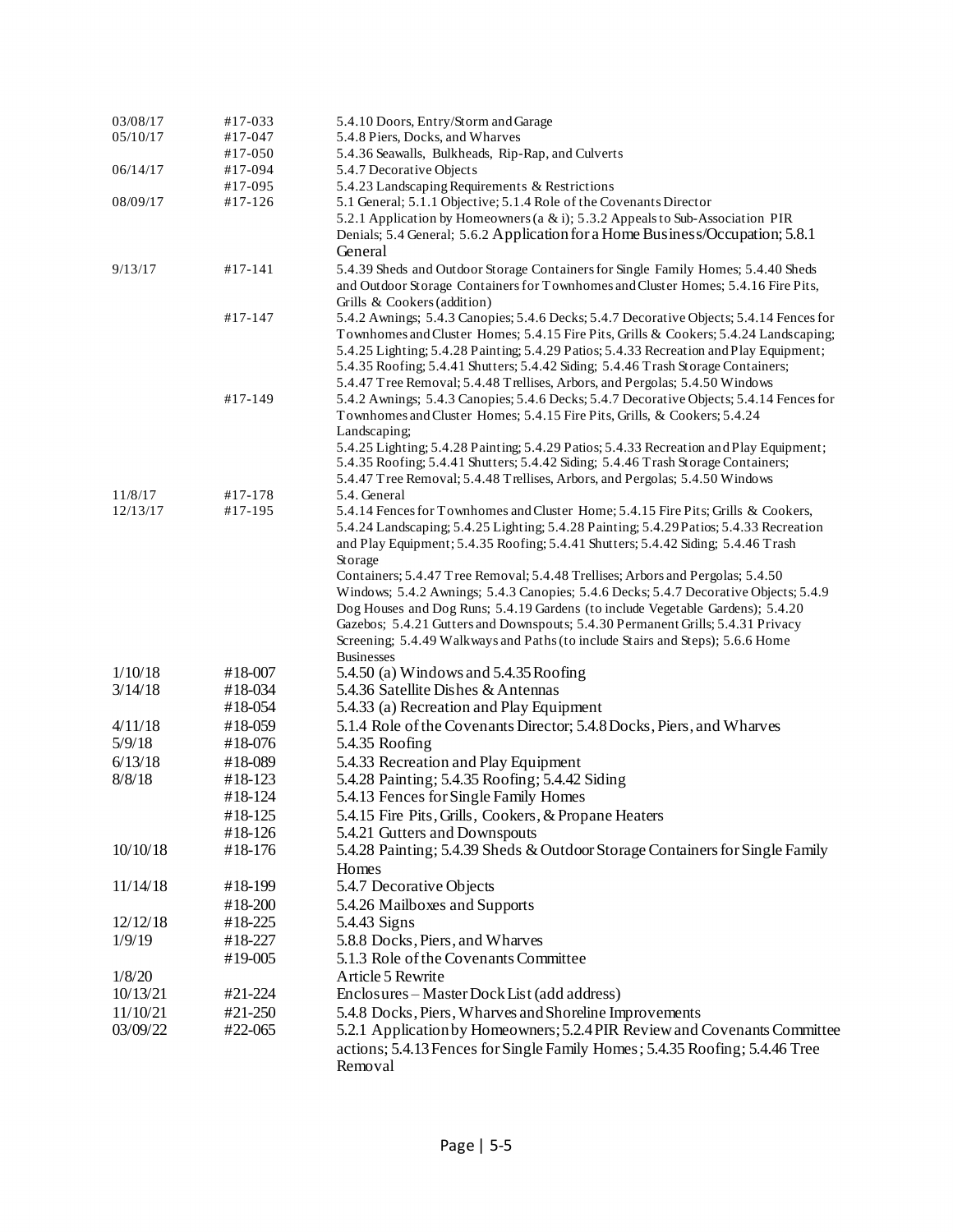# **Article 5**

# **TABLE OF CONTENTS**

### **Section 5.1 General**

# **Section 5.2 Application & Review Procedures for Exterior Alterations**

| 5.2.2 |  |
|-------|--|
| 5.2.3 |  |
| 5.2.4 |  |
| 5.2.5 |  |

# **Section 5.3 Variances and Appeals**

# **Section 5.4 Architectural Guidelines**

| 5.4    | General | $5 - 18$ |
|--------|---------|----------|
| 5.4.1  |         |          |
| 5.4.2  |         |          |
| 5.4.3  |         |          |
| 5.4.4  |         |          |
| 5.4.5  |         |          |
| 5.4.6  |         |          |
| 5.4.7  |         |          |
| 5.4.8  |         |          |
| 5.4.9  |         |          |
| 5.4.10 |         |          |
| 5.4.11 |         |          |
| 5.4.12 |         |          |
| 5.4.13 |         |          |
| 5.4.14 |         |          |
| 5.4.15 |         |          |
| 5.4.16 |         |          |
| 5.4.17 |         |          |
| 5.4.18 |         |          |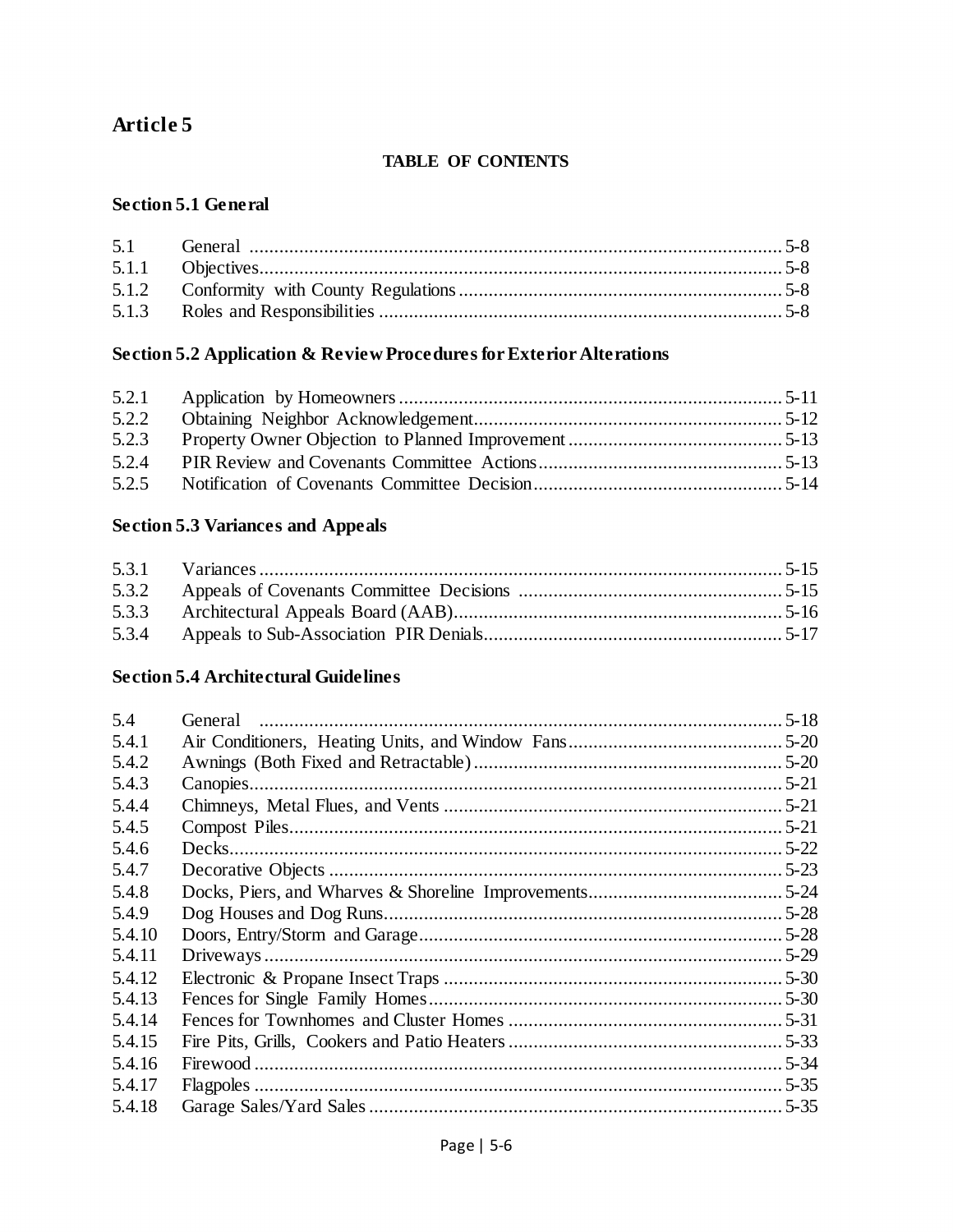| 5.4.19 |  |
|--------|--|
| 5.4.20 |  |
| 5.4.21 |  |
| 5.4.22 |  |
| 5.4.23 |  |
| 5.4.24 |  |
| 5.4.25 |  |
| 5.4.26 |  |
| 5.4.27 |  |
| 5.4.28 |  |
| 5.4.29 |  |
| 5.4.30 |  |
| 5.4.31 |  |
| 5.4.32 |  |
| 5.4.33 |  |
| 5.4.34 |  |
| 5.4.35 |  |
| 5.4.36 |  |
| 5.4.37 |  |
| 5.4.38 |  |
| 5.4.39 |  |
| 5.4.40 |  |
| 5.4.41 |  |
| 5.4.42 |  |
| 5.4.43 |  |
| 5.4.44 |  |
| 5.4.45 |  |
| 5.4.46 |  |
| 5.4.47 |  |
| 5.4.48 |  |
| 5.4.49 |  |

# **Section 5.5 Vehicle Parking Regulations**

# **Section 5.6 Home Businesses**

| 5.6.2 |  |
|-------|--|
|       |  |
| 5.6.4 |  |
| 5.6.5 |  |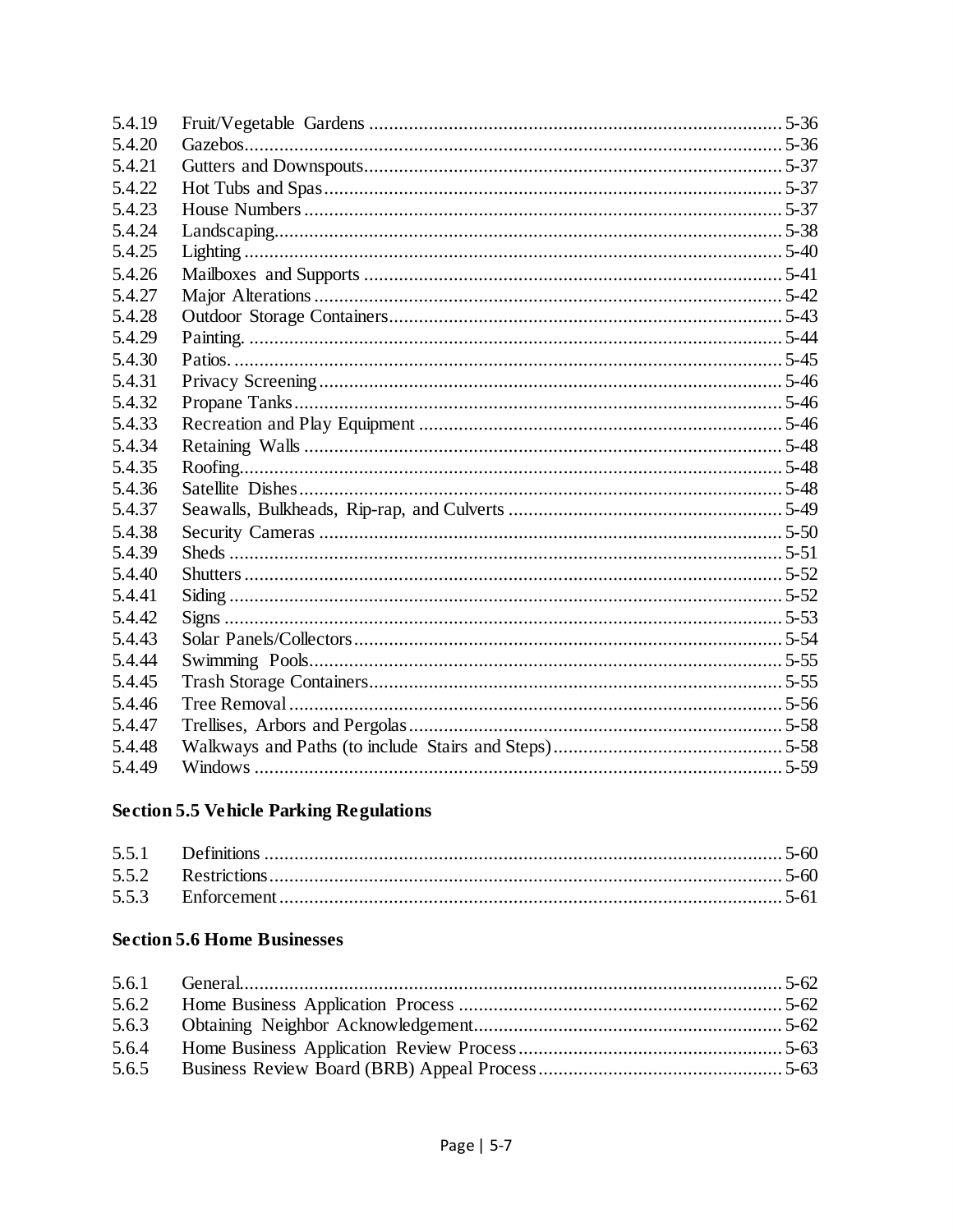# **Section 5.7 Covenants Enforcement**

# **Appendices**

| $\mathbf{A}$ |  |
|--------------|--|
| $\mathbf{B}$ |  |
| $\mathbf C$  |  |
| D            |  |
| $E =$        |  |

### **Enclosures**

- 1 Home Business or Occupation Application
- 2 Property Improvement Request (PIR)
- 3 Dock and Shoreline Improvement Permit
- 4 Master Dock Listing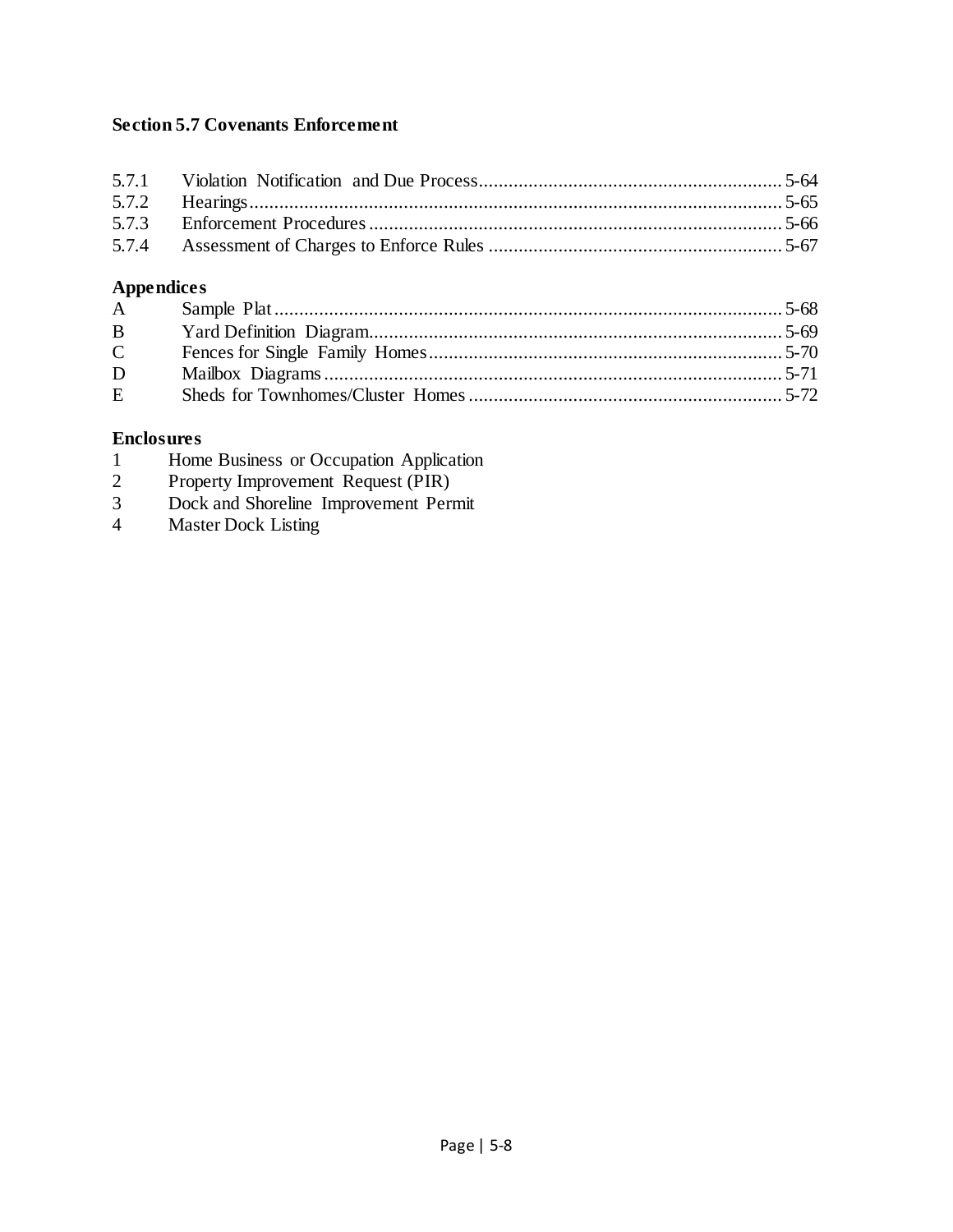### **ARTICLE 5**

#### **ARCHITECTURAL GUIDELINES AND HOME BUSINESSES**

- **5.1 General:** The basic authority for proscribing or restricting certain uses of property, and for maintaining the quality of design throughout Montclair, is founded in the Amended Declaration, which is a part of the Deed to every property in Montclair. The rights and obligations of homeowners and residents within a community governed by a Property Owners Association (POA) are further described in the Virginia Property Owners' Association Act. Article 5 of the Montclair POA (MPOA) Community Guidelines details additional restrictions which are part of the Association Documents and serve to protect the visual appearance of Montclair, enhance the enjoyment of all its residents, and protect Montclair property values. It is the responsibility of every homeowner to be aware of and adhere to these guidelines.
- **5.1.1 Objectives:** Article 5 provides guidelines to MPOA members seeking to make changes to the exterior of their property or use it for a mix of residential and business purposes. It defines the roles of each entity that participates in the creation, coordination and enforcement of these guidelines as well as the procedures for doing so. It defines the process each homeowner is required to take when applying to use the property for business or for making exterior modifications to their property. Of particular interest to homeowners, Article 5.2 specifically outlines the procedures required by homeowners to make exterior changes to their property, and 5.4 specifies the architectural guidelines that have been developed by the association and approved by the BOD.
- **5.1.2 Conformity with County Regulations:** The procedures outlined for the exterior alterations or home business/occupations are solely within the purview of MPOA. **MPOA approval of a Property Improvement Request or Home Business or Occupation Application does not constitute Prince William County approval, nor does it imply conformity to all County regulations. Any action requiring County approval, permits or licenses must be submitted by the applicant property owner to the County directly.**  For more information regarding County ordinances and regulations, you can visit the Prince William County website at www.pwcgov.org or call the Prince William County Department of Public Works.

### **5.1.3 Roles and Responsibilities**

**5.1.3.1 MPOA:** The role of the Association, of which every property owner is a member, is to not only own and operate common areas but to conserve and enhance the resources of the total community. MPOA accomplishes these functions in a variety of ways, including ensuring the retention of harmonious yet diverse design qualities throughout the community, and ensuring the appropriate use of residential properties.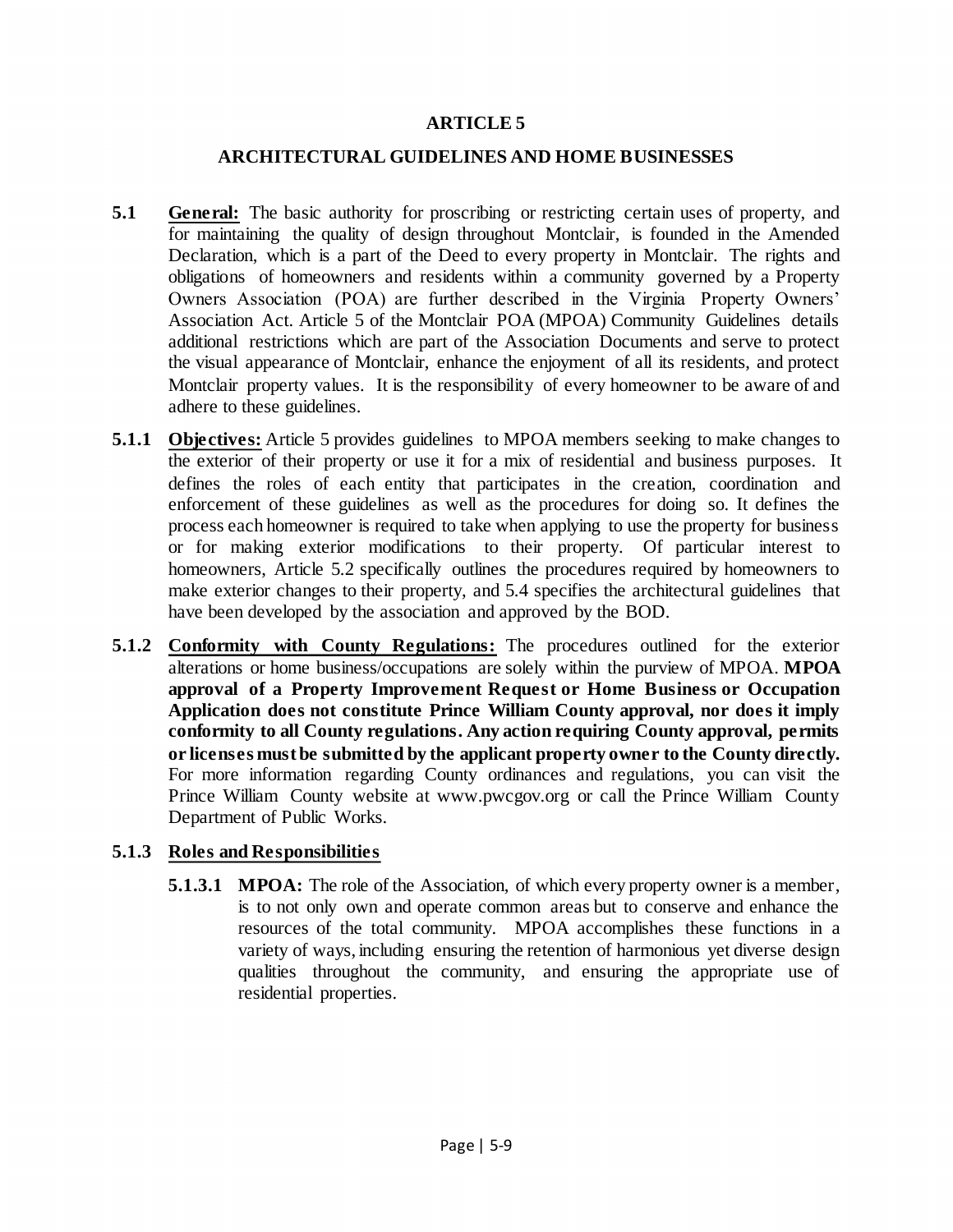- **5.1.3.2 Sub-associations within MPOA:** There are seven sub-associations within MPOA: Northside Townhome Association; Water's Edge Townhome Association (WETA); Island Homeowners Association (IHA); Nob Hill Forest Townhome Association: Alexander Square Townhome Association; Southlake Landing Townhome Association; and Southlake Cove Townhome Association. Sub-associations may have more restrictive covenants for exterior modifications and/or authorized home business use. Article 5 proscribes procedures that will be followed to ensure coordination of PIRs and Home Business applications are coordinated with MPOA and the applicable subassociation in a timely manner.
- **5.1.3.3 Covenants Committee:** The Covenants Committee (CC) is charged with ensuring all exterior alterations to a property comply with the objectives and restrictions set forth in this Guideline. In carrying out its responsibilities, the CC strives to preserve the natural beauty of Montclair, maintain and enhance property values, and ensure that all modifications adhere to association protective covenants. The CC consists entirely of homeowners who volunteer their time to review homeowner requests for improvements and evaluate these requests within the context of the Architectural Guidelines approved by the MPOA Board of Directors. They are empowered to approve or deny homeowner requests for improvements, or recommend to the MPOA BOD a variance to the guidelines for which an accommodation under unique circumstances may be made. As described in Community Guideline Article 3, Committees, the Covenants Committee may also establish a New Construction sub-committee to work with a homeowner and their builder in order to ensure a proposed new-build is constructed in a manner consistent with this Article. Additional information is provided in Guideline 3.3.1. Standing Committees.
- **5.1.3.4 Covenants Manager:** The Covenants Manager (also referred to in some documents as Covenants Director) is a member of the MPOA-contracted Property Management Company who is designated to oversee staff functions related to the management of Association Covenants. Responsibilities of the Covenants Staff include but are not limited to:
	- A. Receive, review for completeness, and coordinate homeowner Property Improvement Requests (PIRs) with all affected parties, and respond to PIRs upon review by the Covenants Committee and/or the Covenants Director.
	- B. Maintain a property file for each MPOA lot that includes, but is not limited to, all previously approved PIRs
	- C. Prepare PIR review packages for the Covenants Committee Members.
	- D. Provide a staff member, as requested by the Covenants Committee Chair, to all committee and subcommittee meetings to assist with recordation of committee business and provide guidance as requested.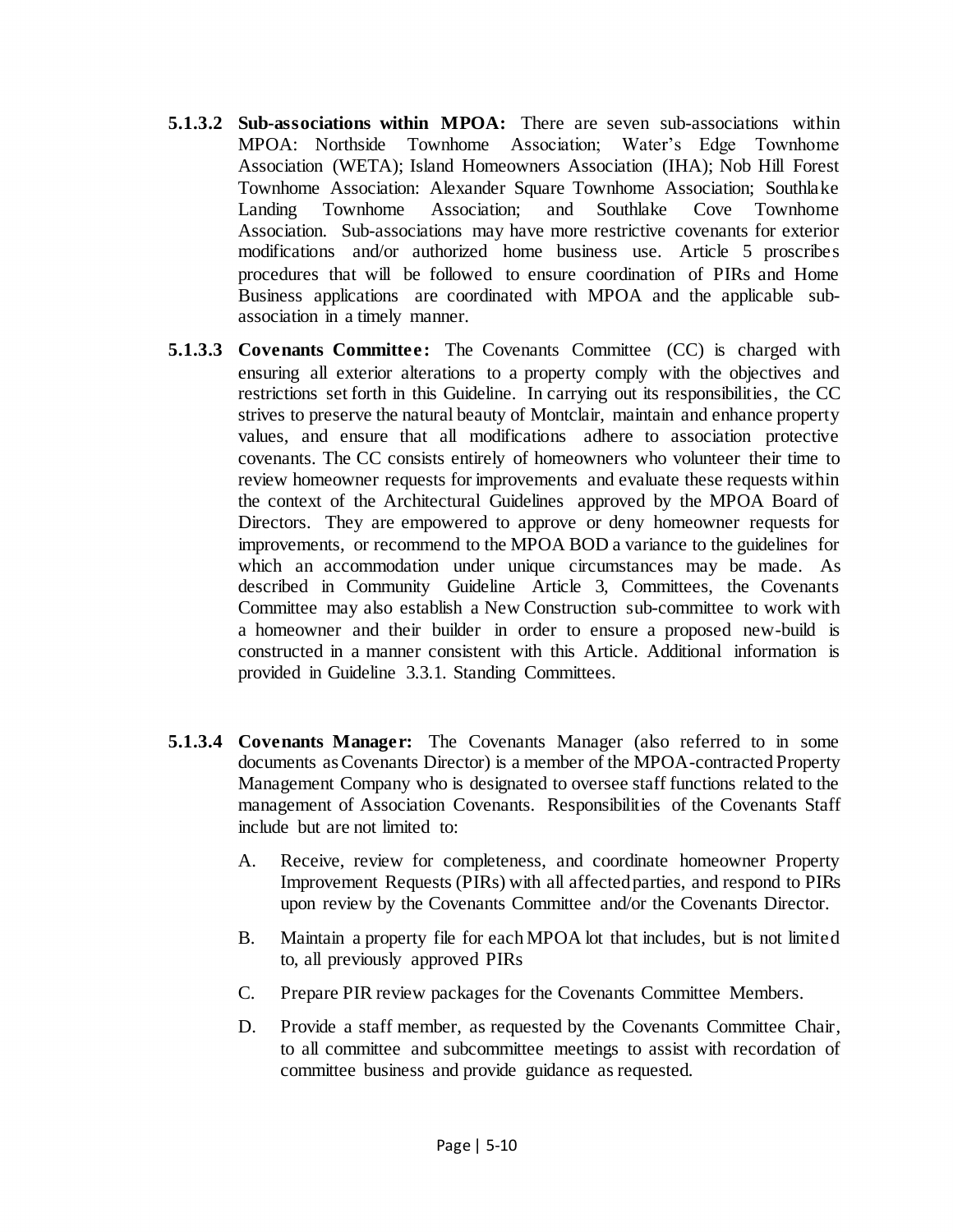- E. Coordinate with Sub-association staff and/or association members as appropriate when the subject property of an improvement request is within an MPOA Sub-association, and deny any PIR or variance requested by a homeowner whose subject property is within a sub-association when that request was disapproved by that sub-association.
- F. Approve those PIRs that are within the purview of the Covenants Manager to approve. These are limited to any improvements defined as *Quick Track* improvements. Additionally, in the case of a PIR submitted in response to a violation from a home inspection, the Covenants Director and Covenants Committee chair can jointly approve the PIR provided the items are in good condition, are consistent with existing guidelines AND the homeowner has documentation that this improvement was present at the time the homeowner purchased the home.
- G. Conduct property inspections annually of all homes and lots in Montclair, and by request for property resale or a neighbor complaint, to ensure all properties are maintained and have not fallen into disrepair, and are adhering to the architectural guidelines as outlined in this document
- **5.1.3.5 Architectural Appeals Board (AAB):** The Architectural Appeals Board is a standing committee of the Board of Directors that will review a request by a homeowner to appeal the decision of the Covenants Committee. See section 5.3. Appeals of Covenants Committee Decisions for additional information on the process of appealing a decision of the Covenants Committee.
- **5.1.3.6 Business Review Board (BRB):** The Business Review Board is a standing committee of the Board of Directors that will review a request by a homeowner to establish a home-based business. See section 5.6. Home Businesses for additional information on submitting a Home Business request for approval.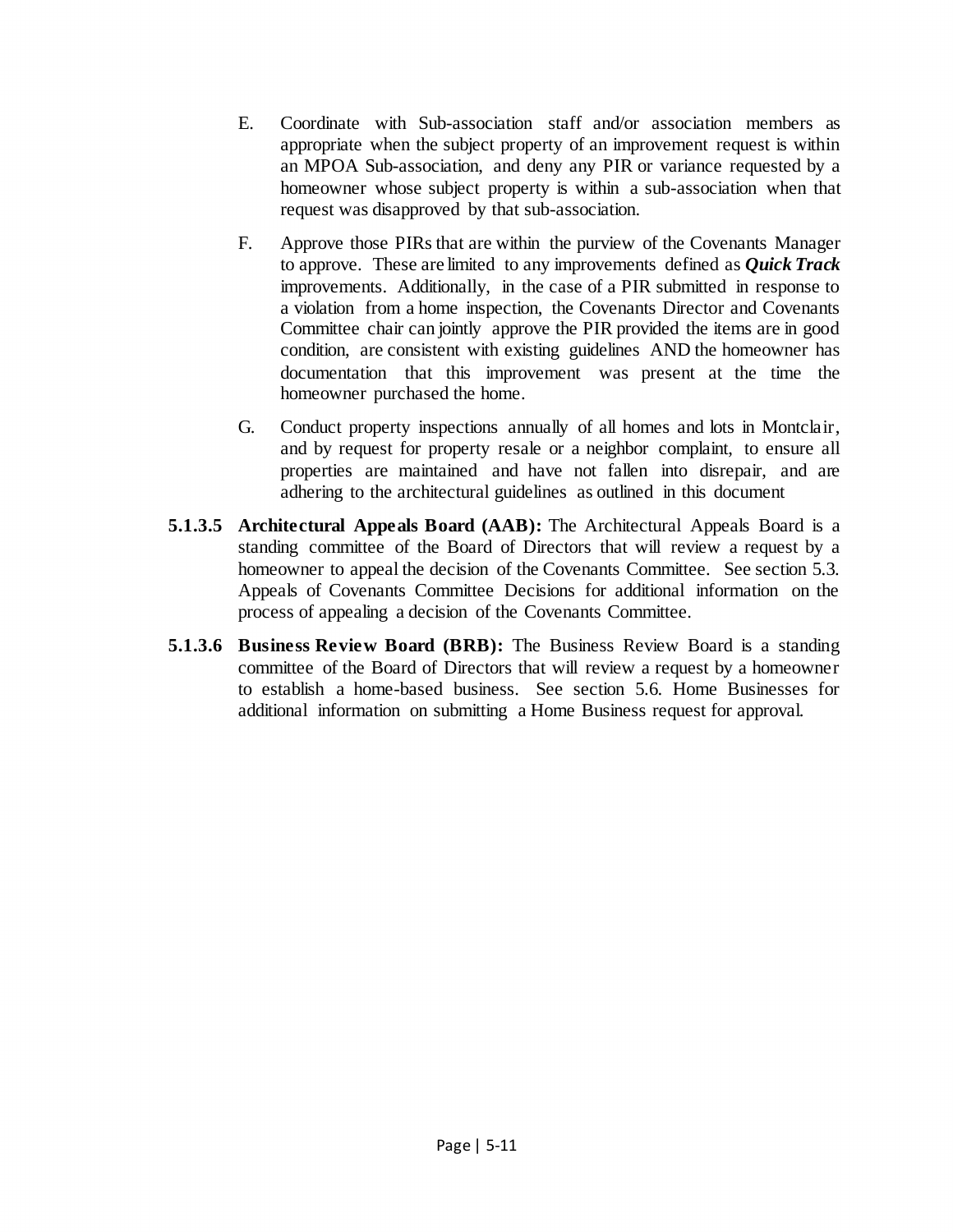# **5.2 Application & Review Procedures for Exterior Alterations**

- **5.2.1 Application by Homeowners:** Property owners desiring to add to and/or alter the exterior appearance of their home or Lot must complete a PIR form and submit the PIR and all necessary attachments to the Covenants Director, unless that specific item is listed as preapproved. The Covenants Department will review the form for completeness, date it, retain an active file copy, and record its receipt. The applicant should retain one copy. Additional copies of PIR forms are available at the MPOA office and can be downloaded at [www.montclairva.com.](http://www.montclairva.com/)
	- A. **Homeowners within a Sub-association:** When a homeowner desires to make an exterior modification to a property that is located within a sub-association, MPOA covenants staff will forward the PIR to the identified point of contact for the subassociation for review. The sub-association shall promptly review the PIR for compliance with their covenants guidelines and provide their ruling to the MPOA covenants staff no later than 3 pm the day of the meeting at which the PIR will be reviewed by the MPOA Covenants Committee. In the event the sub-association denies the PIR, the PIR will be returned to the homeowner and will not be considered by the covenants committee. In the absence of a response from the sub-association, consent will be assumed.
	- B. **Resource Protection Area (RPA) Alterations or Improvements:** The Virginia General Assembly enacted the **Chesapeake Bay Preservation Act** (the Act) in 1988, and Prince William County adopted provisions of the Act into its local Ordinance in 1990. The Montclair Residential Planned Community is a lake community, and Lake Montclair is an integral part of the Chesapeake Bay watershed system. As such, provisions of the Act apply to Lake Montclair and the creeks and streams feeding into and out of the lake. The Act established what is known as a Resource Protection Area (RPA), which requires that a vegetated buffer no less than 100 feet wide must be maintained along the shores of water bodies with perennial flow. All of Lake Montclair, Powell's Creek, and all creeks and streams flowing into and out of the lake are protected by an RPA, which begins at the shoreline and extends 100 feet inland. Note the Act does not prohibit alterations within the RPA. Rather, it requires the preservation of existing wooded buffers within the 100-foot RPA, while allowing certain modifications to the extent that they do not diminish the ability of the buffer to perform its water quality functions. For more information on the Chesapeake Bay Preservation Act, and PWC oversight and enforcement of this Act as it applies to improvements in an RPA see:

[http://www.pwcgov.org/government/dept/publicworks/environment/pages/resource-](http://www.pwcgov.org/government/dept/publicworks/environment/pages/resource-protection-area-requirements.aspx)

[protection-area-requirements.aspx.](http://www.pwcgov.org/government/dept/publicworks/environment/pages/resource-protection-area-requirements.aspx) County Environmental Services may also be reached by phone at 703-792-6819 or e-mail at [publicworks@pwcgov.org.](mailto:publicworks@pwcgov.org) Additionally, Prince William County provides an RPA Brochure detailing the activities within the RPA that require County approval: [http://www.pwcgov.org/government/dept/publicworks/documents/006995.](http://www.pwcgov.org/government/dept/publicworks/documents/006995.pdf) [pdf.](http://www.pwcgov.org/government/dept/publicworks/documents/006995.pdf)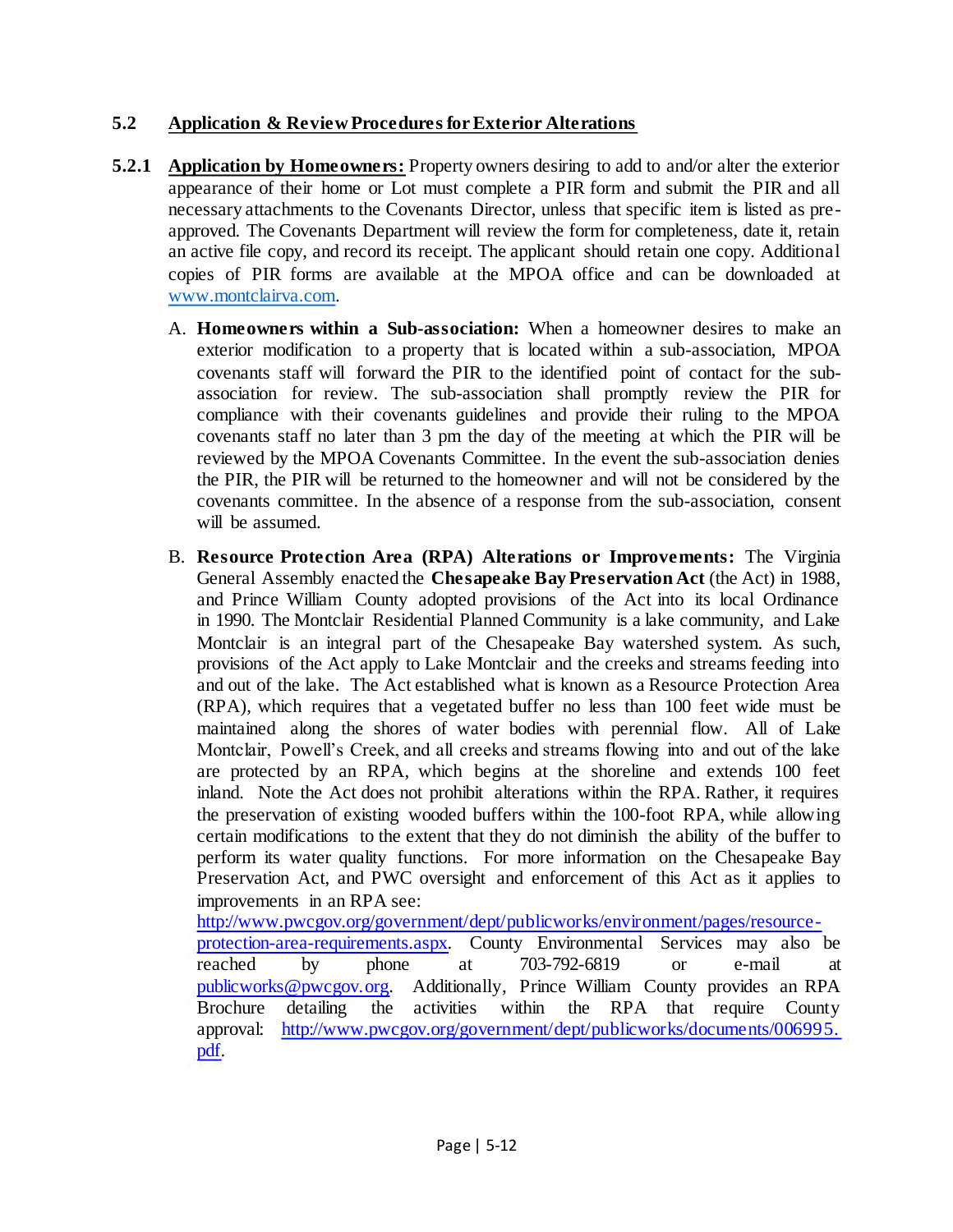- **5.2.2 Obtaining neighbor acknowledgement:** Exterior improvements to a property can impact immediate neighbors as well as the entire community. For that reason, an important element of the PIR process is to obtain neighbor acknowledgement of the planned improvement. The applicant property owner must make every attempt to contact adjacent property owners (next door as well as neighbors immediately across from or behind the home when the improvement is visible to them) and advise them of the intended property improvement and obtain their acknowledgement signature on the space provided on the PIR form. These signatures only indicate an awareness of the PIR and do not indicate approval or disapproval. **If a homeowner refuses to sign the PIR, the applicant should make a note of that fact on the line provided for the homeowner's signature.** Refusal to sign does not equal disapproval of the improvement. Separate procedures described below are to be followed by any neighbor that objects to an exterior improvement by their neighbor. Should an applicant be unable to obtain an adjacent property owner's signature because the neighbor is unavailable for an extended period of time (fourteen days), the applicant may dispense with the signature of that neighbor and **note the neighbor's absence** on the PIR. In the event an adjacent property owner refuses to sign or is absent, the Covenants Director will provide written notification of the request, which shall include a copy of the PIR, to that property owner. A PIR will be considered incomplete and will not be forwarded to the Covenants Committee for review unless these outlined steps are taken by the homeowner to obtain signatures from adjacent property owners to the best of their ability.
- **5.2.3 Property Owner Objection to Planned Improvement:** Any MPOA property owner may object to a PIR. A property owner who desires to object to a PIR must notify the Covenants Director prior to the Covenants Committee meeting at which the request will be reviewed. Property owners must submit their objections in writing to ensure that the Covenants Committee members will have an accurate understanding of the objection when visiting the site of the proposed alteration. The property owner may also appear before the Covenants Committee to voice an objection to a PIR. Conversely, the objecting property owner may elect to remain anonymous. The Covenants Director will advise the applicant of an objection to a PIR, and the nature of the objection.

#### **5.2.4 PIR review and Covenants Committee actions:**

- A. Refer to section 5.1.3.4.F for those PIRs that do not require Covenants Committee review.
- B. The Covenants Director will notify the applicant and any objecting property owners of the date and time of the Covenants Committee meeting at which the PIR will be considered.
- C. The Covenants Director will route a copy of all PIRs to all Covenants Committee members for their review and on-site inspection of the lot/home. Due to the high volume of PIRs during certain times of the year, and the relatively tight response times dictated by MPOA documents, the Covenants Committee Chair may assign the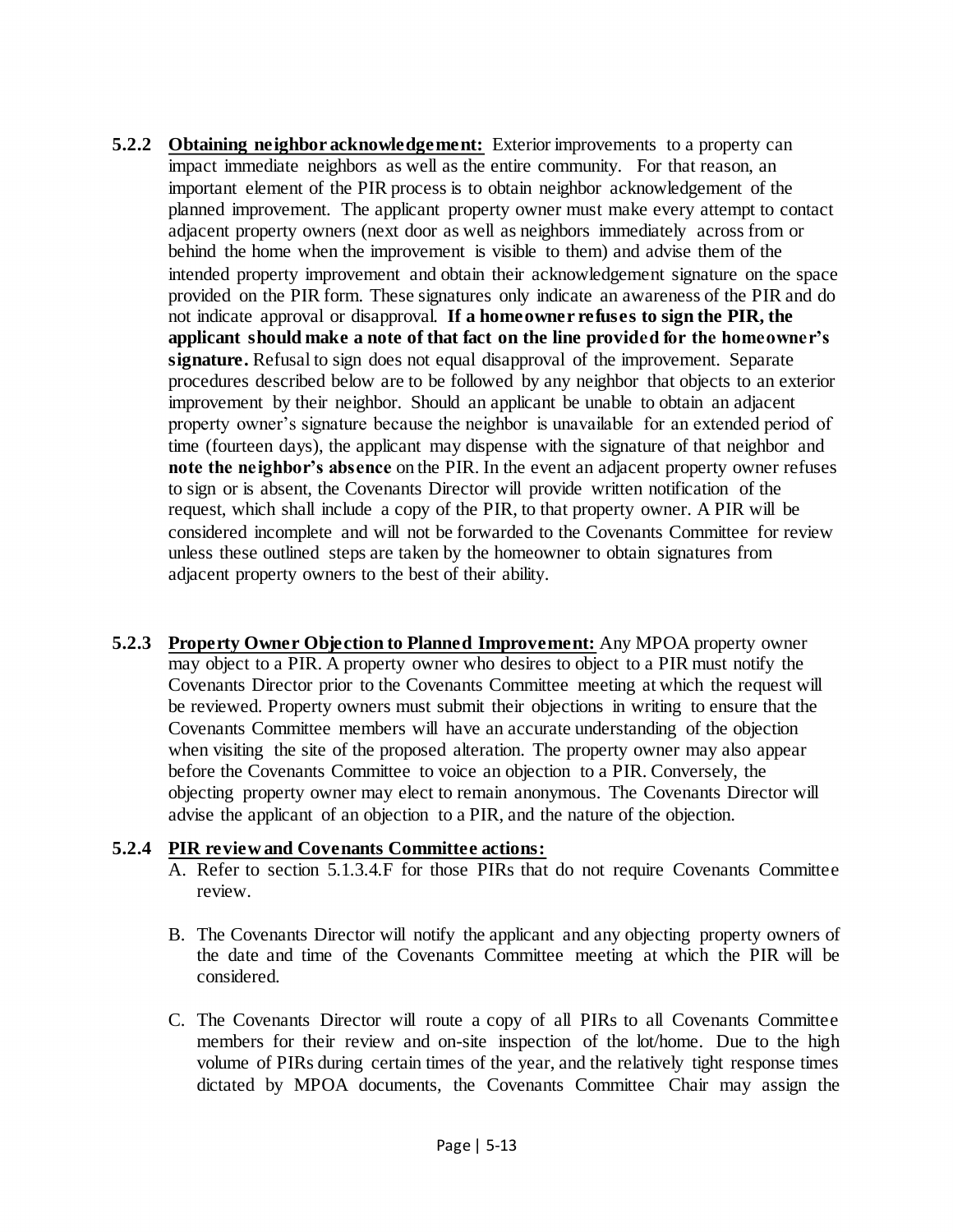physical inspection of the property to a subset of the committee in order to share the workload for visiting the properties.

- D. Committee members who have physically visited the property would be responsible for briefing the PIR to the committee and answering any questions of fellow committee members. Additionally, some PIRs may not require physical inspection by committee members. Examples of this include removing a dead tree or item that has fallen in disrepair, or changing the color of doors, shutters, siding or shingles. Committee members should abstain from voting if they do not feel they have sufficient clarity on the requested improvement.
- E. Committee consideration of a PIR is based on the standards included in these guidelines, the covenants, and applicable Board of Directors' resolutions. A majority vote of the Covenants Committee members is required to approve or disapprove a PIR. The Covenants Committee must have a quorum of three voting members, not including the Covenants staff member or BOD liaison, present to conduct any committee business. Homeowners are encouraged to attend the Covenants Committee and will be given an opportunity to address the committee members as well as answer any questions about the improvement. Objecting homeowners are also encouraged to attend and will be given equal opportunity to address the committee. The Covenants Committee will consider all pertinent information presented in this meeting. Committee discussions and voting will be conducted in open session. The committee outcome includes Approval; Disapproval; Approval with a modification or condition; Request for resubmission with additional data or as a variance.
- F. Additionally, the committee has the right to refer approval or denial of the PIR to the BOD for decision. The Covenants Director and/or Covenants Committee shall act upon any and all fully-completed PIRs within 45 days of receipt. Should the Covenants Director and/or Covenants Committee fail to act on the PIR within 45 days of receipt, it shall constitute an automatic referral to the Board of Directors.
- **5.2.5 Notification of the Covenants Committee decision**: A letter outlining the decision of the Covenants Committee will be mailed by the Covenants Director within five working days to the applicant and adjacent neighbors, and a copy will be placed in the individual lot file at the MPOA office. If the PIR was approved, the letter will inform the applicant that he/she is to take no action to begin the approved work for a period of 10 days from the Covenants Committee's decision, pending any possible appeal by a homeowner. If the Covenants Committee denies the request, the homeowner may appeal the decision to the Architectural Appeals Board (AAB), or resubmit to the Covenants Committee in the form of a request for variance to the architectural guidelines. Whether an appeal or a request for variance, the final approval or disapproval rests with the BOD.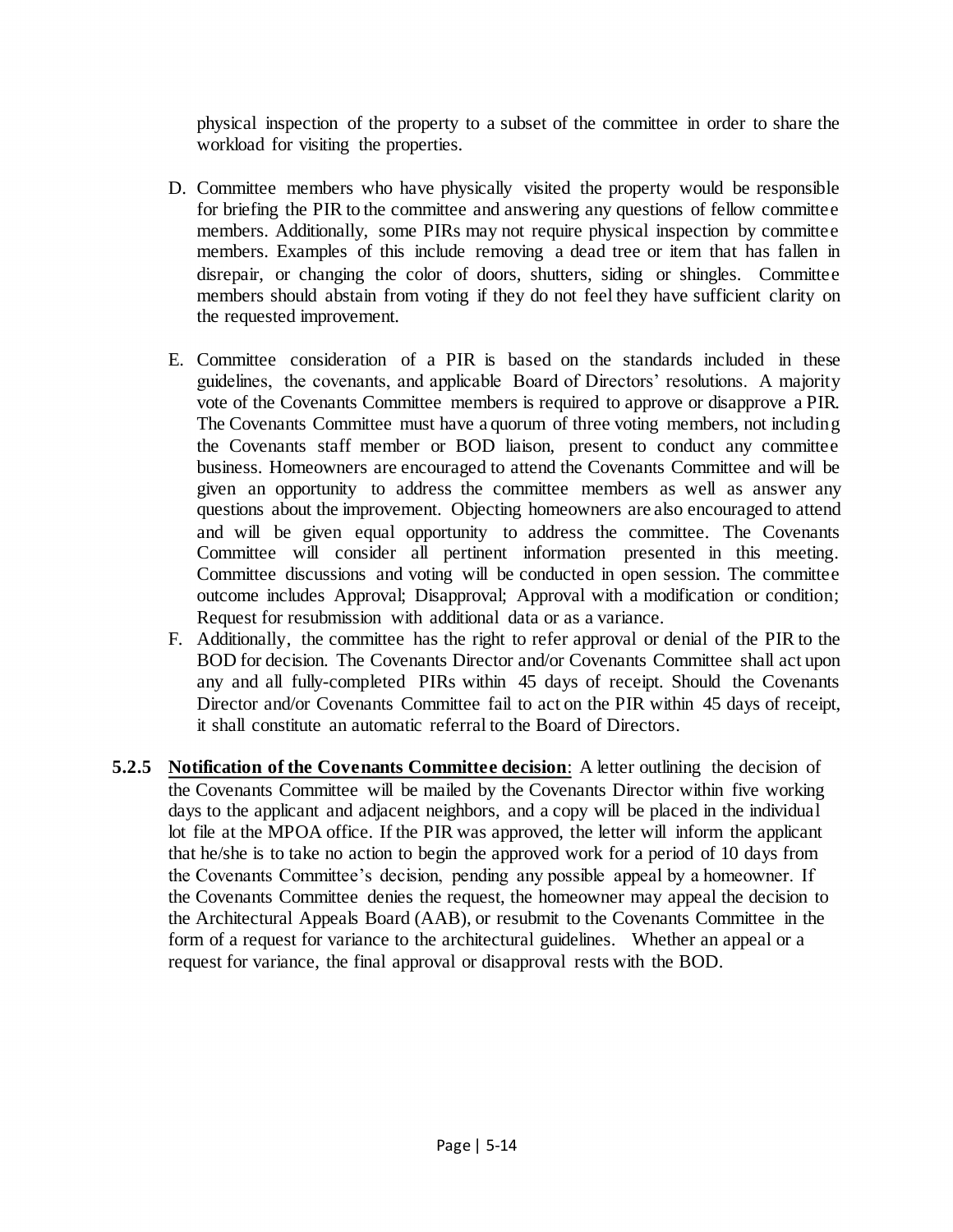# **5.3 Variances and Appeals**

- **5.3.1 Variances:** The BOD may grant variances to the Architectural Guidelines, for good cause shown. A variance can only be granted by the board, with two exceptions cited below. Requests for variances will be forwarded to the BOD from the Covenants Committee, with a committee recommendation for approval or disapproval. Variances are most typically used when a feature of the property, such as topography, would make it impossible or unreasonable to follow the architectural guideline as stated. Variances may also be appropriate for a unique circumstance faced by the resident requiring an accommodation that would otherwise not be permitted by the guidelines. Unless specifically stated in the variance language approved by the Board of Directors, variances will convey (transfer) with the property. The BOD has delegated to the Covenants Committee the authority to approve variances under the following two circumstances:
	- A. **Variance to Setback Requirements:** In those instances where a previous variance has been granted to the setback requirements to accommodate construction of a building or other structure, and an additional structure is being planned, the Covenants Committee may grant such a variance provided the added structure will not change the setback distance previously granted (i.e. a deck or patio which runs parallel to and the same distance from the lot line as the initial structure).
	- B. **Non-conforming Fence Styles:** For a non-conforming fence style (per the current policy) if said style is the same as an abutting or adjacent fence style, provided that:

1. The existing nonconforming fence was previously approved under an earlier policy, (i.e. a stockade fence may be allowed if a stockade fence is already on the abutting property), and

2. If the non-conforming fence requested does not also abut an approvable style of fence.

**5.3.2 Appeals of Covenants Committee Decisions:** Any decision of the Covenants Committee, with the exception of a decision to forward the PIR to the BOD, is subject to appeal. All members who file a PIR, and any member who has expressed to the Covenants Committee an objection to the PIR, are hereafter referred to as "Interested Owners." Only an Interested Owner may appeal a decision of the Covenants Committee, and he or she becomes known as the "Appellant." In the event the Covenants Committee forwards a PIR to the MPOA BOD, the Appellant retains the right to appear before the Board to voice their opposition and/or concerns.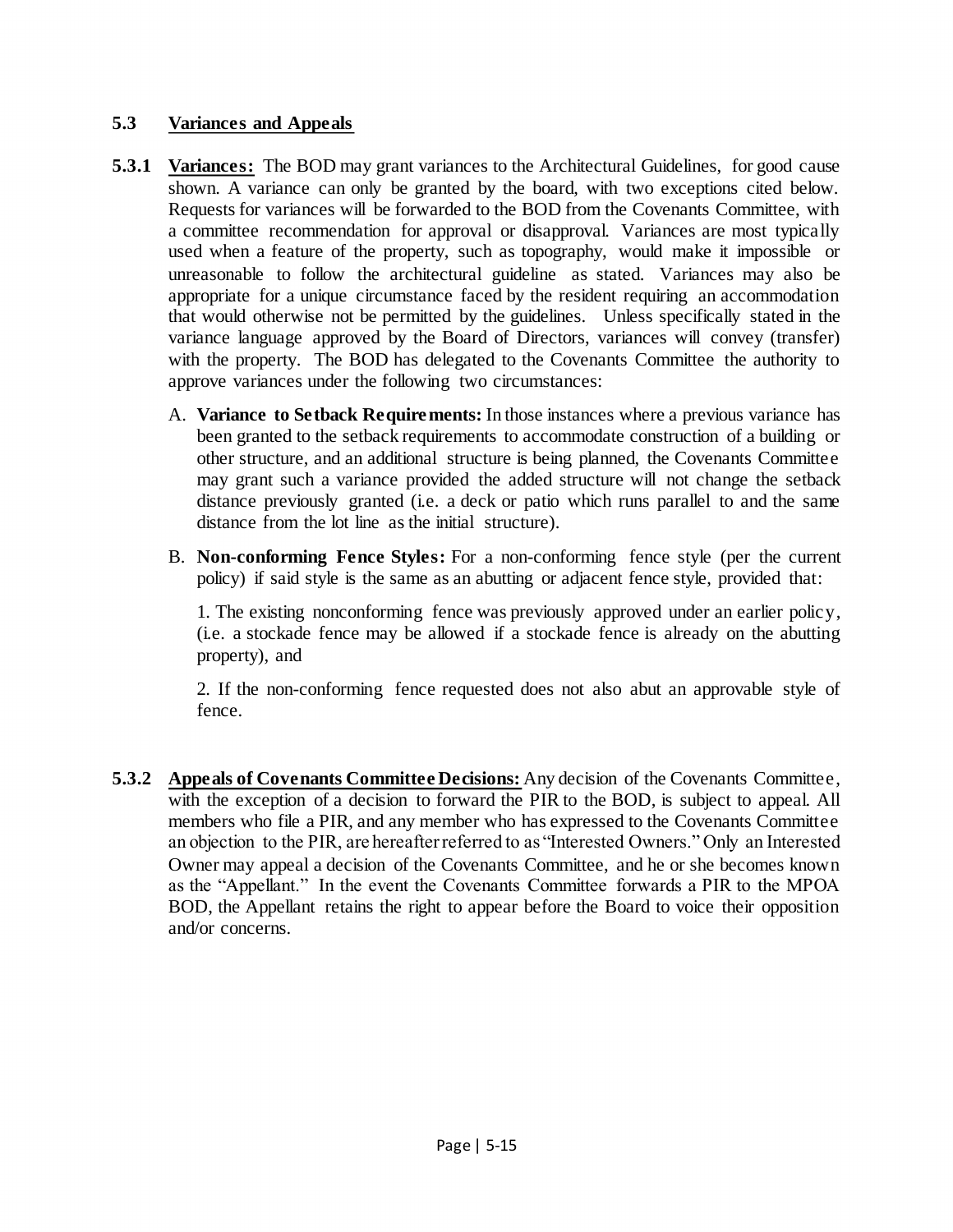# **5.3.3 Architectural Appeals Board (AAB)**

- A. The Covenants Director shall notify all applicants and Interested Owners by mail of the Covenants Committee's decision, pursuant to paragraph 5.2.5. above. All appeals from the Covenants Committee to the AAB must be in writing and received by the Covenants Director within ten days of the postmarked date of the notification to the applicant and Interested Owners of a Covenants Committee decision. If an appeal is not received within the specified time frame, the decision of the Covenants Committee is final.
- B. Upon receipt of an appeal, the Covenants Director shall forward complete documentation, including appropriate guideline references and covenants, to the AAB. The AAB is made up solely of BOD members, and empowered to act on the BOD's behalf. The AAB shall review the documentation, and the Chair of the AAB shall schedule an appeals hearing, if granting the appeal would not violate the covenants or federal, state or local laws. If no hearing is scheduled, the Chair will prepare a letter to the Appellant explaining the covenants or laws the granting of an appeal would violate. The Chair may also elect to forward the appeal to the entire BOD. Otherwise, the hearing will be scheduled within fifteen days of the receipt of the appeal by the Covenants Director, subject to the availability of members of the AAB. The Covenants Director is responsible for keeping complete records of all appeals and will log the appeals according to the date the appeal is received at the MPOA Office.
- C. The Appellant and other Interested Owners shall be notified a minimum of three days prior to the AAB hearing of the date, time, and location the meeting is to be held. If a member of the AAB is not available within the fifteen day time limit, the President of the Association may appoint another Director as a pro tem AAB member or make such other decision as necessary to expedite hearing the appeal.
- D. All members of the AAB shall be present at the hearing. All members shall review all references and documents provided in the appeal packet and visit the property site shown on the PIR before the hearing. The AAB shall uphold, modify, or overturn the Covenants Committee decision, return the PIR to the Covenants Committee for further proceedings, forward the appeal to the entire BOD, or recess the hearing pending receipt of additional information. The Covenants Director shall notify the Appellant and Interested Owners of the AAB's decision within five working days of the decision. Unless the AAB forwards the appeal to the entire BOD, the decision of the AAB is deemed final and the Association shall allow no further appeals. If a PIR is returned to the Covenants Committee for further proceedings, the subsequent decision of the Covenants Committee is subject to appeal only by the applicant.
- E. Homeowners who appear before the AAB shall convey relevant information. All pertinent information presented in this meeting will be considered by the AAB when making its decision. The general format for presentation before the AAB shall be as follows: Covenants Committee ruling on application; Applicant presentation; Objecting homeowner statement; Covenants Committee comments; Questions from AAB; Closing statement by applicant; Closing statement by objecting homeowner; Covenants Committee comments.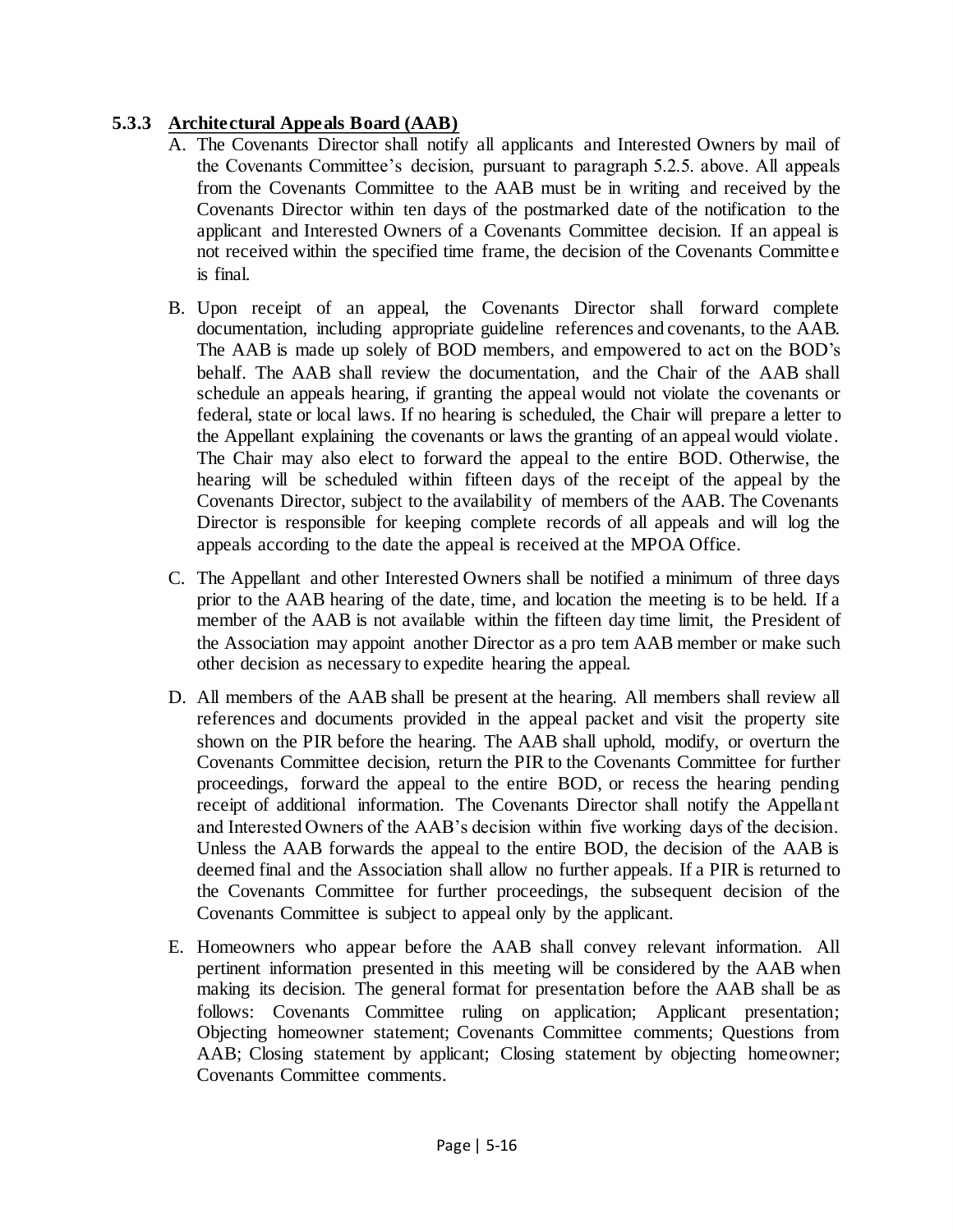- F. While the appeals' hearing is open, the deliberations of the AAB are closed. Only AAB members, the Covenants Director, and the Chair of the Covenants Committee may attend these deliberations. Following the deliberations, the AAB shall return to open meeting to vote and advise the applicant and objecting homeowner(s) of its decision.
- G. Any appeal of a Covenants Committee decision that is referred by the AAB to the full BOD shall be forwarded to the BOD by the Covenant's Director and placed on the agenda of the next regular BOD meeting, provided the Board members receive the applicable documents within three days of the regularly scheduled meeting.
- H. The Covenants Director shall ensure that the Appellant and Interested Owners are notified of the decision of the BOD within five working days of the date of the decision. All decisions of the BOD are final.
- **5.3.4 Appeals to Sub-Association PIR Denials:** If the Sub Association denies the PIR based upon conflict or violation of their guidelines or covenants, the PIR is thereby denied and will not be sent to the MPOA Covenants Committee for further review. Any appeal by the applicant shall be heard by the Sub-association.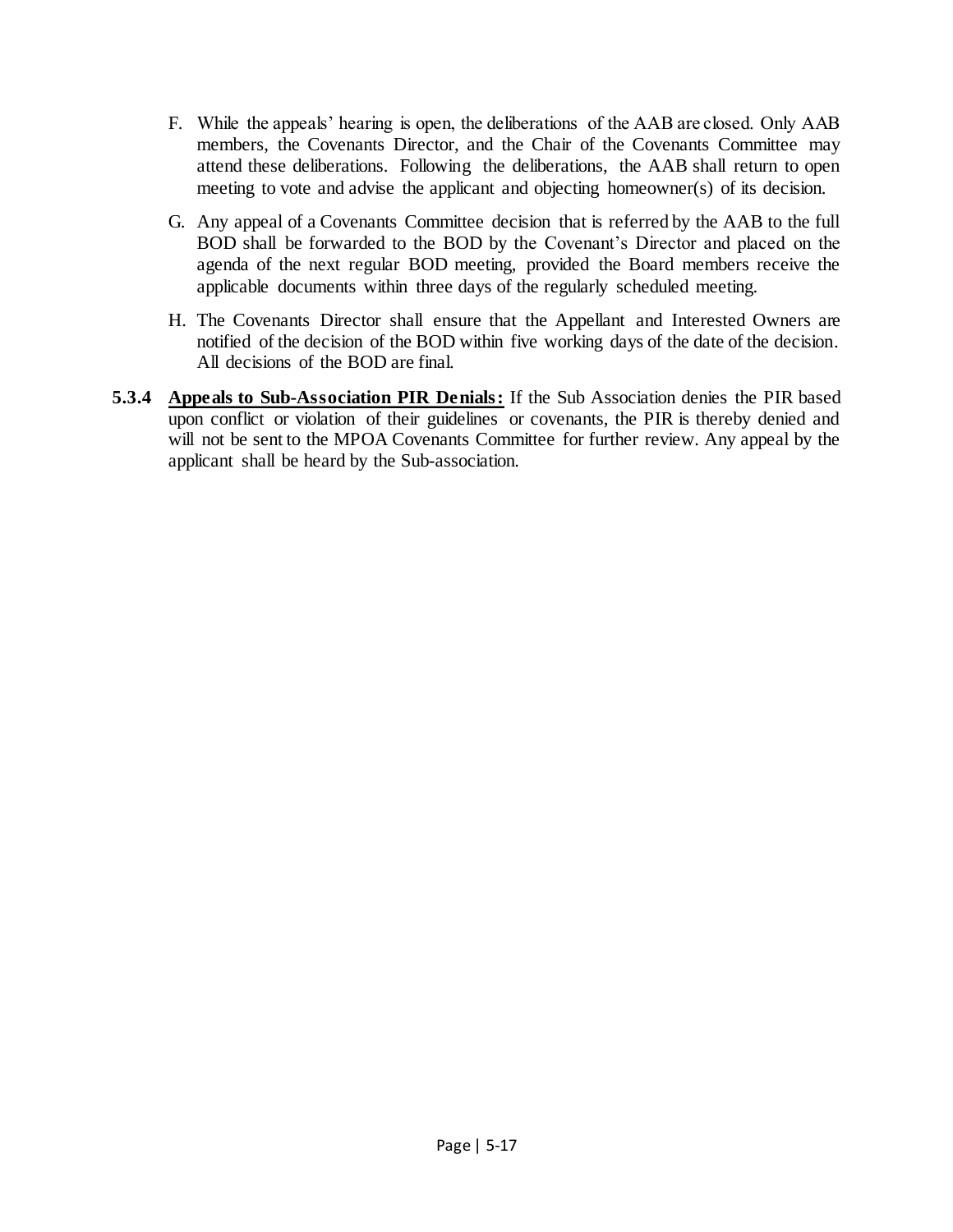### **5.4 Architectural Guidelines**

- **5.4 General:** The intent of these guidelines is to provide a framework by which the Covenants Committee will review all Property Improvement Requests (PIR). This section contains a list of the most common improvements and provides Requirements and Restrictions for each. **The following list is not all-inclusive and a PIR is required for ANY exterior modification to your home that is not pre -approved.**
	- A. The modification standards listed in this section are characterized in four ways:
		- 1. "Pre-approved"
			- a. Items that do not require submission of a PIR
		- 2. "Quick Track"
			- a. PIR submission required, however, these are items that can be approved by the Covenants Director and do not require review by the Covenants Committee.
		- 3. "Requirements and Restrictions"
			- a. Lists of specific requirements and restrictions regarding the particular item.
		- 4. "Information to be Included with PIR" This can include any or all of the following:
			- a. Plat required to identify where on the property the Improvement is being done. (See Appendix 'A' for an example, and Appendix 'B' for definition of Front, Side and Rear yards). A plat is a drawing, sealed by an engineer, showing your property lines and the footprint of your home located on it. NOTE: A Plat or Survey may have been provided when the home was purchased, may be on file with Prince William County or may be on file with MPOA.
				- i.) Owner to mark the location of any requested improvement on the plat and provide dimensions showing the location relative to the property lines.
				- ii.) Owner to designate any proposed grading changes, if applicable to your improvement.
			- b. Description of color, and style of the improvement. (including samples, which can be photo or actual samples)
			- c. Description of all materials. (This includes samples, which can be photos or actual samples)
			- d. Drawings to indicate dimensions of the proposed improvement
				- i.) For additions, decks, docks, and other permanent structures attached to the house, this shall include clear, accurate building plans showing all dimensions, including heights, which would be required by the county for a building permit.
				- ii.) Fences provide length and height of proposed fences.
			- e. Estimated completion date.
	- B. All pre-approved and "Quick Track" items must adhere to the requirements and restrictions contained in the guidelines for that item.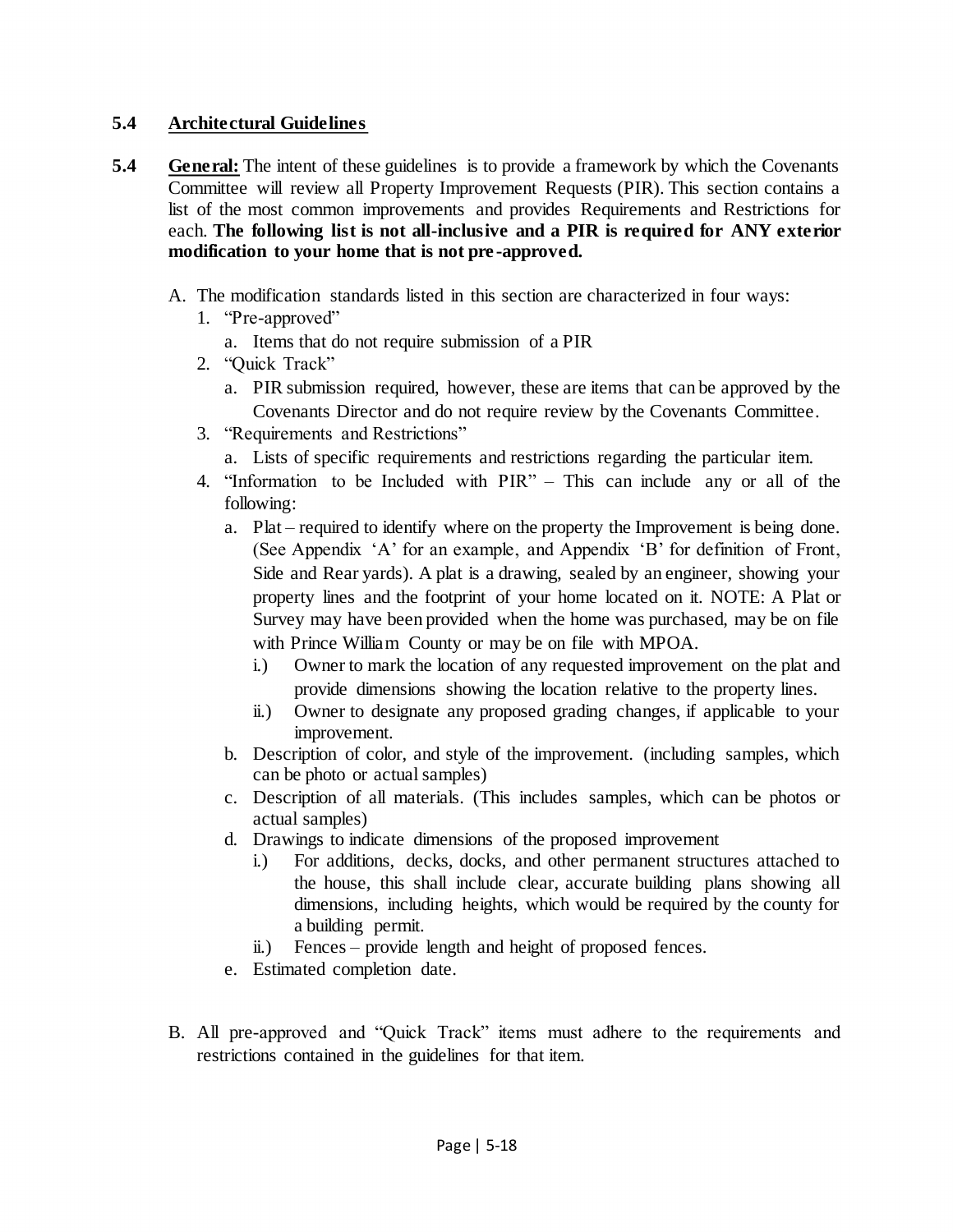- C. Replacing a previously approved item with the exact same item does not require submission of a PIR provided it meets the current standards and is not the result of a variance request.
- D. In addition to any requirements and restrictions listed for items in this section, the Covenants Committee will review all submissions asking the following questions:
	- 1. Is the improvement compatible with the existing house in terms of style, color, and materials?
	- 2. Does the improvement adversely affect the views, light, winter sun, or natural ventilation of adjacent properties or their views of the lake?
	- 3. Does the proposed improvement affect the flow of water on the property, and does the application demonstrate how the water flow will be directed, so as not to increase the flow of water on to adjacent properties?
		- a. No yard improvement, by way of landscaping, burial of downspouts, irrigation systems or other methods of water redirection, shall redirect stormwater to discharge in a way that causes harmful land erosion or sediment deposits on adjacent properties.
	- 4. Is the improvement on "MPOA common property"?
		- a. This is not allowed for any improvement.
- E. Townhome and cluster home areas of Montclair, all of which are located within a subassociation, may have additional Architectural Guidelines to supplement the MPOA guidelines. These townhome and cluster home guidelines may not conflict with MPOA standards, but may be more restrictive. For ease of identifying covenants unique to sub-associations, these guidelines are highlighted by a box as depicted in this paragraph.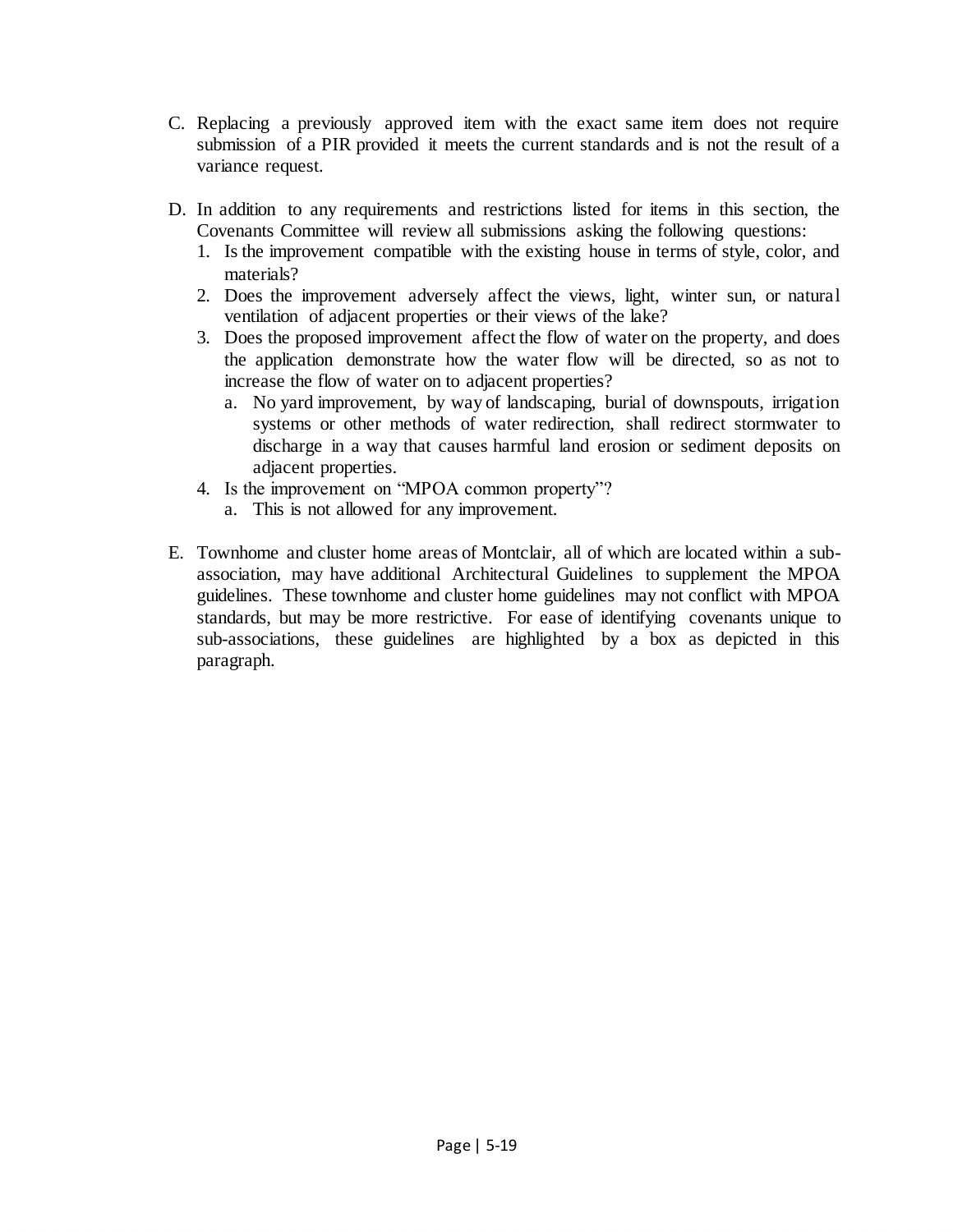# **5.4.1 Air Conditioners, Heating Units, and Window Fans**

#### **Pre-Approved**:

A. Replacement units installed in the same location as the original unit (not to include window units and window fans).

**Quick Track**: None

#### **Requirements and Restrictions:**

A. Window air conditioning units and window fans may not be installed on the front of any home.

**Water's Edge Townhome Association**: Window air conditioning units or window fans may not be installed in any window.

**Nob Hill Forest Townhome Association:** Window air conditioning units or window fans may not be installed in windows on the front of the house.

### **5.4.2 Awnings (Both Fixed and Retractable)**

**Pre-Approved:** None

**Quick Track:** None

### **Requirements and Restrictions:**

A. No specific requirements, but see Section 5.4.D for a list of criteria that are considered with all PIR's.

**Island Homes:** Retractable awnings are allowed ONLY on rear decks and patios. Color must be compatible with the dominant color of the house.

**Nob Hill Forest Townhomes:** Retractable awnings are allowed ONLY on rear decks and patios. Color must be compatible with the dominant color of the house.

**Southlake Cove Townhome Association:** Retractable awnings are allowed ONLY on rear decks and patios. Color must be compatible with the dominant color of the house.

**Southlake Landing:** retractable awnings are allowed ONLY on rear decks and patios. Color must be compatible with the dominant color of the house.

**Water's Edge Townhome Association:** Awnings are permitted over upper-level decks and must be the color of townhome siding or white. Awnings are not allowed on front or side windows.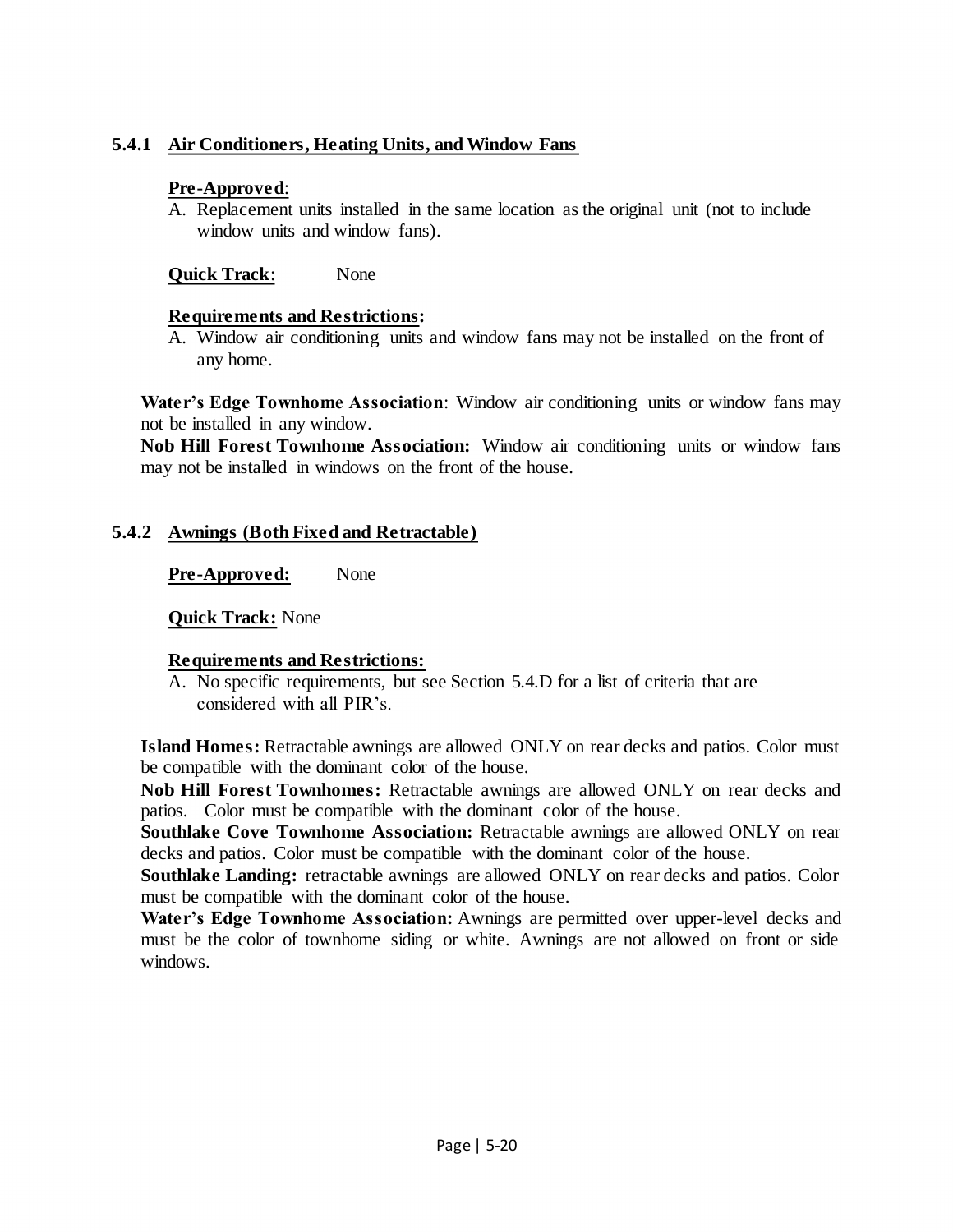#### **5.4.3 Canopies**

#### **Pre-Approved:**

A. Free standing canopies (cannot be erected for more than one week in duration)

#### **Quick Track:** None

#### **Requirements and Restrictions:**

- A. Canopies may not extend beyond the front of the home.
- B. Canopies must be stored out of public view.

**Island Homes:** Canopies are not allowed on any windows.

**Nob Hill Forest Townhome Association:** Canopies are not allowed on any windows. **Southlake Cove Townhome Association:** Canopies are not allowed on any windows. **Southlake Landing:** Canopies are not allowed on any windows.

**Water's Edge Townhome Association:** Freestanding canopies may be placed on upper-level townhome decks only and shall match the trim or dominant color of the house or be in an earth tone. Permanent canopies will be considered on a case by case basis and require a PIR. Canopies are not allowed in front, side or rear yard.

#### **5.4.4 Chimneys, Metal Flues, and Vents**

#### **Pre-Approved:** None

#### **Quick Track:** None

#### **Requirements and Restrictions:**

A. No specific requirements, but see Section 5.4.D for a list of criteria that are considered with all PIR.

#### **5.4.5 Compost Piles**

**Pre-Approved:**Compost piles that meet all of the following requirements and restrictions:

- A. Containers must be constructed of a wooden frame with wire or block interior and must be screened from adjacent lots and streets.
- B. Piles must not exceed 4' in height and must be located at least 5' from the property lines and to the rear of the house.

#### **Quick Track:** None

#### **Requirements and Restrictions:**

- A. The use of manufactured containers requires submission of a PIR.
- B. Any compost pile or container that is visible from the street, must be screened.

**Island Homes:** No compost piles are permitted.

Compost piles are not permitted in townhome and cluster home areas.

#### **5.4.6 Decks**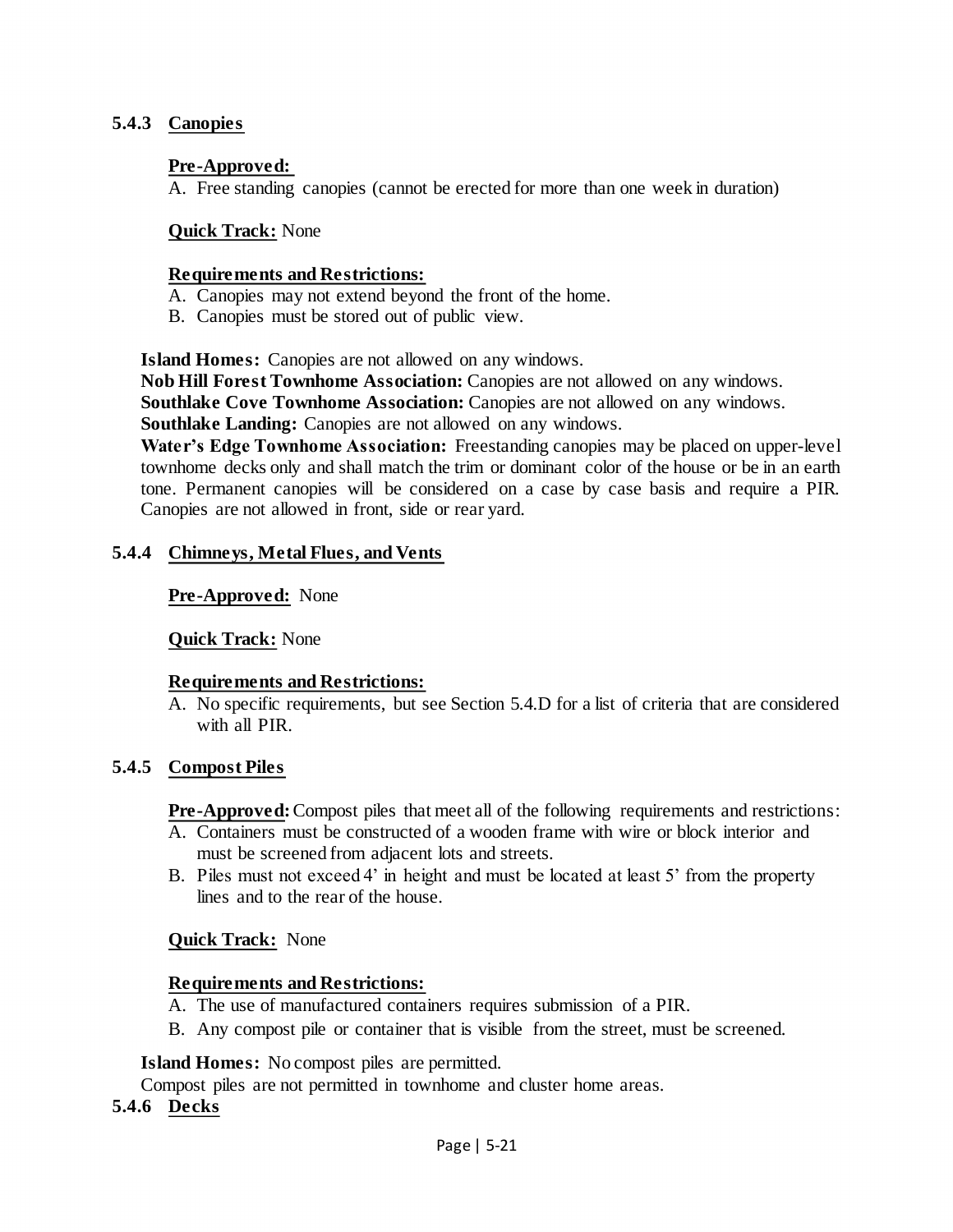**Pre-Approved:** Repair / Replace deck board, rail, and benches in the existing size, style, and color. Lattice and screening are permitted when placed on a previously approved deck.

# **Quick Track:** None

# **Requirements and Restrictions:**

A. No specific requirements, but see Section 5.4.D for a list of criteria that are considered with all PIR's.

**Island Homes:** Fairfield 911 Stain (same as siding) or Natural Brown Wood

**Nob Hill Forest Townhome Association:** Pre-Approved: Decks may be painted with Behr solid color stains Padre Brown, Wood Chip, Russet, Valise, Chocolate and Sable. Paints from other suppliers that are an exact match to these colors are acceptable. Other colors and materials are subject to Nob Hill Forest Townhome Association approval.

**Southlake Cove Townhome Association:** Pre-Approved: Decks may be painted with Behr solid color stains Padre Brown, Wood Chip, Russet, Valise, Chocolate and Sable. Paints from other suppliers that are an exact match to these colors are acceptable. Other colors and materials are subject to Southlake Cove Townhome Association approval.

**Southlake Landing:** Pre-Approved: Decks may be painted with Behr solid color stains Padre Brown, Wood Chip, Russet, Valise, Chocolate and Sable. Paints from other suppliers that are an exact match to these colors are acceptable. Other colors and materials are subject to Southlake Landing Townhome Association approval.

**Water's Edge**: Pre-Approved: Decks may be painted with Behr solid color stains Padre Brown, Wood Chip, Russet, Valise, Chocolate and Sable. Paints from other suppliers that are an exact match to these colors are acceptable. Other colors and materials are subject to Southlake Landing Townhome Association approval.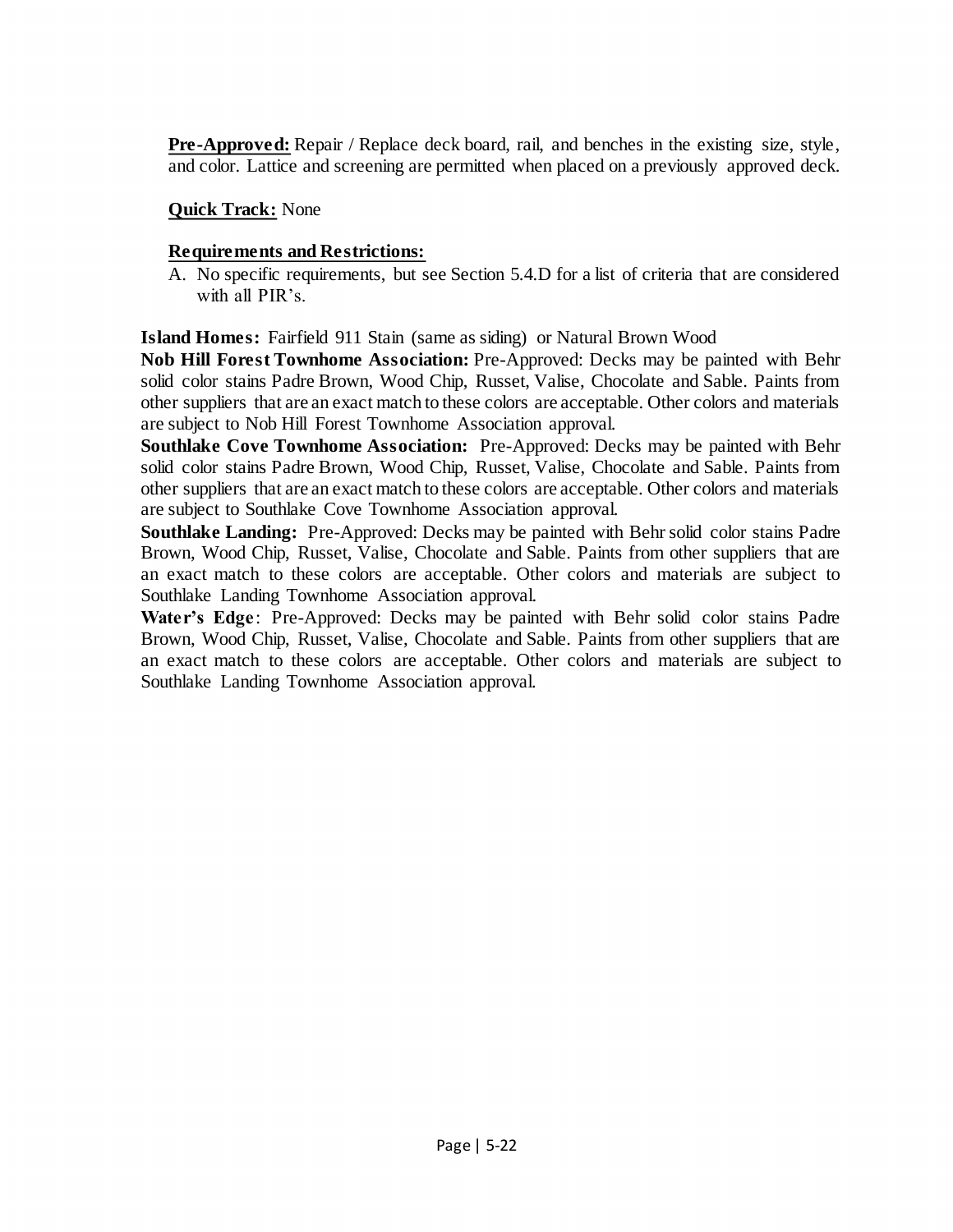# **5.4.7 Decorative Objects**

### **Pre-Approved:**

- A. Porch furniture located on the front porch (not to include storage benches see Section 5.4.28).
- B. Movable planters, no larger than 18" x 18" x 18."
- C. Hanging birdhouses, bird-feeders, chimes, or planters not over 18" in length, 24" in height and 12" in width.
- D. Welcome, name, no soliciting, or similar signs (not advertisements) no larger than 24" x 12" or 18"x 18."
- E. Door wreaths.
- F. Holiday decorations that are not permanently attached to the dwelling. Holiday decorations must be removed within two weeks after the end of the holiday. Mailbox decorations are not permitted, except for within 30 days of a holiday (see Section 5.4.26).
- G. Decorative house flags and/or banners no larger than 28" x 40" placed in flagpole holders or on flagpoles per Section 5.4.17 Flagpoles.

# **Quick Track:** None

# **Requirements and Restrictions:**

A. No specific requirements, but see Section 5.4.D for a list of criteria that are considered with all PIR's.

**Nob Hill Forest Townhome Association**: Decorative objects are limited to a total of 2 objects in the front of any property  $-1$  hanging object and 1 sign (i.e. welcome sign or family name). Hanging objects are limited to wind chimes and flags (American flag or other national flags). Up to 3 planters (non-hanging) with appropriate living plants are also permitted. Prohibited objects include, but are not limited to, statues, swans, flamingos, ducks, windmills, deer, birdbaths, and lights other than the front door light, walkway landscape lights and one pole light. Decorative objects are prohibited in side yards. **Southlake Cove Townhome Association:** decorative objects are limited to a total of 2 objects in the front of any property  $-1$  hanging object and 1 sign (i.e. welcome plaque or family name). Hanging objects are limited to wind chimes and flags (American Flag or other National Flags). Up to 3 planters (non-hanging) with appropriate living plants are also permitted. Prohibited objects include but are not limited to statues, swans, flamingos, ducks, windmills, deer, birdbaths, storage benches made of plastic, wood, metal, stone or other material and lights other than the front door light and walkway landscape lights. Decorative objects are prohibited in side yards.

**Southlake Landing**: Decorative objects are limited to a total of 2 objects in the front of any property. Up to 3 planters with appropriate living plants are also permitted. Prohibited objects include, but are not limited to, statues, swans, flamingos, ducks, windmills, deer, birdbaths, and lights other than the front door light and landscape lights. Decorative objects are prohibited in side yards.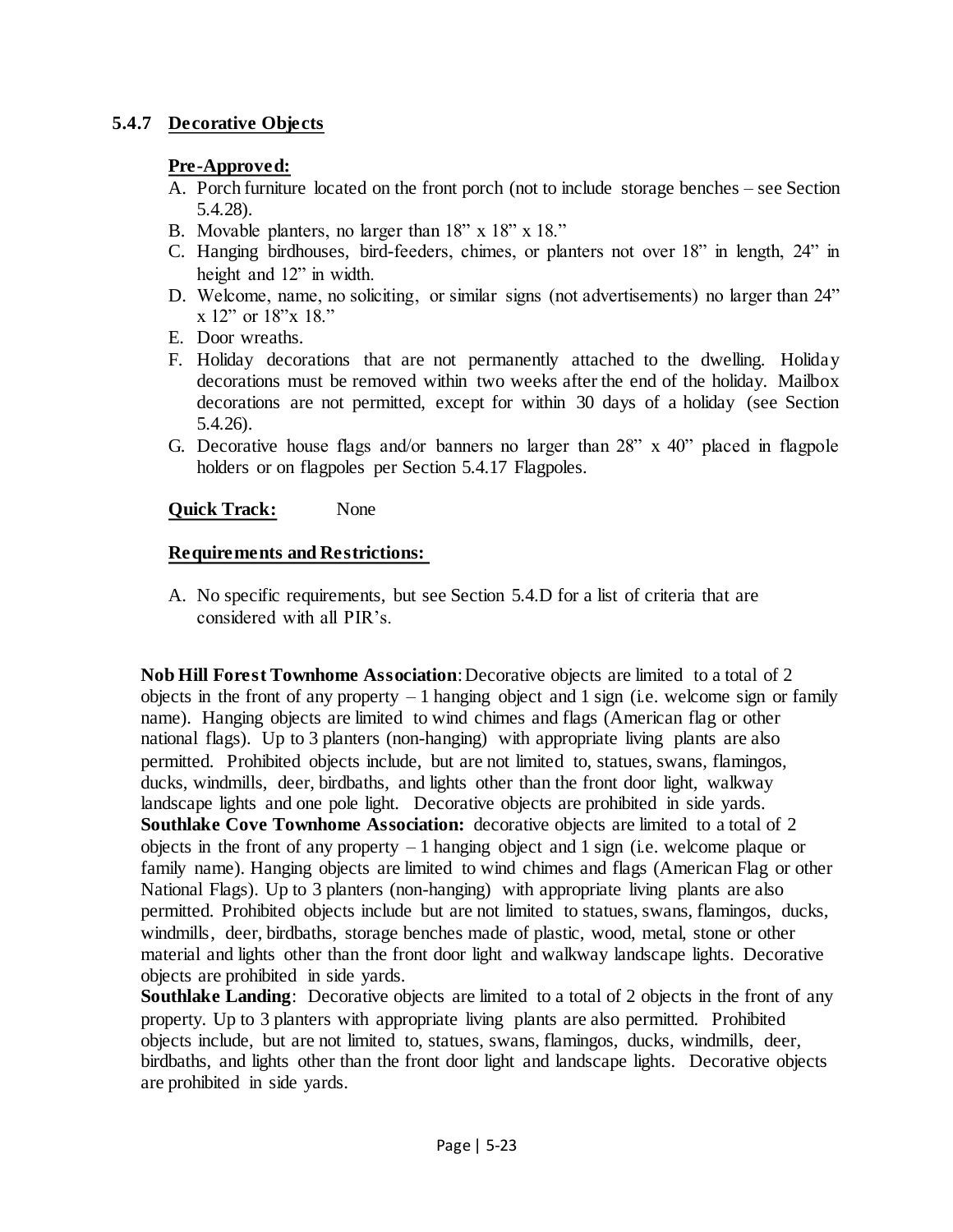**Water's Edge Townhome Association**: Decorative objects are limited to a total of 2 objects in the front of any property - 1 hanging object, and 1 sign (i.e. welcome sign or family name). Hanging objects are limited to wind chimes and flags (American flag or other national flags). Up to 3 planters (non-hanging) with appropriate living plants are also permitted. Prohibited objects include but are not limited to statues, swans, flamingos, ducks, windmills, deer, birdbaths, gliders, swings, window boxes, fire pits, BBQ grills, lawn furniture and chairs, storage benches made of plastic, wood, metal, stone, or other material and lights other than the front door light and walkway landscape lights. Decorative objects are prohibited in side yards.

# **5.4.8 Docks, Piers, Wharves and Shoreline Improvements.**

### **Pre-Approved:**

- A. Repair / Replace deck board, rail, and benches on the existing size, style, and color.
- B. Any changes to structural members require a PIR.

### **Quick Track:** None

**Additional Considerations:** RPA provisions apply; County zoning and permitting requirements may apply; see Section 5.2.1.b. Residents desiring to make an alteration or improvement in the Resource Protection Area (RPA). Docks, by their nature, are located in Lake Montclair which is a Common Area. Therefore, the only authority that can approve a modification, alteration or improvement in a common area is the BOD.

### **Requirements and Restrictions:**

This guideline applies to docks, piers, wharves, and shoreline improvements described herein. For the purposes of these guidelines, the word "dock" means anything, including a pier or wharf, whether natural or man-made, used or intended to be used to moor a boat to the shore and to provide access to the boat and the lake. The installation and maintenance of a dock within Lake Montclair is a privilege and shall be permitted only upon strict compliance with the terms of the Amended and Restated Declaration and this section of the Community Guidelines. Prior to approval by the Board of Directors, dock construction requests must include a recommendation by the Covenants and Lake Management Committees for either approval or disapproval of the PIR based on its compliance with MPOA regulations and guidelines pertaining to dock size, design, and location.

- A. Docks shall maintain a low structural profile complimentary to the natural setting of the area so that they minimize any disruption of the natural shoreline and flow of water.
- B. The Lake Montclair Master Dock Listing included in Article 5 of the Montclair Architectural Guidelines identifies those homeowner lots within Montclair for which docks and shoreline improvements may be approved.
- C. There shall only be one dock per authorized lot.
- D. Any current dock approved by the previous owner of the lake, Second Montclair Corporation, shall comply with the requirements for insurance and the annual MPOA Dock and Shoreline Improvement Permit described in this guideline.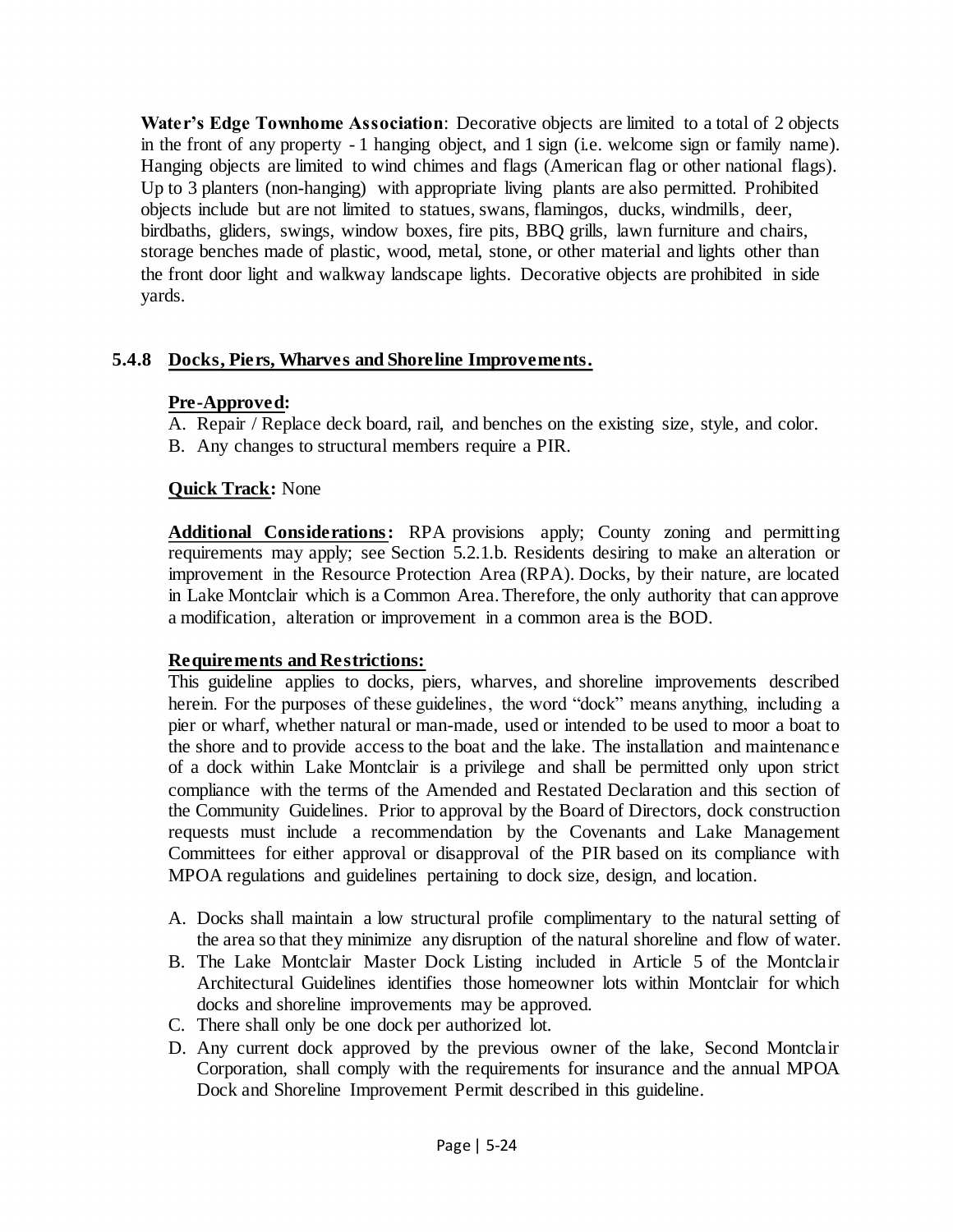- E. Docks and shoreline improvements may convey to subsequent owners provided the new owners comply with all provisions herein.
- F. Dock Dimensions, Placement, Anchoring, and Amenities:
	- 1. Stationary docks may not extend any further than 12 feet into the lake and be no more than 18 feet wide. (Dimensions must include all structures and railings)
	- 2. Floating docks may not extend any further than 14 feet into the lake and be no more than 18 feet wide. (Dimensions must include all structures and railings
	- 3. Docks may not be located within 12 feet of an Owner's side lot boundary lines extended to the 189-foot elevation contour line of the lakeshore.
	- 4. Docks shall be secured to the shoreline. Generally, docks should be constructed from the shoreline; floating docks will be reviewed on an individual basis for all properties abutting Lake Montclair. An anchoring system must be submitted with a PIR for a floating dock. Floating docks may not be removed from the water or stored on the shoreline.
	- 5. No dock shall abut a neighboring dock to create a boardwalk. Joint venture docks are only permitted for certain Island Homeowners Association (IHA) docks as described in the IHA Master Dock Plan.
	- 6. Docks may have low rails and toolboxes in the form of a solid bench. A single shaded pole light, which shines solely within the perimeter of the dock itself, is permitted.
	- 7. Stairways and walkways that traverse the 100-foot RPA buffer may not exceed 42 inches in width.
	- 8. Items such as sheds, gazebos, boat-landing covers, electronic insect traps, tires used as bumpers, and speaker systems are not allowed on docks.
	- 9. The owner is solely responsible for the safety and structural integrity of the dock.
	- 10. Dock owners are responsible for displaying an MPOA assigned Dock Number, clearly visible on the dock from waterside approach.
- G. Dock Construction and Repair Provisions:
	- 1. MPOA PIRs are required for all docks on Lake Montclair.
	- 2. Prince William County Building and Electrical permits are required and must be on file with MPOA prior to beginning construction of a new dock; whenever structural changes are made to an existing dock; or the dock is being rebuilt or re-anchored.
	- 3. Information to be included with PIRs for construction for docks:
		- a. Site plan and survey of the property abutting the lake, annotated with 189-foot elevation contour and showing the relationship of dock to the property boundaries and adjacent docks.
		- b. Drawing of the proposed dock.
		- c. Description of materials, including color; natural earth tones preferred (Oilbased paints or stains are not permitted).
		- d. Proof of \$1,000,000 liability insurance coverage with MPOA listed as additional insured and certificate holder.
		- e. MPOA Dock and Shoreline Improvement Permit Application.
	- 4. Information to be included with PIRs for refinishing, resurfacing and refurbishing an existing dock when not matching the existing size, style and color of deck boards: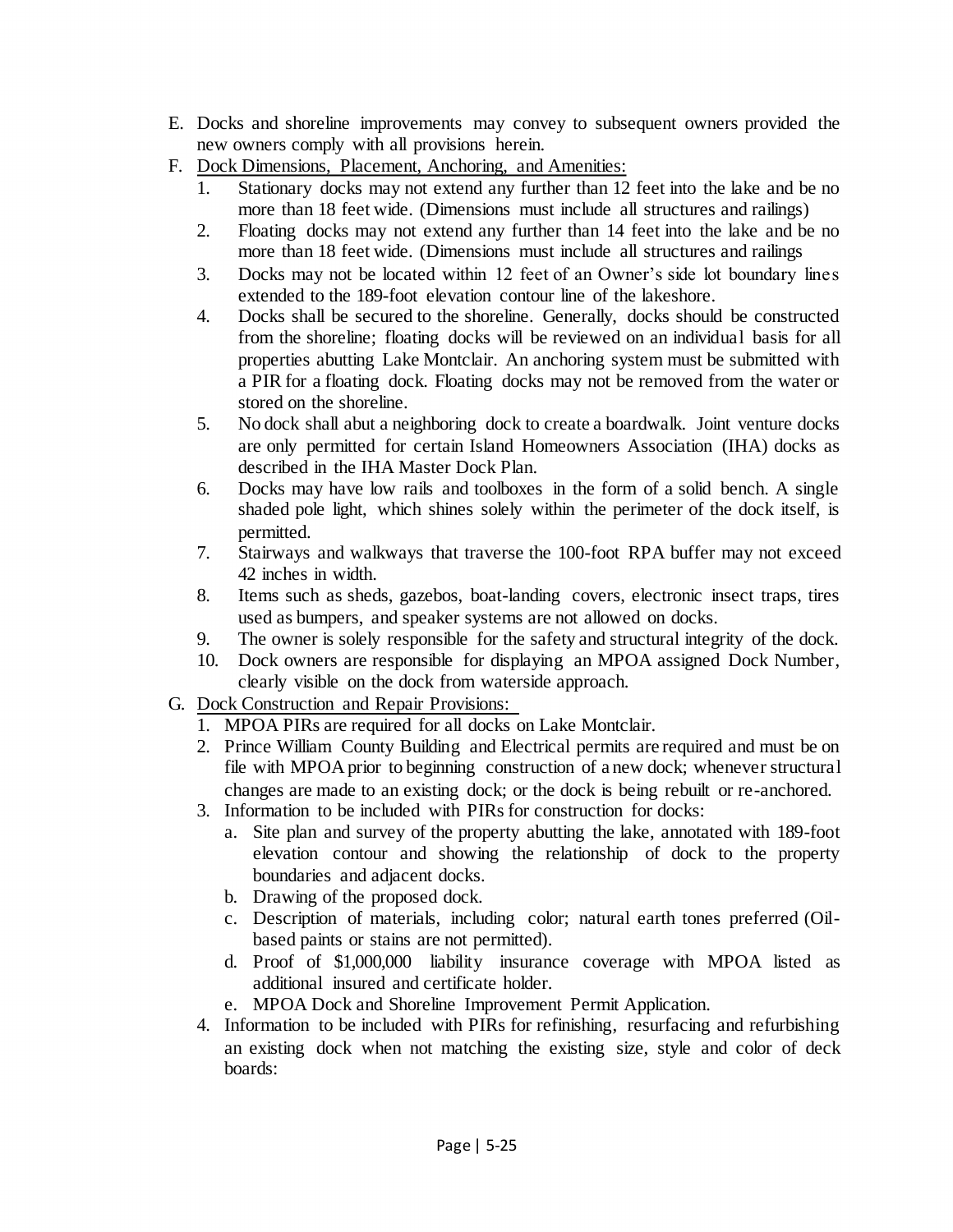- a. Site plan, denoted with 189-foot elevation contour, and showing relationship of dock to the property boundaries and adjacent docks.
- b. Drawing of existing dock.
- c. Description of materials, including color; Natural earth tones preferred (Oilbased paints or stains are not permitted).
- H. Shoreline Improvements: Shoreline improvements include all improvements other than docks between the property boundary lines of a lot eligible for a dock and Lake's water surface. All such improvements are subject to provisions in this section to include: Chesapeake Bay Preservation Act Restrictions; general liability insurance requirements; and annual MPOA Dock and Shoreline Improvement Permit requirements. This provision includes, but is not limited to: stairways, walkways, fences, landings, irrigation systems, boat racks, etc. between the property boundary lines of a lot eligible for a dock and the Lake's water surface, regardless of whether or not a dock is in place. As with docks, PIRs are required. A single MPOA Dock and Shoreline Improvement Permit may include an owner's dock and any associated shoreline improvements approved under provisions of this section.
- I. Insurance Requirements: All dock owners (including sub-associations that request community docks) and owners of shoreline improvements described herein will be required to provide MPOA with proof of valid general liability insurance coverage of not less than one million dollars (\$1,000,000), and must list the MPOA as a certificate holder or as additional insured when available through the insurance carrier.
	- 1. Owners with insurance carriers providing the necessary coverage but unable to have MPOA listed as a certificate holder or additional insured will be required to provide MPOA a copy of a letter signed by the Insurance Provider addressed to the Owner indicating that coverage is in place for a current annual period, and that the carrier will not provide the requested services (certificate holder or additional insured), and that the Insurance Provider will provide MPOA with notice of any change to or cancellation or renewal of the policy. Property owners will obtain all applicable county permits and will accept liability for any damages that may occur to sewer lines, other utilities, or other MPOA property.
	- 2. In the event of a lapse of the \$1,000,000 liability insurance, the MPOA will take immediate legal action requiring the homeowner to remove the dock and/or shoreline improvements, or may take action to have these removed at the homeowner's expense, or take any other action as authorized by law or the Association documents. The lot owner will be responsible for all costs, including attorneys' fees, in the event of any such action.
	- 3. This \$1,000,000 insurance must remain in force for the entire duration of ownership of the lot if a dock and/or shoreline improvements are in place.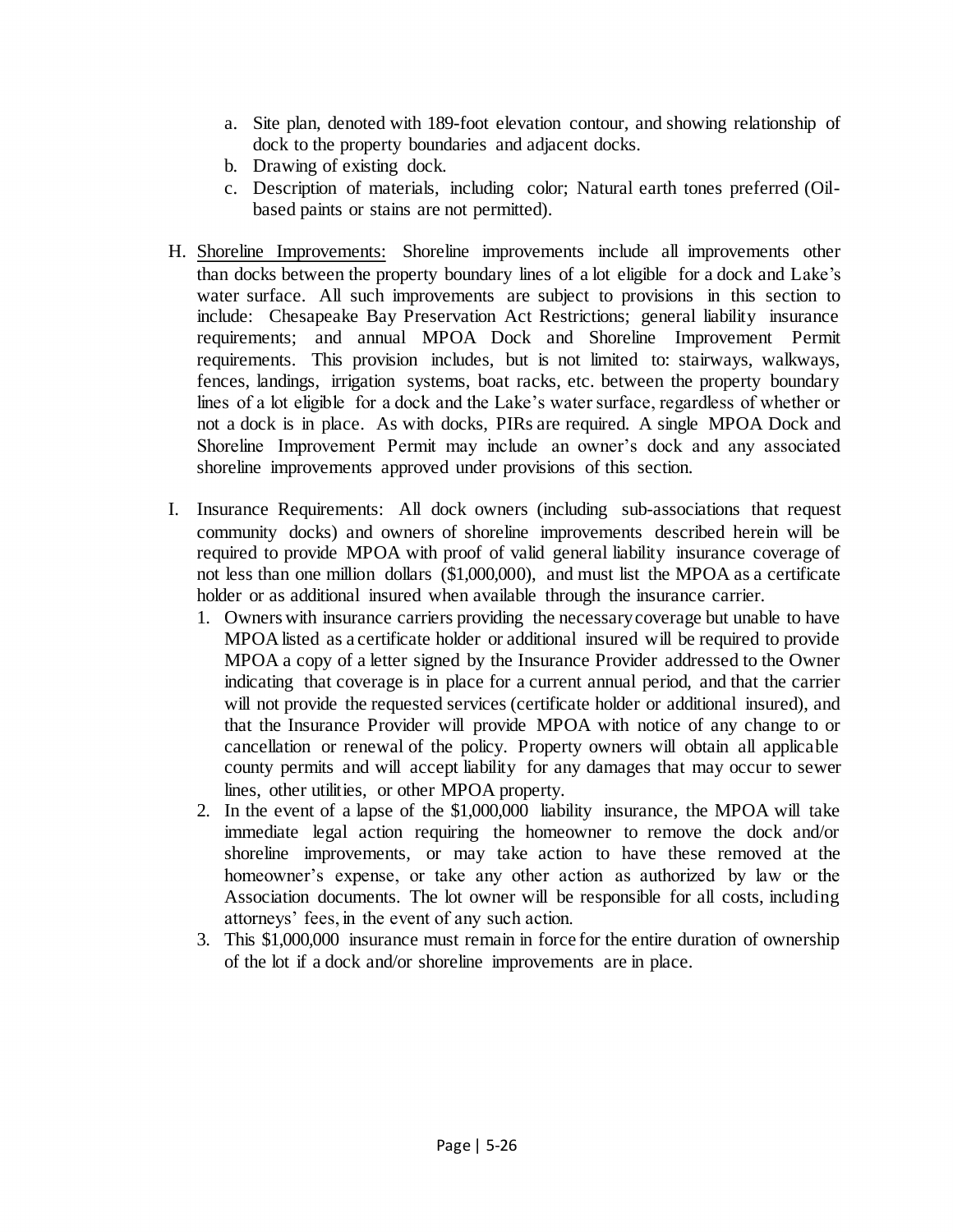- J. Dock and Shoreline Improvement Permits:
	- 1. MPOA Dock and Shoreline Improvement Permits are required for all docks on Lake Montclair and any Common Area improvements between the property boundary lines of a lot eligible for a dock and Lake's water surface. This permit constitutes a license agreement between MPOA and the homeowner for the dock and other shoreline improvements, and is intended to be temporary in nature.
	- 2. MPOA may terminate or modify the license hereby granted at any time in the event of any violation of this permit or in the event the Board of Directors, in its sole discretion, determines it necessary or in the best interest of the Association to do so. In the event of termination of the license or this permit, the Owner shall promptly remove all docks and/or shoreline improvements and restore the licensed area to its condition prior to the modifications contemplated by this permit.
	- 3. The MPOA Dock and Shoreline Improvement Permit must be renewed annually. Owners must be current in annual assessments and have no outstanding dock or shoreline improvement violations at the time of renewal. Owners must submit the renewal permit between October 1st and October 31st. Renewal fee is \$5.00 (no cash accepted) when renewed by October 31. There will be a \$200 late fee unless there is proof by November 10 that insurance was in effect since November 1st of that year. An owner who fails to submit a complete annual Dock and Shoreline Improvement Permit Application, pay the annual renewal fee, and/or provide proof of required insurance by November 10th will be referred to legal counsel for immediate action to cause the removal of the owner's dock from Lake Montclair and all shoreline improvements from the Common Area. Additionally, the Association shall be entitled to recover all unpaid fees and all costs, including attorneys' fees, associated with the removal and with any legal actions to affect removal.
	- 4. Upon initial or renewal permit application, homeowners must submit proof of at least \$1,000,000 liability insurance in the form of the declaration page, and must list the MPOA as a certificate holder and as additional insured when available through the insurance carrier as described above.
	- 5. Per the terms of the Dock and Shoreline Improvement Permit, owners must agree to waive any claim against the MPOA from any liability relating to the dock and/or Shoreline Improvements, including but not limited to personal and property damage, and damage due to raising or lowering the water level in Lake Montclair.
- K. Failure to comply with these guidelines shall be grounds for forfeiture of permission to have and maintain a dock on Lake Montclair and or shoreline improvements described herein, with the removal of same to be at the option of the MPOA with all costs and fees at the owner's expense. Acceptance of the terms of the MPOA Dock and Shoreline Improvement Permit shall be sufficient proof of acknowledgment of these restrictions and liabilities.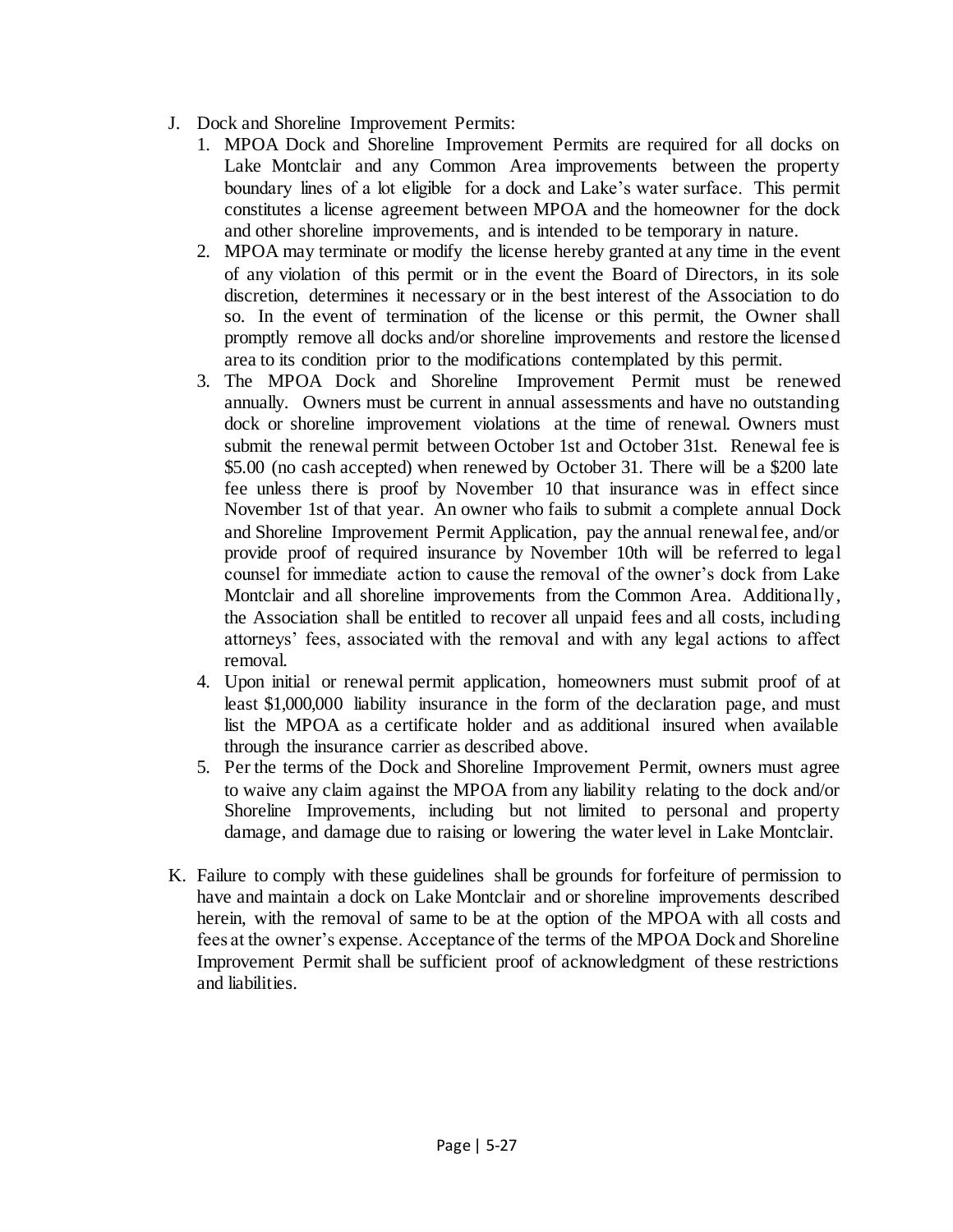**Island Homeowners Association:** The Island Homeowners Association (IHA) Master Dock Plan allows certain joint venture docks with a maximum allowable size of 12 feet by 14 feet. No walkways to docks are allowed. Low voltage walk lights (such as Malibu lights) are allowed along the descending stairs leading to docks. The IHA Master Dock Plan limits dock size dimensions to 8 feet by 12 feet. IHA dock owners must comply with both MPOA and IHA restrictions The Island Homeowners' Association (IHA) Master Dock Plan allows certain joint venture docks with a maximum allowable size of 12 feet by 14 feet. Walkways to docks within IHA common areas must be approved by the IHA board and the county regulator for the RPA. The IHA Master Dock plan limits dock size dimensions to 8 feet by 12 feet.

**Water's Edge and Southlake Landing Townhome Associations:** Southlake Landing and Water's Edge Townhome Associations may have community docks, which shall be approved on an individual basis.

# **5.4.9 Dog Houses and Dog Runs**

### **Pre-Approved:**

A. Non-permanent dog house with a base located in the backyard.

#### **Quick Track:** None

#### **Requirements and Restrictions:**

- A. Dog runs constructed with chain link fencing must be located inside solid privacy fencing.
- B. Any visible dog run shall meet the criteria for fencing Community Guideline 5.4.13 Fences.

**Nob Hill Forest Townhome Association:** Dog houses and dog runs are not permitted. **Water's Edge Townhome Association:** Dog houses and dog runs are not permitted.

#### **5.4.10 Doors, Entry/Storm and Garage**

#### **Pre-Approved:**

A. Full or split view, clear glass storm doors that are white or match the front door color or trim color of the house and doors.

**Quick Track:** Replacement of garage doors which are like for like except for new materials.

#### **Requirements and Restrictions:**

A. No specific requirements, but see Section 5.4.D for a list of criteria that are considered with all PIR's.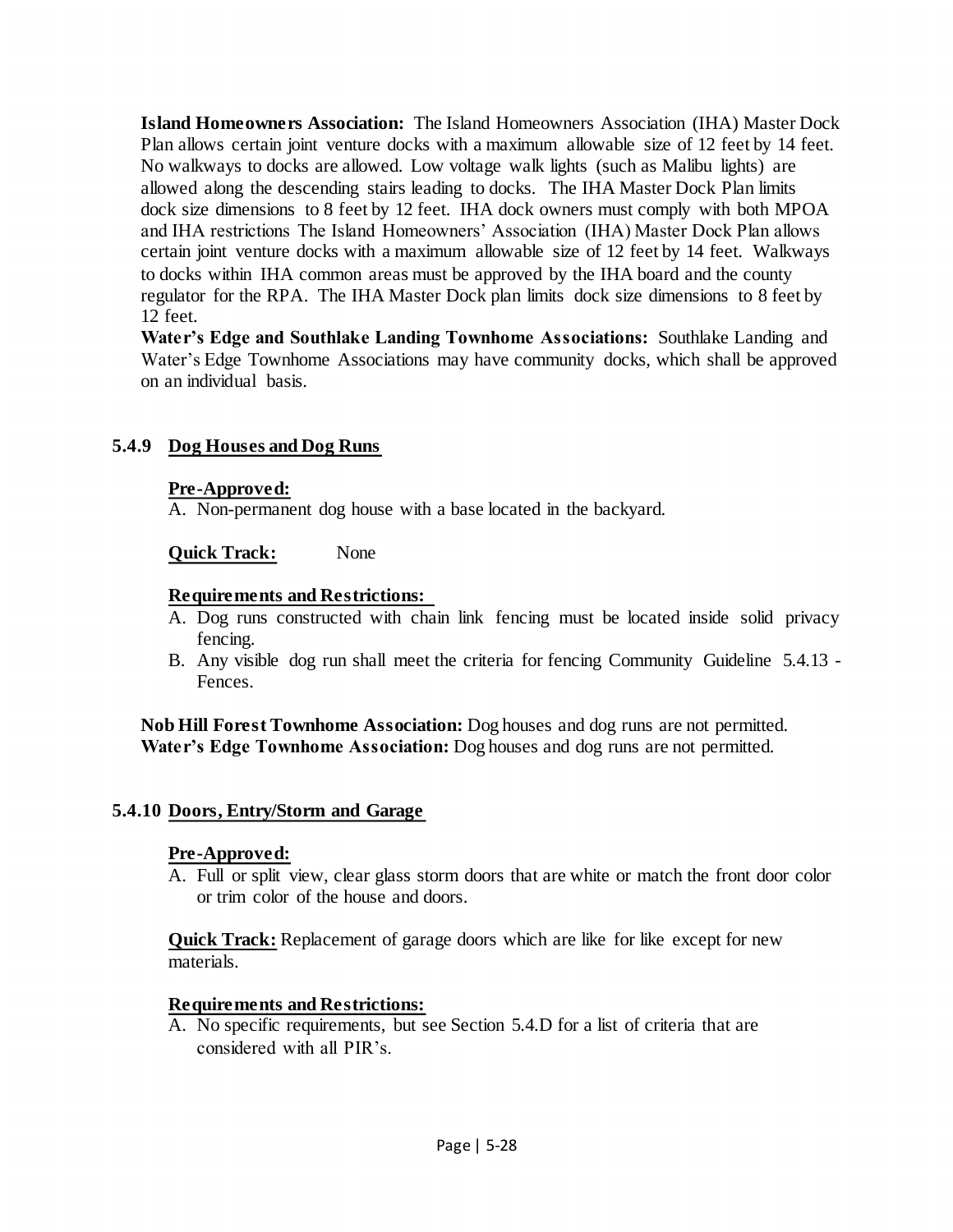#### **5.4.10 Doors, Entry/Storm and Garage (cont.)**

**Island Homes:** Only full view glass storm doors in white are permitted on cluster homes. All front doors on the island must have an approved PIR and should attempt alignment with the original builder installed door and be in harmony with the architectural design of the community. Side-facing cluster home doors are traditionally glass and the front facing doors are traditional full-paneled.

**Nob Hill Forest Townhome Association:** Exterior doors may not deviate from the original solid door style and door color. Only full view glass storm doors or full view storm doors with one small dividing bar through the middle are permitted. Storm door color must be in white or the dominant color of the house.

**Northside:** Applications will be reviewed on an individual basis regarding the style and color of the proposed storm door.

**Southlake Cove and Southlake Landing:** Only full view glass doors in white or the dominant color of the house are permitted. Full view storm doors with one small dividing bar through the middle are permitted. All changes to exterior doors in Southlake Landing and Southlake Cove Townhomes Association which differ from the original door require advance PIR approval of the MPOA and Townhome Association.

Water's Edge Townhome Association: Only full-lite, hi-lite, full view with kick plate and self-storing storm doors are authorized. Storm doors must be white or the color of the front door. Only these styles are authorized for solid panel, French, or full glass paned doors. Doors are to be painted as close to the original color as possible or white.

### **5.4.11 Driveways**

### **Pre-Approved:**

A. Replacement driveway in the same size, color, and material.

#### **Quick Track:** None

### **Requirements and Restrictions:**

- A. The concrete apron is the responsibility of VDOT. Any changes to the apron must be either completed by VDOT or the homeowner must have approval from VDOT.
- B. Stamped concrete driveways will be considered on a case by case basis.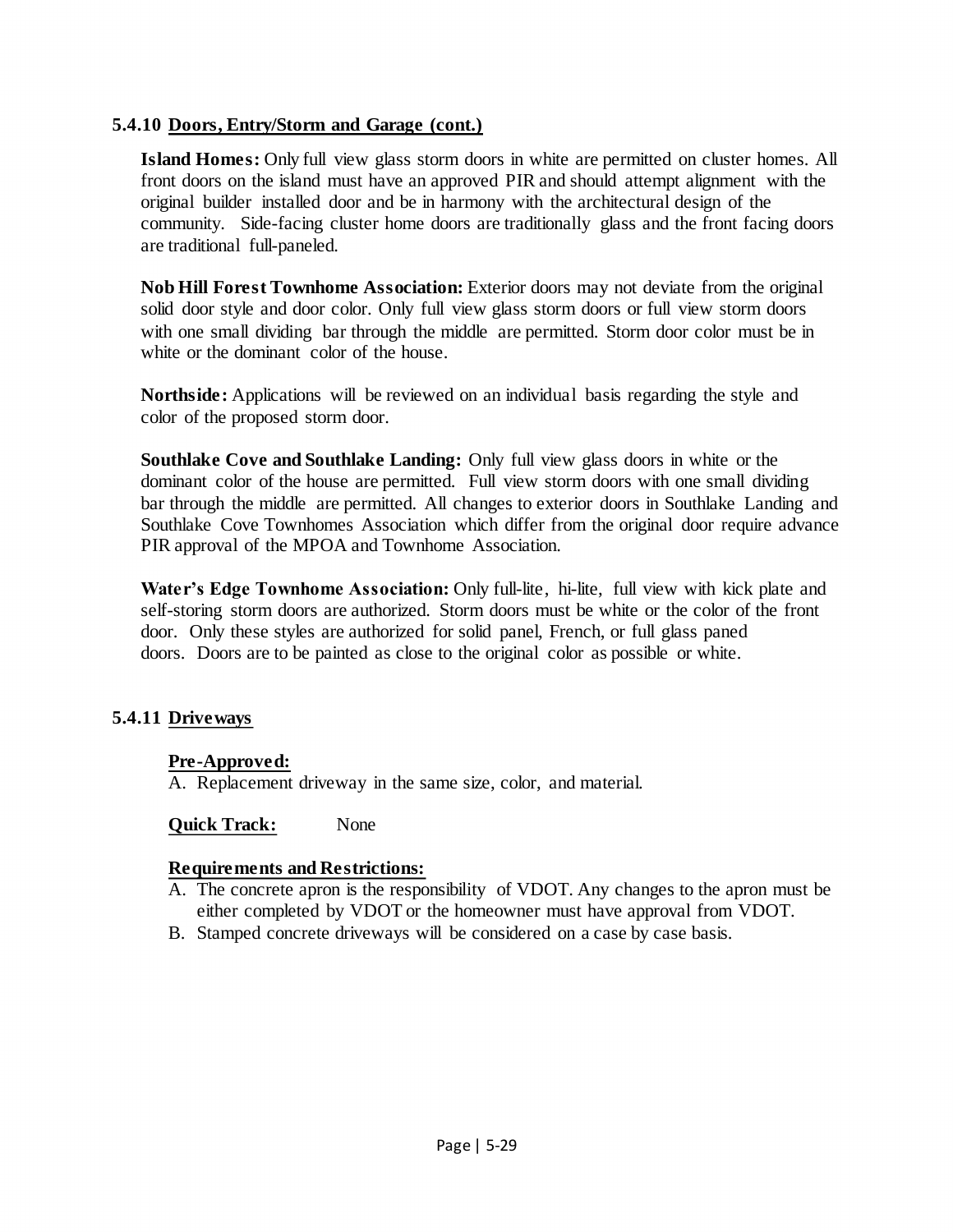# **5.4.12 Electronic & Propane Insect Traps**

#### **Pre-Approved:**

A. All portable units in the rear yard.

#### **Quick Track:** None

#### **Requirements and Restrictions**:

A. No specific requirements, but see Section 5.4.D for a list of criteria that are considered with all PIR's.

#### **5.4.13 Fences for Single Family Homes**

#### **Pre-Approved:** None

#### **Quick Track:** None

#### **Requirements and Restrictions:**

- A. Fences constructed of pressure treated wood are to be left to either weather naturally or stained in a semi-transparent stain in a natural wood color. Redwood stains, paint or solid stains of natural wood color which aesthetically blend with the home and neighborhood will be considered on an individual basis. (See appendix 'C' for examples) Wrought iron, aluminum and vinyl/composite fences and gates will be considered on an individual basis.
- B. Fences must be constructed so that the finished side faces the surrounding properties.
- C. Fences must tie into neighboring fences, if applicable.
- D. Fences must be placed against the property line or a minimum of five feet inside the property line. The property owner, not MPOA, is responsible for locating the property lines. A professional survey is strongly encouraged prior to construction.
- E. Fences shall be restricted to the side and rear yards, with none extending beyond the front of the house. This restriction excludes homes on a pipestem where the front yard is situated behind another lot.
- F. Fences greater than four feet in height must have a symmetrical dip, scalloped top, decorative lattice portion at the top of the fence, dog-eared straight top, or flat straight top. Fences shall not exceed a height of 6 feet.
- G. No fence can be positioned to hinder traffic visibility.
- H. Only vinyl coated green, brown, or black wire security liners that do not extend above the fence line can be used for split rail fences.
- I. Fences must be installed so that the top of the fence is parallel with the contour of the land.
- J. Fences shall be properly maintained, and the Association may require repair or replacement of broken, deteriorated, or discolored fences.
- K. Grandfathered fences not meeting current guidelines must be replaced with an approved style fence when replacement is requested or needed.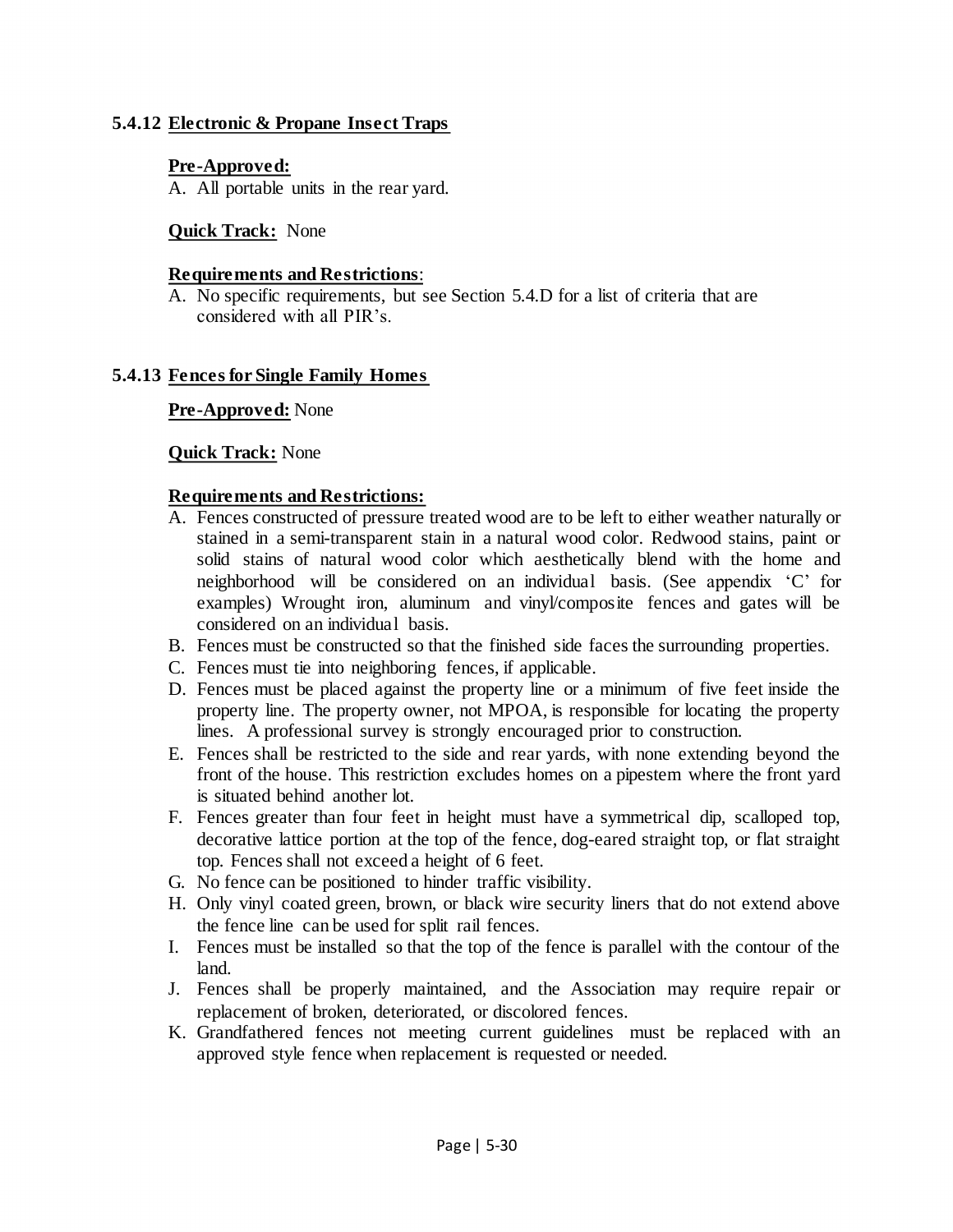# **5.4.13 Fences for Single Family Homes (cont.)**

- L. For lake front fences:
	- 1. Only split rail fences with two or three rails are permitted.
	- 2. The lot line parallel to the water may not be fenced.
	- 3. Construction of a fence twenty-five feet from the water may be considered. Appropriate landscaping is required for these fences.
	- 4. The use of vinyl coated green or brown wire, no taller than 18" high and no farther than 12" from the shoreline, is permitted to deter wildlife encroachment.
- M. Double fencing: Double fencing is not permitted except in the following situations:
	- 1. Double fencing may be considered if the inset fence was previously approved by the Covenants Committee and installed as approved. In this case, the owner of the approved inset fence is responsible for maintaining the corridor between the two fences.
	- 2. Double fencing may be considered if the owner of a split-rail fence is unwilling to have their fence section replaced or unwilling to install wire lining (for a split-rail fence) by a fence used to contain pets or children.
	- 3. Existing, previously approved, double fencing will be allowed to remain until one of the fences needs to be replaced.

# **5.4.14 Fences for Townhomes and Cluster Homes**

### **Pre-Approved:**

A. For Nob Hill Forest Townhomes, Southlake Landing Townhomes, Southlake Cove Townhomes, and Water's Edge Townhomes: Fences may be painted with Behr solid color stains Padre Brown, Wood Chip, Russet, Valise, Chocolate and Sable. Paints from other suppliers that are an exact match to these colors are acceptable.

### **Quick Track:** None

### **Requirements and Restrictions:**

- A. Fences are to be constructed of wood and are to be left to either to weather naturally or stained in a semi-transparent stain in a natural wood color. No redwood stains will be acceptable. Paint or solid stains of natural wood color which aesthetically blend with the home and neighborhood will be considered on an individual basis.
- B. Fences should be placed against the property lines.
- C. Fences must be constructed so that the finished side faces the surrounding properties.
- D. Fences must tie into neighboring fences, if applicable.
- E. Fences must have at least one gate to allow for removal and storage of trash containers.
- F. Fences may not exceed 6' in height at any point.
- G. Fences must be installed so that the top of the fence is parallel with the contour of the land.

**Alexander Square Townhomes**: Fence style is 6', alternating board-on-board with a straight top.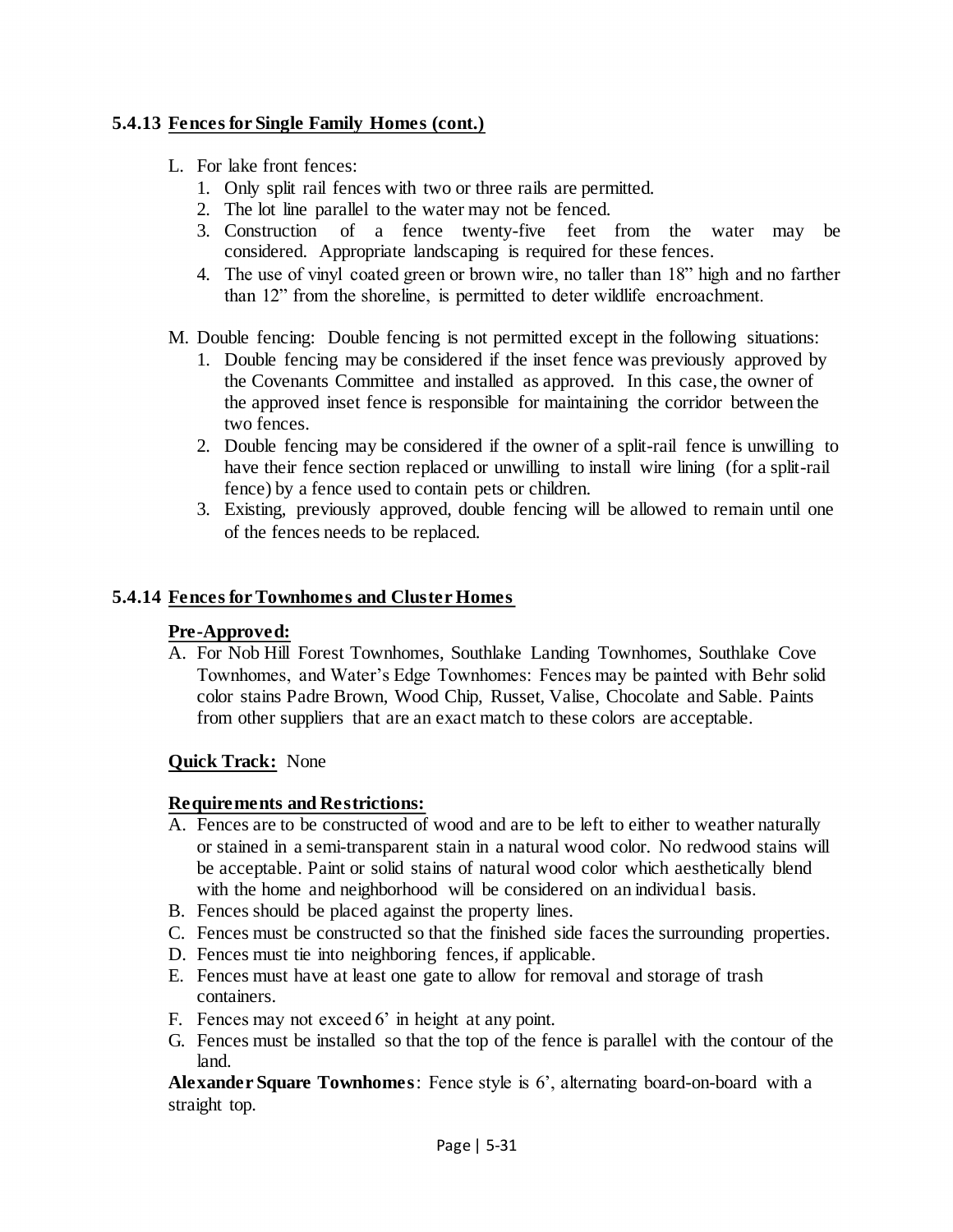**Island Homes**: Single-family homes may have fences which comply with the guidelines for single-family homes. Cluster homes are not permitted fences. Island Single Family homes are the only homes on the island allowed to have any fencing along the water.

**Nob Hill Forest Townhome Association**: Fence style is 6', alternating board-on-board with a straight top. End unit townhome fencing may only begin midway between the front and rear corners of the unit or at the rear corner. Fencing cannot extend into or block the ingress-egress utility easements between end townhome units. Decks may be painted with Behr solid color stains, Padre Brown, Wood Chip, Russet, Valise, Chocolate and Sable. Paint from other suppliers that are an exact match to these colors are acceptable. Other colors and materials are subject to Nob Hill Forest Townhome Association approval.

**Northside Townhomes**: Fence style is 6', alternating board-on-board with a straight top. No redwood stains, paint, or solid stains will be acceptable.

**Southlake Cove and Knolls Townhomes**: Fence style is 6', alternating board-on-board with a straight top. Townhomes with their rear facing a wood line are authorized fences with 6' height on sides and rear, or the rear may symmetrically dip from 6' in height at the corners to three feet in height. Townhomes whose rears are exposed to the rear of other townhomes or whose rears face a roadway are restricted to a 6' fence height. End unit townhome fencing is restricted to the rear of the building. It may extend from the rear side property line to the midway point of the building. Waterfront or water view townhomes are authorized a fence with 6' tall sides extending 12' from the rear corner of the house, then symmetrically dipping to three feet out to the rear fence line, then continuing at three-feet across the rear. Fence gates are required in an enclosed back yard. Gates will be constructed at a height within six inches of the height of the fence on either immediate side. Townhomes whose rear yard faces a retaining wall (as in the Knolls) shall construct their fence so that no part of the fence or other structure extends into the three-foot maintenance easement on either side of the retaining wall, as specified by the plat. For the special case of "split-end units" in Southlake Knolls (double end units with two doors on the end of the building): Units with the side windows facing the street and/or on the front of the block and no backyard fence of any sort will be permitted. Split-end units with the side of the home facing the back of the building, and/or the rear of the block—the yard parallel to the other backyards may be fenced. The fence may extend from the side of the building to the property line but may not extend forward past the front of the unit (the side with the front door). All other colors must be approved by the Southlake Cove Townhomes Association.

**Southlake Landing Townhomes**: Fence style is 6', alternating board-on-board with a straight top. For units that back to a wooded area, the rear lot line may have a three-foot fence with a symmetrical dip at the two corners that abut the 6' side sections. Townhomes whose rears are exposed to the rear of other townhomes are restricted to a 6' fence on the rear fence line. End unit tri-level (units with basements) townhome fencing is restricted to the rear of the building. It may extend from the rear of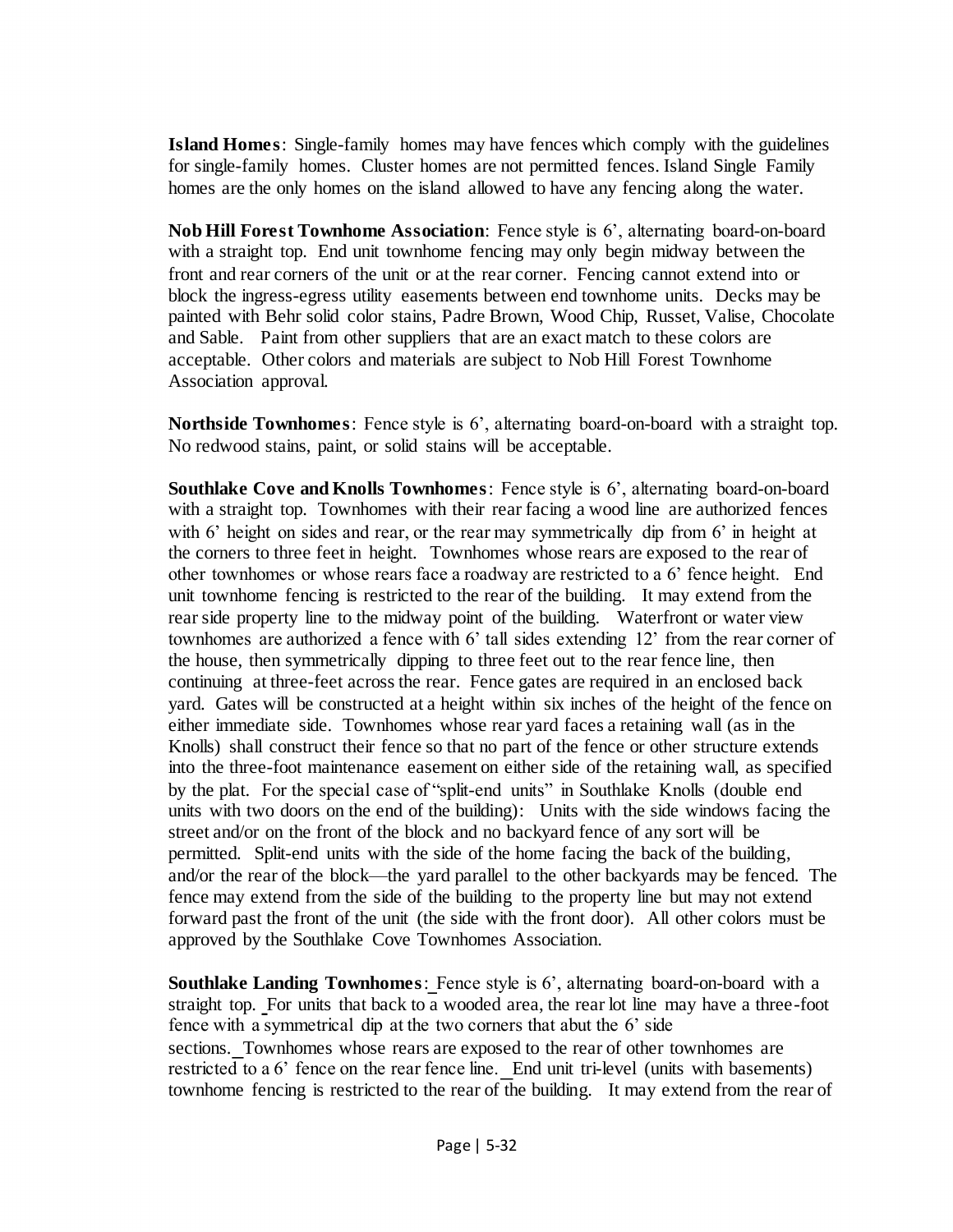the building to the side property line, but may not extend forward along the side property line past the rear corner of the building. Waterfront townhomes are only authorized a fence with 6' tall sides extending twelve feet from the rear corner of the house, then symmetrically dipping to three-feet to the rear fence line, then continuing at three-feet across the rear. Gates will be of the same height and style as the fence. All colors must be approved by the Townhome Sub association.

**Water's Edge Townhomes**: Landscaping alternatives to the use of fences are encouraged. All fences must be 6', alternating board-on-board with a straight top. Gates must match the style and height of the fence. For units that back to a wooded area or to Lake Montclair, the rear lot line may have a three-foot fence with a symmetrical dip at the two corners that abut the 6' side sections.

# **5.4.15 Fire Pits, Grills, Cookers and Patio Heaters**

#### **Pre-Approved:**

A. Portable only (Permanent structures require a PIR)

### **Quick Track:** None

#### **Requirements and Restrictions:**

- A. All grills must be stored in the rear of the house.
- B. Permanent grills must be placed in the rear of the house and cannot be located within 10 feet of the side and rear property lines.

**Southlake Landing:** Fire pits, both portable or in-ground, are prohibited in townhome yards or common areas. Portable grills and cookers are limited to rear yards and not allowed in front yards, on sidewalks, streets or parking spaces.

**Nob Hill Forest Townhome Association:** Fire pits, both portable or in-ground, are prohibited in townhome yards or common areas. Portable grills and cookers are limited to rear yards and not allowed in front yards, on sidewalks, streets or parking spaces.

**Southlake Cove Townhome Association:** Fire pits, both portable or in-ground, are prohibited in townhome yards or common areas. Portable grills, smokers, cookers, and the like, are limited to rear yards and not allowed in front yards, on sidewalks, streets or parking spaces.

**Water's Edge Townhome Association**: Permanent grills and fire pits not permitted. Portable grills permitted on upper deck and rear yard only.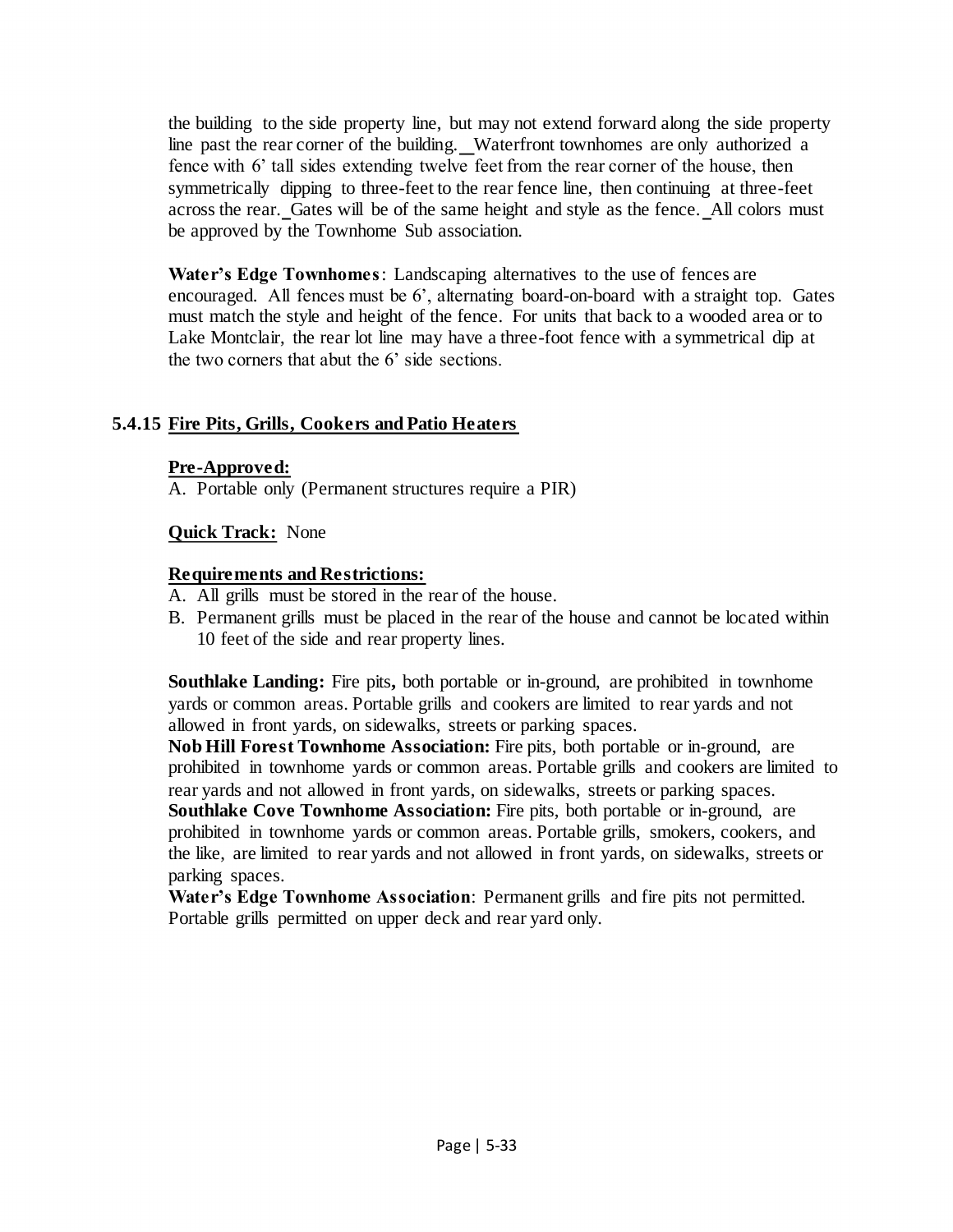# **5.4.16 Firewood**

#### **Pre-Approved:**

A. Firewood stacks that meet all of the following requirements and restrictions do not need a PIR.

### **Quick Track:** None

#### **Requirements and Restrictions:**

- A. Firewood must be neatly and inconspicuously stored in a stack of six feet or less in height.
- B. Firewood stacks may not contain logs over four feet in length.
- C. Stacks must be located to the rear or side of the residence.
- D. Firewood stacks may not be placed in contact with a perimeter fence.
- E. Firewood stacks must be located at least 5 feet from rear and side property lines if there is no fence on that property line.
- F. Stacks of more than two cords of wood per single family home and one cord for town homes require a PIR and may also require screening.

**Island Homes:** Firewood may not be stacked or stored in IHA common areas, except in the area directly behind The Island Homes cluster homes.

#### **Southlake Landing, Southlake Cove and Nob Hill Forest Townhome**

**Association:** Firewood must be stored to the rear of the townhome. End unit townhomes must screen these items from front and side view.

**Water's Edge Townhouse Association:** Firewood is to be stored as far away from the townhouse as possible. If the yard is fenced, the wood is to be placed inside the fence. If the yard is not fenced, the wood is to be placed at the furthest point away from the townhouse on the common fence or near the townhouse rear property line. Wood is not to be stored in front yards, side yards, or common ground property.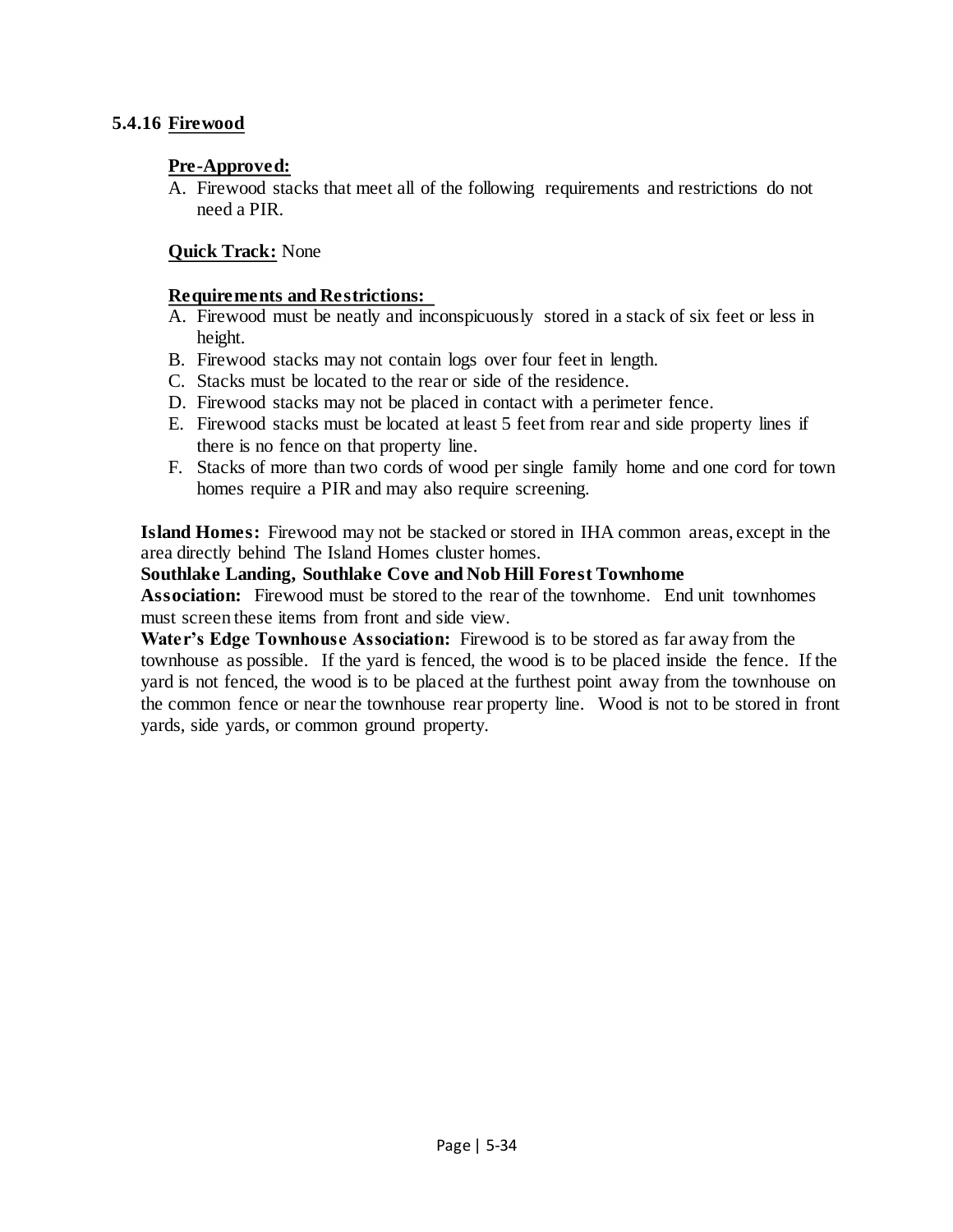# **5.4.17 Flagpoles**

### **Pre-Approved:**

A. No approval is required for holders for temporary flags or banners provided such holders attach to the residence or an approved addition. The maximum number of temporary flagpoles, including garden flag holders is 2 for any lot.

# **Quick Track:** None

### **Requirements and Restrictions:**

- A. Permanent, freestanding flagpoles must be installed and maintained in a vertical position.
- B. Only two freestanding flagpoles are permitted per lot or dock.
- C. See Community Guideline 5.4.7-Decorative Objects for information on flags.

**Water's Edge Townhouse Association:** Freestanding flagpoles are not allowed in this community.

# **5.4.18 Garage Sales/Yard Sales**

# **Pre-Approved:**

A. Garage sales and yard sales are restricted to the confines of that owner's lot.

### **Requirements and Restrictions:**

- A. A homeowner may conduct a garage sale or a yard sale up to four times per 12-month period. (Montclair-Sponsored Community Yard Sales do not count toward the four garage sales per year limitation.)
- B. Homeowners must follow all MPOA signage guidelines when advertising the garage/yard sale. See Section 5.4.41.
- C. A shared driveway or pipe-stem may not be used to conduct a yard/garage sale unless written consent has been obtained from all neighboring property owners who utilize that driveway or pipe-stem.

**Island Homes:** It is strongly requested that garage sales be held in the circle at the front of the island due to the limited vehicle access.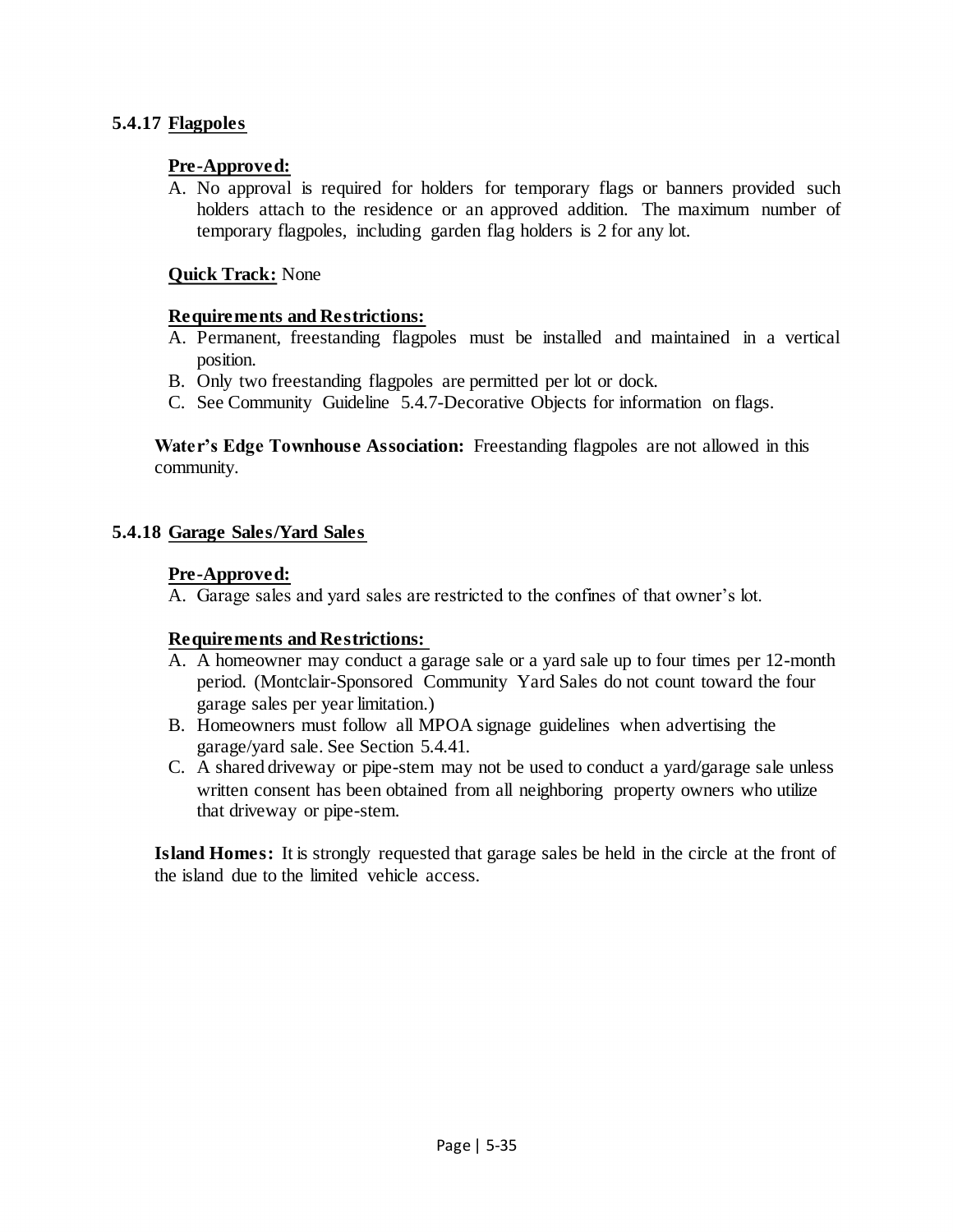# **5.4.19 Fruit/Vegetable Gardens**

**Pre-Approved:** Gardens that meet the following requirements and restrictions do not require a PIR:

- A. Located between the rear line of the dwelling and the rear property line and covers less than 25% of the open area.
- B. Located on the side of the house and does not exceed 4 feet out from the foundation.
- C. Does not adversely impact or damage abutting property in terms of weed growth, unsightliness, adverse drainage, etc.
- D. Raised gardens can be no more than 12" above the grade of the surrounding area
- E. For vegetable gardens, animal deterrent materials may be used up to a height of the plant's full maturity but must be removed at the end of the growing season.

# **Quick Track:** None

### **Requirements and Restrictions:**

- A. For potted fruits/vegetables see Community Guideline 5.4.7 Decorative Objects.
- B. Any other garden that does not meet the Pre-approved requirements will be reviewed on a case by case basis.

**Nob Hill Forest Townhome Association:** Vegetable gardens are limited to backyards only. **Water's Edge Townhome Association**: Butterfly and ornamental landscaping are permitted in front, rear, and side yards. Vegetable gardens are limited to backyards only.

# **5.4.20 Gazebos**

# **Pre-Approved:** None

### **Quick Track:** None

### **Requirements and Restrictions:**

- A. Gazebos must be located in the rear yard and meet all county setback requirements.
- B. Exterior finish and roofing colors should be compatible with the main dwelling.
- C. Gazebos cannot extend higher than 12 feet at the peak.

**For Water's Edge Townhome Association:** Gazebos are not permitted.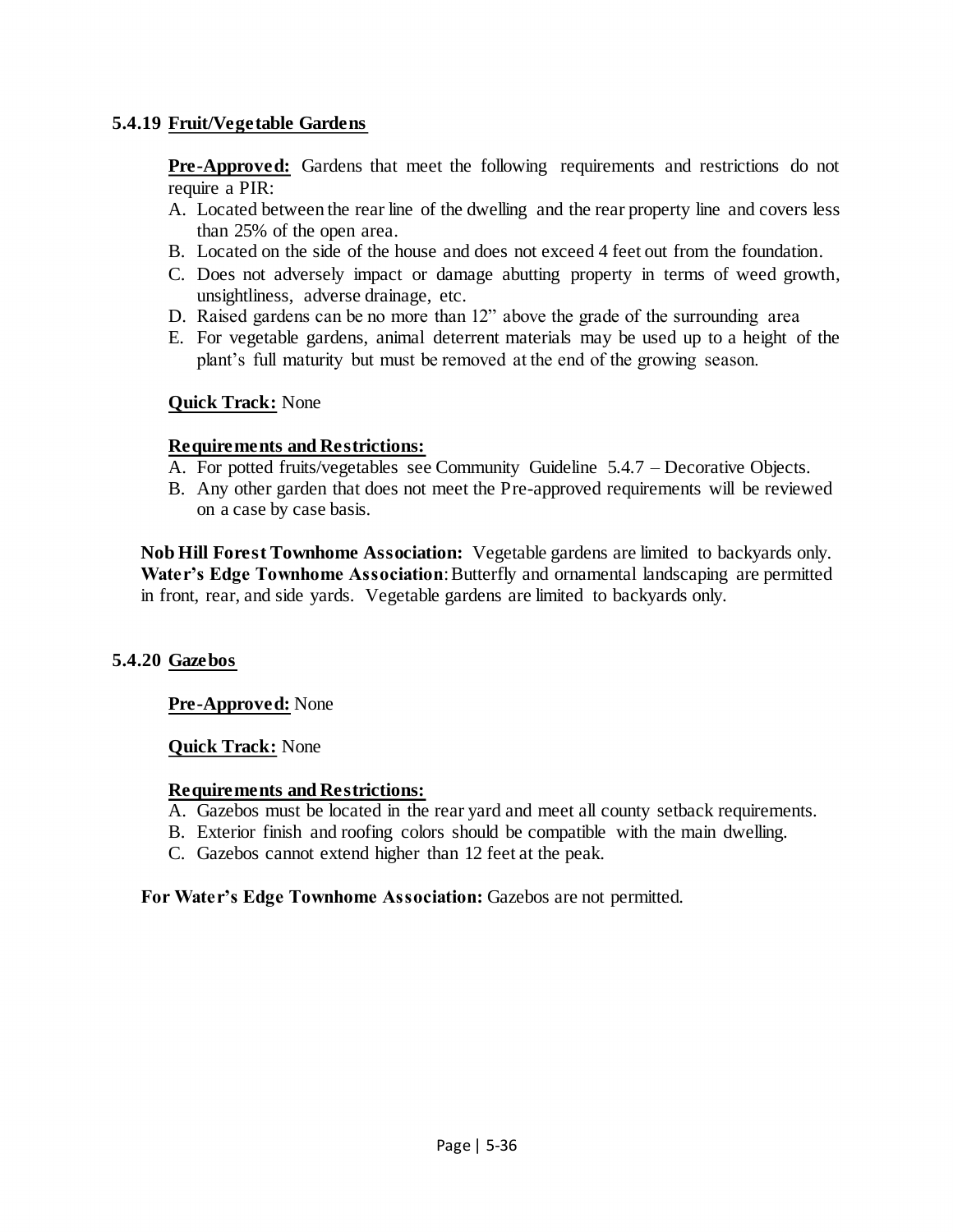# **5.4.21 Gutters and Downspouts**

# **Pre-Approved:**

A. Replacing the gutters and downspouts in the existing style, material, and color.

# **Quick Track:**

A. Gutters and downspouts meeting the Requirements and Restrictions below.

# **Requirements and Restrictions:**

- A. Corrugated plastic tubing in lengths over six feet, used to direct downspout flow, must be concealed.
- B. Gutters and downspouts shall match the color of the trim or the dominant color of the house.
- C. Downspouts and tubing may not be placed so as to cause damage and/or interfere with the use of sidewalks and adjacent properties.

**Island Homes:** Gutters and downspouts must match standard trim paint requirements on Island Cluster Homes.

**Water's Edge Townhome Association,** gutters and downspouts must be white and in the existing style and material.

# **5.4.22 Hot Tubs and Spas**

**Pre-Approved:** None

# **Quick Track:** None

# **Requirements and Restrictions:**

- A. Hot tubs and spas must be located to the rear of the dwelling;
- B. A locking cover is required for any hot tub or spa that is located in a rear yard that does not have a 6' fence;
- C. A hot tub or spa must be an integral part of the deck, patio, or landscaping and may require screening;
- D. Spas and hot tubs may not require a six-foot fence if the deck or platform on which it is located is at least three feet above the ground, has three-foot rails, and is secured with a locked gate above the steps that lead to the deck from the ground level.
- E. Hot tub and spa owners should contact Prince William County regarding the correct procedure for dumping water from their hot tub or spa. Hot tub and spa water shall not be dumped into Lake Montclair, the storm water drains, or common area.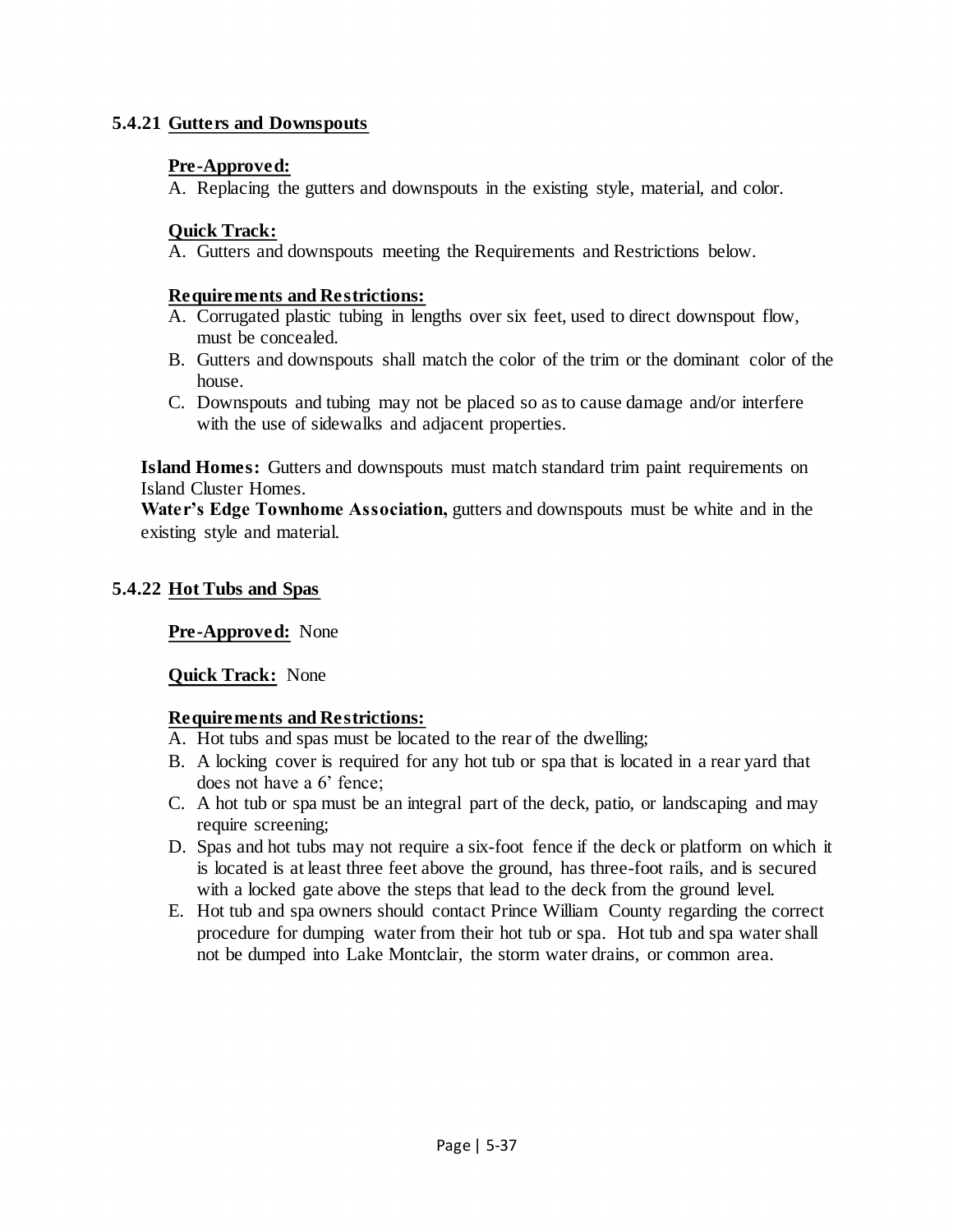# **5.4.23 House Numbers**

# **Pre-Approved:**

A. Numbers four to six inches in height, placed on the house, and meet all the following requirements and restrictions do not require a PIR.

# **Quick Track:** None

#### **Requirements and Restrictions:**

- A. House numbers are required on both the mailbox and the house itself and are highly recommended to be painted on the curb for emergency/medical reasons.
- B. House numbers should be legible, easily visible from the street, and a color appropriate for the mailbox and house.
- C. Decals or press-on numbers are not permitted on houses

# **5.4.24 Landscaping**

# **Pre-Approved:**

- A. Landscaping
	- 1. Foundation planting (bed areas surrounding the home)
	- 2. Planting trees or shrubs
	- 3. Any plantings in the rear yard.
	- 4. Plantings that cover less than 25% of the front yard
	- 5. Landscaping around a mailbox, provided it does not impede access to the mailbox
	- 6. Mulch
	- 7. Low growing plant materials used for the purpose of ground cover.
	- 8. Natural colored stone or mulch used under a raised deck in an area the same dimensions as the deck above.
- B. Landscape Edging
	- 1. Natural wood timbers no greater than twelve inches high;
	- 2. Natural wood edging with straight top edge installed no higher than four inches above ground level;
	- 3. White, gray, and dark earth tone brick installed horizontally or on the diagonal, no higher than four inches above ground level (this does not include construction grade brick i.e. with holes through them);
	- 4. Natural rock borders or brick borders less than 24" high
	- 5. Lawn edging when installed so that no more than five inches is exposed.

**Southlake Cove Townhome Association:** Evergreen foundation plants/shrubbery are required and must be present along the front facing foundations of all townhomes. Plant/shrubs should be neatly trimmed at all times and cannot be higher than the bottom sill of the windows or block walkways. Lawn turf must not exceed 6 inches in height. Only edging of wood, stone or mulch is acceptable in front and side yards. If shrubbery is removed along the foundation, it must be replaced with shrubbery. Only one tree is allowed in each front yard, but not required.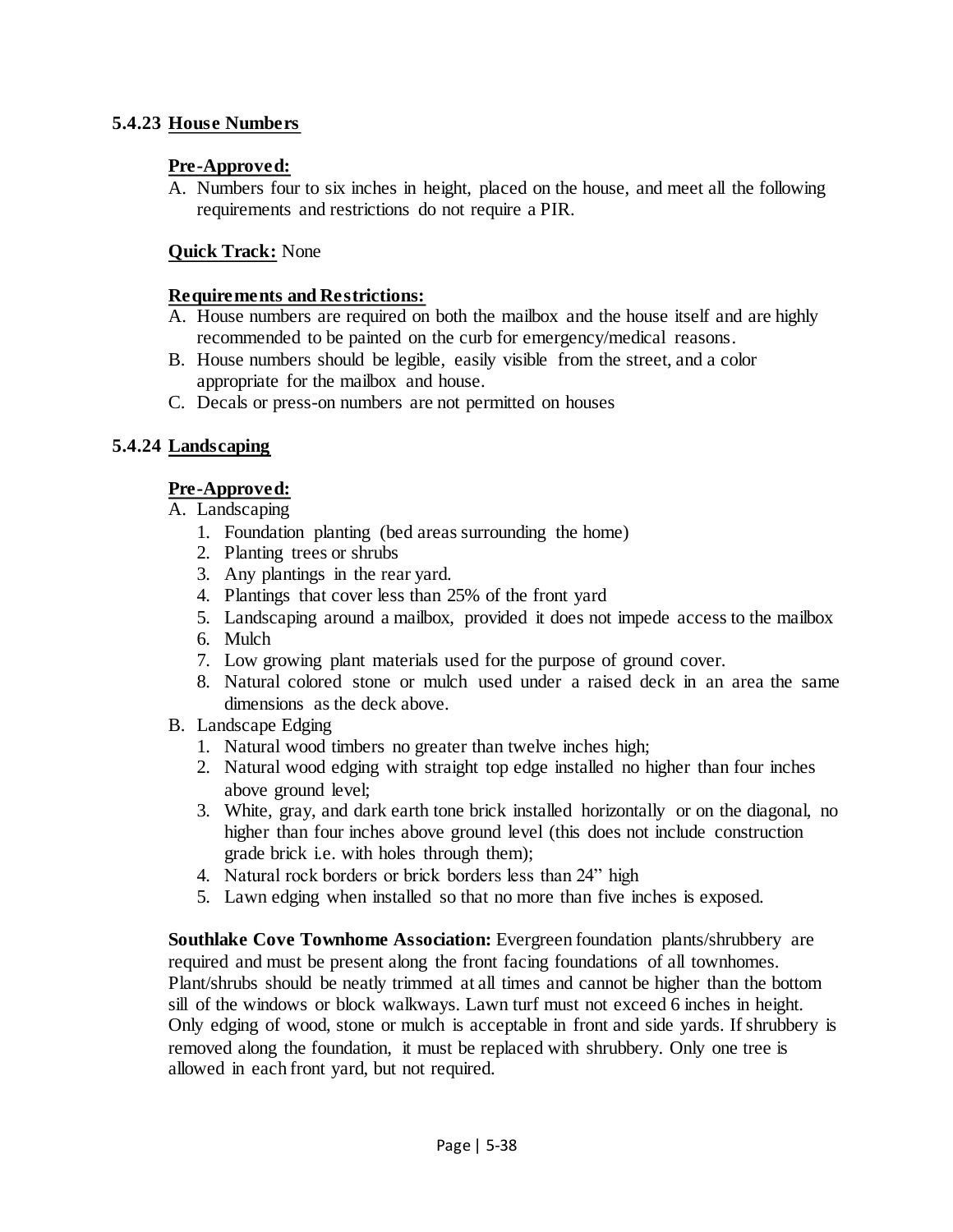**Water's Edge Townhome Association:** Bushes in front of townhomes must be replaced with Evergreen foundation plants/shrubs (i.e. boxwoods, azaleas, holly and arborvitae bushes) and must be present along the entire length of the front facing windows of all townhomes. Shrubs/bushes should be neatly trimmed at all times and cannot be higher than the bottom sill of the windows or block walkways. Lawns must not exceed 6 inches in height. Only edging of wood, stone, or mulch is acceptable in front or side yards.

# **Quick Track:** None

# **Requirements and Restrictions:**

- A. Bare ground, cement, or asphalt in lieu of grass, mulching, or ground cover, is not permitted.
- B. Edging of wire, metal, and/or plastic, above 5 inches will be evaluated on an asneeded basis.
- C. No tree, hedge, or shrub may be planted or maintained in such manner as to obstruct pathways, sidewalks, or sight lines for vehicular traffic or to interfere with the purpose for which easements are established, as to installation, maintenance, or access.
- D. No tree, hedge, or shrub may be planted or maintained in such a manner as to encroach on any neighboring property or common area.
- E. No plantings of any kind are permitted on MPOA common ground without PRIOR express written approval from the MPOA BOD.
- F. Foundation plantings are required in the front of any home whose foundation wall is exposed more than 18 inches.
- G. All plants/shrubs within view from the curb shall be neatly trimmed and well maintained.

**Nob Hill Forest Townhome Association**: Evergreen foundation plants and shrubbery are required and must be present along the front facing windows of all townhomes. Plants, shrubs, and evergreens shall be trimmed and cannot be higher than the bottom sill of the windows, block walkways, or porches. Houses with full length front porches must trim all landscaping to below the bottom horizontal railing on the porch. Lawn turf must not exceed 6 inches in height. Only edging of wood, stone or mulch is acceptable in front and side yards. Only one small caliber tree is allowed in each front yard.

**Southlake Landing:** Evergreen foundation plants/shrubbery are required and must be present along the entire front facing windows of all townhomes. Plant/shrubs should be neatly trimmed at all times and cannot be higher than the bottom sill of the windows or block walkways. Lawn turf must not exceed 6 inches in height. Only edging of wood, stone or mulch is acceptable in front and side yards. If shrubbery is removed along the foundation, it must be replaced with shrubbery. Only one tree is allowed in each front yard.

Water's Edge Townhome Association: Evergreen foundation plants/shrubs (i.e. boxwoods, azaleas, holly and arborvitae bushes) are required and must be present along the entire length of the front facing windows of all townhomes. Plants/shrubs should be neatly trimmed at all times and cannot be higher than the bottom sill of the windows or block walkways. Lawns must not exceed 6 inches in height. Only edging of wood, stone, or mulch is acceptable in front or side yards.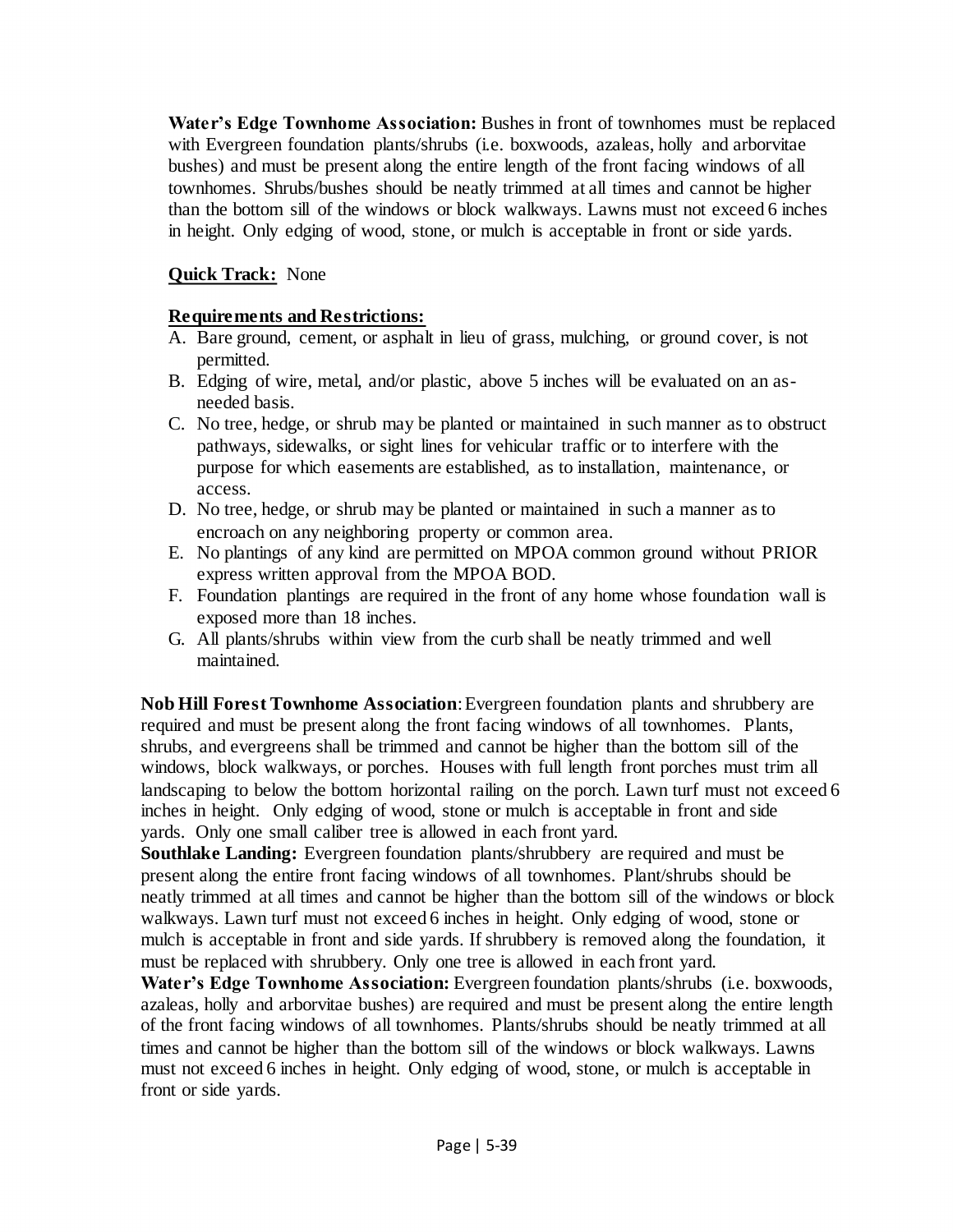# **5.4.25 Lighting**

## **Pre-Approved:**

- A. Low voltage landscape lights not higher than 18", evenly spaced, with concealed wiring.
- B. Spotlights on the rear of the house that must be directed to shine inside the property line (may operate on a motion detector)
- C. Replacing existing lighting in the same style, color and material.
- D. Lighting, intended to illuminate an American Flag, not directed toward another resident's property.
- E. A single-pole lamp post in black or oiled bronze with a single light fixture on the post (can have multiple light bulbs within single fixture)

#### **Quick Track:** None

#### **Requirements and Restrictions:**

- A. No exterior lighting shall be directed outside the applicant's property.
- B. Lakefront homes will not direct lighting beyond the shoreline.

**Island Homes:** Replacement of the exterior lamp post for cluster homes should conform to the original fixture as closely as possible. This requires a black lamp post with a lighting fixture combining clear glass with polished brass approximately 16 inches high by 9 inches wide. A PIR for replacement of the exterior lamppost is required. No exterior lighting (to include and not limited to solar lights) shall be installed or directed within Island HOA common areas with the exception of pathway or stair low voltage lighting (ex: Malibu lights) leading to docks. These lights will be used for dock access and egress and remain off during all other night time hours.

**Nob Hill Forest Townhome Association**: Replacement of exterior lights should conform to the size and color of the original fixture as closely as possible. Motion detection and Photosensor replacements similar to the original lights are encouraged to enhance security within the community. Yard lights must be maintained and operational with only non-color bulbs.

**Southlake Cove Townhome Association:** Replacement of exterior lights should conform to the size and color of the original fixture as closely as possible. Motion detection and Photosensor replacements similar to the original lights are encouraged to enhance security within the community.

**Southlake Landing**: Replacement of exterior lights should conform to the size and color of the original fixture as closely as possible. Motion detection and Photo-sensor replacements similar to the original lights are encouraged to enhance security within the community.

**Water's Edge Townhome Association:** Replacement of exterior lights should conform to the size and color of the original fixture as closely as possible. Motion detection replacements similar to the original lights are encouraged to enhance security within the community.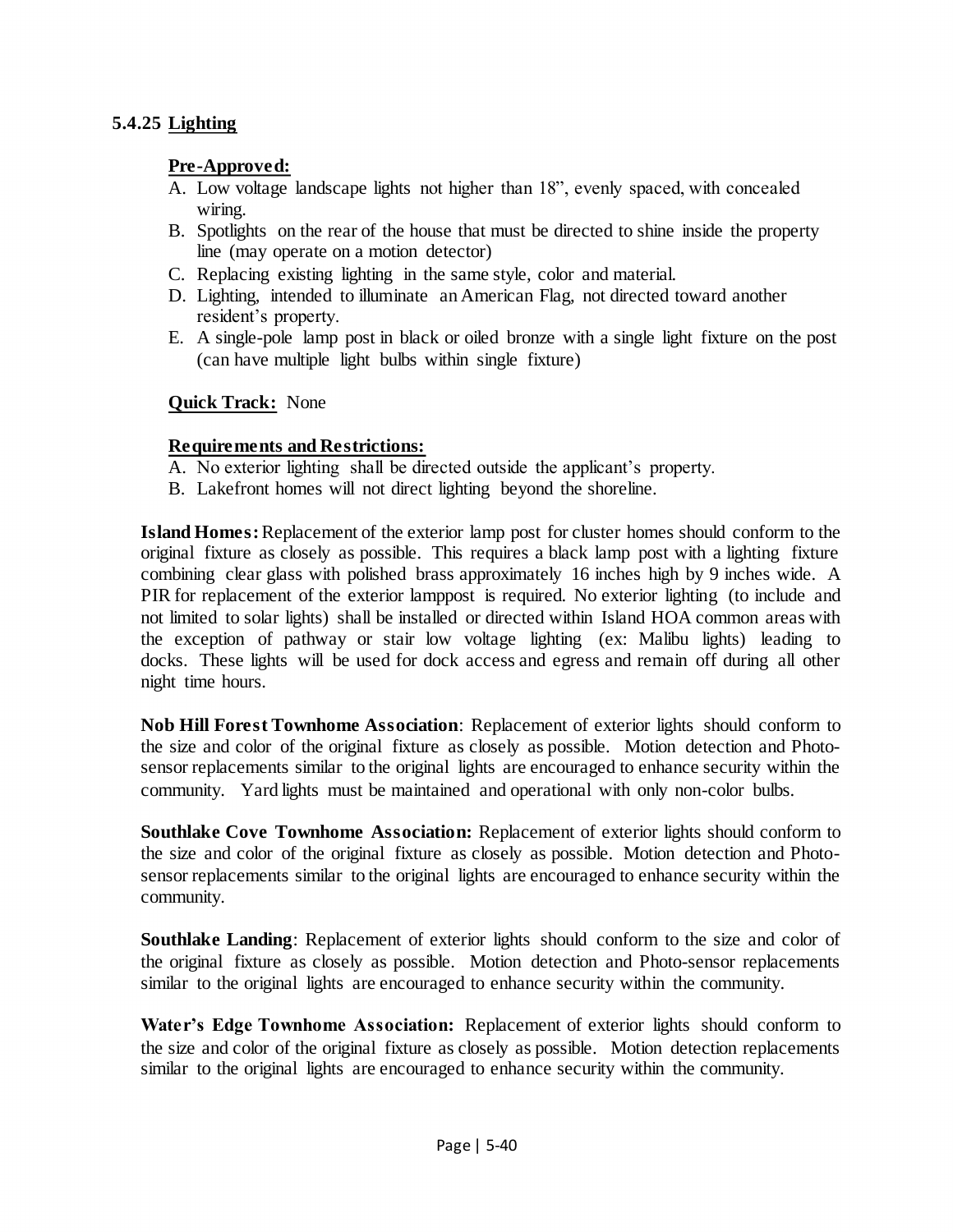# **5.4.26 Mailboxes and Supports**

# **Pre-Approved:**

A. Mailboxes and Supports meeting the Requirements and Restrictions below.

# **Quick Track:** None

#### **Requirements and Restrictions:** (See Appendix 'D' for examples)

- A. Mailboxes shall be standard manufacture, black, metal or plastic, and size as recommended by the US Postal Service.
- B. Mailbox supports for single family homes shall be made of pressure treated wood, or a wood naturally resistant to rot and decay and must be of the approved style indicated in Appendix 'D'.
- C. Mailbox support size and height must be in compliance with USPS Regulations as defined in the USPS Mailing Standards Domestic Mail Manual, section 632.524, May 2007. (41" to 45" in height from the street surface and setback 6" to 8" from the curb face or edge of road to the mailbox door)
- D. Supports may have a "paper" box similar to that shown in Appendix 'D'.
- E. The wood may be left to weather naturally, treated with a clear sealant, stained dark brown, or painted flat dark brown. No other finishes are acceptable.
- F. Decorative boxes or mailbox decorations are prohibited, except within 30 days of a holiday.
- G. For single family homes with cluster mailboxes (single support post housing multiple mailboxes), at a time when the mailbox support falls into disrepair and must be replaced, the homeowners have the option of installing an individual mailbox support post for their mailbox.
- H. House numbers must be attached to the mailbox or mailbox post. See Community Guideline 5.4.23 – House Numbers.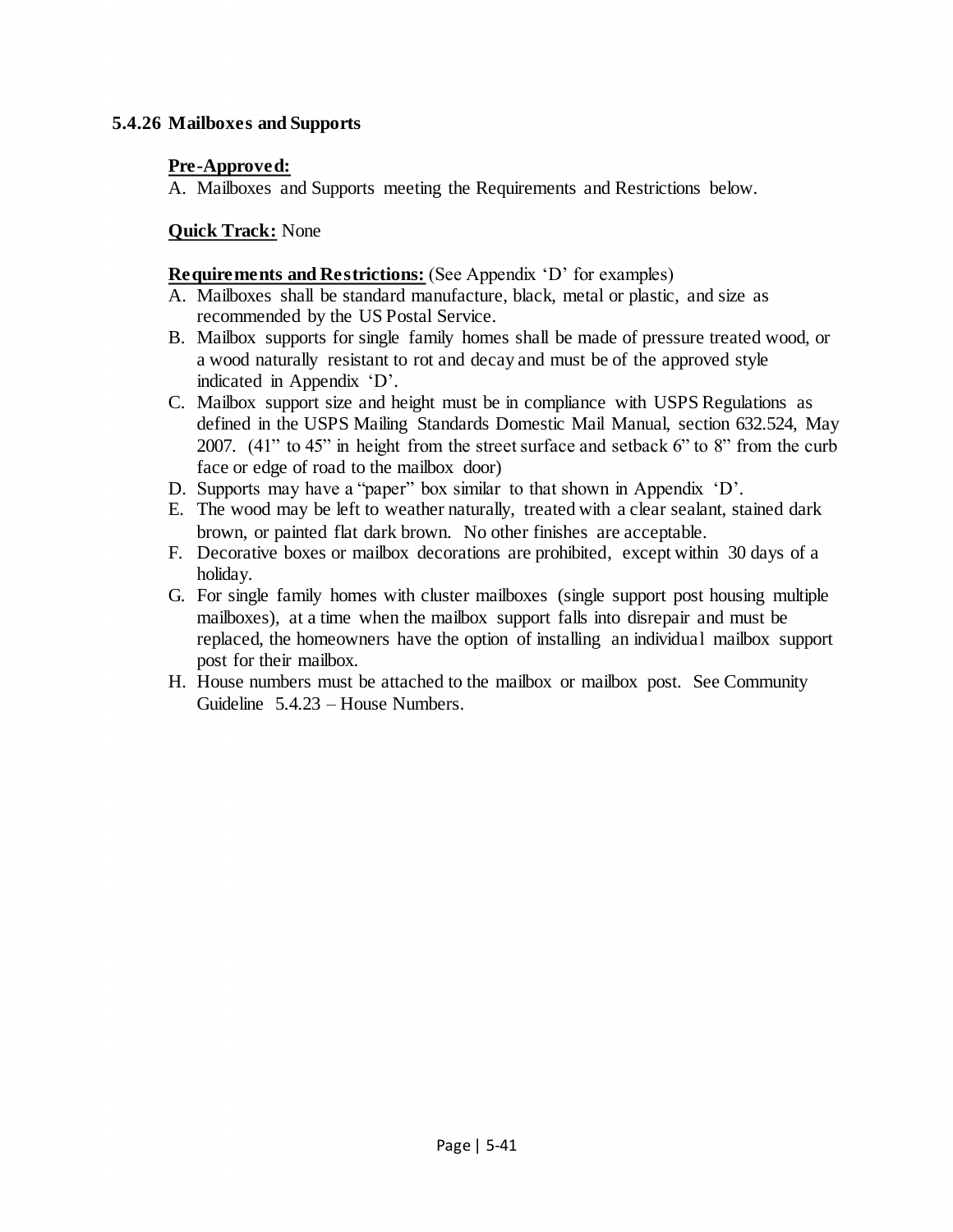# **5.4.27 Major Alterations**

Major alterations include, but are not limited to room additions, porches, greenhouses, driveways, garages, and carports, enclosing an existing patio or deck, and other additions to the dwelling.

# **Pre-Approved:** None

#### **Requirements and Restrictions:**

- A. PIR must include a construction plat.
- B. Drawings for the alteration must list the dimensions, materials, elevations of the alteration.
- C. PIR must include a plan for storage construction material, to minimize the visual effect on surrounding properties.
- D. No debris shall accumulate during construction. Excess material must be removed immediately and disposed of properly.
- E. Reference MPOA Declaration, Section 6.7, Foundation and Masonry Walls for all major alterations that require a solid foundation.
- F. Major Alterations with mostly transparent walls (Sunrooms, Screened-in porches) must be kept clear of debris. Structures which enable the interior to be easily viewed from the street or neighboring properties cannot be used as storage or become an eyesore in any way.

**All Sub-Associations:** all requests for major exterior alterations and additions must be approved by the Sub-Association Board

**Water's Edge Townhome Association***:* front stoops/porches may be enclosed with railings or lattice on a case-by-case basis.

## **Examples – Room Enclosures**

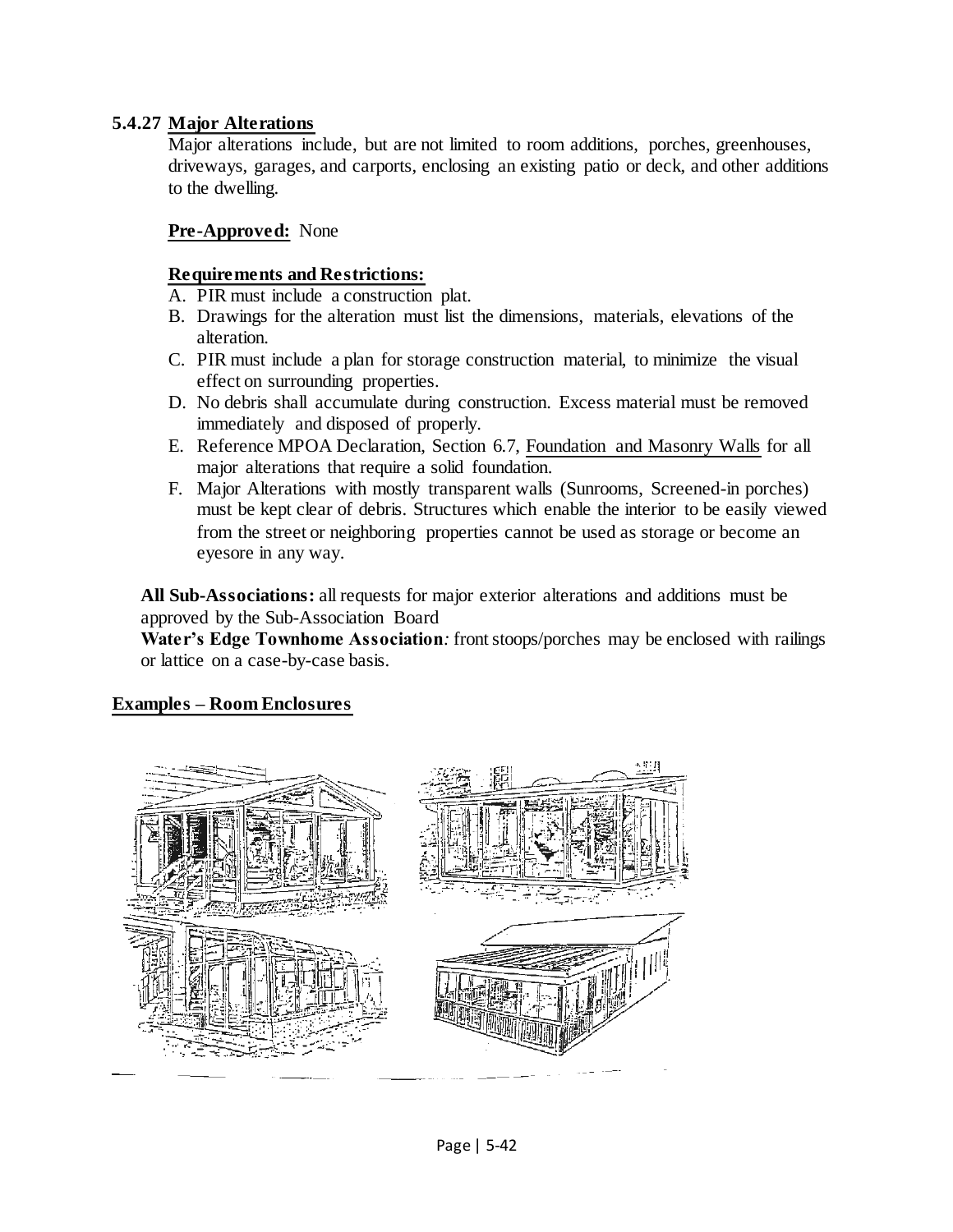# **5.4.28 Outdoor Storage Containers**

# **Pre-Approved:**

- A. Storage containers 36" in height and a maximum quantity of two. (Any quantity over 2 or greater than 36" in height require that a PIR be submitted)
- B. Any furniture (benches, seats, etc.) which contain storage space are not subject to these requirements. They will be considered moveable furniture and do not require a PIR.

# **Quick Track:** None

# **Requirements and Restrictions:**

- A. An outdoor storage container is defined as a non-framed structure made from or molded in plastics. Brand names like Rubbermaid, Black and Decker, Home Depot, Suncast, and similar brand containers fit this category.
- B. Permitted for use only in the rear yard.
- C. Screening or landscaping may be required to minimize the effects on surrounding properties.
- D. Personal On Demand Storage (PODS) are defined as portable, temporary, outdoor storage containers permitted only to accommodate residents move in and move out, or during major renovations. The following requirements also apply:
	- 1. All applicable PWC regulations apply.
	- 2. Only one POD is permitted per Lot, not to exceed two weeks in duration.
	- 3. The POD must be located on the Lot, preference is the Lot's driveway.
	- 4. Written notice specifying the dates of use and diagram of location must be provided to the MPOA Management Company prior to use. Any extensions of time for use must be requested by the Owner listing extenuating circumstances.
	- 5. The Lot Owner(s) are responsible for the cost and repair of any damage by the placement, storage, and removal of such a container to the Common Area, adjacent property, to include Lots, driveways, parking lots, and streets. Owner(s) should require liability coverage from the provider.

**Nob Hill Forest Townhomes Association:** Containers such as Portable On Demand Storage (PODS) require advance Board of Directors approval and may be placed in the assigned space ONLY for the purposes of moving into or out of a property, and only for a period not to exceed three (3) days. PODS cannot be placed in visitor spaces or parallel on streets.

**Southlake Cove Townhome Association:** Change in siding materials, color or style requires approval of the Sub-association.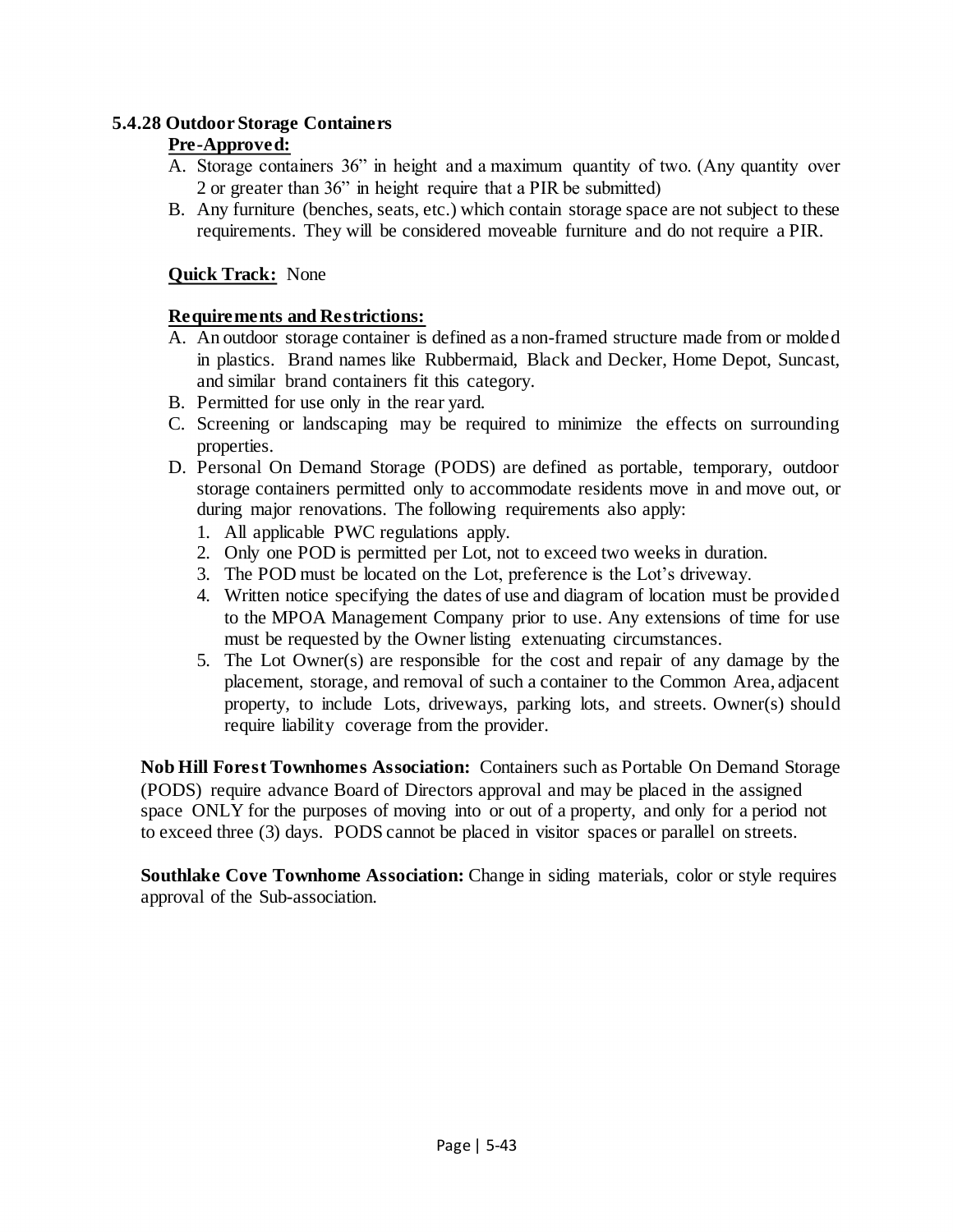#### **5.4.29 Painting**

#### **Pre-Approved:**

A. Repainting or staining a specific object to match a previously approved color.

#### **Quick Track:** None

#### **Requirements and Restrictions:**

A. Color changes require a PIR and apply not only to the house siding, but also to doors, shutters, trim, stoops, porches, steps, and/or other related structures.

**Island Cluster Homes:** Only the original siding stain and trim paint colors will be used on Island Cluster Homes. The gray stain or paint is McCormick Fairfield 911. Wood and PVC trim paint is McCormick Exterior Luster Latex, Amber White paint. Other brands are acceptable, but they must match the McCormick colors. No other colors are acceptable. To ensure a match for all stain and paint brands, Island Residents must use sample boards that display these colors available from IHOA Officers. Docks, decks, and steps may be left natural or stained the McCormick Fairfield 911 color. Clear sealers may be applied, but no sealant that contains staining properties, other than McCormick Fairfield 911, is acceptable.

**Nob Hill Forest Townhome Association:** When repainting only the original trim paint colors shall be used. Paint colors must be chosen from the McCormick Colonial Exterior Color Collection (formerly McCormick Williamsburg Exterior Color Collection). Other brands are acceptable but they must match the McCormick Colonial colors. When repainting, shutters must be painted in the same style, size and color as the door.

**Southlake Cove Townhome Association:** Paint colors must be chosen from the McCormick Colonial Exterior Color Collection (formerly McCormick Williamsburg Exterior Color Collection). Other brands are acceptable, but they must match the McCormick Colonial colors. When repainting, shutters must be painted in the same style, size and color as the door. Paint colors must be chosen from the McCormick Colonial Exterior collection (formerly McCormick Williamsburg Exterior Color Collection). Other paint brands are acceptable, but they must match the McCormick Colonial exterior colors.

**Southlake Landing:** When repainting, shutters must be painted in the same color as the door. Paint colors must be chosen from the McCormick Colonial Exterior collection (formerly McCormick Williamsburg Exterior Color Collection). Other paint brands are acceptable, but they must match the McCormick Colonial exterior colors.

Water's Edge Townhome Association: Exposed foundation is to be painted the color of the vinyl or white siding on the townhouse. Wood trim around windows, roofline, and front door shall be painted white. Cladding of wood trim is recommended but may be replaced with vinyl and authorized in white only. Front concrete stoops (front porches) are not to be painted or covered with outdoor carpet. Front concrete stoops (front porches) are not to be painted or covered with outdoor carpet.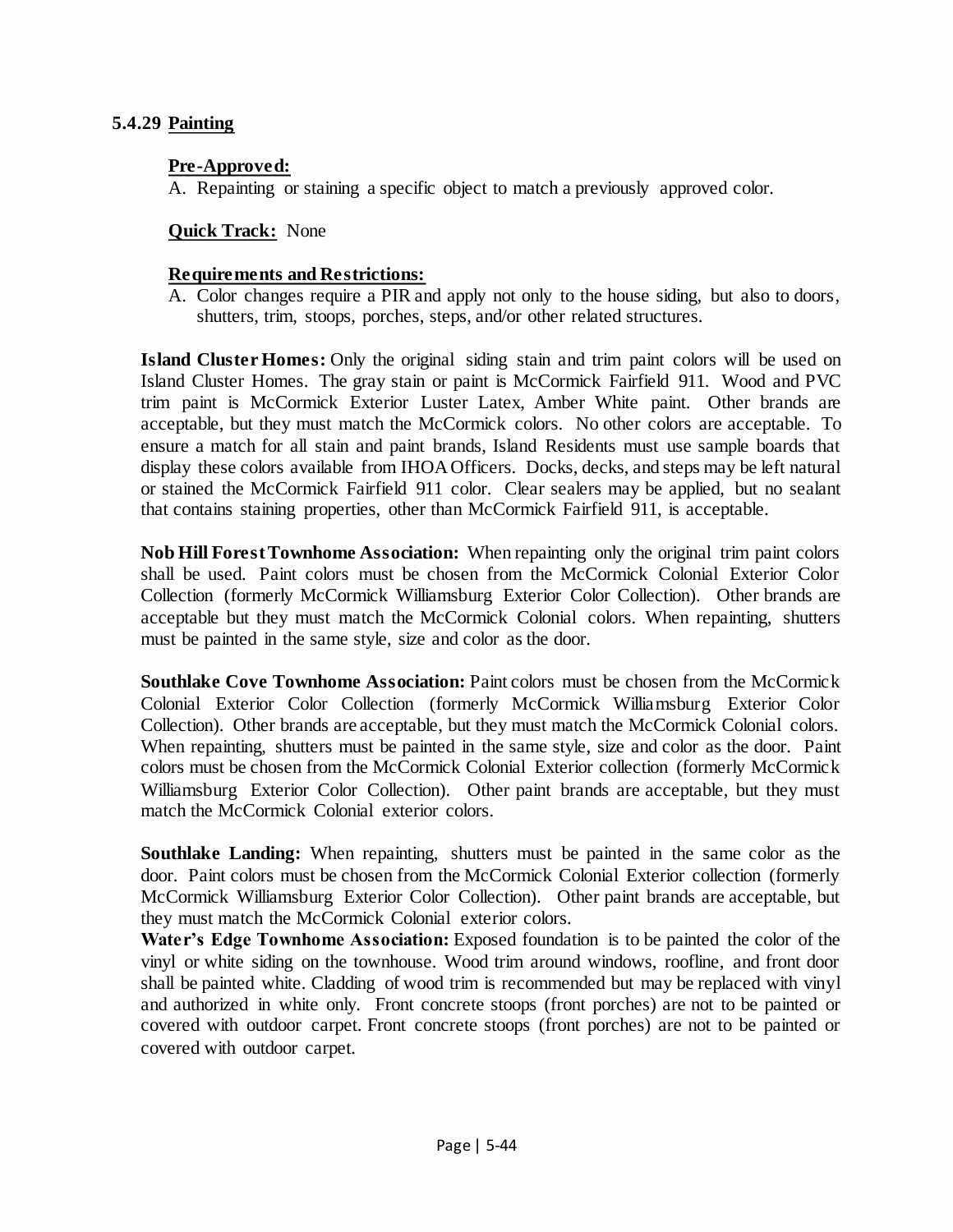#### **5.4.30 Patios**

**Pre-Approved:** None

**Quick Track:** None

#### **Requirements and Restrictions:**

- A. Patios should be located in the rear or side yards, but front locations will be evaluated on an individual basis.
- B. A PIR is required for any paint, stain, or colored sealant applied to any wood patio.
- C. If changes in grade are anticipated, they must be indicated, and the new proposed drainage should be shown on the plat. Grading changes should not increase the way water flows onto neighboring properties.

**Nob Hill Forest Townhome Association:** Screening is required around all ground level patio/decks constructed of, but not limited to concrete, gravel, brick, stone or other material which is in keeping with the strict aesthetic theme of Nob Hill Forest THA. Screening will consist of hedging, fencing or other plantings, provided it is consistent with these guidelines and has been approved by the Sub-association. Concrete patios are subject to review by the Sub association; and must be surrounded by permeable surfaces to dissipate water flow and prevent water flow into adjoining yards and surrounding common areas.

**Southlake Landing:** Screening is required around all ground level patio/decks constructed of, but not limited to concrete, gravel, brick, stone or other material which is in keeping with the strict aesthetic theme of Southlake Landing Townhome Association. Screening will consist of hedging, fencing or other plantings, provided it is consistent with these guidelines and has been approved by the Sub association. Concrete patios are subject to review by the Sub association; and must be surrounded by permeable surfaces to dissipate water flow and prevent water flow into adjoining yards and surrounding common areas.

**Southlake Cove Townhome Association:** Concrete patios are subject to review by the Subassociation; and must be surrounded by permeable surfaces to dissipate water flow and prevent water flow into adjoining yards and surrounding common areas.

**Water's Edge Townhome Association:** Rear yard concrete patios are subject to review by the Sub association, and must be surrounded by permeable surfaces to dissipate water flow and prevent water flow into adjoining yards and surrounding common areas. Patios not permitted in front or side yards.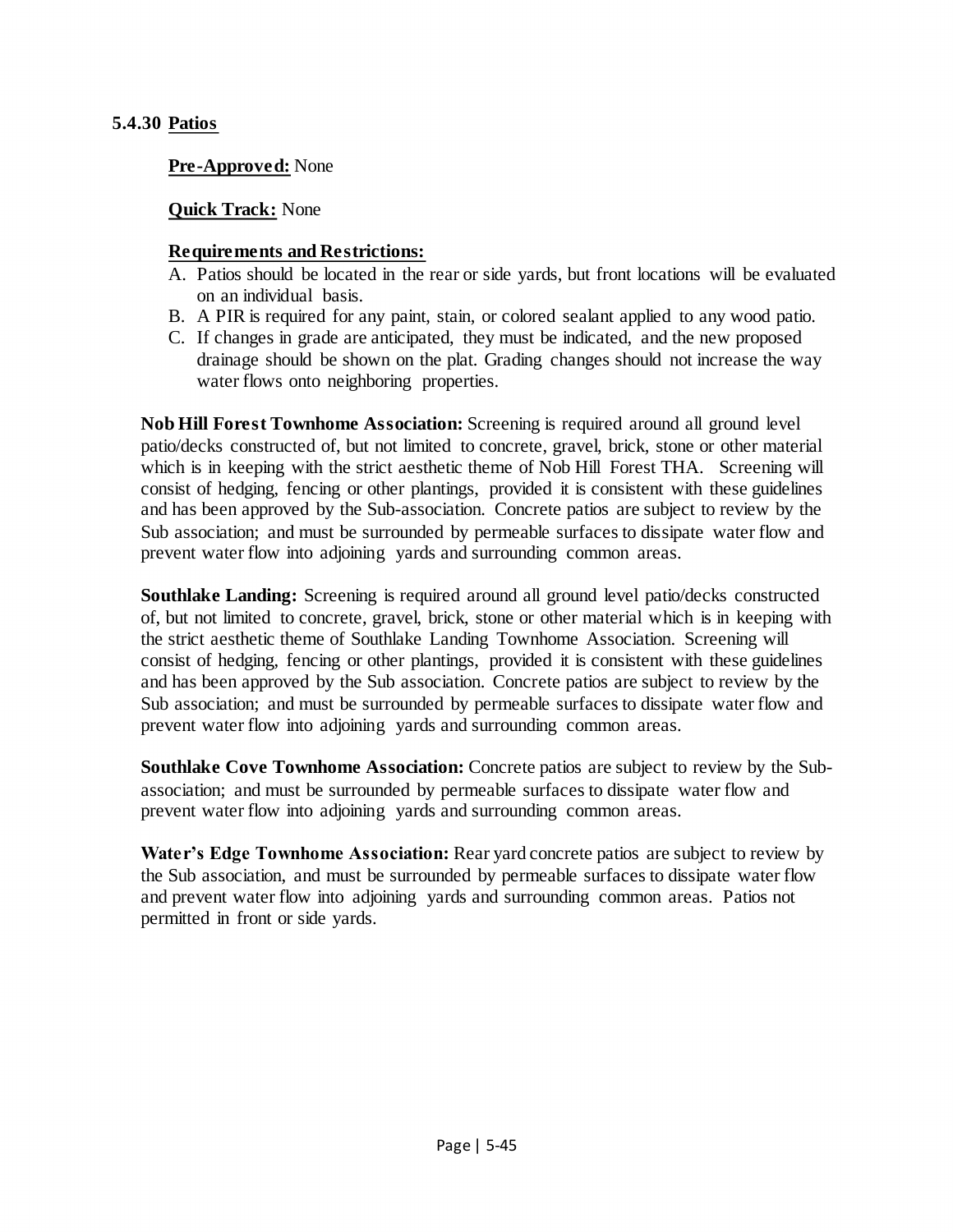#### **5.4.31 Privacy Screening**

#### **Pre-Approved:** None

#### **Quick Track:** None

#### **Requirements and Restrictions:**

- A. Privacy screening will only be approved on a small portion of a lot.
- B. Privacy Screen styles six feet high are appropriate for privacy screening.

Water's Edge Townhome Association: Privacy wood lattice partitions/screens are permitted on the sides of upper decks. Color must match deck color. Screening made from plastic, vinyl, metal, or solid wood is not permitted.

**Townhomes** - Upper level deck partitions on townhomes are permitted and must be painted or stained to match the deck.

#### **5.4.32 Propane Tanks**

#### **Pre-Approved:** None

**Quick Track:** Propane tanks meeting the Requirements and Restrictions below.

#### **Requirements and Restrictions:**

- A. Propane tanks will be located to minimize the visual impact on surrounding properties.
- B. Submission of a screening plan with a PIR is required for homes where the propane tank will not be appropriately screened by existing vegetation, fences, or structures.
- C. Propane tanks must not exceed 150 gallons in capacity.
- D. The number of propane tanks permissible per lot will be considered on a case-by-case basis.
- E. Indicate the location of the proposed tank and any other existing tanks on the plat provided with the PIR.

#### **5.4.33 Recreation and Play Equipment**

#### **Pre-Approved:**

- A. Trampolines in the rear yard of single-family homes.
- B. Portable basketball goals following the criteria noted below.
- C. Portable play equipment in the rear yard of single-family homes.

#### **Quick Track:** None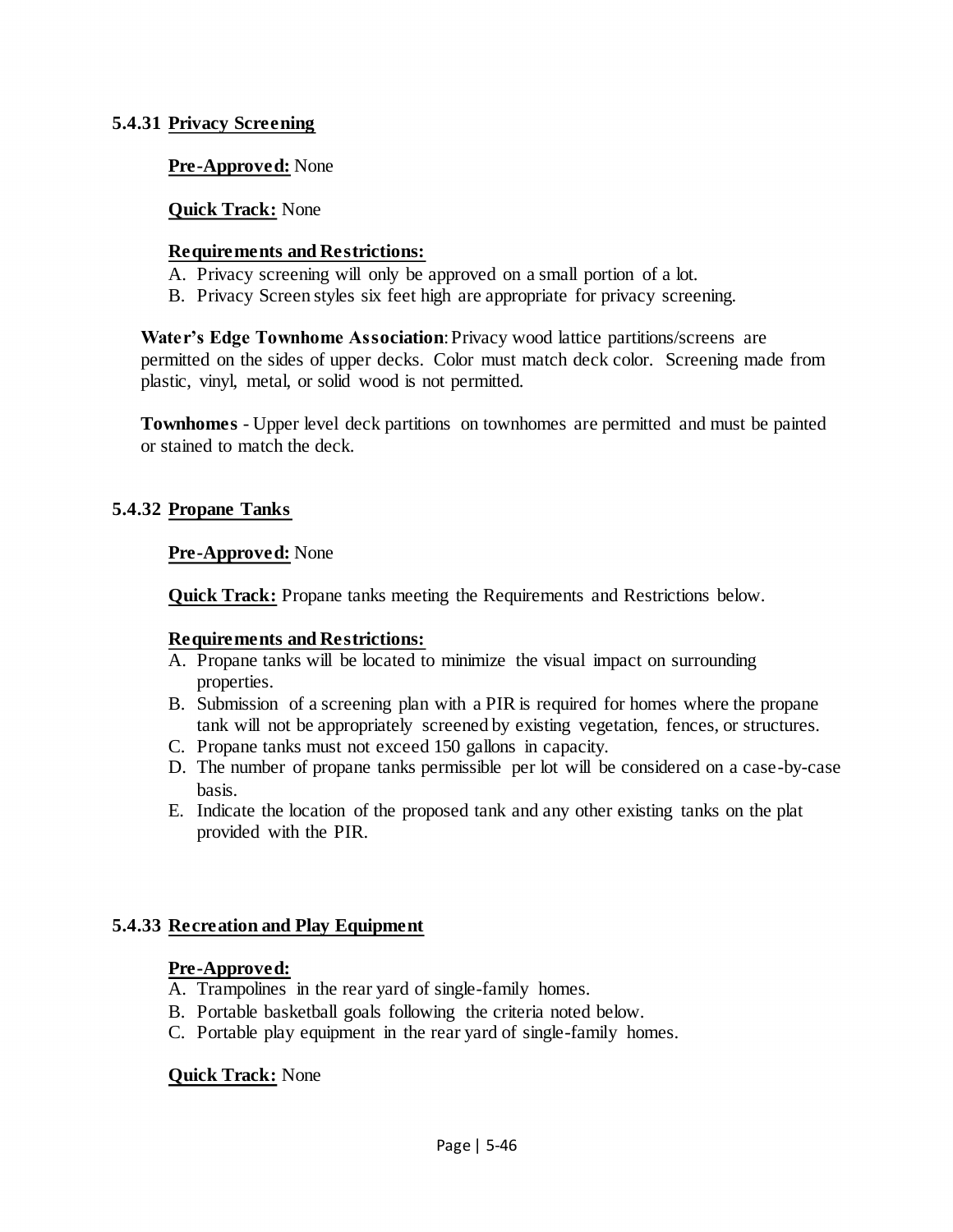# **5.4.33 Recreation and Play Equipment (cont.)**

## **Requirements and Restrictions:**

- A. With the exception of basketball goals and single seat tree swings recreation and play equipment will only be allowed in rear yards and must be stored out of public view when not in use. Exceptions may be made for topography issues on a case by case basis. Basketball Goals: For safety reasons, neither portable nor permanent basketball goals may be placed in a street or within 15 feet of the curb. **When placing a basketball goal safety precautions are to be taken to prevent possible damage to neighboring yards, landscaping and parked vehicles.**
- B. Play complexes: Play complexes will be considered on a case-by-case basis.
- C. Playhouses: Electrical connections, electrical lines, and plumbing are not permitted in playhouses.
- D. Hammocks: Hammocks in the rear yard of single-family homes.
- E. Skateboard Ramps: No permanent skateboard ramps may be constructed on lots or common areas within Montclair. Portable skateboards ramps must be stored out of public view when not in use.
- F. Swing Sets: Must be painted in an earth tone or, if wooden, left natural in color.
- G. Trampolines: Trampolines are permitted for Single Family Homes and must be placed in the rear yard.
- H. Tree Houses: Tree houses are not allowed in Montclair.

No basketball goals of any type are permitted for townhomes, cluster homes and semi-detached (duplex) homes.

Trampolines are not permitted in Sub-Associations (townhomes or cluster homes).

**Nob Hill Forest Townhome Association**: Playhouses, temporary removable swimming pools and play equipment may only be placed within rear yards, must not exceed six feet in height, and must be screened by a six-foot rear fence. No skateboard ramps are allowed on lots or common areas. No basketball backboards or other play equipment are allowed on common areas, to include sidewalks, streets and parking spaces.

**Southlake Landing and Southlake Cove:** it is recommended that residents of Southlake Landing use the abundant play areas within their sub-association instead of constructing or purchasing their own equipment. In cases where the member insists on having his or her own items, the items must be enclosed by a fence and the highest point of the playhouse, play complex, or swing set must be no taller than the fence. This will obviously be almost impossible where a three-foot fence is installed, or along lakefront properties. No skateboard ramps are allowed on lots or common areas. No basketball backboards or other play equipment are allowed on common areas, to include sidewalks, streets and parking spaces. *For Southlake Cove***:** no skateboard ramps are allowed on Lots or common areas. No basketball backboards or other play equipment are allowed on common areas to include, but not limited to, sidewalks, streets, and parking spaces.

**Water's Edge Townhomes:** Metal play equipment must be painted in earth tones. Playhouses, swimming pools and other play equipment, permanent or temporary, may only be in fenced rear yards, never in common areas or front or side yards.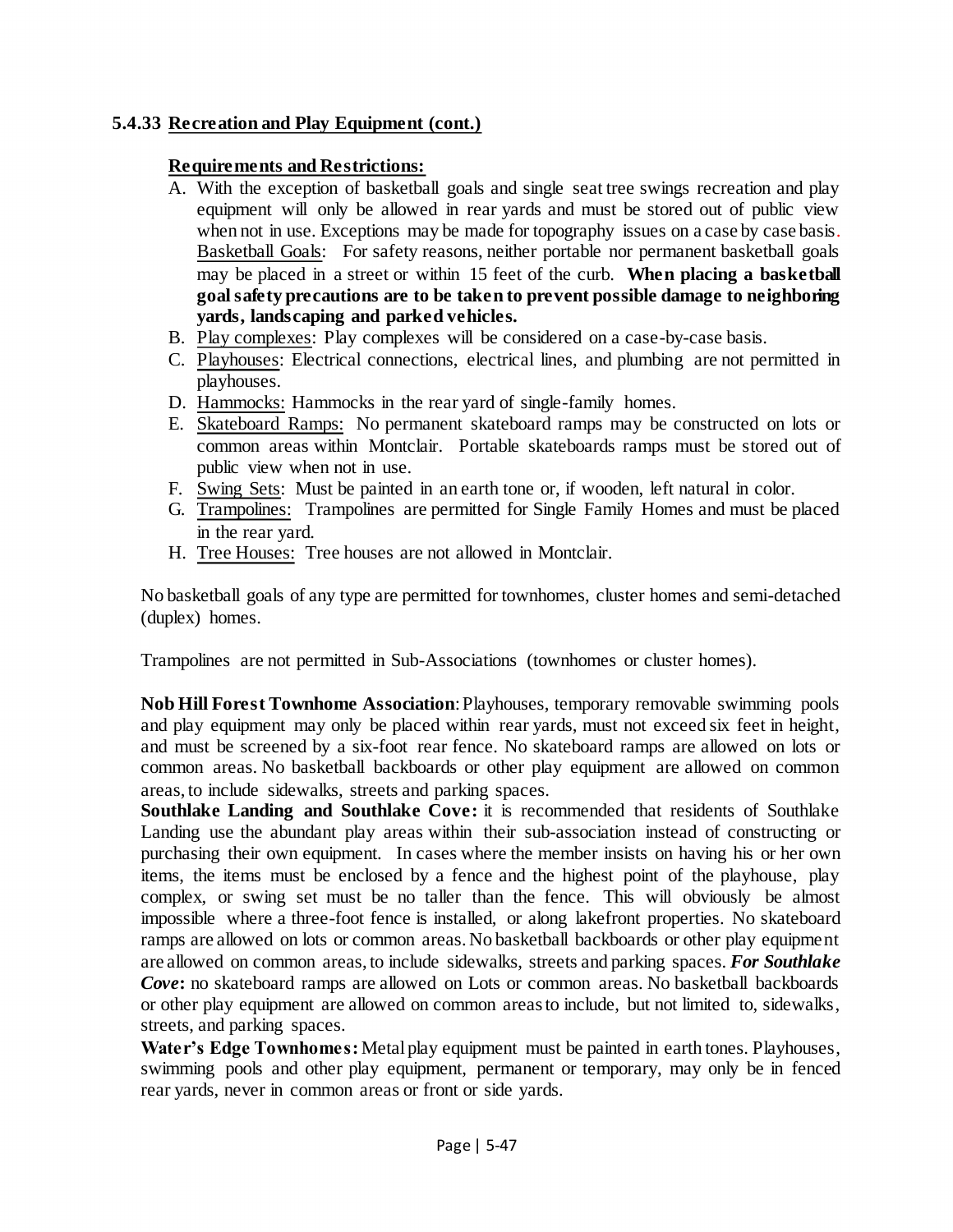#### **5.4.34 Retaining Walls Pre-Approved:** None

**Quick Track:** None

#### **Requirements and Restrictions:**

- A. Retaining walls must be constructed of railroad ties, landscaping timbers, stones, brick, or reinforced concrete with brick veneer.
- B. No wall shall be maintained in such a manner as to obstruct sight lines for vehicular traffic or as to interfere with the purpose for which easements have been established as to installation, maintenance, or access.
- C. Must meet all county permit and guideline requirements.

## **5.4.35 Roofing**

#### **Pre-Approved:**

- A. A PIR is not required to replace the roofing in the existing style, material, and color while also meeting the criteria listed below under Requirements and Restrictions.
- **Quick Track:** Replacing roof shingles with similar material as long as the color is from one of the following family of colors: Black, Grey, Brown, Tan.

#### **Requirements and Restrictions:**

A. Requirements and restrictions apply to sub-associations as follows:

**Island Cluster Homes***:* Only cedar shake roofs or Enviroshake synthetic shakes (MT100) to be installed at staggered widths on Island Cluster Homes are acceptable. The Island Board of Directors can provide names of installers.

**Nob Hill Forest Townhome Association**: Shingles must be the original style and color of the existing roofing, or match as closely as possible to the original roofing.

**Southlake Cove Townhome Association:** Shingles must be the original style and color of the existing roofing, or match as closely as possible to the original roofing.

**Southlake Landing**: Shingles must be the original style and color of the existing roofing, or match as closely as possible to the original roofing.

Water's Edge Townhome Association: Shingles must be standard 3-tab style forest or medium gray, as close to the original color as possible.

## **5.4.36 Satellite Dishes**

#### **Pre-Approved:**

A. Not to exceed 39" in diameter. **Quick Track:** None

#### **Requirements and Restrictions:**

A. No specific requirements, but see Section 5.4.D for a list of criteria that are considered with all PIR's.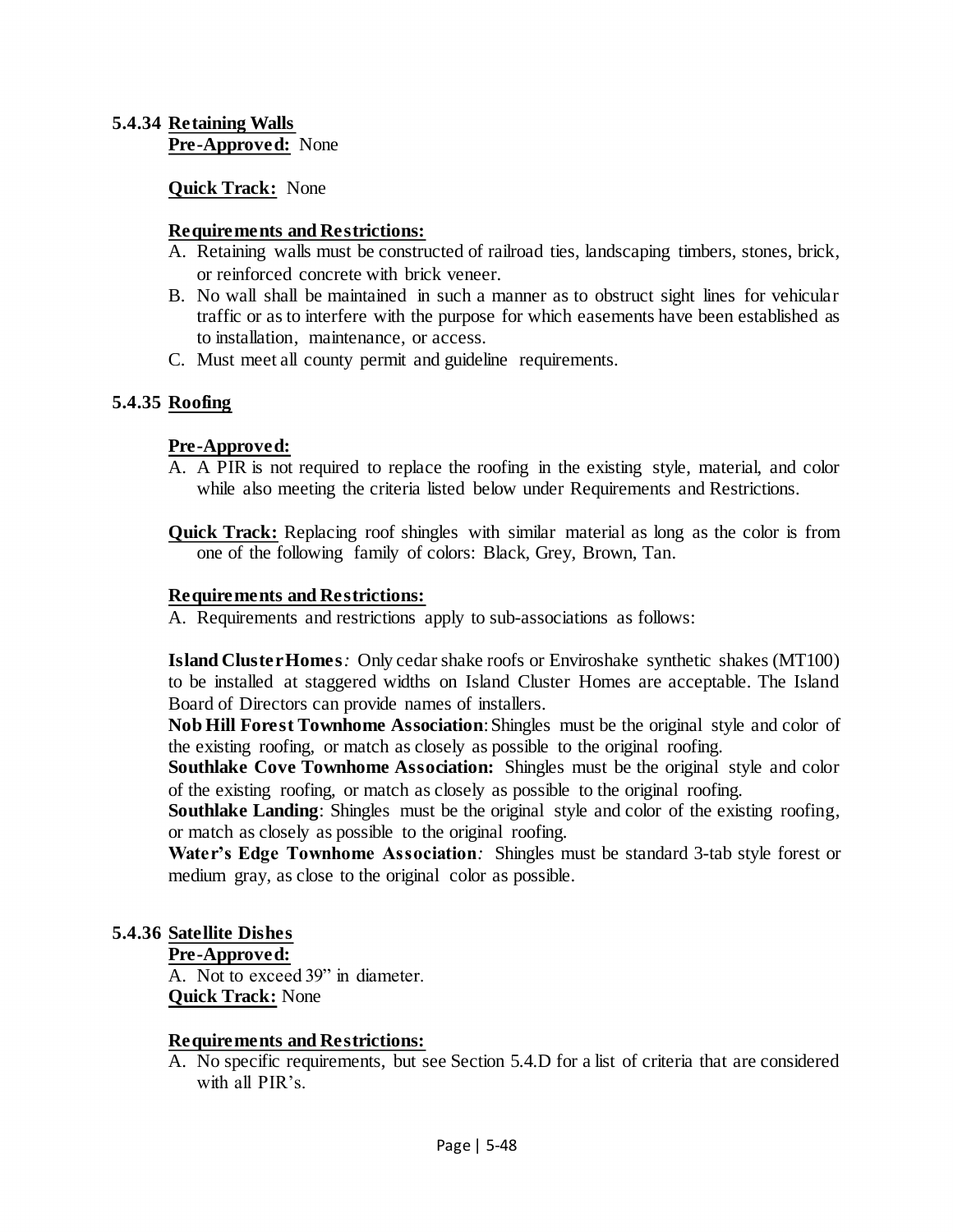# **5.4.37 Seawalls, Bulkheads, Rip-rap, and Culverts**

# **Definitions:**

- A "seawall" is any structure that is placed onto or into the ground for the purpose of preventing soil erosion caused by surface or sub-surface wave action.
- A "bulkhead" is any structure that is placed onto or into the ground for the purpose of preventing soil erosion caused by natural or man-made water flow upon the surface of the ground.
- A "Rip-rap" is a sustaining wall of loose stone used to prevent erosion.
- A "culvert" is a channel of rock, cement, or other material, which serves to drain a section of land.

## **Pre-Approved:** Native-plant vegetated shorelines only. Refer to

<https://www.dcr.virginia.gov/natural-heritage/document/riparian-nat-plants.pdf> for a list of acceptable native plants.

## **Quick Track:** None

**RPA Considerations:** RPA provisions apply; see Section 5.4 General.

## **Requirements and Restrictions:**

- A. Construction: A number of options are available for managing shoreline erosion and one size does not fit all. Some of the considerations include: the severity of the existing shoreline erosion, access to the lake, the slope / depth of the existing shoreline/bottom, sun exposure /orientation, aesthetics and budget.
	- 1. Vegetated shorelines can provide erosion protection while allowing the natural shoreline ecosystem to flourish. There are effective alternatives to shoreline hardening with rocks and rip rap. Vegetative and bioengineering solutions (biologs) stabilize the shoreline, provide aquatic wildlife habitat, and create beautiful landscapes of varied textures, colors, and flowers. Vegetated shorelines also filter lawn runoff and uptake nutrients prior to the runoff entering the lakes. This nutrient uptake will help to reduce algal growth.
	- 2. Shoreline hardening practices such as bulkheading have several drawbacks. The structure may only absorb 20 percent of the wave's energy, which means the majority of the energy is forced back out toward the lake and bottom, thus creating scour at the bottom of the structure, or creating accelerated erosion across from or adjacent to the structure.
	- 3. Riprap (rocks/stone), under most circumstances, adequately stabilizes shorelines and does not share all the negative characteristics of bulkheading, however, it does not provide optimal wildlife and water quality benefits as vegetated shorelines. It is important to always install filter fabric under riprap to prevent soil from washing out from underneath the rocks. Class 1 or Class A1 rip-rap is recommended.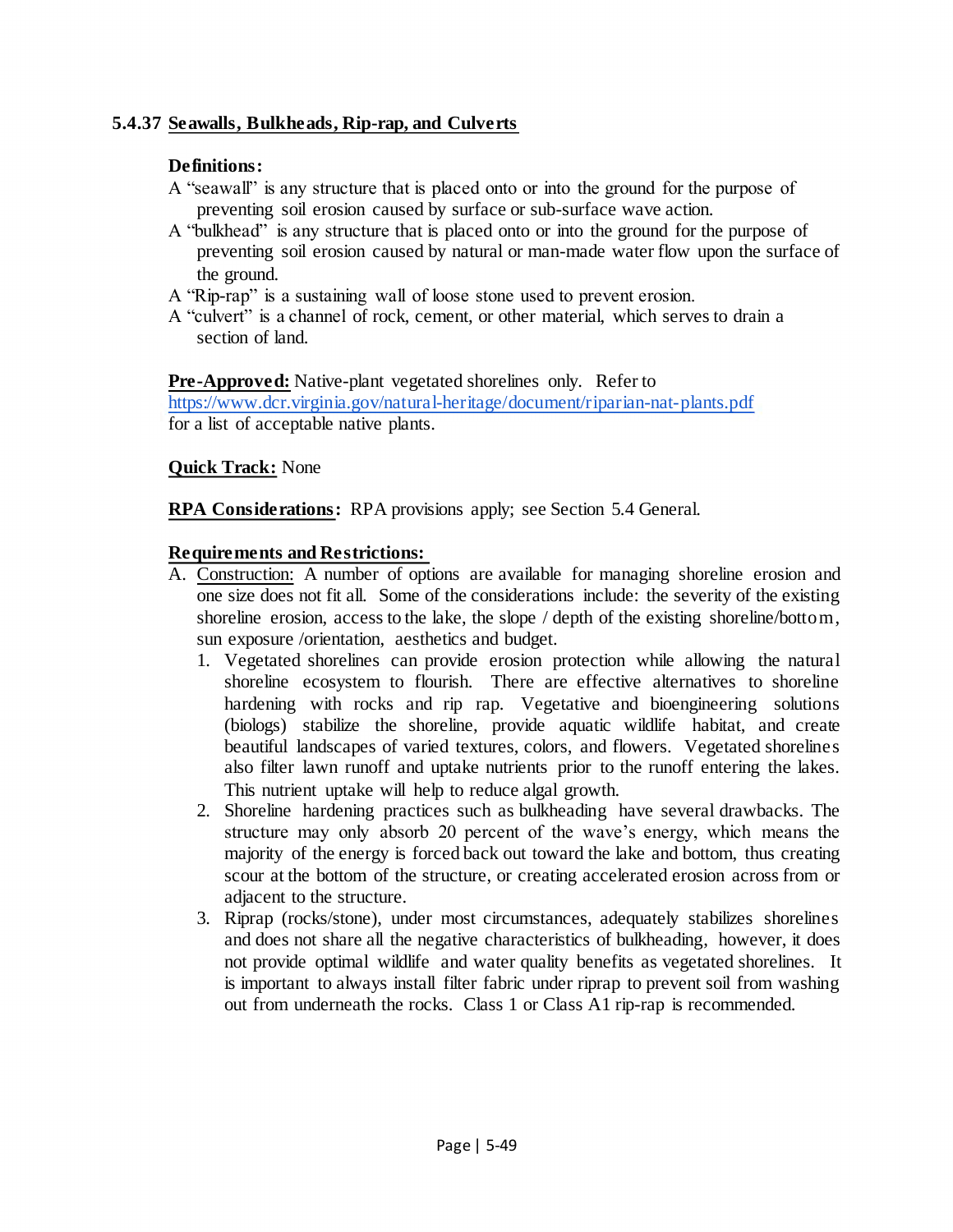# **5.4.37 Seawalls, Bulkheads, Rip-rap, and Culverts (cont.)**

- B. MPOA's primary interest is protecting and improving the long-term health and usefulness of the lake. Extensive vegetated shoreline buffers are essential to maintaining good aquatic habitat and fisheries. Because of the benefits to the lakes' ecology, MPOA places a strong emphasis on the use of vegetative or bioengineering stabilization techniques and encourages the use of these techniques when possible. Riprap will continue to be the preferred application in situations where "softer" solutions are not adequate. However, it is recommended that riprap should be used in combination with vegetation to improve the aesthetic appearance and habitat value. The use of bulkheads is discouraged and will typically be allowed in extreme situations where no other method will adequately stabilize the shoreline, or in short sections to accommodate high usage or access areas.
- C. Inspections: The General Manager shall ensure that inspections of seawalls / bulkheads are conducted annually. Deficient structures and those in need of repair shall be reported to the Covenants Department and the property owner. The property owner has 30 days to submit a plan of corrective action to the Covenants Department. The Covenants Department, upon receipt of the deficiency report, will enter the case in its roster of cases pending resolution.
- D. Replacement: When shoreline stabilization materials need replacement, the property owner must submit a PIR, outlining replacement plans, for approval of the design, materials, and construction.
- E. Information to be included with PIR:
	- 1. Prince William County Building Permit (bulkheads only);
	- 2. Site plan, with 189-foot contour denoted;
	- 3. Detailed drawings of the structure, to include dimensions and a stamp of approval from a Virginia-licensed, professional engineer (bulkheads only);
	- 4. Description of materials to be used; Intended use; and
	- 5. Estimated starting and completion dates

# **5.4.38 Security Cameras**

# **Pre-Approved:** Cameras meeting the following requirements:

- A. No more than 8 cameras may be installed per lot.
- B. The camera portion of flood lights, doorbells, and other fixtures must not be larger than six (6) inches in any dimension.
- C. Cameras should only monitor the lot on which they are installed.

# **Quick Track:** None

## **Requirements and Restrictions:**

A. Cameras not meeting the pre-approved criteria can be requested with a PIR.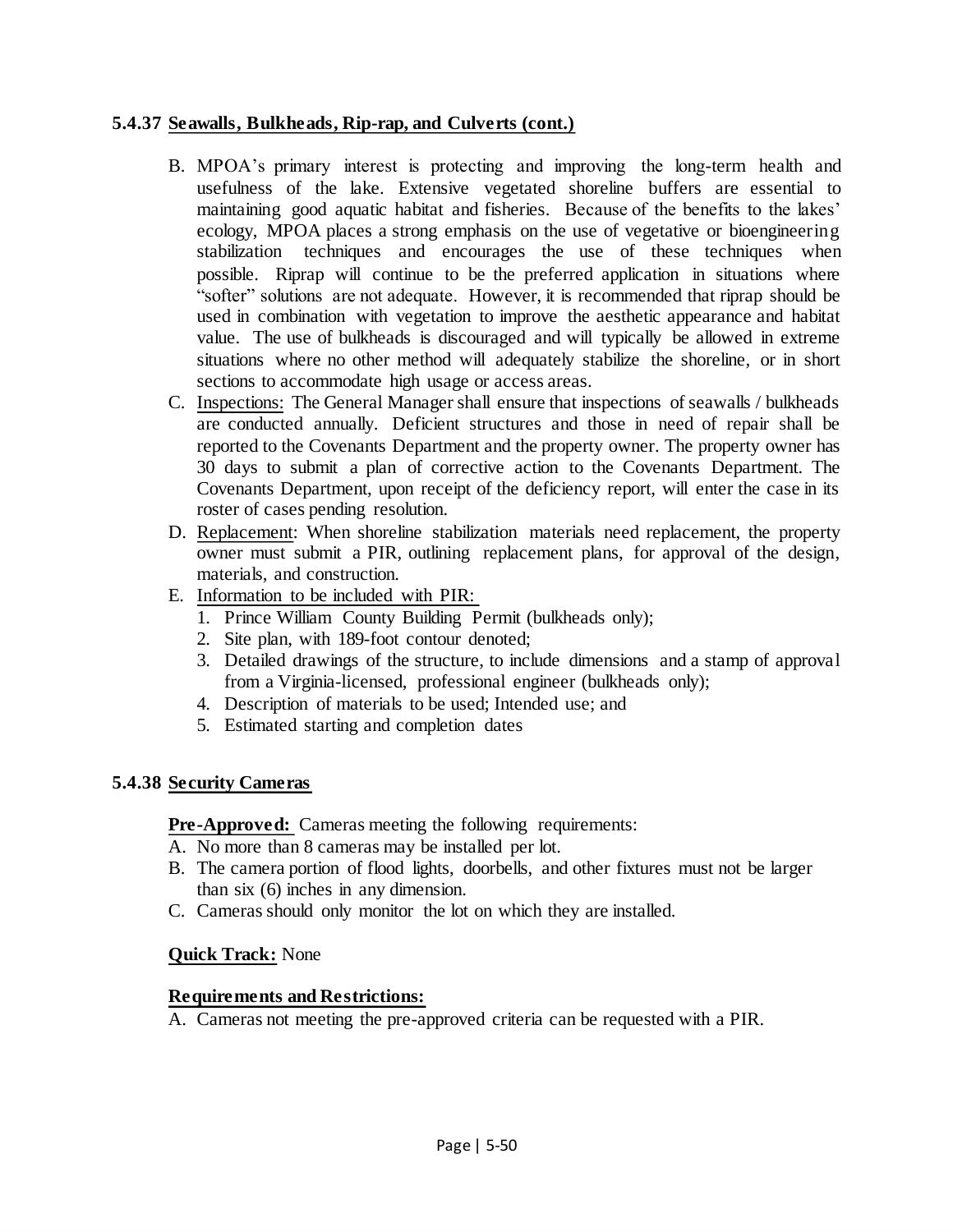#### **5.4.39 Sheds**

**Quick Track:** None

#### **Requirements and Restrictions**:

- A. A shed is defined as a free-standing framed structure (using wood, metal or aluminum studs), with a continuous solid or fully grouted masonry or concrete foundation. Plastic sheds will be considered on a case by case basis and must meet the foundation requirements as noted above. All other structures will be considered outdoor storage containers. (See Community Guideline 5.4.28 – Outdoor Storage Containers)
- B. Exterior finish and roofing colors should be compatible with the main dwelling.
- C. Any structure that is attached to a townhome, cluster home, or single-family home will be considered an addition and reviewed under those guidelines. (See Community Guidelines 5.4.27)
- D. Only ONE shed is allowed per lot.
- E. Sheds will NOT have plumbing but may have electricity only with proper permits and inspections from the County.
- F. Sheds will NOT be used for dwelling purposes, only for storage.
- G. Sheds may require screening or landscaping to minimize the effect on surrounding properties.
- H. Resource Protection Area (RPA) provisions apply to sheds. (See section 5.2)
- I. Location and Size Requirements:
	- 1. Single Family Homes
		- a. Must comply with all county zoning requirements for sheds.
		- b. Located in the rear yard a minimum of 5' from both the side and rear property lines.
		- c. Located a minimum of 8' from the primary dwelling (includes decks, patios, concrete pads, and HVAC units).
		- d. The maximum shed size is 120 square feet (e.g.  $10'$  X 12') and shall not be more than 11 feet high at the peak of the roof.
	- 2. Townhomes (See appendix 'D' for examples)
		- a. Must comply with all county zoning requirements for sheds.
		- b. Located in the rear yard and can be placed up against the fence on the side or rear property line.
		- c. The maximum shed size is 60 square feet (e.g.  $5'$  X 12') and shall not be more than 6 feet high at the peak of the roof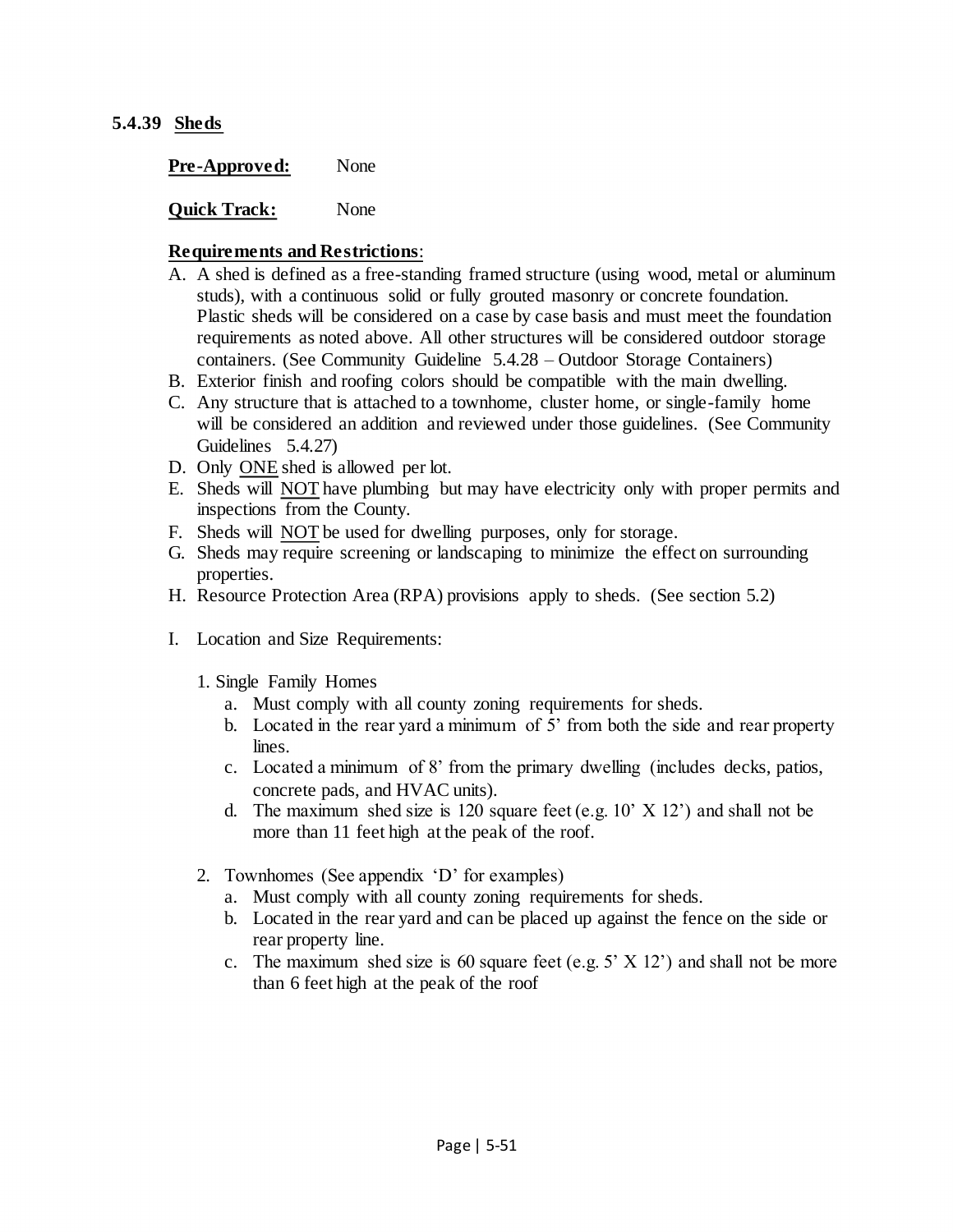## **5.4.40 Shutters**

# **Pre-Approved:**

A. A PIR is not required to replace the shutters in the existing style, and color.

# **Quick Track:** None

## **Requirements and Restrictions:**

A. No specific requirements, but see Section 5.4.D for a list of criteria that are considered with all PIR's.

**Nob Hill Forest Townhome Association**: Shutters must be maintained in good repair; and may not be permanently removed from the townhome.

**Southlake Cove Townhome Association**: Shutters pre-existing on townhomes must be maintained in good repair; and may not be permanently removed from the townhome. **Southlake Landing:** Shutters must be maintained in good repair; and may not be permanently removed from the townhome.

# **5.4.41 Siding**

# **Pre-Approved:**

A. A PIR is not required to replace the siding in the existing style, and color.

## **Quick Track:** None

## **Requirements and Restrictions:**

A. No specific requirements, but see Section 5.4.D for a list of criteria that are considered with all PIR's.

**Island Cluster Homes:** Cedar siding- only cedar siding or comparable hardwood siding will be used to replace damaged siding. An alternate approved replacement material is concrete board siding (Hardie Plank Lap Siding) and must match the existing exposed lap width and paint color. Use of concrete board siding will be limited to replacement of entire wall segments and MUST be approved by the IHA board with samples for matching purposes. **Nob Hill Forest Townhome Association:** Exterior siding, exterior doors and shutters may not deviate from the original colors. Siding replacement must be in the original lap-style siding and match as closely in color as possible. Change in siding material requires approval of the Sub association.

**Southlake Cove Townhome Association:** All changes to exterior siding, exterior doors and windows in Southlake Landing and Southlake Cove Townhomes Association which differ from the original siding, doors and windows with mullions or grids, require advance PIR approval of the MPOA and Townhome Association.

**Southlake Landing:** Change in siding materials or style requires approval of the Sub association.

**Water's Edge Townhome Association:** Painting of vinyl siding is permitted if kept to existing color and paint used must be specifically formulated for vinyl siding.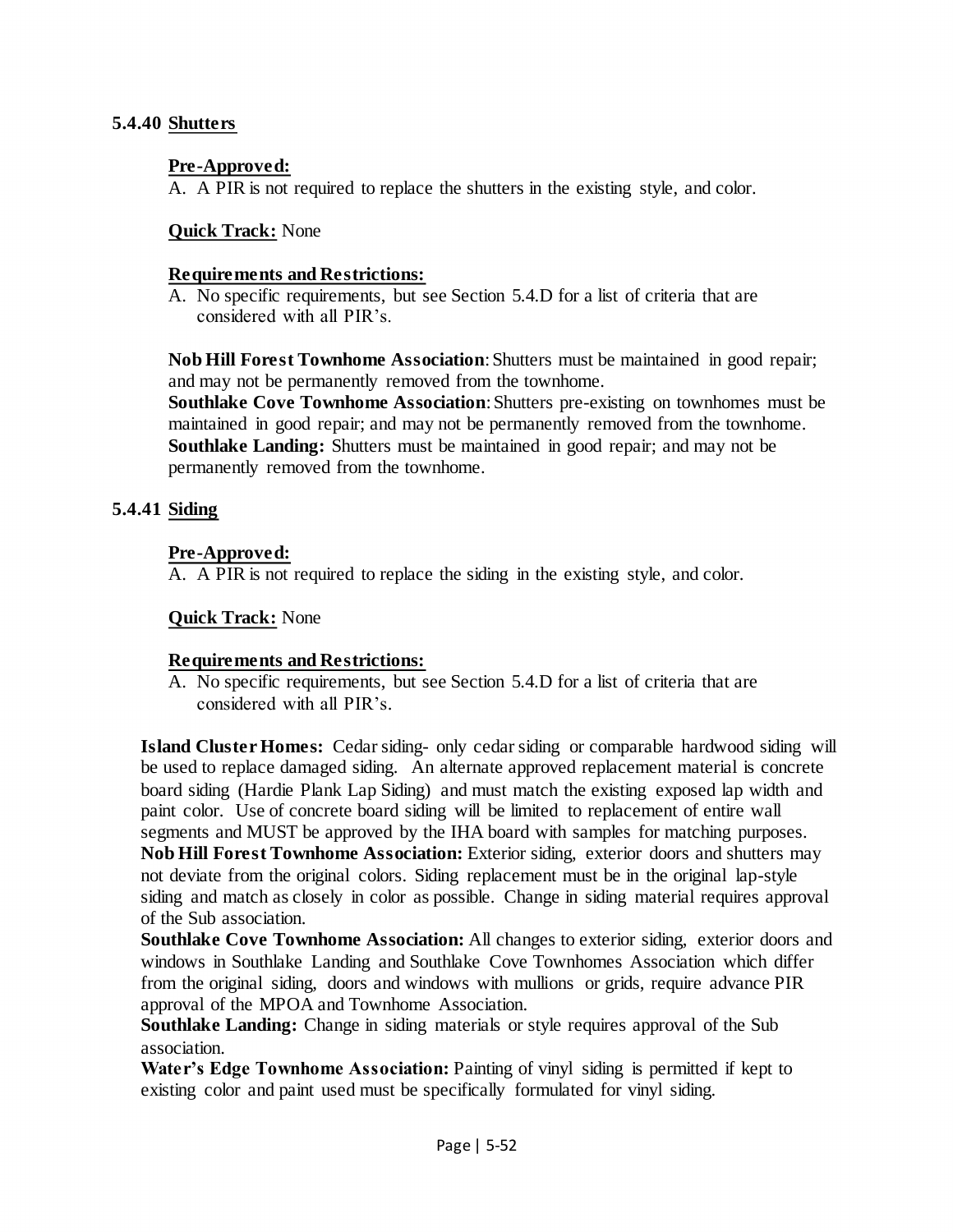# **5.4.42 Signs**

## **Pre-Approved:**

- A. Home security signs not exceeding 12 inches by 12 inches may be placed near the front door. Only one is permitted per property.
- B. Real Estate/Rent signs that meet county specifications and are placed only on the property for sale or rent. The sign shall be promptly removed when the property is sold, and settlement of the sale occurs, or the property is rented. These signs must not be placed to hinder the sight of pedestrians or vehicular traffic.
- C. "For Sale/Rent by Owner" signs must be the same quality as and may not exceed the size of real estate signs and be removed once the property is sold or rented.
- D. Signs the display of which is required by county ordinance incident to construction, reconstruction or other permitted use of any property within Montclair is permitted for the period required by ordinance. Such signs shall be removed at the end of the required period of display.
- E. "Open House" signs are permitted on the day of the open house. They may be placed in common areas within the Montclair community. Balloons and flags may be used if they do not obstruct vehicular sight lines and are securely fastened. Open House signs shall be removed at the end of the day on which the open house is held.
- F. Yard/garage sale signs are permitted for Montclair residents only. They may be posted on the day of the sale. Yard/garage sale signs may not be nailed, glued, or stapled to the road, street, or directional signs in Montclair. All signs shall be removed at the end of the day of the yard/garage sale.
- G. Special occasion signs such as "Happy Birthday" or "Welcome Home" are permitted on any lot or dwelling unit but not on the common areas and must be removed in 24 hours of erection. No more than one such sign is permitted at any one time on any property.

**Quick Track:** None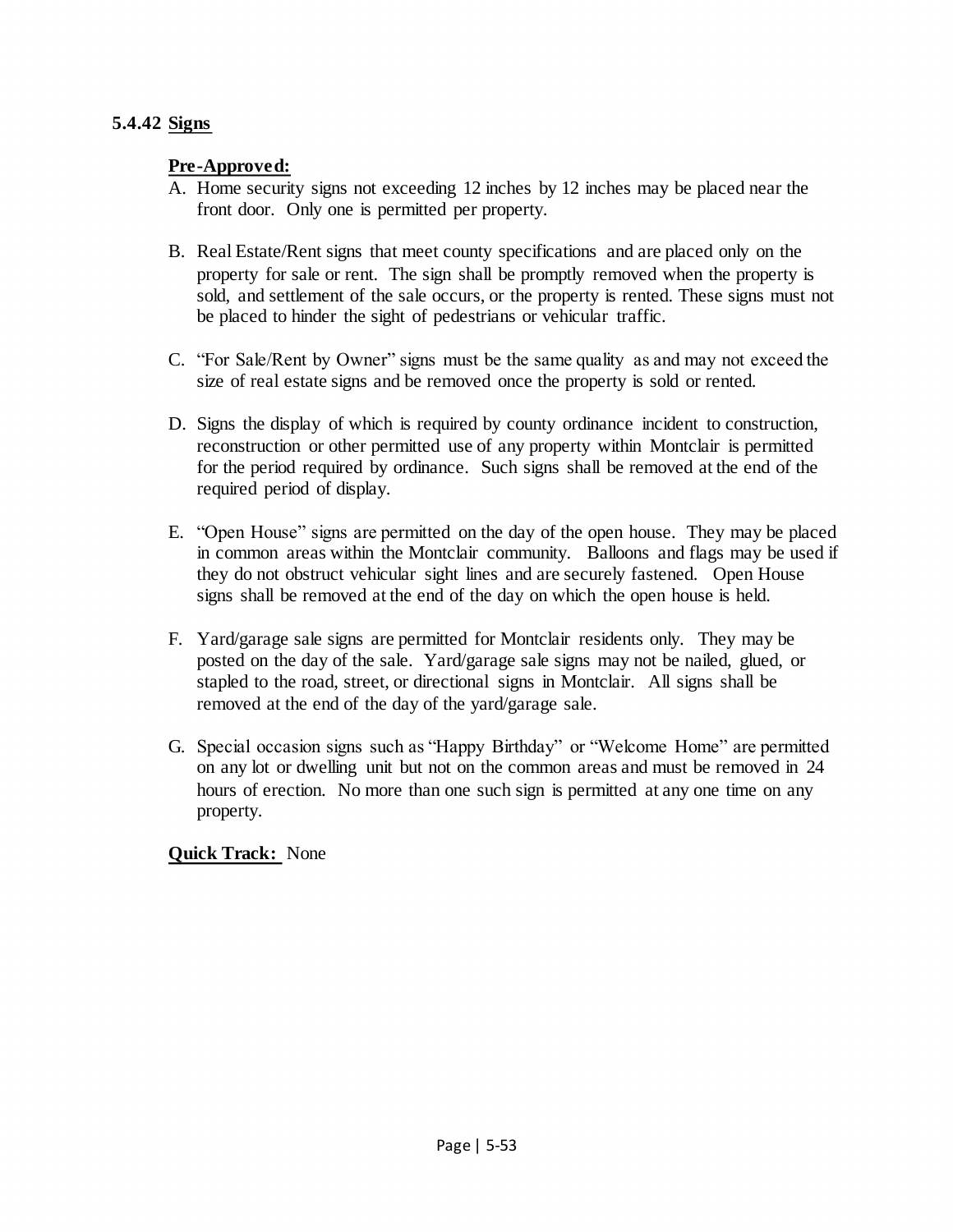#### **5.4.42 Signs (cont.)**

#### **Requirements and Restrictions:**

- A. Political campaign signs are not permitted.
- B. Signs with any type of advertisement other than those listed above are not permitted.
- C. The MPOA is not responsible for vandalism to or the upkeep of any approved sign. If a sign falls into disrepair, the MPOA has the authority to ask for its removal or, if located on common property, remove the sign.
- D. Signs for Community Service Organizations Community service organizations , which meet the following criteria, may submit a request to display logo signs adjacent to the MPOA bulletin boards:
	- 1. Must be a registered non-profit community service organization in the Montclair community; and
	- 2. A majority of the membership must be comprised of Montclair residents.
	- 3. The following guidelines apply to community service organization signs:
		- a. The framework or support for the sign must match the MPOA bulletin board;
		- b. The logo must be the standard logo for the organization, and its installation must be reviewed by the Covenants Committee; all signs placed on common areas must be approved by the Board of Directors.
		- c. The installation and upkeep of the sign are the sole responsibility of the organization, subject to modification on the instructions of the General Manager; and
		- d. No information other than the organization name and logo may be displayed.
- E. Any Non-Profit Organization wanting to advertise a specific event, for a maximum of 2 weeks, in a calendar year, must submit a PIR. If multiple properties are involved, one PIR per property must be submitted. Provide a copy of the 501c3 as part of the PIR.

#### **5.4.43 Solar Panels/Collectors**

#### **Pre-Approved:** None

#### **Quick Track:**

A. Solar panels may be installed as per manufacturer design. County permits must be included with the PIR submission.

#### **Requirements and Restrictions:** None

A. No specific requirements, but see Section 5.4.D for a list of criteria that are considered with all PIR's.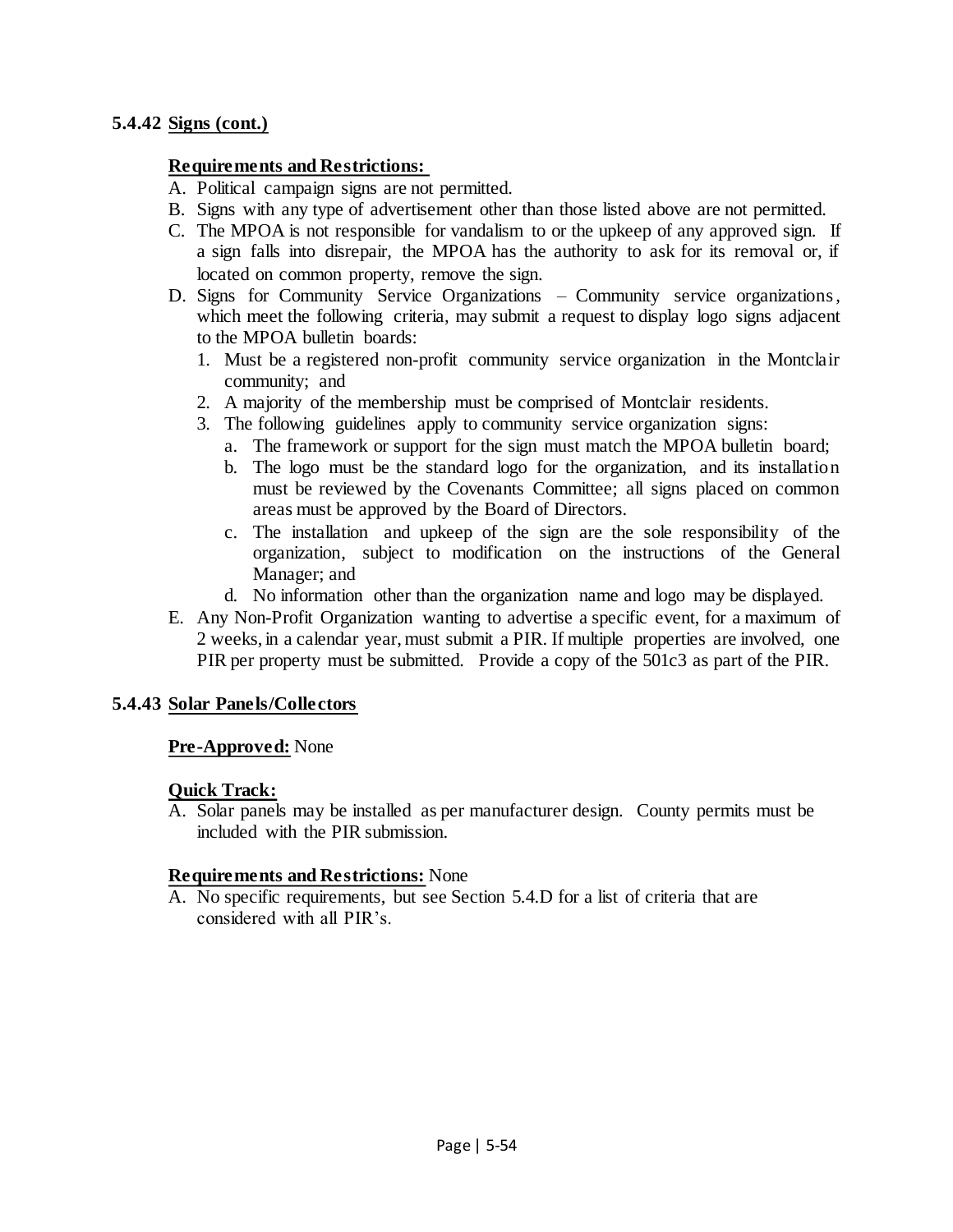## **5.4.44 Swimming Pools**

#### **Pre-Approved:** None

#### **Quick Track:** None

#### **Requirements and Restrictions:**

- A. Above ground swimming pools are not permitted.
- B. Swimming pools must be located in the rear yard.
- C. Swimming pools must be enclosed per county guidelines.
- D. Swimming pool fencing must meet MPOA fencing criteria, as outlined in Community Guidelines 5.4.13 - Fences for Single Family Homes.
- E. Swimming pool water must not be dumped into Lake Montclair, storm water drains, common areas, and adjacent lots.

#### **5.4.45 Trash Storage Containers**

**Pre-Approved:** None

**Quick Track:** None

#### **Requirements and Restrictions:**

- A. Trash and recycling containers must be stored out of public view from streets.
- B. Trash and recycling containers may not be stored in the front of any dwelling or on a front porch except for homes within a sub-association that specifically permit it in their published guidelines. Sub-association guidelines must also specify screening of trash and recycling containers if they allow homeowners to store them in the front or side of the home.
- C. Trash in other than covered containers may not be stored outdoors.
- D. Trash and recycling containers, trash bags, and yard waste shall not be placed at curbside before dusk on the day prior to pick-up and must be removed the following day.
- E. Privacy screens that completely hide the trash and recycle containers may be used and placed on the side or rear part of the home.

**Nob Hill Forest Townhome Association**: White vinyl fencing or lattice, no larger than 36" W x 48" H, may be used to conceal ONE 64 or 96 gallon trash container located along the foundation in the front or side yard of the house. All trash containers stored in the front or on the side of the house shall be concealed by a fence or lattice screen when not placed at the curb for collection. Lattice screens no larger than 36" x 48" require green colored faux foliage secured to the lattice. The artificial covering must be kept in good repair. White is the only acceptable color for a fence or lattice. All other screens, fencing or lattice require approval by the Nob Hill Board of Directors. Trash containers cannot be stored on stoops (small porches). Houses with a porch across the length of the house may store one trash container on the porch at the farthest corner from the front door. Screening with lattice is required at the corner of the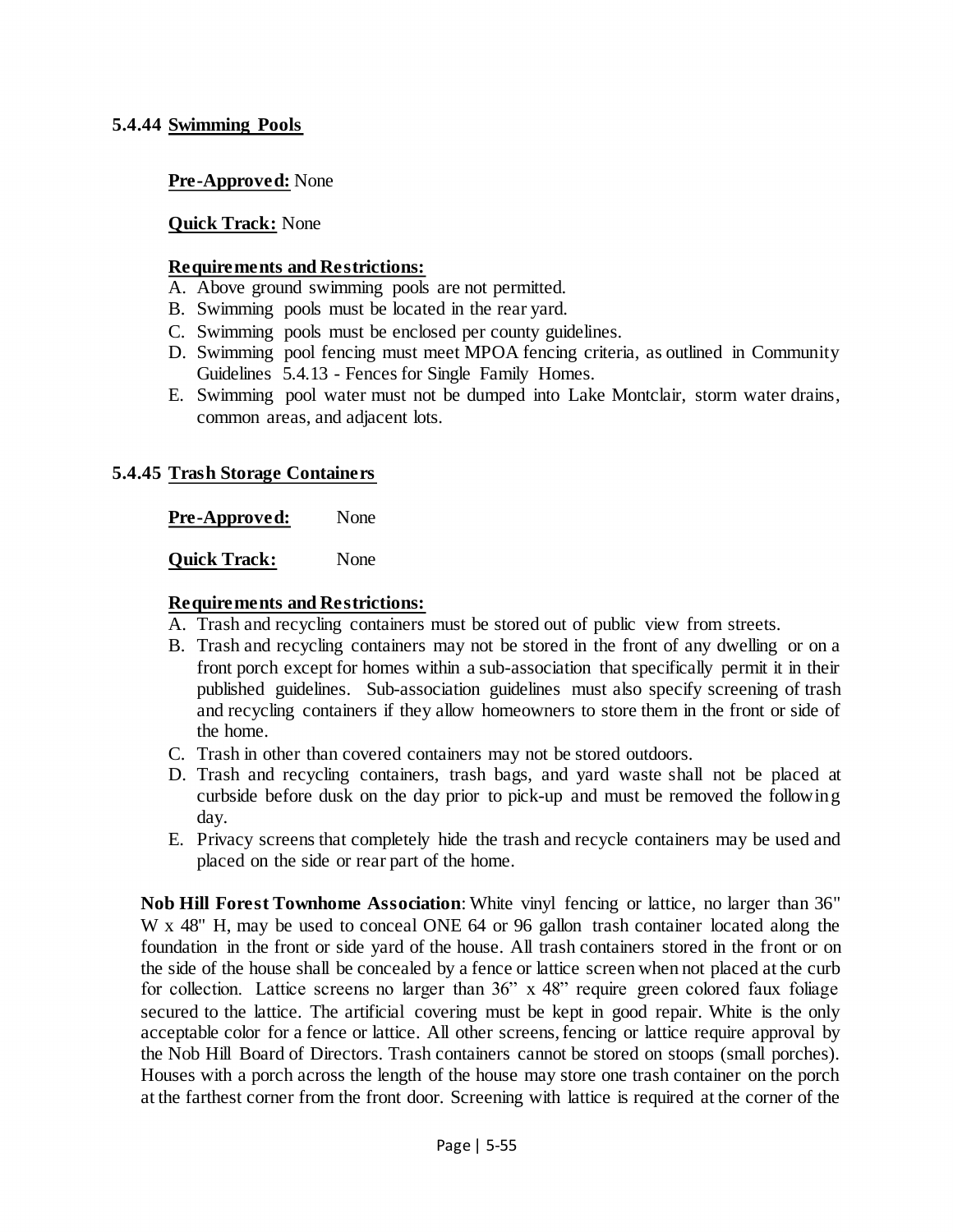porch where the container is stored. No trash container shall be visible from the sidewalk or road. Foundation shrubs, or landscaping may be removed to allow for placement of the fence or lattice enclosure for the trash container. Recycling bins and rolling recycling containers cannot be stored in the front or on the side of the house or on any porch. Trash and recycling containers, bins, trash bags, and yard waste shall not be placed at curbside before 6:00 pm on the day prior to pick-up and must be removed prior to the following day.

**Southlake Cove Townhome Association:** Exterior trash must always be stored within covered containers in the rear of the townhome. Trash containers must not be stored in side yards or front yards. Trash in confined containers, recycling containers and yard waste shall not be placed at curbside before 4 p.m. on the day prior to trash pick-up and must be removed before 11:59 p.m. the same day as trash pick up. Containers may not be stored on front porches.

**Southlake Landing**: Exterior trash must always be stored within covered containers in the rear of the townhome. Trash containers must not be stored inside yards or front yards. Trash in confined containers, recycling containers and yard waste shall not be placed at curbside before dusk on the day prior to pick-up and must be removed prior to the following day. Containers may not be stored on front porches.

**Water's Edge Townhome Association:** Trash must always be stored within covered containers in the rear of the townhome. For end-unit townhomes, trash containers must be screened from front and side view. Trash in covered containers, recycling containers and yard waste shall not be placed at curbside before dusk on the day prior to pick-up and must be removed prior to the following day.

# **5.4.46 Tree Removal**

## **Pre-Approved:**

A. Removal of trees with a diameter (caliper) less than six inches, measured six inches above the ground except for any live vegetation within 100 feet of Lake Montclair (reference Section 5.4.8, regarding RPA requirements).

# **Quick Track:**

A. In emergencies, the Covenants Director can grant approval for tree removal, provided that he/she inspects the tree to be removed and deems it an imminent threat to life or property.

## **Requirements and Restrictions:**

- A. The Covenants Committee must grant approval PRIOR to removal of any tree greater than six inches in diameter (caliper).
- B. No live vegetation marked "no-cut" areas on the original plans may be cut without PRIOR approval from the Covenants Committee.
- C. The Covenants Committee shall allow the removal of a tree that is obviously dead or diseased beyond recovery.
- D. A comprehensive report on the tree's condition, health, safety, and/or value by a certified arborist prior to approving or denying a removal request may be required.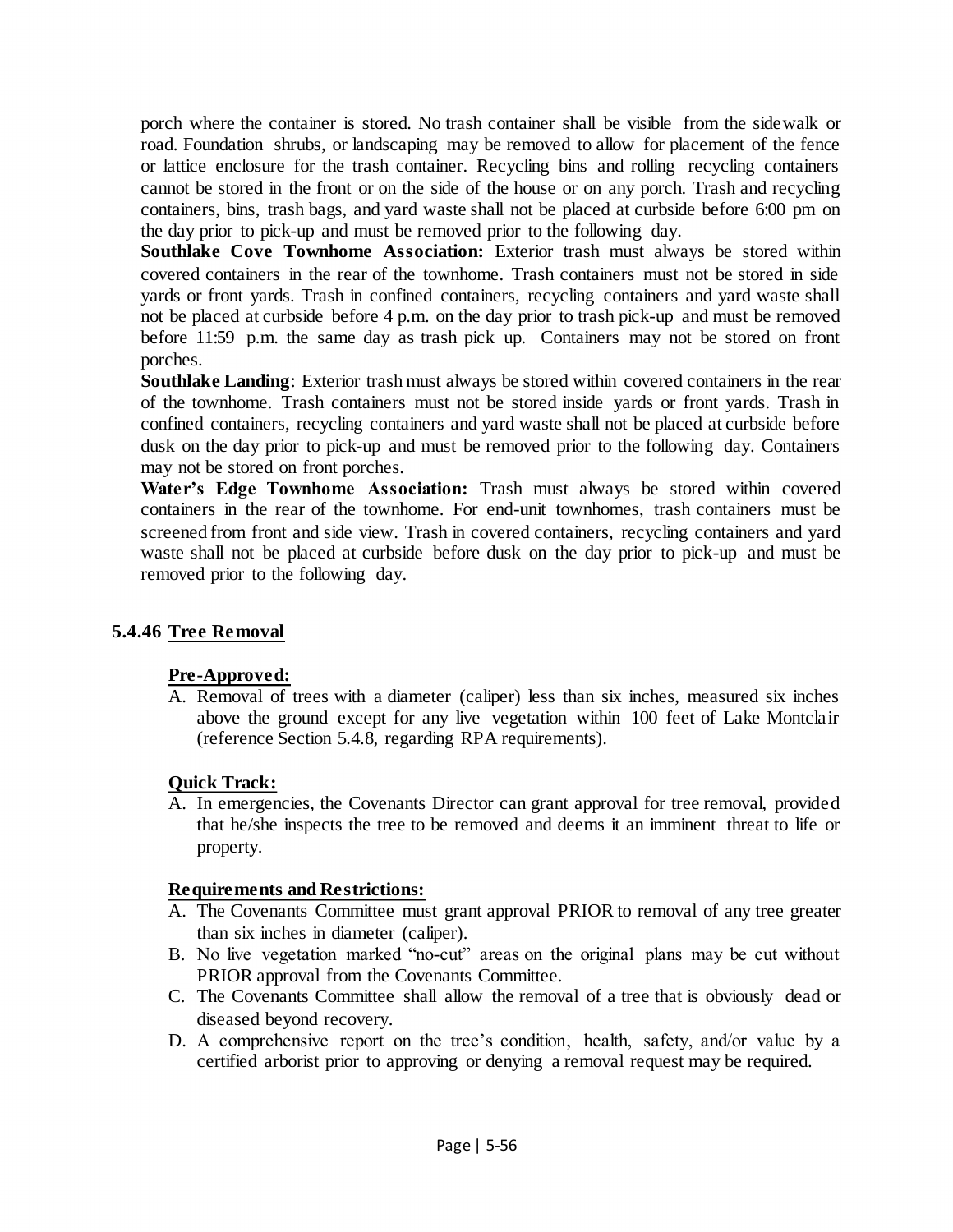# **5.4.46 Tree Removal (cont.)**

- E. Pruning may be recommended in lieu of removal.
- F. Removal of tree stumps in the front yard is required. Removal of tree stumps in the side yard of a corner lot is required.
- G. Replacement of trees removed may be required.
- H. The BOD may require removal of a tree.
- I. A copy of the appropriate County Permit or written authorization must be submitted to the MPOA for any tree removal within the RPA buffer zone.

**Island Homes:** No tree removal in the RPA without a PIR and permission from the Prince William County RPA management office. Line of sight tree trimming must also be approved by the Prince William County RPA management office.

**Nob Hill Forest Townhome Association**: Lot owners are responsible for the removal and/or replacement of dead trees on their property. Replacement is limited to only one smallercaliber tree in front yard, i.e. Crape Myrtle or Japanese Maple tree.

**Southlake Cove Townhome Association:** Lot owners are responsible for the removal and replacement of dead trees on their property. Replacement is limited to only one smaller-caliber tree in front yard, i.e. Crape Myrtle or Japanese Maple tree, for example.

**Southlake Landing:** Lot owners are responsible for the removal and replacement of dead trees on their property. Replacement is limited to only one smaller-caliber tree in front yard, i.e. Crape Myrtle or Japanese Maple tree.

**Water's Edge Townhome Association:** Replacement of trees is required for any trees removed within Water's Edge Townhome Association. Replacements must either be of the same species or a Virginia native tree. Limited exceptions to this rule may be considered by the Water's Edge Townhome Association Board of Directors based upon extenuating circumstances, e.g. limited light and survival potential, likely damage to utilities or property, or unavoidable encroachment on neighboring yards. The tree replacement approval is to be completed by the WETA Covenants Committee or the WETA Board of Directors. Suggested replacements include: Eastern Redbud, Flowering Dogwood, Southern Hawthorn, Alleghany Serviceberry, American Hornbeam, and Sweet Bay Magnolia. Not recommended replacements include: Leyland Cypress, Silver Maple, Ash, Quaking Aspen, Poplar, Willow, Bradford Pears, Mulberry, Black Walnut.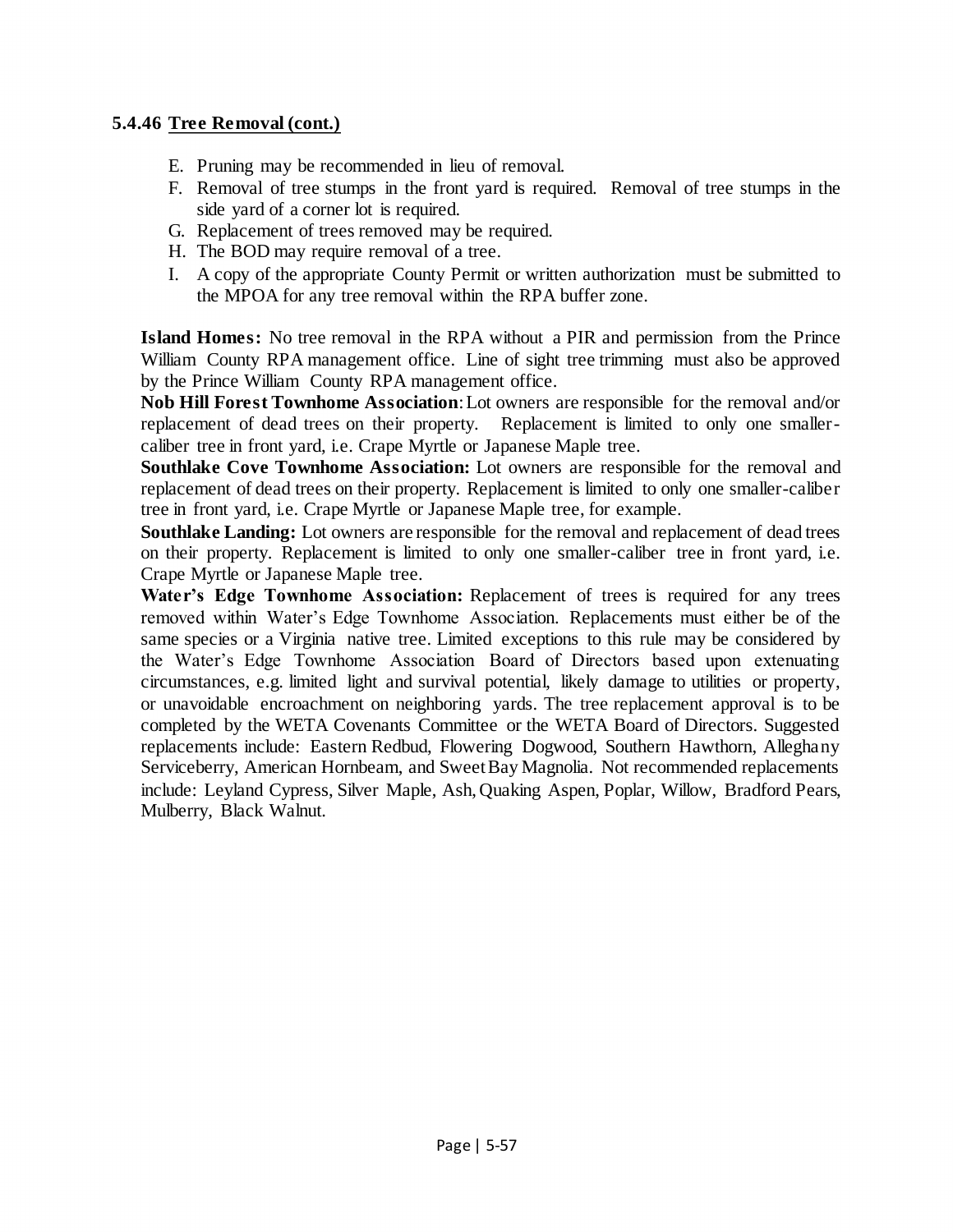# **5.4.47 Trellises, Arbors and Pergolas**

# **Pre-Approved:** None

# **Quick Track:** None

# **Requirements and Restrictions:**

- A. Free-standing trellises shall not be placed on common property.
- B. Free-standing trellises and arbors must be placed in the side and/or rear yard and may not extend beyond the front of any home. They may be integral to a fence, and if so, must match the fence in material and color.

**Nob Hill Forest Townhome Association**: Trellises, Arbors and Pergolas are not allowed in front yards. Lattice no larger than 36" W x 48" H may be used to conceal one trash container. **Southlake Cove Townhome Association**: Trellises, Arbors and Pergolas are not allowed in front yards.

**Southlake Landing**: Trellises, Arbors and Pergolas are not allowed in front yards. **Water's Edge Townhome Association:** Trellises, arbors, and pergolas are not allowed in front or side yards.

# **5.4.48 Walkways and Paths (to include Stairs and Steps)**

# **Pre-Approved:** None

## **Quick Track:** None

# **Requirements and Restrictions:**

- A. Walkways and paths must be set back at least five feet from the property line and be installed flush to the ground.
- B. Walkways and paths on sloping ground with steps not exceeding 6 inches will be considered to be flush with the ground.
- C. Permeable walkways and paths within five feet from the property line will be considered on a case by case basis, must be installed flush to the ground, and will include County approval.

**Water's Edge Townhome Association**: Walkways and paths constructed of pavers and brick approved for rear yards only and must be ground level – pre-approved. Walkways and paths in the front or side yard requires a PIR. No walkways or paths shall be constructed or permitted on common grounds.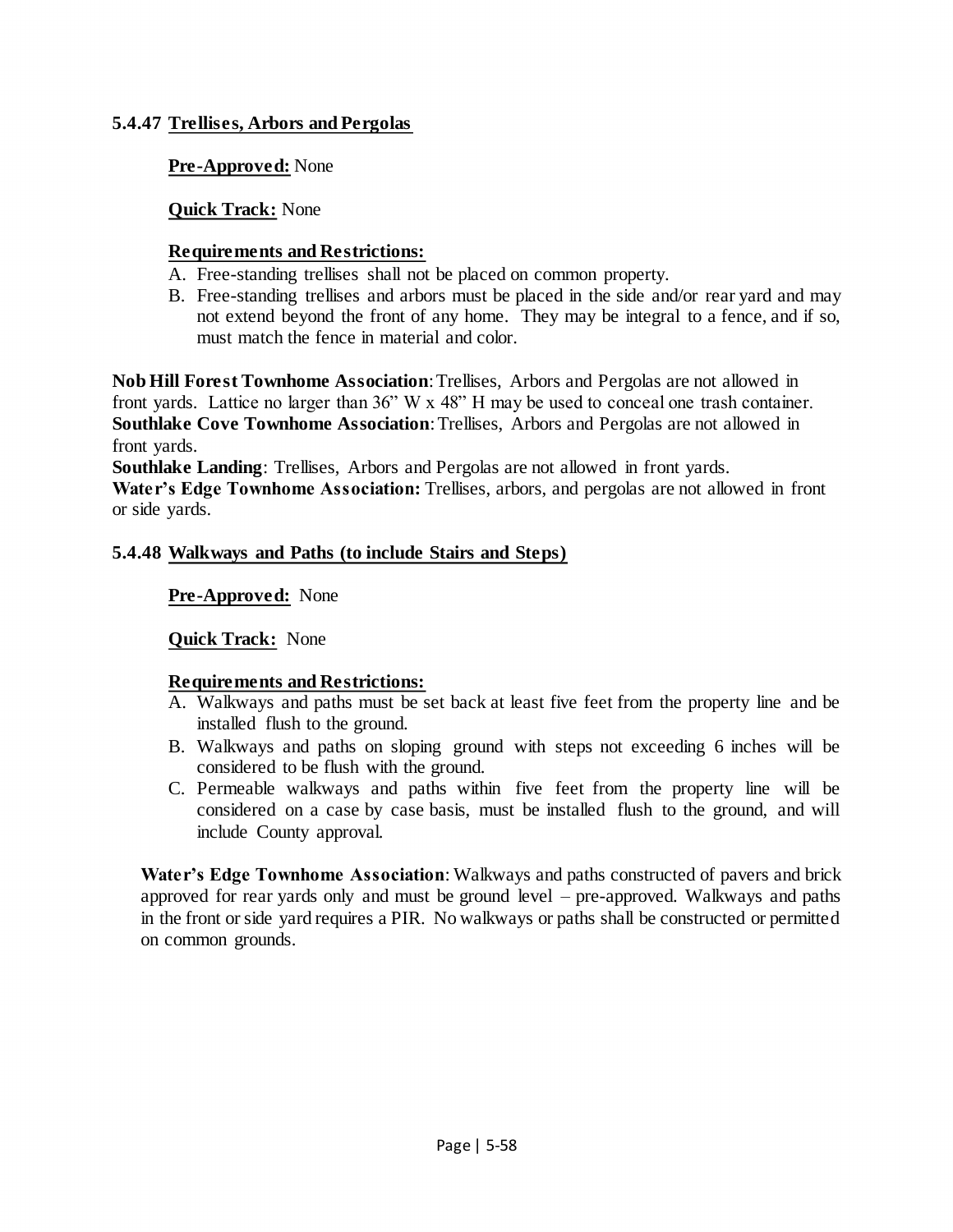# **5.4.49 Windows & Window Coverings**

# **Pre-Approved:**

- A. Replacement windows in the existing style, color, grid pattern and location.
- B. Conventional window coverings (shades, blinds, shutters, curtains or draperies).

# **Quick Track:** None

# **Requirements and Restrictions:**

- A. All windows on each side of the home must be uniform, excluding picture windows, unless that side is not visible from the street. (Example  $-$  You can have grilles on the windows on your front, but can have windows without grilles on the rear or any side.) It also allows for different style windows and grilles on the same side of the house, if it is not visible from the street. (Example - If the rear elevation is not visible from the street, it can have a mix of windows with grilles and windows without grilles. You could even have a mix of window styles.)
- B. All window coverings must be conventional shades, blinds, shutters, curtains or draperies.

**Nob Hill Forest Townhome Association**: All replacement windows must have grids. All changes to window styles which differ from the original windows, with mullions or grids, require advance approval of the Nob Hill Board of Directors.

**Southlake Cove Townhome Association:** All changes to windows in Southlake Landing and Southlake Cove Townhomes Association which differ from the original windows with mullions or grids, require advance PIR approval of the MPOA and Townhome Association. All replacement windows on front or side of home must have grids. All changes to window styles which differ from the original windows, with mullions or grids, require advance approval of the Sub-association.

**Southlake Landing**: All replacement windows must have grids. All changes to window styles which differ from the original windows, with mullions or grids, require advance approval of the Sub association.

**Water's Edge Townhome Association:** Replacement windows in the existing style, color, grid pattern and location are permitted. All changes to windows which differ from the original windows with mullions or grids, require advance PIR approval of the MPOA and Townhome Association.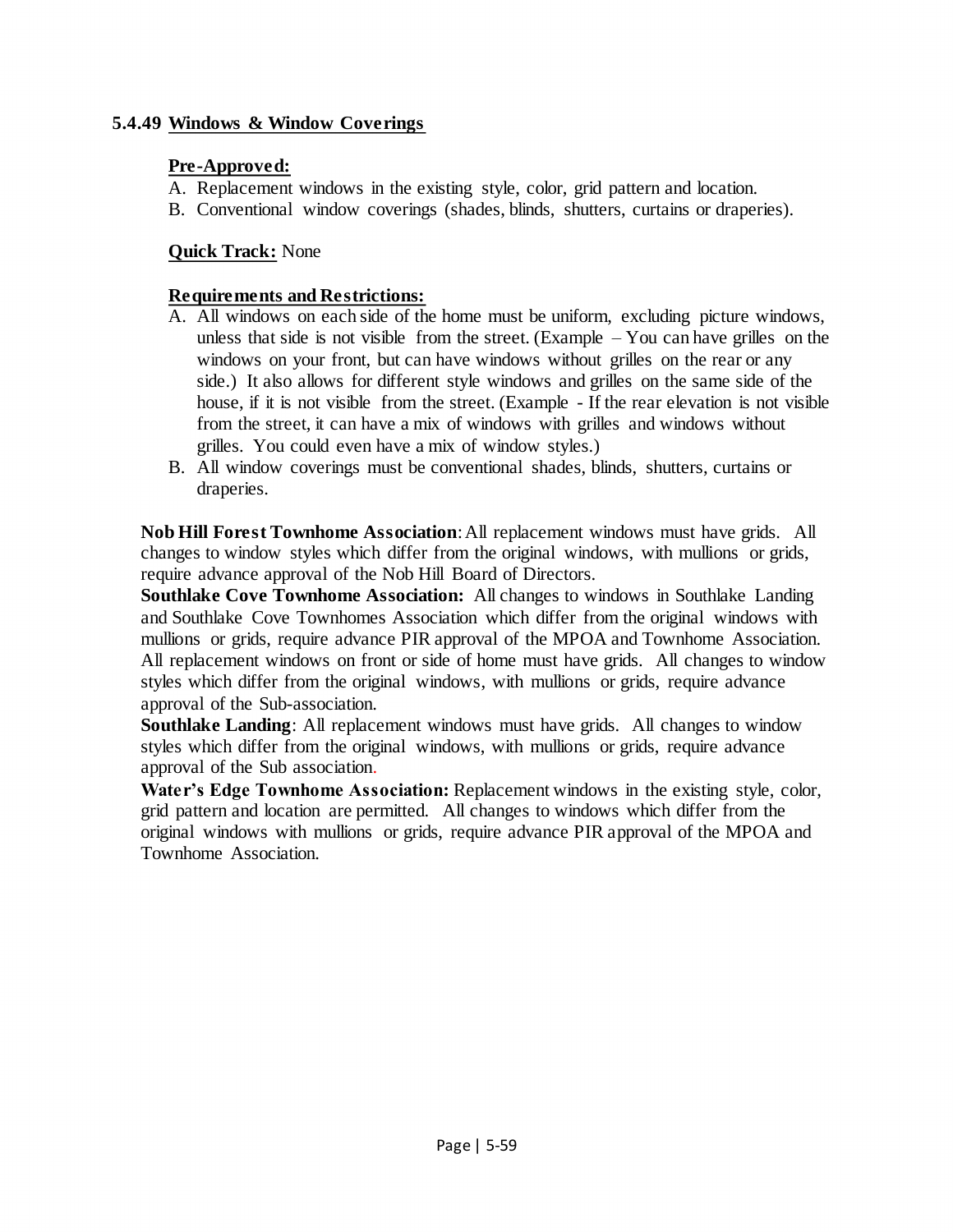# **5.5 Vehicle Parking Regulations**

# **5.5.1 Definitions**

- A. **Authorized Vehicle:** Any motorized vehicle designated primarily for personal, private transportation of passenger(s), including mopeds and motorcycles. Golf Carts/Golf Cars are authorized vehicles for the purposes of parking and limited operation within Montclair, which is a golf and recreation community, as long as such operation is in accordance with County and Virginia Department of Transportation (VDOT) regulations.
- B. **Truck:** Any motorized vehicle which has a gross vehicle weight in excess of 8500 pounds or a cargo bed in excess of 34.5 square feet. Additionally, any vehicle that uses wood, metal or other materials to extend the height of the sides to increase cargo capacity. This includes RVs, camper trailers, or any kind of vehicle that has been modified to contain sleeping/living quarters. (For point of reference, gross vehicle weight of a typical pick-up truck or extended-cab pick-up or SUV is between 4000- 8000 lbs).
- C. **Commercial vehicle:** Any vehicle with three or more axles, has a gross vehicle weight rating of 12,000 or more pounds, or is designed to transport 16 or more passengers including the driver. Any vehicle of any size that is being used in the transportation of hazardous materials as defined in Code of Virginia, § 46.2-341.4. Additionally, any utility vehicle (cargo van, truck as defined in 5.5.1.b above, trailer) with business/commercial branding.
- D. **Trailer:** Non-motorized devices designed to carry objects when pulled by a motorized vehicle. This includes but is not limited to utility or flat-bed trailers, boat/jet ski trailers, mobile homes and pop-up trailers

# **5.5.2 Restrictions**

- A. Vehicle parking regulations apply to Montclair-owned streets, including parking lots of MPOA Common areas and facilities, private residence driveways, and all Sub-Association parking lots. A list of Montclair-owned streets can be obtained from MPOA.
- B. Parking is not permitted in the parking lot of the MPOA building/Kids Dominion for purposes other than visiting those facilities, and then only for the duration of that visit.
- C. No vehicle shall be parked in such a manner as to obstruct other parking spaces, mailboxes, emergency vehicle access, access to/from a driveway or golf cart path, or in any way block other vehicles from entering/exiting the area. No vehicle is authorized to park on any lawn or grassy area, patio, sidewalk or walkway, whether on a private residence or on MPOA common area.
- D. No truck, commercial vehicle or trailer shall be parked on any common area, private street, homeowner lot, common area or sub-association parking lot except while performing a service at that location. Motor homes/RVs/Campers and boat trailers owned by a Montclair resident may be parked in a private driveway for up to 72 hours and no more than twice per month, to load, unload or service. Nothing herein shall restrict the Montclair Country Club from parking vehicles on country club property, nor apply to parking areas of commercial shopping centers nor private/public school parking lots.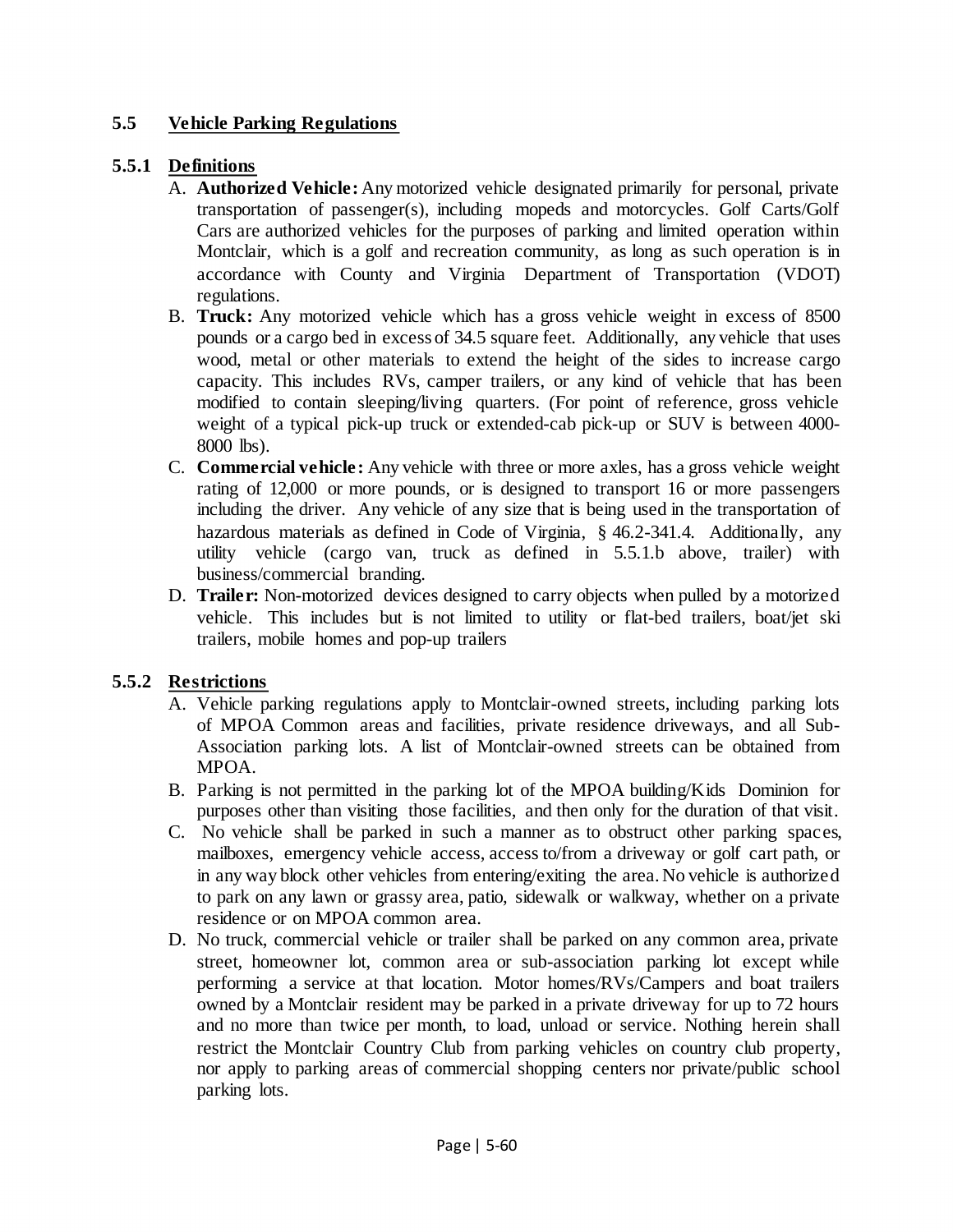- E. Vehicles under construction, reconstruction, repair, or placed on jacks/jack stands or other support will not be permitted to be kept in public view on any property or street within Montclair.
- F. No vehicle shall be parked with visible equipment (ladders, machinery, tools, supplies) or trash. Vehicles with permanent or temporary racks shall have all equipment and materials removed and stored out of public view while parked overnight. Trailers/dumpsters can be parked for a limited period of time in a driveway, parking space or at the curb in front of the house to facilitate major remodeling projects. Refer to section 5.4.28 Outdoor Storage Containers for additional guidance.
- G. No vehicle shall be parked in an assigned townhome or sub-association parking space without the express permission of the owner or resident to whom the space is assigned. No vehicle registered to, owned or operated by a resident of a townhome shall be parked in any space designated for visitors in that same townhome community. Other parking restrictions may apply for each individual sub-association. Homeowners who reside in a sub-association must comply with MPOA parking regulations as well as any additional regulations imposed by the sub-association. Failure to do so may result in your vehicle being towed in accordance with County Code and/or subassociation parking rules. Contact the Sub-Association Property Manager or Board of Directors for Parking Regulations.

# **5.5.3 Enforcement**

- A. Residents and lot owners in violation of this regulation may be subject to any action by the BOD permitted by MPOA rule or regulations, including the assessment of charges for each violation of this regulation. Residents and lot owners are responsible for their guests and tenants, and may be found in violation of these rules for the actions of their guests or tenants.
- B. Any vehicle parked in violation of these rules and regulations shall be subject to towing, without notice, at the risk and expense of the vehicle's owner.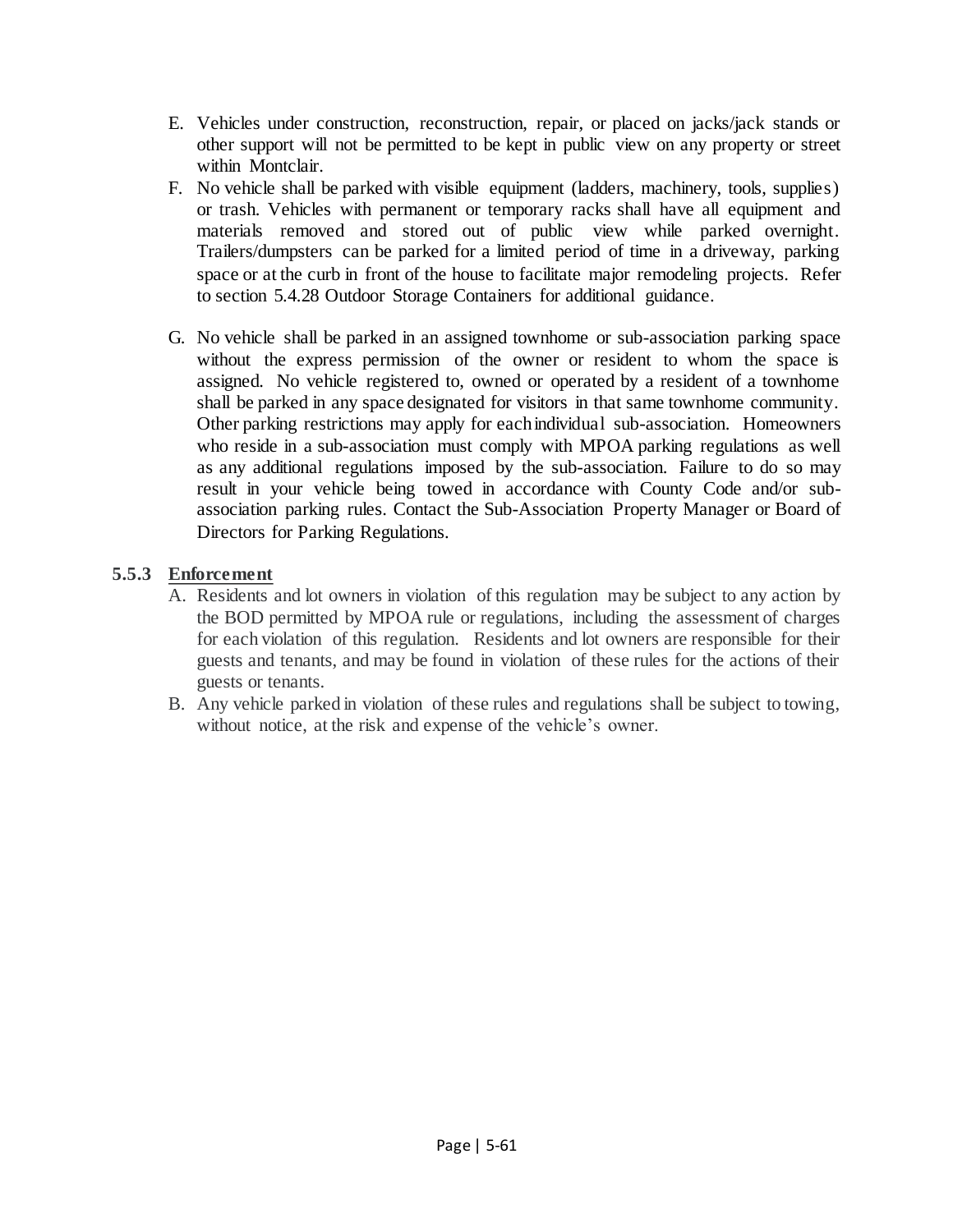# **5.6 Home Businesses**

- **5.6.1 General:** MPOA recognizes the right of every member to earn a living and is supportive of homeowners who wish to establish a home-based business. For purposes of this policy a Home Business is defined as: Any commercial and/or for-profit activity conducted entirely within a dwelling unit as an accessory use to the principal bona fide residential use.
- **5.6.2 Home Business Application Process**: When a homeowner wishes to establish a homebased business, the homeowner must complete the Application for a Home Business (available online or at the MPOA Office). Only property owners may submit an application for a Home Business. Should a tenant desire to have a home business, the homeowner must submit the application on behalf of the tenant. Application for a homebased business is not necessary for homeowners who are simply working from home and do not have regular client/staff traffic, excessive deliveries, or do not require storage of material or equipment that would be in violation of association covenants or deemed to disrupt neighbors from enjoying their own properties.
- **5.6.3 Obtaining neighbor acknowledgement:** Operating a home business can impact immediate neighbors as well as the entire community. For that reason, an important element of the Home Business Application process is to obtain neighbor acknowledgement of the planned business. The applicant property owner must make every attempt to contact adjacent property owners (next door, immediately across from and, if applicable, immediately behind the dwelling), and advise them of the intended business and obtain their acknowledgement signature on the space provided on the application form. These signatures only indicate an awareness of the proposed business and do not indicate approval or disapproval. If a homeowner refuses to sign the application, the applicant should make a note of that fact on the line provided for the homeowner's signature. Refusal to sign does not equal disapproval of the improvement. Separate procedures described below are to be followed by any neighbor that objects to an exterior improvement by their neighbor. Should an applicant be unable to obtain an adjacent property owner's signature because the neighbor is unavailable for an extended period of time (fourteen days), the applicant may dispense with the signature of that neighbor and note the neighbor's absence on the application form. In the event an adjacent property owner refuses to sign or is absent, the Covenants Director will provide written notification of the request, which shall include a copy of the application, to that property owner.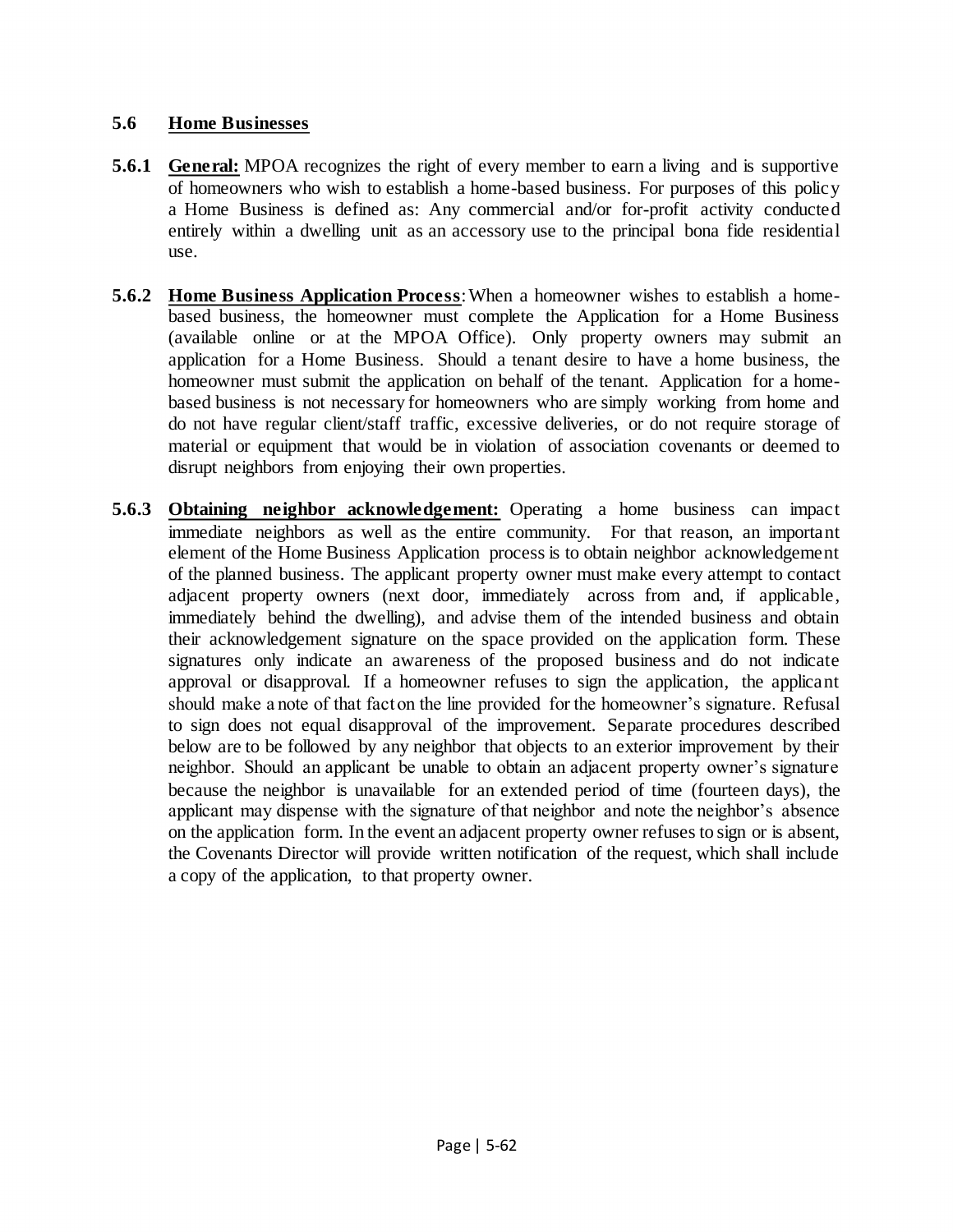- **5.6.4 Home Business Application Review Process:** The MPOA shall route the application and any comments from neighbors to the Business Review Board (BRB), a committee of the MPOA BOD.
	- A. If the home is located within a Sub-association, MPOA staff will route the application through the Sub-association for approval. In the event the Sub-association disapproves the business application, the homeowner will be notified and the application will not be forwarded to the BRB.
	- B. The BRB application review will take into account the impact of the requested business on the neighbors, as well as existing zoning regulations of Prince William County. The BRB will render its decision in the case and MPOA shall notify the applicant, as well as any Interested Owners as defined below, by mail within ten days after the decision is made. Upon receipt of notification of an approval, the applicant will then be required to obtain the necessary permits/licenses and fully comply with all County ordinances and regulations. Failure to do so will be grounds for revocation of MPOA approval. If the BRB denies approval, the business will not be authorized to operate unless the business is thereafter approved by the full BOD after a timely appeal.
- **5.6.5 BRB Appeal Process:** Any decision of the BRB is subject to appeal to the full BOD. All lot owners who file an application and any lot owner who has expressed to the BRB an objection to an application are hereafter referred to as "Interested Owners." Only Interested Owners may appeal and they become known as the "Appellant." The following process is provided as a guideline for the General Manager, and the BRB members appointed in accordance with the rules and regulations adopted by the BOD pursuant to Article 6 of the Amended Declaration.
	- A. All appeals from the BRB to the BOD must be in writing, and be received by the MPOA within ten days of the postmarked date of notification to the applicant and Interested Owners of the BRB decision. If the appeal is not received within the specified time frame, the decision of the BRB is final.
	- B. Any timely appeal of a BRB decision shall be forwarded to the BOD by the Covenants Director by placing it on the agenda of the next regular BOD meeting, provided the Board members receive the applicable documents a minimum of three days prior to that meeting. The General Manager shall notify the appellant and other Interested Owners involved in the appeal of the date, time, and location of the BOD meeting at which the appeal will be considered, and of their right to be heard.
	- C. The Covenants Director shall ensure the appellant and Interested Owners involved in the appeal are notified of the decision of the BOD within five working days of the date of the decision. All decisions of the BOD are final.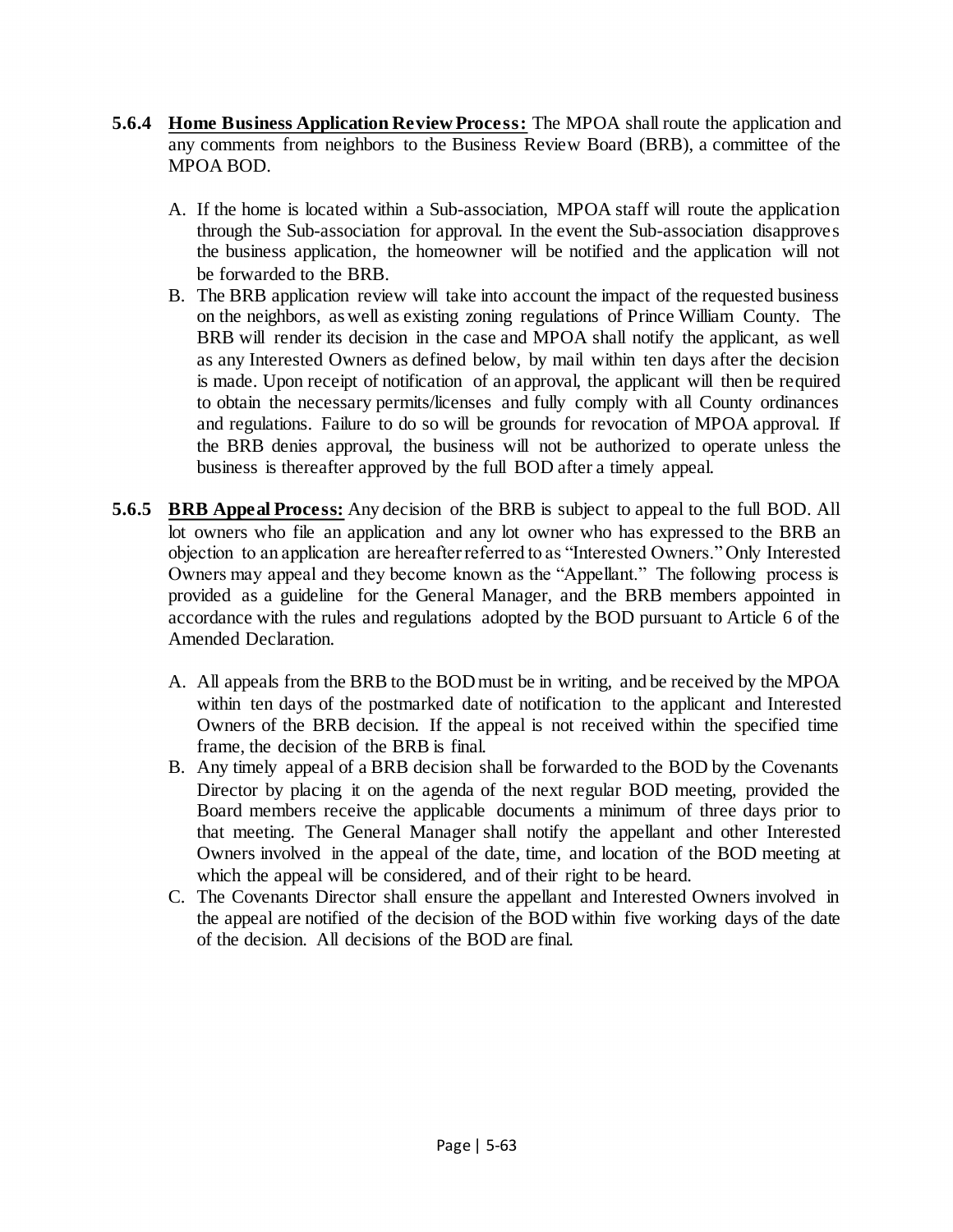- **5.7 Covenants Enforcement:** The covenants of the Amended Declaration require the Association to ensure compliance of all lots with the architectural standards, covenants, and restrictions.
- **5.7.1 Violation notification and Due Process:** The BOD has adopted the following procedures to ensure due process for all members. Note that in all cases, the notice will be mailed to the home address OR to the primary contact address on file with MPOA (this could be an alternate address of the homeowner or a proxy property manager). If an email address is on file, the homeowner will also receive a courtesy notice that a violation notice has been sent in the mail. It is imperative that homeowners provide MPOA with their most current contact information. Failure to do so will not prevent MPOA from taking actions as described below in response to covenants violations.
	- A. Upon receipt and verification of an issue of non-compliance, the Covenants Director will send a notice of noncompliance letter (First Notice) allowing a reasonable amount of time (between 14 to 30 days depending on the nature of the violation and consideration for what will be required to remediate the violation) for the property owner to: (1) take corrective action voluntarily; or (2) advise the Covenants Director of the scheduled date when the homeowner will have the corrective action completed. For home businesses, non-compliance with the policies contained herein, deviation from the proposed outline of the home business/occupation, or valid complaints may result in the immediate revocation of MPOA permission to operate these activities. The Covenants Office will re-inspect the site in question and if the corrective action has been completed the case will be closed.
	- B. If corrective action has not been taken, a second letter (Second Notice) will be sent to the alleged violator. This letter will advise the party that if corrective action is not taken within the next two weeks the matter may be processed through legal channels with reimbursement of legal fees to be paid by the violator. The Covenants Office will reinspect the site in question and if the corrective action has been completed the case will be closed.
	- C. If corrective action has not been taken in response to the second notice, a third letter will be sent to the alleged violator by certified mail, return receipt requested. The notice will state that the homeowner will be automatically scheduled for a hearing at the next Board Meeting, so long as the BOD meeting is at least 14 days after the postmark on the notice. The notice will advise the homeowner of his or her right to be heard at this hearing, and to be represented by counsel before the Board of Directors at their own cost. The notice will also advise the homeowner of the date, time, and location of the hearing and will detail the possible sanctions that the Board will consider at the hearing. In the event of a scheduled hearing before the BOD, the General Manager will ensure that all pertinent information is sent to the Board members in the monthly board packet, to include the findings and recommendation of the Covenants Director.
	- D. The alleged violator may, at any time, admit all or part of the allegations. The Board of Directors may then proceed to take whatever action, including the imposition of any sanctions, which it deems appropriate and which are authorized by the Association Documents.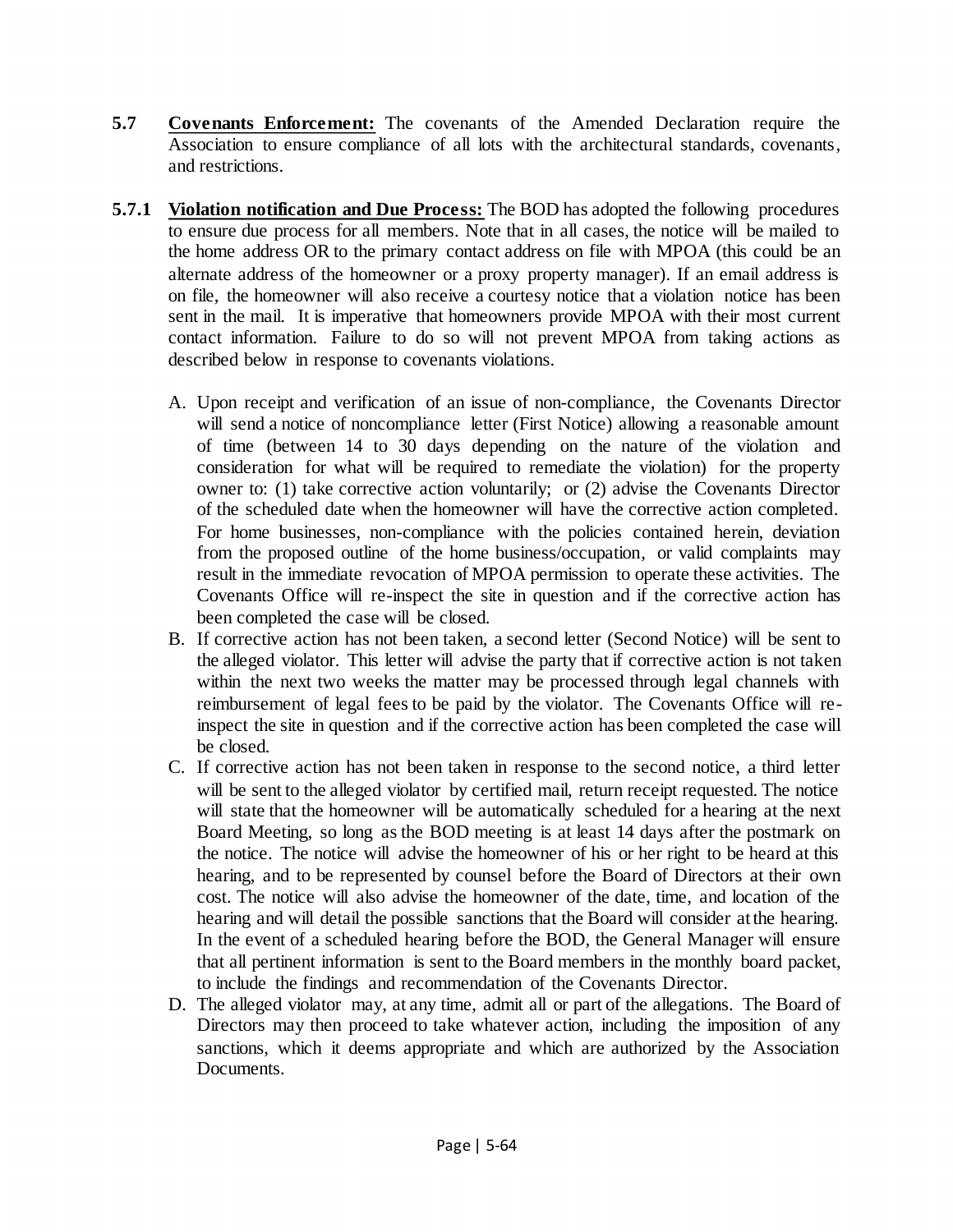- **5.7.2 Hearings:** The homeowner is requested to submit written notice (email is acceptable) of their intent to attend the hearing in order to ensure the homeowner has adequate time to address the Board at the time of the hearing. The respondent may submit a written defense to the complaint in lieu of or in addition to appearing at the hearing, which shall be considered by the Board along with all other relevant evidence. Upon proof that the notice of hearing was properly mailed, the Board of Directors may proceed with the hearing in the absence of the respondent, and may make findings, issue a ruling, and impose sanctions. Failure to attend or submit written material will result in the loss of the homeowner's opportunity to be heard. At the hearing, the Board of Directors will decide whether to impose covenants violation charges against the homeowner and their lot, as specified in para 5.7.4. Assessment of Charges to Enforce Rules.
	- **5.7.2.1 Procedural Rules at the Hearing:** The hearing shall be conducted in closed session. The following procedures pertain to the hearing on the merits of the alleged violation(s):
		- A. The President shall conduct the hearing and rule on all procedural issues
		- B. The respondent and the Association may each be represented by an attorney licensed to practice in Virginia
		- C. The respondent and the Association may each call witnesses in his/her own behalf. The respondent may testify in his or her own behalf, and may be called as a witness by the Board of Directors. If the respondent refuses to testify upon the request of the Board, the hearing shall continue, and the Board may reach a decision on the merits based upon other available evidence
		- D. The respondent and the Association may each present relevant information on his/her or its own behalf. The Board of Directors may assess any testimony based upon its reliability and trustworthiness, and attribute to it the weight the Board of Directors believes it deserves. Of note: The legal definition of rules of evidence does not apply in a hearing.
		- E. The hearing shall proceed as follows, unless otherwise agreed upon by both parties:
			- 1. Opening statements-4 minutes.
			- 2. Introduction of evidence and presentation of witnesses by the Association.
			- 3. Introduction of evidence and presentation of witnesses by the respondent.
			- 4. Introduction of rebuttal evidence and testimony by the Association.
			- 5. Closing statements-5 minutes each side. The Association may open and rebut the Respondent's closing argument.
		- F. At the conclusion of the hearing and BOD deliberation, the BOD shall vote in open session to (a) dismiss the complaint, (b) find a violation and impose sanctions and/or take other appropriate action, or (c) continue the hearing to receive additional evidence. The notice to the member, with the member's name and address redacted, is to be placed in the official minutes of the meeting at which the case is heard by the BOD.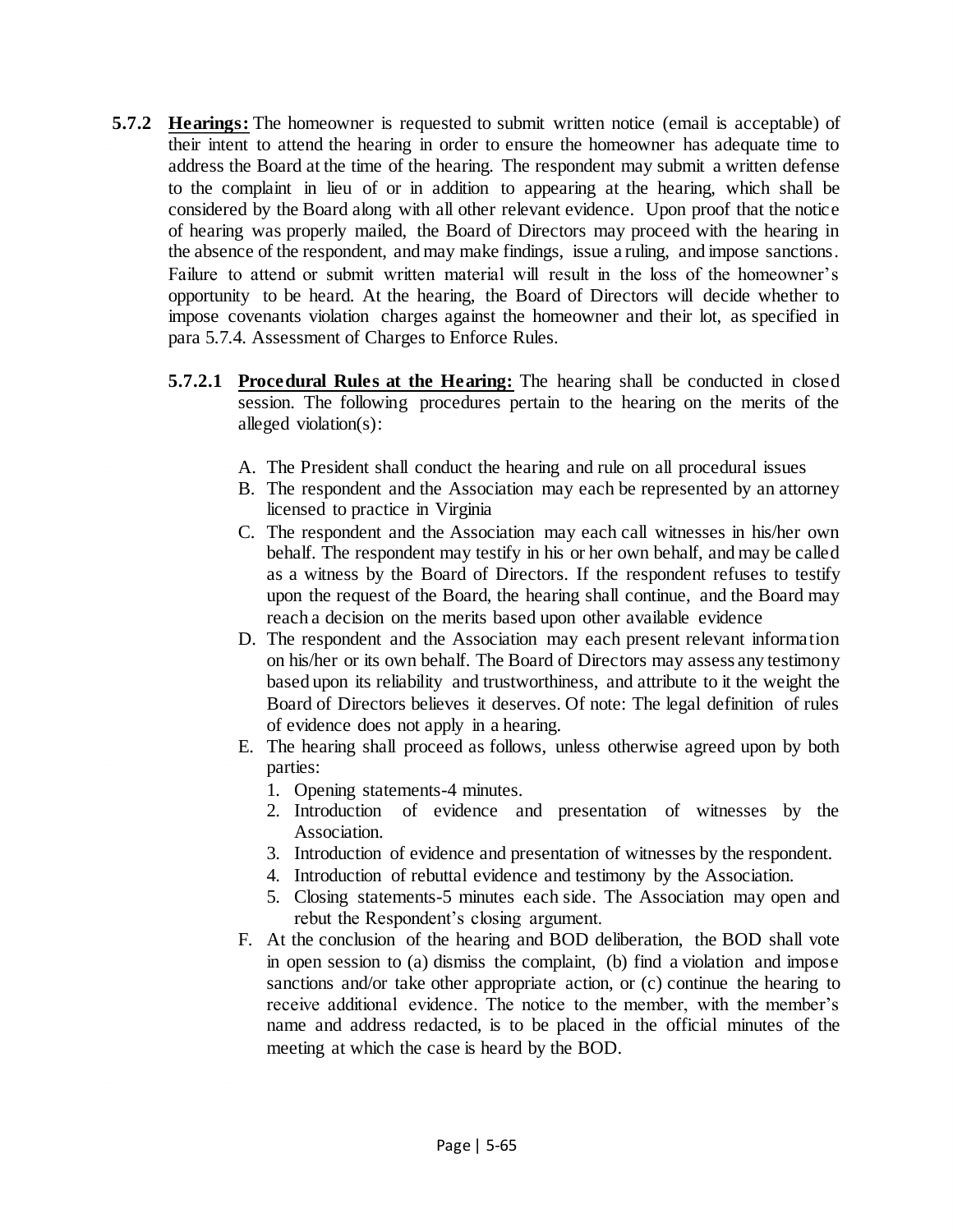## **5.7.2.2 Postponing or re-opening a hearing:**

- A. Postponement. Any party may request a postponement of the hearing for good cause. The President of the Association, without need for consultation with the Board, shall grant or deny the continuance and inform all parties in writing.
- B. Re-opening. The respondent may appear at the Board of Directors meeting following the hearing at which sanctions were imposed to request that the hearings be reopened. The Board of Directors may reopen the hearing and receive evidence and hear arguments if the respondent gives the Board of Directors five days' notice of his or her intent to appear before the board to request that the hearing be reopened, and if good cause for reopening the hearing exists. Upon receipt of such notice, the Covenants Director shall notify all other interested parties. The hearing shall be re-opened by vote of the Board of Directors. At the hearing, the homeowner will have the opportunity to dispute the issue(s).

# **5.7.3 Enforcement Procedures for Repeat Violations and Violations that Pose a Threat of Personal Injury or Imminent Property Damage:**

- A. Repeat Violations. In the event of a repeated non-compliance of the same nature within one year after the issuance of a notice of noncompliance, the First and Second Notice shall not be required, and a Notice of Opportunity for Hearing shall be sent to the responsible member at least five days prior to a hearing in the matter. In such an event, the procedures set forth in Sections 5.7.2. Hearings shall apply. If the BOD finds there to be a violation in an instance of such repeated noncompliance, the BOD may:
	- 1. Take immediate action, at the expense of the responsible member, to abate the violation in accordance with the provisions of Sections 5.2 (a) and 10.1 (e) of the Declaration, or
	- 2. Refer the violation to legal counsel for the institution of appropriate legal action without further communication to the responsible member. If a hearing on the prior non–compliance resulted in a monetary charge which was suspended pending future adherence to the covenants, that charge shall be automatically imposed as an assessment against the lot by the General Manager.
- B. In any instances in which the Board determines that a reported non-compliance with the Association Documents constitutes a threat of personal injury to any person or an imminent threat of property, the BOD may:
	- 1. Take immediate action, at the expense of the responsible member, to abate the violation in accordance with the provisions of Sections 5.2 (a) and 10.1 (e) of the Declaration; or
	- 2. Refer the violation to legal counsel for the institution of the appropriate legal action without further communication to the responsible member.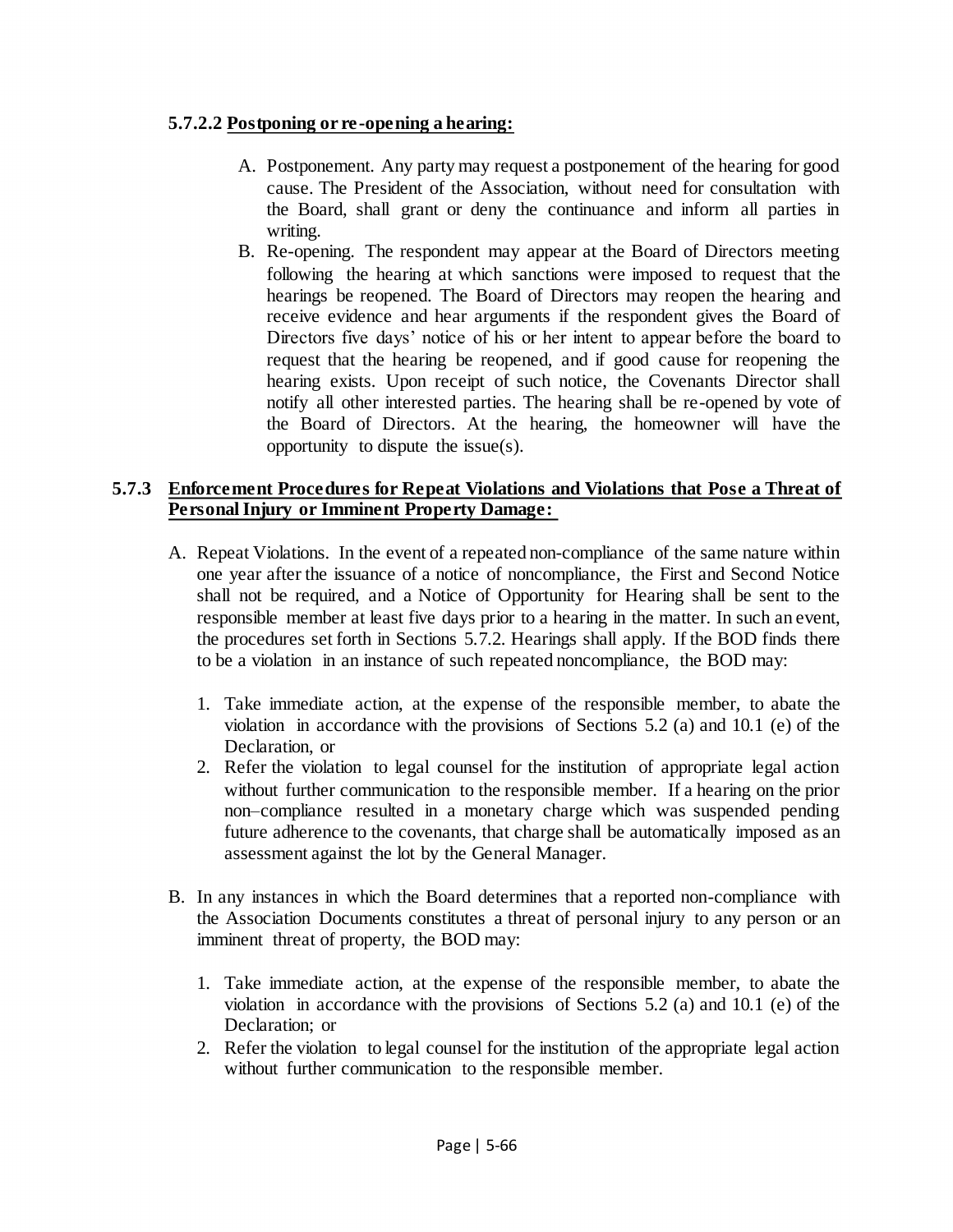**5.7.4 Assessment of Charges to Enforce Rules:** The BOD may assess charges against any member for any violation of the Association Documents for which the member or his/her family members, tenants, guests, or other invitees are responsible, not to exceed \$50 for any single violation or \$10 per day for any violation of a continuing nature, which shall be treated as an assessment against the member's lot subject to collection pursuant to the Association Documents and according to law. The BOD may, at any time after an assessment of charges and for good cause shown, remit any portion or all of the charges to the member when requested by the member or recommended by legal counsel. The relief provided by assessment of charges shall be in addition to any other right of relief or remedy available to the Association, and the invocation of such assessment in any particular case shall not constitute an election of remedies.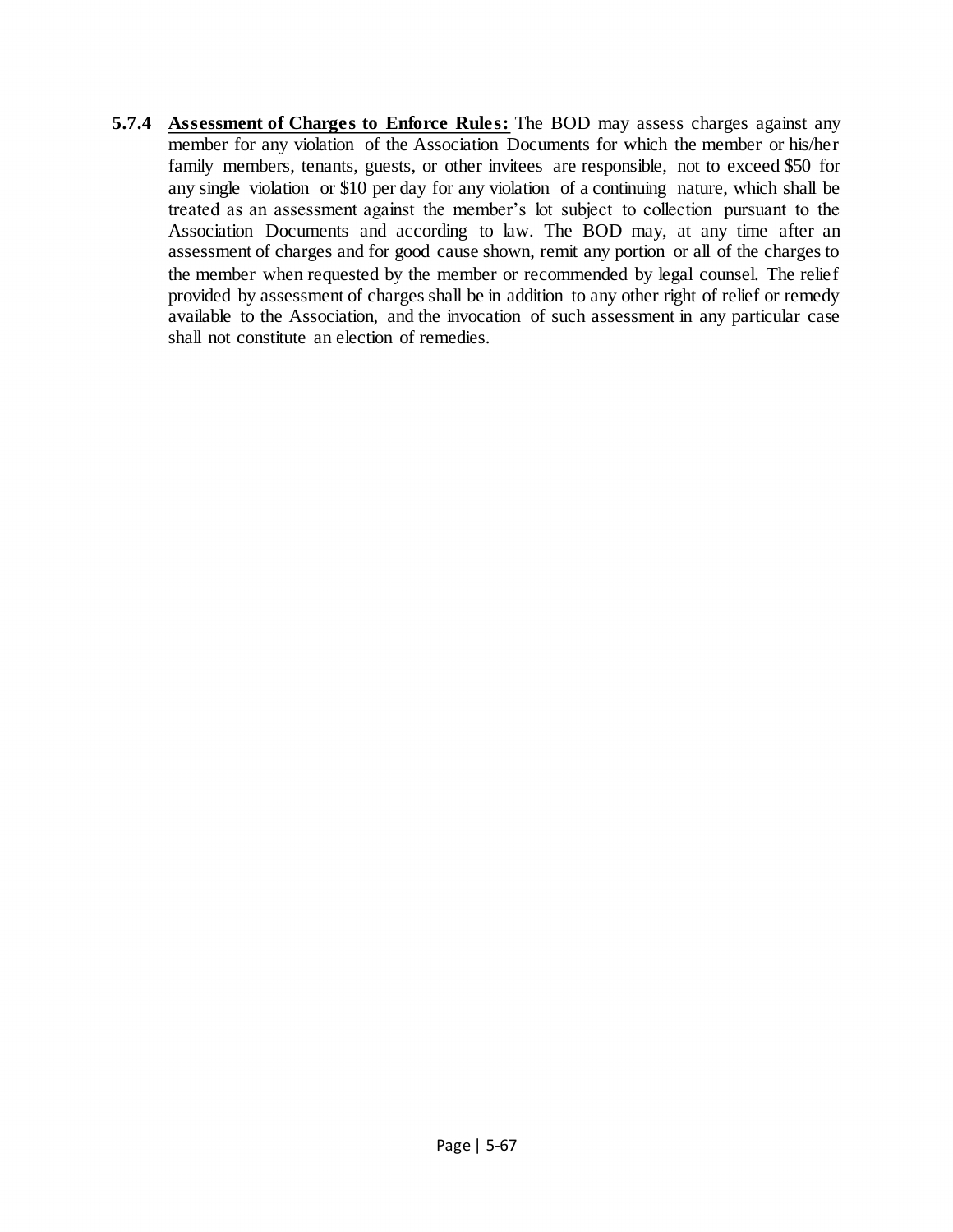# **APPENDIX 'A' – Sample Plat**

Insert PDF sheet provided separately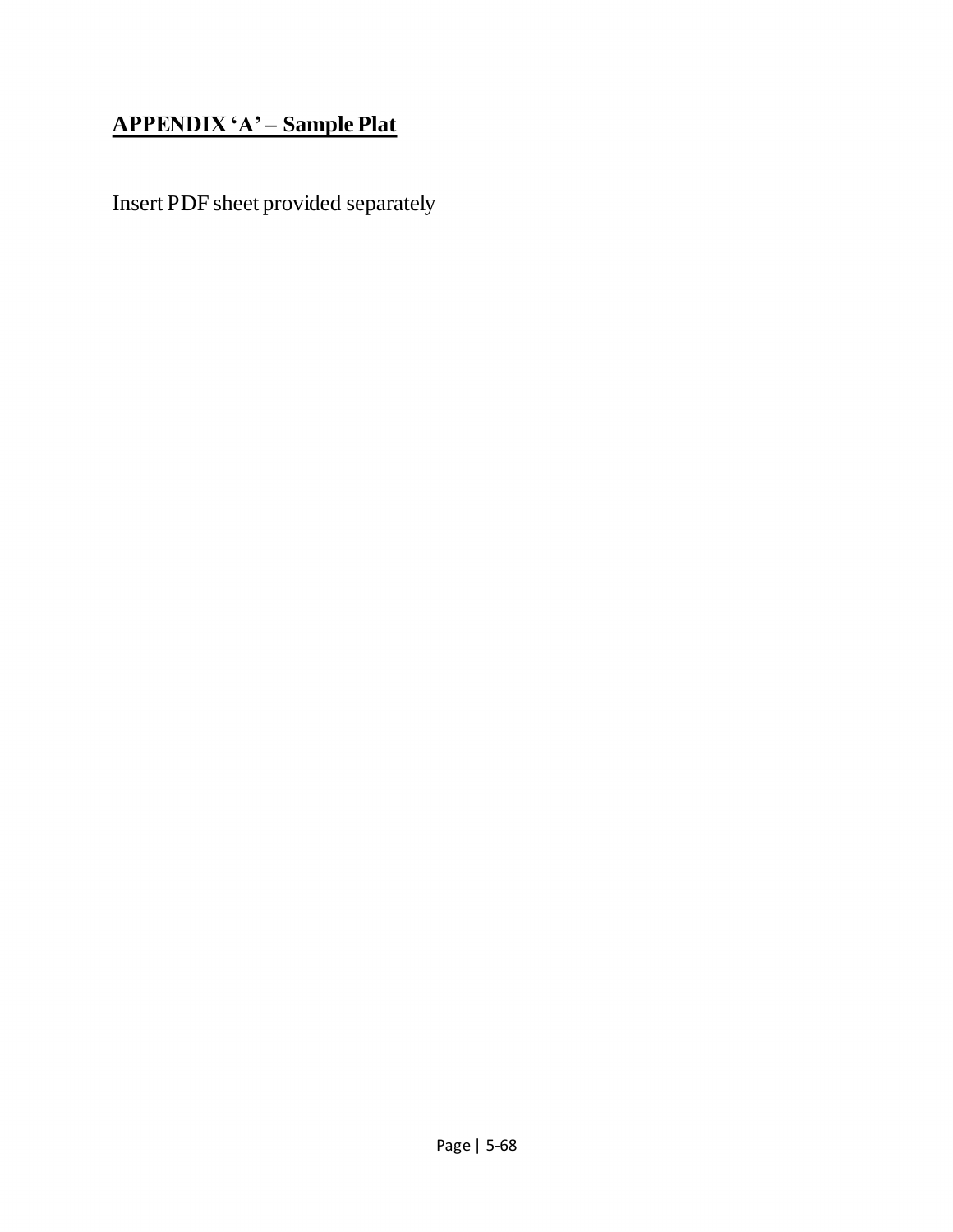# **APPENDIX 'B' – Yard Definition Diagram**

Insert PDF sheet provided separately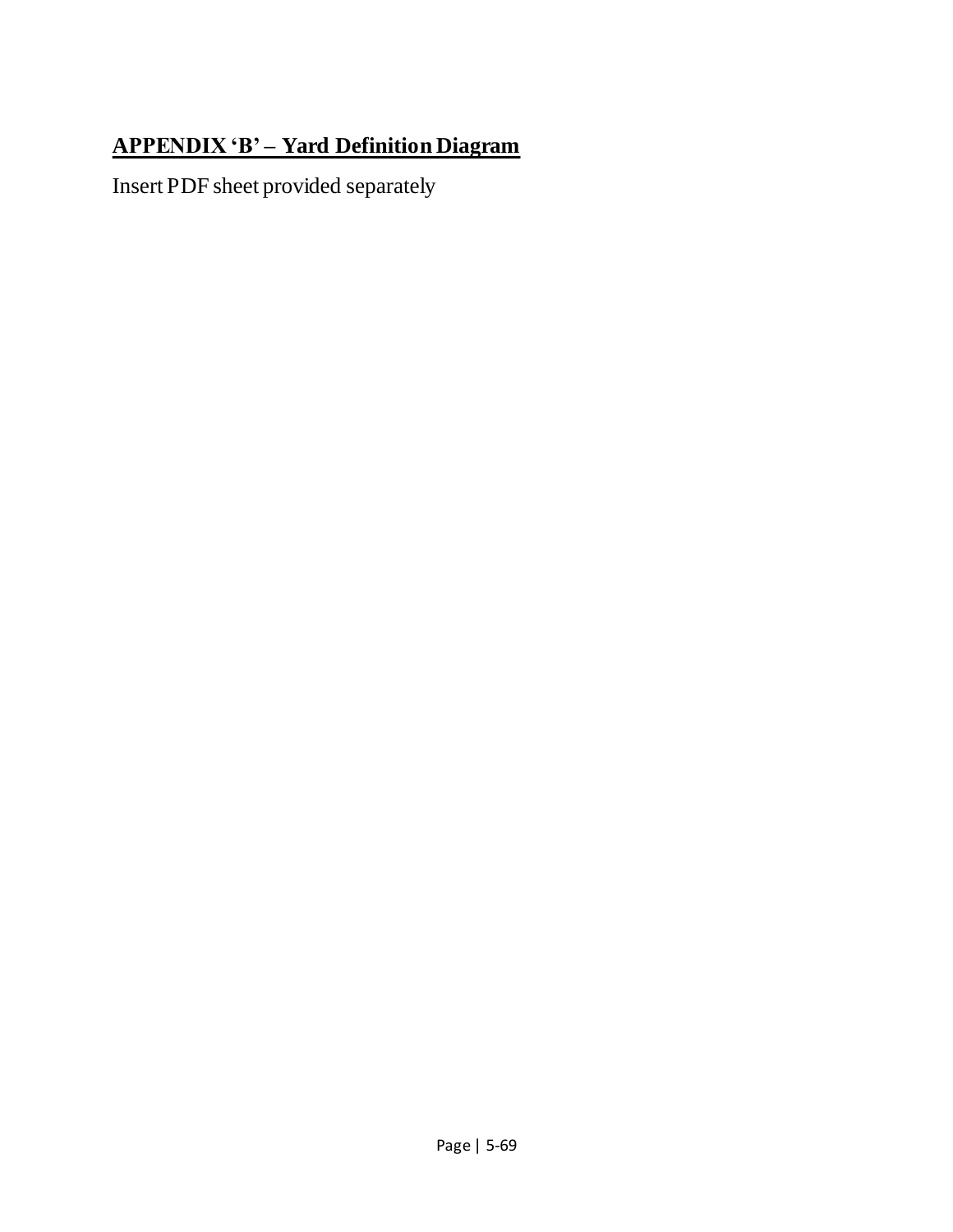# **APPENDIX 'C'**

#### **Examples – Fences for Single Family Homes**

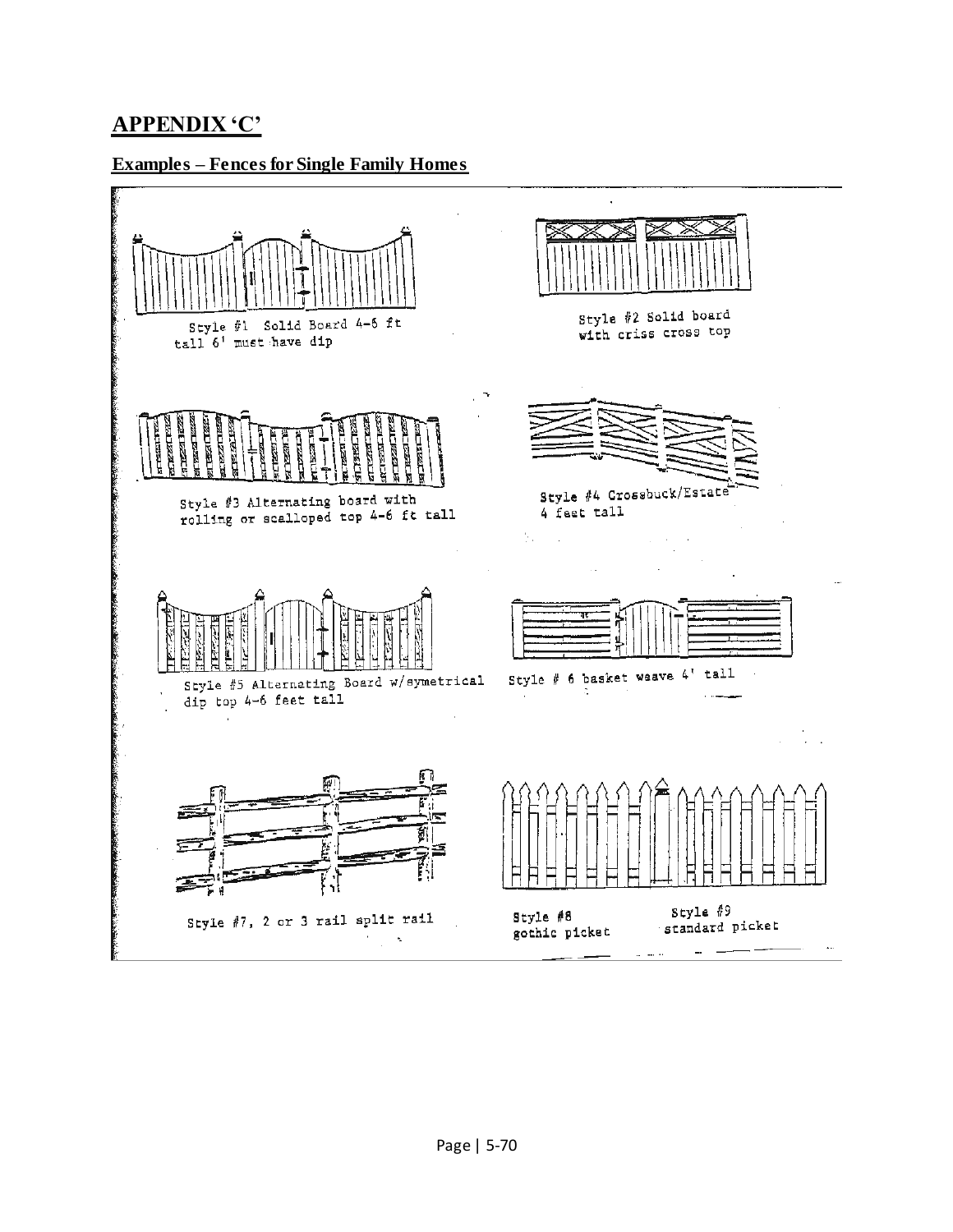

# **MONTCLAIR MAILBOX & SUPPORTS**



**Postal Service requirements**

Post with Newspaper Box Regular Post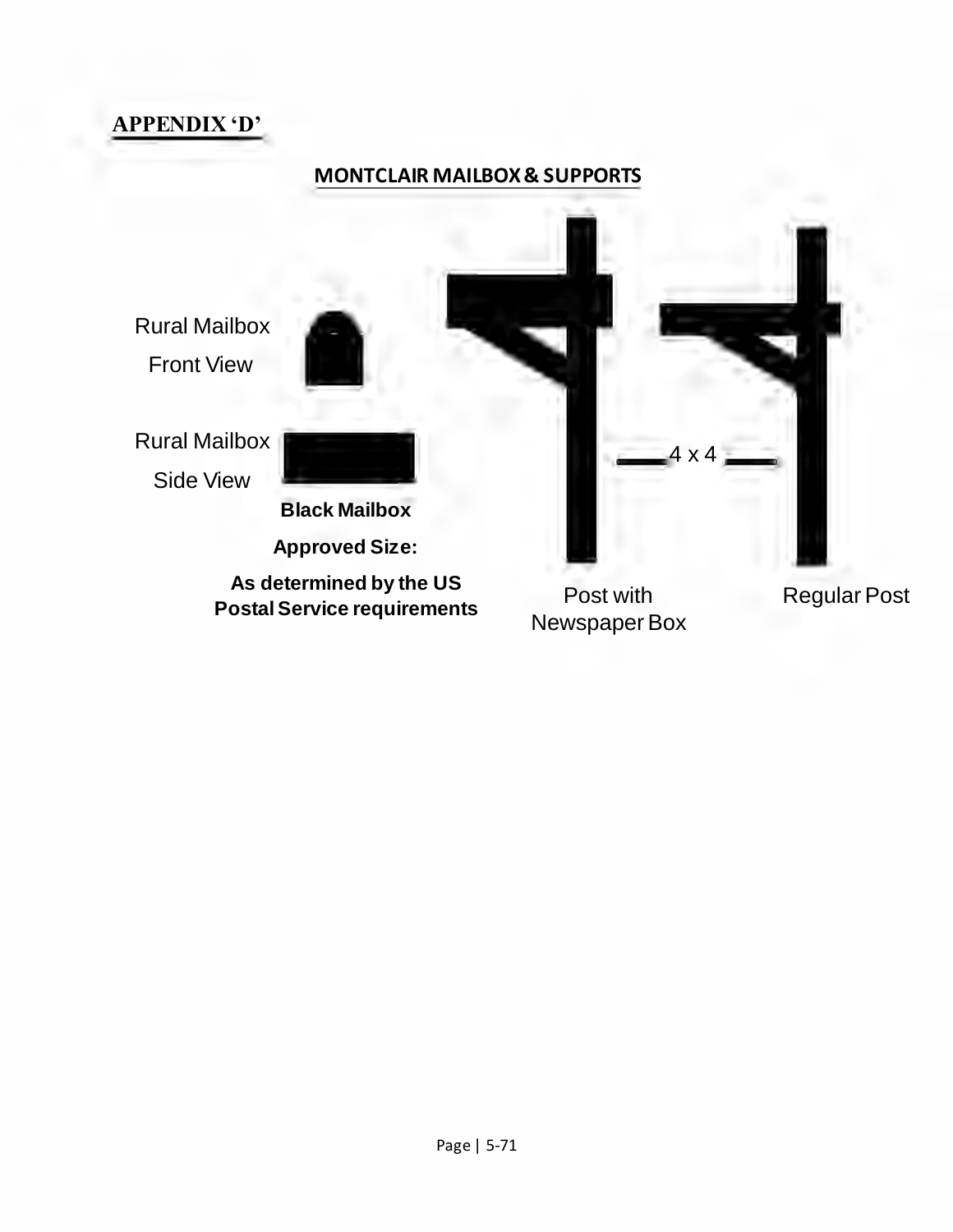# **APPENDIX 'E'**

# **Examples – Sheds for Townhomes/Cluster Homes**



Attached to the Rcar of the House  $\,$ 



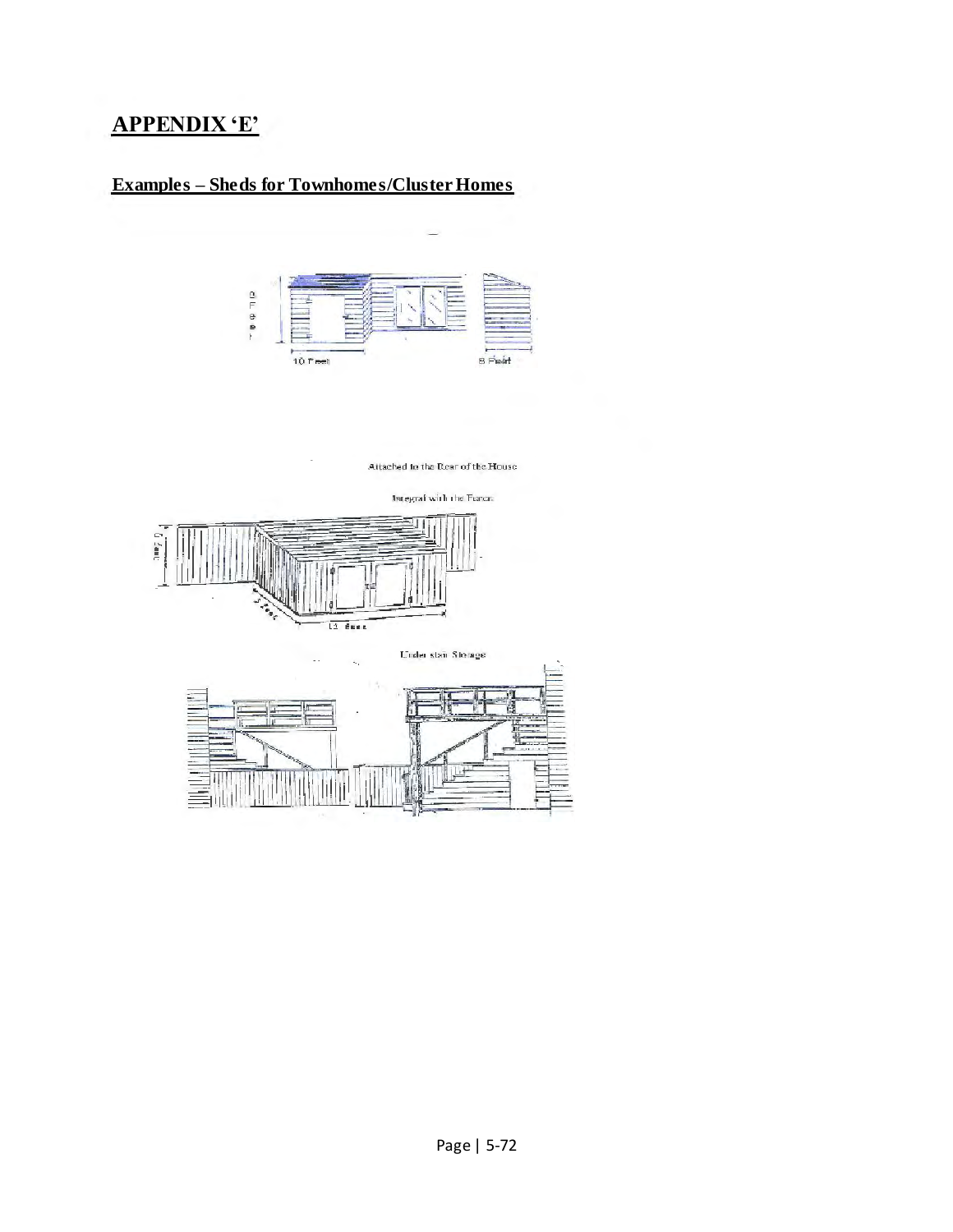## **INSERT ENCLOSURES 1-4**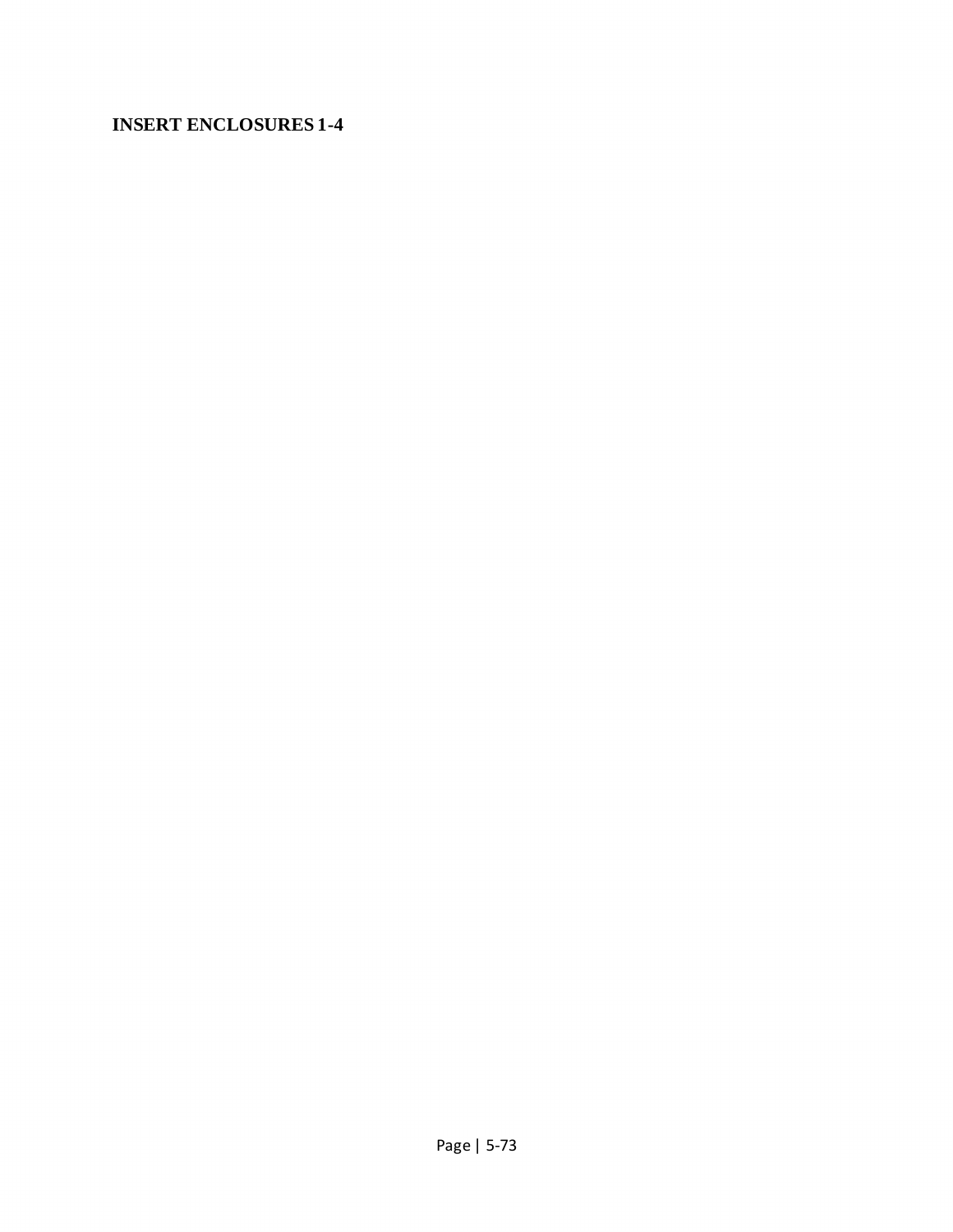| <b>Barger Place</b>         |       |       |       |       |       |       |       |       |       |       |       |       |
|-----------------------------|-------|-------|-------|-------|-------|-------|-------|-------|-------|-------|-------|-------|
| 4596                        | 4597  |       |       |       |       |       |       |       |       |       |       |       |
| <b>Beachview Drive</b>      |       |       |       |       |       |       |       |       |       |       |       |       |
| 15434                       | 15436 | 15438 | 15440 | 15442 | 15443 | 15444 | 15445 | 15446 | 15448 |       |       |       |
| <b>Brawner Drive</b>        |       |       |       |       |       |       |       |       |       |       |       |       |
| 15905                       | 15911 |       |       |       |       |       |       |       |       |       |       |       |
| <b>Breeze Way</b>           |       |       |       |       |       |       |       |       |       |       |       |       |
| 4896                        | 4897  | 4900  | 4905  | 4908  | 4909  | 4912  | 4913  | 4916  | 4917  | 4920  | 4921  | 4924  |
| 4925                        | 4928  | 4936  | 4940  |       |       |       |       |       |       |       |       |       |
| <b>Butler Place</b>         |       |       |       |       |       |       |       |       |       |       |       |       |
| 15789                       | 15791 | 15793 | 15795 | 15797 |       |       |       |       |       |       |       |       |
| <b>Clearwater Court</b>     |       |       |       |       |       |       |       |       |       |       |       |       |
| 4590                        | 4591  | 4592  | 4593  |       |       |       |       |       |       |       |       |       |
| <b>Cove Lane</b>            |       |       |       |       |       |       |       |       |       |       |       |       |
| 15971                       | 15972 | 15973 | 15974 | 15975 | 15976 | 15978 | 15980 |       |       |       |       |       |
| <b>Devonald Place</b>       |       |       |       |       |       |       |       |       |       |       |       |       |
| 15792                       | 15794 | 15796 |       |       |       |       |       |       |       |       |       |       |
| <b>Dolphin Drive</b>        |       |       |       |       |       |       |       |       |       |       |       |       |
| 15902                       | 15904 |       |       |       |       |       |       |       |       |       |       |       |
| <b>Edgehill Drive</b>       |       |       |       |       |       |       |       |       |       |       |       |       |
|                             |       |       |       |       |       |       |       |       |       |       |       |       |
| 15342                       | 15344 | 15346 | 15348 | 15350 | 15352 | 15354 | 15356 |       |       |       |       |       |
| <b>Fishermans Cove</b>      |       |       |       |       |       |       |       |       |       |       |       |       |
| 4691                        | 4693  | 4695  | 4697  | 4699  | 4701  | 4703  | 4707  | 4709  |       |       |       |       |
| <b>Golf Club Drive</b>      |       |       |       |       |       |       |       |       |       |       |       |       |
| 15540                       | 15550 | 15560 | 15570 | 15580 | 15590 | 15600 | 15610 | 15629 | 15640 | 15650 |       |       |
| <b>Keswick Court</b>        |       |       |       |       |       |       |       |       |       |       |       |       |
| 4831*                       | 4832  | 4833* | 4834  | 4835  | 4836  | 4837  | 4838  | 4839  | 4840  | 4841  | 4842  | 4843  |
| 4844                        |       |       |       |       |       |       |       |       |       |       |       |       |
| <b>Larchmont Court</b>      |       |       |       |       |       |       |       |       |       |       |       |       |
| 4496                        | 4497  | 4498  | 4499  |       |       |       |       |       |       |       |       |       |
| <b>Moncure Drive</b>        |       |       |       |       |       |       |       |       |       |       |       |       |
| 15784                       | 15785 | 15786 | 15787 | 15789 | 15791 |       |       |       |       |       |       |       |
| <b>Outlook Place</b>        |       |       |       |       |       |       |       |       |       |       |       |       |
| 15557                       | 15561 | 15562 | 15566 | 15567 |       |       |       |       |       |       |       |       |
| <b>Royal Crescent Court</b> |       |       |       |       |       |       |       |       |       |       |       |       |
| 15512                       | 15514 | 15516 | 15518 | 15520 | 15522 | 15524 | 15526 |       |       |       |       |       |
| <b>Silvan Glen Drive</b>    |       |       |       |       |       |       |       |       |       |       |       |       |
| 15430                       | 15434 | 15438 | 15442 | 15444 | 15446 | 15450 | 15452 | 15454 | 15455 | 15456 | 15457 | 15458 |
| 15460                       | 15534 |       |       |       |       |       |       |       |       |       |       |       |
| <b>Skiff Court</b>          |       |       |       |       |       |       |       |       |       |       |       |       |
| 15589                       | 15592 |       |       |       |       |       |       |       |       |       |       |       |
| <b>Skyline Drive</b>        |       |       |       |       |       |       |       |       |       |       |       |       |
| 15433                       | 15435 | 15436 |       |       |       |       |       |       |       |       |       |       |
| <b>Spalding Drive</b>       |       |       |       |       |       |       |       |       |       |       |       |       |
| 4604                        | 4606  | 4608  | 4610  | 4612  |       |       |       |       |       |       |       |       |
| <b>Timber Ridge Drive</b>   |       |       |       |       |       |       |       |       |       |       |       |       |
| 4685                        | 4691  | 4695  | 4699  | 4703  | 4706  | 4707  | 4711  | 4715  | 4719  | 4723  | 4727  | 4731  |
| 4732                        | 4733  | 4734  | 4735  | 4736  | 4737  | 4738  | 4739  | 4740  | 4741  | 4742  | 4743  | 4744  |
| 4745                        | 4746  | 4747  | 4748  | 4749  | 4750  | 4751  | 4752  | 4753  | 4754  | 4755  | 4756  | 4757  |
| 4758                        | 4759  | 4760  | 4761  | 4762  | 4763  |       |       |       |       |       |       |       |
| <b>Yorktown Drive</b>       |       |       |       |       |       |       |       |       |       |       |       |       |
| 15523                       | 15525 | 15529 | 15531 | 15532 | 15533 | 15534 | 15535 | 15536 |       |       |       |       |
|                             |       |       |       |       |       |       |       |       |       |       |       |       |
|                             |       |       |       |       |       |       |       |       |       |       |       |       |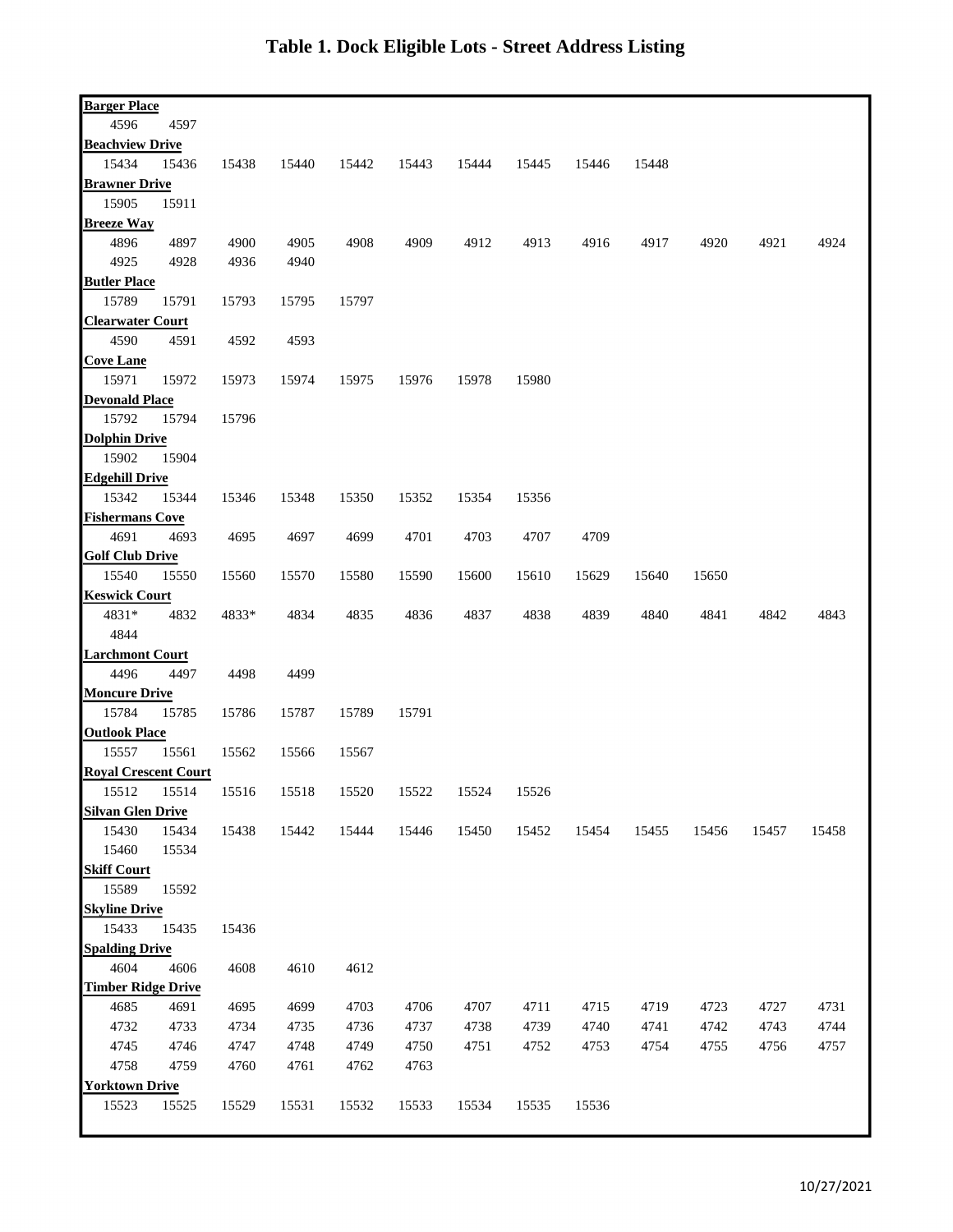|                       | <b>Dock</b>   |                                    | <b>Dock</b>                 |                                 | <b>Dock</b>      |
|-----------------------|---------------|------------------------------------|-----------------------------|---------------------------------|------------------|
| <b>Address</b>        | <b>Number</b> | <b>Address</b>                     | <b>Number</b>               | <b>Address</b>                  | <b>Number</b>    |
| 4596 Barger Place     |               | No Dock 4699 Fishermans Cove       |                             | 164 15460 Silvan Glen Drive     | 153              |
| 4597 Barger Place     |               | 177 4701 Fishermans Cove           |                             | 13 15534 Silvan Glen Drive      |                  |
| 15434 Beachview Drive |               | 20 4703 Fishermans Cove            | <b>38 15589 Skiff Court</b> |                                 | 224              |
| 15436 Beachview Drive |               | 67 4707 Fishermans Cove            |                             | 41 15592 Skiff Court            | 225              |
| 15438 Beachview Drive |               | 92 4709 Fishermans Cove            |                             | $192$  15433 Skyline Drive      | 21               |
| 15440 Beachview Drive |               | 129 15540 Golf Club Drive          |                             | No Dock 15435 Skyline Drive     | No Dock          |
| 15442 Beachview Drive |               | 206 15550 Golf Club Drive          |                             | 210 15436 Skyline Drive         | 167              |
| 15443 Beachview Drive |               | 133 15560 Golf Club Drive          |                             | 73 4604 Spalding Drive          | 201              |
| 15444 Beachview Drive |               | 120 15570 Golf Club Drive          |                             | 173 4606 Spalding Drive         | No Dock          |
| 15445 Beachview Drive |               | 45 15580 Golf Club Drive           |                             | 108 4608 Spalding Drive         | 175              |
| 15446 Beachview Drive |               | 7 15590 Gold Club Drive            |                             | 228 4610 Spalding Drive         | 202              |
| 15448 Beachview Drive |               | 131 15600 Golf Club Drive          |                             | 114 4612 Spalding Drive         | 216              |
| 15905 Brawner Drive   |               | No Dock 15610 Golf Club Drive      |                             | 14685 Timber Ridge Drive        | 47               |
| 15911 Brawner Drive   |               | No Dock 15629 Golf Club Drive      |                             | 158 4691 Timber Ridge Drive     | 148              |
| 4896 Breeze Way       |               | 174 15640 Golf Club Drive          |                             | 137 4695 Timber Ridge Drive     | 106              |
| 4897 Breeze Way       |               | $140$   15650 Golf Club Drive      |                             | 166 4699 Timber Ridge Drive     | 102              |
| 4900 Breeze Way       |               | 170 4831 Keswick Court             |                             | 19 4703 Timber Ridge Drive      | 111              |
| 4905 Breeze Way       |               | 186 4832 Keswick Court             |                             | 130 4706 Timber Ridge Drive     | No Dock          |
| 4908 Breeze Way       |               | 161 4833 Keswick Court             |                             | 19 4707 Timber Ridge Drive      | 207              |
| 4909 Breeze Way       |               | 158 4834 Keswick Court             |                             | 164711 Timber Ridge Drive       | 205              |
| 4912 Breeze Way       |               | No Dock 4835 Keswick Court         |                             | 184 4715 Timber Ridge Drive     | 26               |
| 4913 Breeze Way       |               | 221 4836 Keswick Court             |                             | No Dock 4719 Timber Ridge Drive | 58               |
| 4916 Breeze Way       |               | 214 4837 Keswick Court             |                             | 40 4723 Timber Ridge Drive      | 39               |
| 4917 Breeze Way       |               | 143 4838 Keswick Court             |                             | 231 4727 Timber Ridge Drive     | 104              |
| 4920 Breeze Way       |               | No Dock 4839 Keswick Court         |                             | 27 4731 Timber Ridge Drive      | 193              |
| 4921 Breeze Way       |               | 144 4840 Keswick Court             |                             | 215 4732 Timber Ridge Drive     | 211              |
| 4924 Breeze Way       |               | 181 4841 Keswick Court             |                             | 24 4733 Timber Ridge Drive      | 46               |
| 4925 Breeze Way       |               | 146 4842 Keswick Court             |                             | 204 4734 Timber Ridge Drive     | 211              |
| 4928 Breeze Way       |               | 138 4843 Keswick Court             |                             | 99 4735 Timber Ridge Drive      | 142              |
| 4932 Breeze Way       |               | 220 4844 Keswick Court             |                             | 136 4736 Timber Ridge Drive     | 57               |
| 4936 Breeze Way       |               | 227 4496 Larchmont Court           |                             | 109 4737 Timber Ridge Drive     | 212              |
| 4940 Breeze Way       |               | 222 4497 Larchmont Court           |                             | 15 4738 Timber Ridge Drive      | 50               |
| 15789 Butler Place    |               | 71 4498 Larchmont Court            |                             | No Dock 4739 Timber Ridge Drive | 139              |
| 15791 Butler Place    |               | 187 4499 Larchmont Court           |                             | 87 4740 Timber Ridge Drive      | 169              |
| 15793 Butler Place    |               | 22 15784 Moncure Drive             |                             | 68 4741 Timber Ridge Drive      | 65               |
| 15795 Butler Place    |               | 159 15785 Moncure Drive            |                             | 121 4742 Timber Ridge Drive     | 151              |
| 15797 Butler Place    |               | $35 15786$ Moncure Drive           |                             | No Dock 4743 Timber Ridge Drive | 124              |
| 4590 Clearwater Court |               | 112 15787 Moncure Drive            |                             | 119 4744 Timber Ridge Drive     | 183              |
| 4591 Clearwater Court |               | 116 15789 Moncure Drive            |                             | 213 4745 Timber Ridge Drive     | 141              |
| 4592 Clearwater Court |               | 188 15791 Moncure Drive            |                             | 81 4746 Timber Ridge Drive      | $\overline{125}$ |
| 4593 Clearwater Court |               | 36 15557 Outlook Place             |                             | 165 4747 Timber Ridge Drive     | <b>10</b>        |
| 15971 Cove Lane       |               | <b>107</b> 15561 Outlook Place     |                             | 190 4748 Timber Ridge Drive     | <b>100</b>       |
| 15972 Cove Lane       |               | 179 15562 Outlook Place            |                             | 226 4749 Timber Ridge Drive     | 34               |
| 15973 Cove Lane       |               | <b>157</b> 15566 Outlook Place     |                             | 191 4750 Timber Ridge Drive     | 229              |
| 15974 Cove Lane       |               | 9 15567 Outlook Place              |                             | 208 4751 Timber Ridge Drive     | 135              |
| 15975 Cove Lane       |               | 203 15512 Royal Crescent Court     |                             | 127 4752 Timber Ridge Drive     | 11               |
| 15976 Cove Lane       |               | No Dock 15514 Royal Crescent Court |                             | 85 4753 Timber Ridge Drive      | $\overline{75}$  |
| 15978 Cove Lane       |               | No Dock 15516 Royal Crescent Court |                             | 185 4754 Timber Ridge Drive     | No Dock          |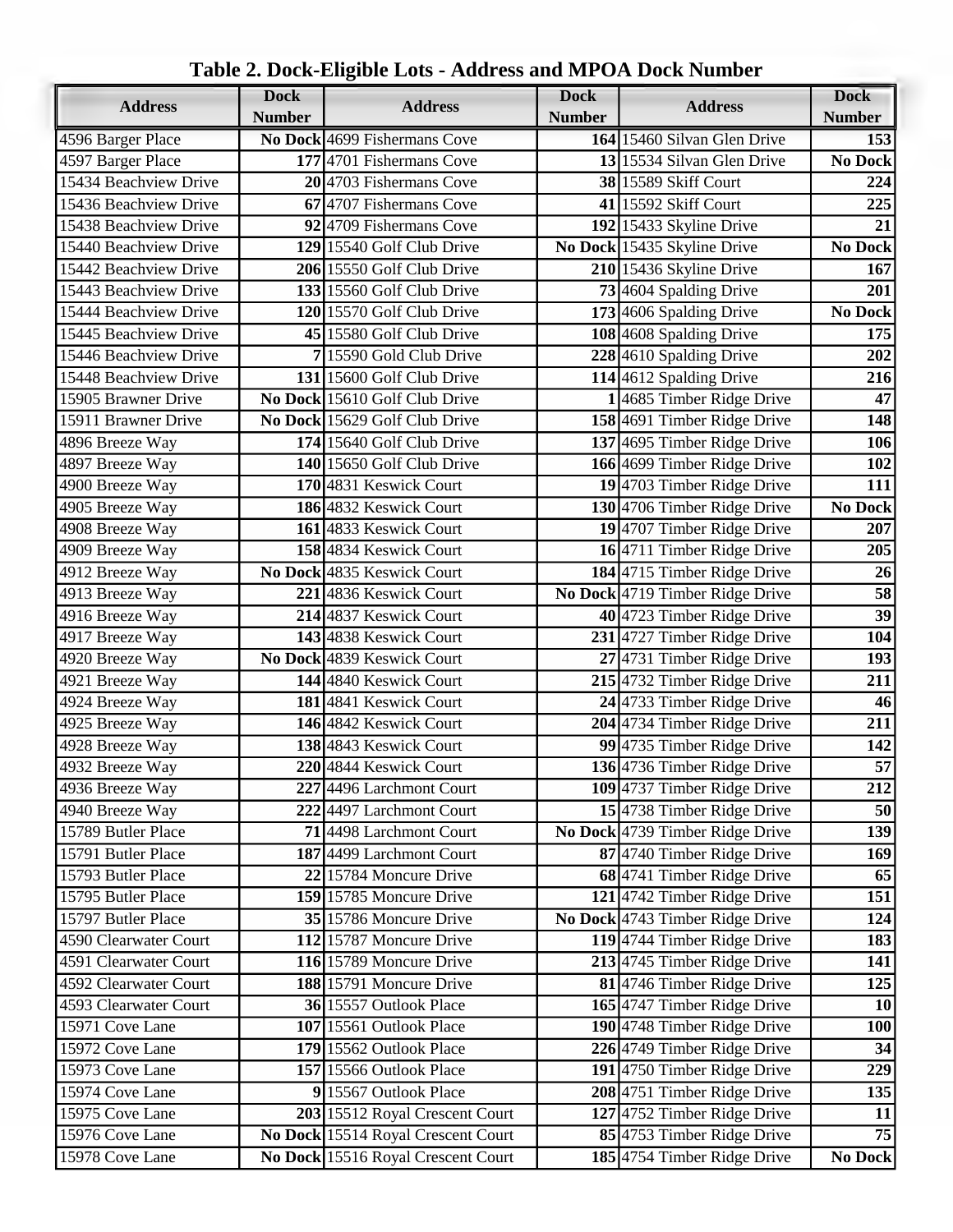| 15980 Cove Lane      | No Dock 15518 Royal Crescent Court | 185 4755 Timber Ridge Drive     | 154 |
|----------------------|------------------------------------|---------------------------------|-----|
| 15792 Devonald Place | 91 15520 Royal Crescent Court      | 185 4756 Timber Ridge Drive     | 105 |
| 15794 Devonald Place | 66 15522 Royal Crescent Court      | 128 4757 Timber Ridge Drive     | 117 |
| 15796 Devonald Place | 8 15524 Royal Crescent Court       | 18 4758 Timber Ridge Drive      | 118 |
| 15902 Dolphin Drive  | 3 15526 Royal Crescent Court       | 32 4759 Timber Ridge Drive      | 30  |
| 15904 Dolphin Drive  | 198 15430 Silvan Glen Drive        | No Dock 4760 Timber Ridge Drive | 33  |
| 15342 Edgehill Drive | 223 15434 Silvan Glen Drive        | $29$ 4761 Timber Ridge Drive    | 60  |
| 15344 Edgehill Drive | 171 15438 Silvan Glen Drive        | 195 4762 Timber Ridge Drive     | 55  |
| 15346 Edgehill Drive | 56 15442 Silvan Glen Drive         | 200 4763 Timber Ridge Drive     | 63  |
| 15348 Edgehill Drive | 53 15444 Silvan Glen Drive         | 52 15523 Yorktown Drive         | 162 |
| 15350 Edgehill Drive | 37 15446 Silvan Glen Drive         | 77 15525 Yorktown Drive         | 122 |
| 15352 Edgehill Drive | 31 15450 Silvan Glen Drive         | 147 15529 Yorktown Drive        | 44  |
| 15354 Edgehill Drive | 155 15452 Silvan Glen Drive        | 178 15531 Yorktown Drive        | 217 |
| 15356 Edgehill Drive | 62 15454 Silvan Glen Drive         | 23 15532 Yorktown Drive         |     |
| 4691 Fishermans Cove | 51 15455 Silvan Glen Drive         | No Dock 15533 Yorktown Drive    | 49  |
| 4693 Fishermans Cove | 182 15456 Silvan Glen Drive        | 54 15534 Yorktown Drive         | 149 |
| 4695 Fishermans Cove | 199 15457 Silvan Glen Drive        | 194 15535 Yorktown Drive        | 14  |
| 4697 Fishermans Cove | 89 15458 Silvan Glen Drive         | No Dock 15536 Yorktown Drive    | 42  |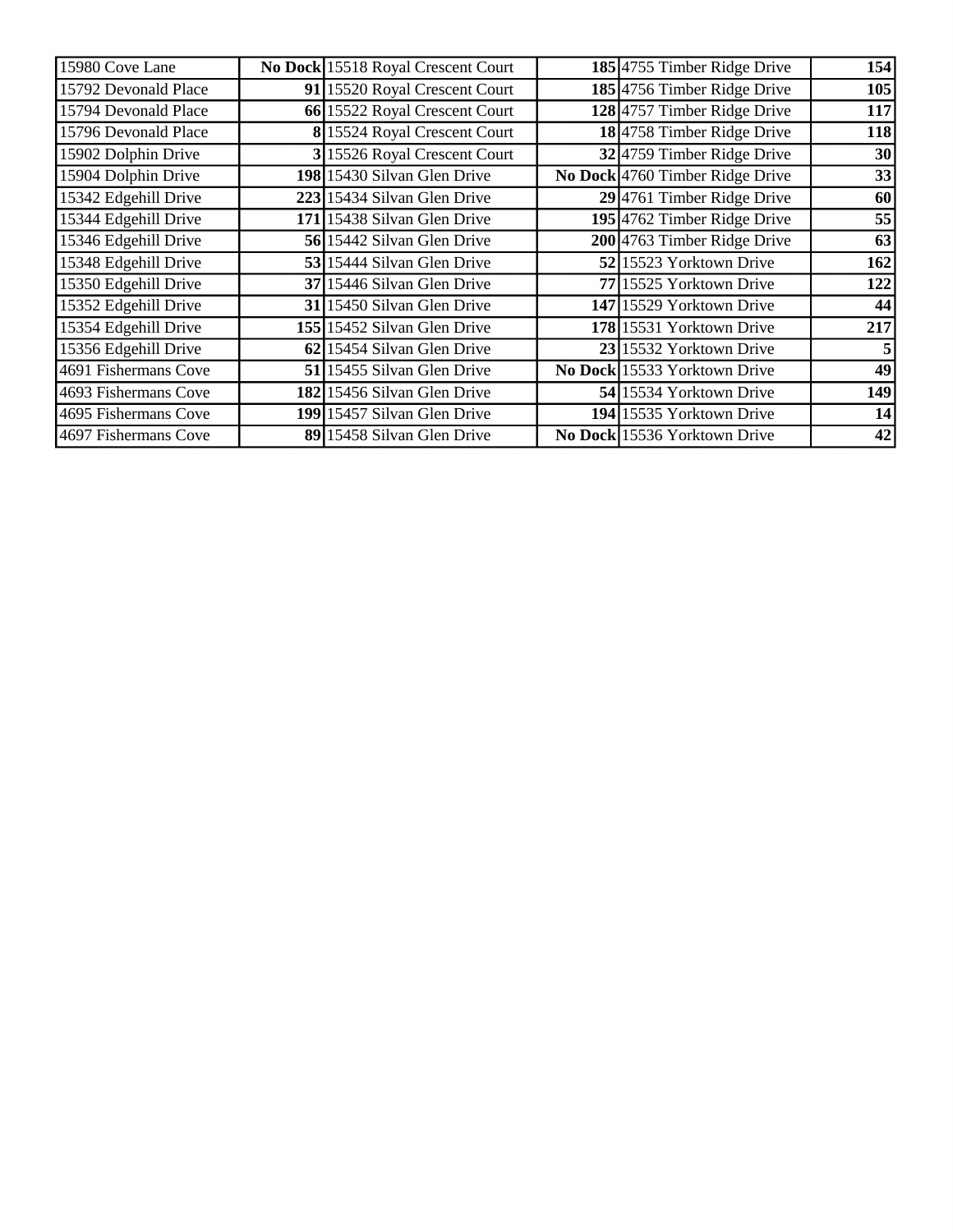| Table 3. Currently Approved Docks by MPOA Dock Number |
|-------------------------------------------------------|
|                                                       |

| <b>Dock</b><br><b>Number</b> | <b>Address</b>                             | . .<br><b>Dock</b><br>Number | <b>Address</b>                             | <b>Dock</b><br>Number | <b>Address</b>                                 |
|------------------------------|--------------------------------------------|------------------------------|--------------------------------------------|-----------------------|------------------------------------------------|
| 0001                         | 15610 Golf Club Drive                      | 0087                         | 4499 Larchmont Court                       | 0175                  | 4608 Spalding Drive                            |
| 0003                         | 15902 Dolphin Drive                        | 0089                         | 4697 Fishermans Cove                       | 0177                  | 4597 Barger Place                              |
| 0005                         | 15532 Yorktown Drive                       | 0091                         | 15792 Devonald Place                       | 0178                  | 15452 Silvan Glen Drive                        |
| 0007                         | 15446 Beachview Drive                      | 0092                         | 15438 Beachview Drive                      | 0179                  | 15972 Cove Lane                                |
| 0008                         | 15796 Devonald Place                       | 0099                         | 4843 Keswick Court                         | 0181                  | 4924 Breeze Way                                |
| 0009                         | 15974 Cove Lane                            | 0100                         | 4748 Timber Ridge Drive                    | 0182                  | 4693 Fishermans Cove                           |
| 0010                         | 4747 Timber Ridge Drive                    | 0102                         | 4699 Timber Ridge Drive                    | 0183                  | 4744 Timber Ridge Drive                        |
| 0011                         | 4752 Timber Ridge Drive                    | 0104                         | 4727 Timber Ridge Drive                    | 0184                  | 4835 Keswick Court                             |
| 0013                         | 4701 Fishermans Cove                       | 0105                         | 4756 Timber Ridge Drive                    | 0185*                 | 15516 Royal Crescent Court                     |
| 0014                         | 15535 Yorktown Drive                       | 0106                         | 4695 Timber Ridge Drive                    | 0185*                 | 15520 Royal Crescent Court                     |
| 0015                         | 4497 Larchmont Court                       | 0107                         | 15971 Cove Lane                            | 0185*                 | 15518 Royal Crescent Court                     |
| 0016                         | 4834 Keswick Court                         | 0108                         | 15580 Golf Club Drive                      | 0186                  | 4905 Breeze Way                                |
| 0018                         | 15524 Royal Crescent Court                 | 0109                         | 4496 Larchmont Court                       | 0187                  | 15791 Butler Place                             |
| 0019                         | 4831 Keswick Court                         | 0111                         | 4703 Timber Ridge Drive                    | 0188                  | 4592 Clearwater Court                          |
| 0019                         | 4833 Keswick Court                         | 0112                         | 4590 Clearwater Court                      | 0190                  | 15561 Outlook Place                            |
| 0020                         | 15434 Beachview Drive                      | 0116                         | 4591 Clearwater Court                      | 0191                  | 15566 Outlook Place                            |
| 0021                         | 15433 Skyline Drive                        | 0117                         | 4757 Timber Ridge Drive                    | 0192                  | 4709 Fishermans Cove                           |
| 0022                         | 15793 Butler Place                         | 0118                         | 4758 Timber Ridge Drive                    | 0193                  | 4731 Timber Ridge Drive                        |
| 0023                         | 15454 Silvan Glen Drive                    | 0119                         | 15787 Moncure Drive                        | 0194                  | 15457 Silvan Glen Drive                        |
| 0024                         | 4841 Keswick Court                         | 0120                         | 15444 Beachview Drive                      | 0195                  | 15438 Silvan Glen Drive                        |
| 0026                         | 4715 Timber Ridge Drive                    | 0121                         | 15785 Moncure Drive                        | 0198                  | 15904 Dolphin Drive                            |
| 0027                         | 4839 Keswick Court                         | 0122                         | 15525 Yorktown Drive                       | 0199                  | 4695 Fishermans Cove                           |
| 0029                         | 15434 Silvan Glen Drive                    | 0124                         | 4743 Timber Ridge Drive                    | 0200                  | 15442 Silvan Glen Drive                        |
| 0030                         | 4759 Timber Ridge Drive                    | 0125                         | 4746 Timber Ridge Drive                    | 0201                  | 4604 Spalding Drive                            |
| 0031                         | 15352 Edgehill Drive                       | 0127                         | 15512 Royal Crescent Court                 | 0202                  | 4610 Spalding Drive                            |
| 0032                         | 15526 Royal Crescent Court                 | 0128                         | 15522 Royal Crescent Court                 | 0203                  | 15975 Cove Lane                                |
| 0033                         | 4760 Timber Ridge Drive                    | 0129                         | 15440 Beachview Drive                      | 0204                  | 4842 Keswick Court                             |
| 0034                         | 4749 Timber Ridge Drive                    | 0130                         | 4832 Keswick Court                         | 0205                  | 4711 Timber Ridge Drive                        |
| 0035                         | 15797 Butler Place                         | 0131                         | 15448 Beachview Drive                      | 0206                  | 15442 Beachview Drive                          |
| 0036                         | 4593 Clearwater Court                      | 0133                         | 15443 Beachview Drive                      | 0207                  | 4707 Timber Ridge Drive                        |
| 0037                         | 15350 Edgehill Drive                       | 0135                         | 4751 Timber Ridge Drive                    | 0208                  | 15567 Outlook Place                            |
| 0038                         | 4703 Fishermans Cove                       | 0136                         | 4844 Keswick Court                         | 0210                  | 15550 Golf Club Drive                          |
| 0039                         | 4723 Timber Ridge Drive                    | 0137                         | 15640 Golf Club Drive                      | 0211                  | 4734 Timber Ridge Drive                        |
| 0040<br>0041                 | 4837 Keswick Court<br>4707 Fishermans Cove | 0138<br>0139                 | 4928 Breeze Way<br>4739 Timber Ridge Drive | 0212<br>0213          | 4737 Timber Ridge Drive<br>15789 Moncure Drive |
| 0042                         | 15536 Yorktown Drive                       | 0140                         | 4897 Breeze Way                            | 0214                  | 4916 Breeze Way                                |
| 0044                         | 15529 Yorktown Drive                       | 0141                         | 4745 Timber Ridge Drive                    | 0215                  | 4840 Keswick Court                             |
| 0045                         | 15445 Beachview Drive                      | 0142                         | 4735 Timber Ridge Drive                    | $\overline{0216}$     | 4612 Spalding Drive                            |
| 0046                         | 4733 Timber Ridge Drive                    | 0143                         | 4917 Breeze Way                            | 0217                  | 15531 Yorktown Drive                           |
| 0047                         | 4685 Timber Ridge Drive                    | 0144                         | 4921 Breeze Way                            | 0220                  | 4932 Breeze Way                                |
| 0049                         | 15533 Yorktown Drive                       | 0146                         | 4925 Breeze Way                            | 0221                  | 4913 Breeze Way                                |
| 0050                         | 4738 Timber Ridge Drive                    | 0147                         | 15450 Silvan Glen Drive                    | 0222                  | 4940 Breeze Way                                |
| 0051                         | 4691 Fishermans Cove                       | 0148                         | 4691 Timber Ridge Drive                    | 0223                  | 15342 Edgehill Drive                           |
| 0052                         | 15444 Silvan Glen Drive                    | 0149                         | 15534 Yorktown Drive                       | 0224                  | 15589 Skiff Court                              |
| 0053                         | 15348 Edgehill Drive                       | 0151                         | 4742 Timber Ridge Drive                    | 0225                  | 15592 Skiff Court                              |
| 0054                         | 15456 Silvan Glen Drive                    | 0153                         | 15460 Silvan Glen Drive                    | 0226                  | 15562 Outlook Place                            |
| 0055                         | 4762 Timber Ridge Drive                    | 0154                         | 4755 Timber Ridge Drive                    | 0227                  | 4936 Breeze Way                                |
| 0056                         | 15346 Edgehill Drive                       | 0155                         | 15354 Edgehill Drive                       | 0228                  | 15590 Golf Club Drive                          |
| 0057                         | 4736 Timber Ridge Drive                    | 0157                         | 15973 Cove Lane                            | 0229                  | 4750 Timber Ridge Drive                        |
| 0058                         | 4719 Timber Ridge Drive                    | 0158                         | 15629 Golf Club Drive                      | 0230                  | 4912 Breeze Way                                |
| 0060                         | 4761 Timber Ridge Drive                    | 0159                         | 15795 Butler Place                         | 0231                  | 4838 Keswick Court                             |
| 0062                         | 15356 Edgehill Drive                       | 0161                         | 4908 Breeze Way                            | 0232                  |                                                |
| 0063                         | 4763 Timber Ridge Drive                    | 0162                         | 15523 Yorktown Drive                       | 0233                  |                                                |
| 0065                         | 4741 Timber Ridge Drive                    | 0164                         | 4699 Fishermans Cove                       | 0234                  |                                                |
| 0066                         | 15794 Devonald Place                       | 0165                         | 15557 Outlook Place                        | 0235                  |                                                |
| 0067                         | 15436 Beachview Drive                      | 0166                         | 15650 Golf Club Drive                      | 0236                  |                                                |
| 0068                         | 15784 Moncure Drive                        | 0167                         | 15436 Skyline Drive                        | 0237                  |                                                |